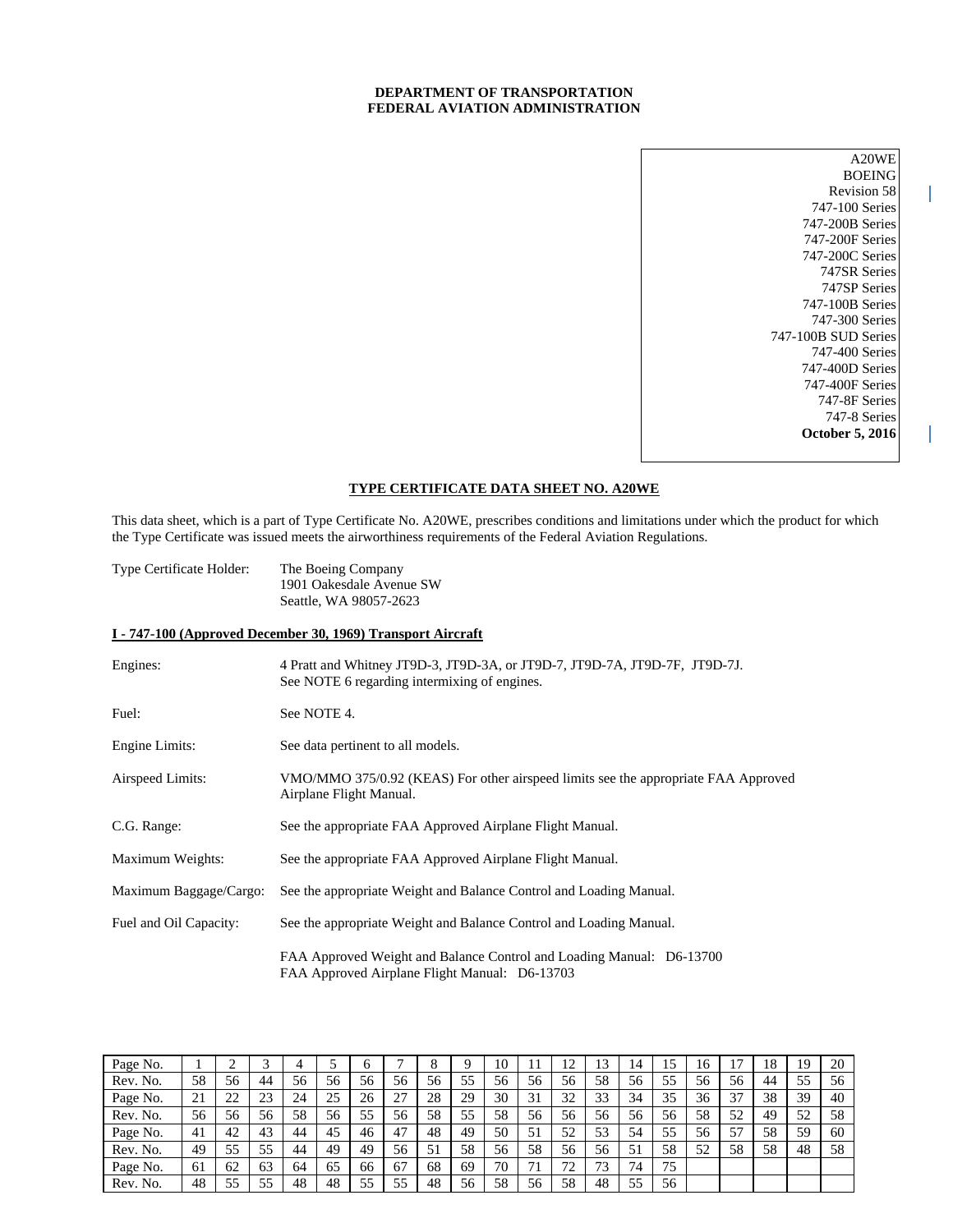| Model   | Eligible Serial Numbers                                                   |
|---------|---------------------------------------------------------------------------|
| 747-1D1 | 20208                                                                     |
| 747-121 | 19637-19661, 20235, 20347-20354                                           |
| 747-122 | 19753-19757, 19875-19883, 19925-19928                                     |
| 747-123 | 20100-20109, 20323-20326, 20390, 20391                                    |
| 747-124 | 19733-19735, 20305                                                        |
| 747-127 | 20207                                                                     |
| 747-128 | 19749-19752, 20355, 20376-20378, 20541-20543, 20798-20800, 20954, 21141   |
| 747-129 | 20401, 20402                                                              |
| 747-130 | 19746-19748                                                               |
| 747-131 | 19667-19678, 20080-20083, 20320-20322                                     |
| 747-132 | 19896-19898, 20246, 20247                                                 |
| 747-133 | 20013-20015, 20767, 20881                                                 |
| 747-135 | 19918, 19919                                                              |
| 747-136 | 19761-19766, 20269-20273, 20284, 20708, 20809, 20810, 20952, 20953, 21213 |
| 747-143 | 19729, 19730                                                              |
| 747-146 | 19725-19727, 20332, 20528, 20531, 20532, 21029                            |
| 747-148 | 19744, 19745                                                              |
| 747-151 | 19778-19787                                                               |
| 747-156 | 19957, 19958                                                              |

## **II - 747-200B (Approved December 23, 1970) Transport Aircraft**

The 747-200B is an extended-range passenger version of the basic 747-100 series aircraft. The exterior geometry of the 747-200B is identical to the 747-100 and aircraft systems are essentially unchanged except for differences resulting from changes outlined below. The principal differences involve the following:

Increased strength wing structure, local body and empennage changes for increased strength, increased center wing tank fuel capacity, increased strength landing gear, modified nacelle and engine acoustic treatment, increased gross weight, and modified balance limits.

| Engines:               | 4 Pratt and Whitney JT9D-3A, JT9D-7, JT9D-7A, JT9D-7F, JT9D-7J, JT9D-70A, JT9D-7Q, JT9D-7Q3,<br>JT9D-7R4G2                                                             |
|------------------------|------------------------------------------------------------------------------------------------------------------------------------------------------------------------|
|                        | 4 General Electric CF6-50E, CF6-50E1, CF6-50E2, CF6-80C2B1                                                                                                             |
|                        | 4 Rolls Royce RB211-524B2-19, RB211-524C2-19, RB211-524D4-19, RB211-524D4-39.                                                                                          |
|                        | See NOTE 6 regarding intermixing of engines.                                                                                                                           |
| Fuel:                  | See NOTE 4.                                                                                                                                                            |
| Engine Limits:         | See data pertinent to all models.                                                                                                                                      |
| Airspeed Limits:       | VMO/MMO 375/0.92 (KEAS) For other airspeed limits see the appropriate FAA approved Airplane Flight                                                                     |
|                        | Manual.                                                                                                                                                                |
| C.G. Range:            | See the appropriate FAA Approved Airplane Flight Manual.                                                                                                               |
| Maximum Weights:       | See the appropriate FAA Approved Airplane Flight Manual.                                                                                                               |
| Maximum Baggage/Cargo: | See the appropriate Weight and Balance Control and Loading Manual.                                                                                                     |
| Fuel and Oil Capacity: | See the appropriate Weight and Balance Control and Loading Manual.                                                                                                     |
|                        | FAA Approved Weight and Balance Control and Loading Manual: D6-13700, 1E-4A-5, 1E-4B-5<br>FAA Approved Airplane Flight Manuals: D6-13703, D6-33747, D6-34747, D6-35747 |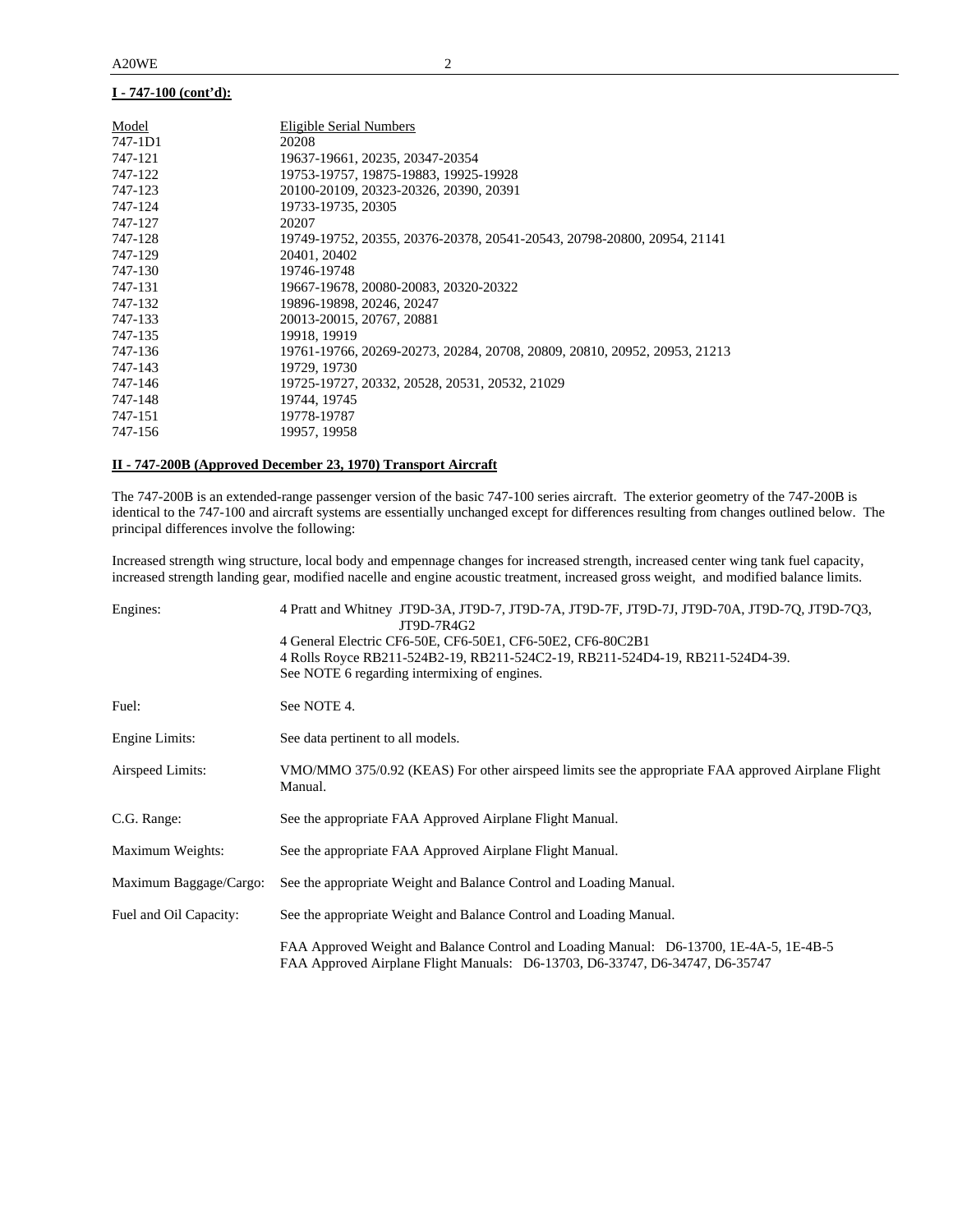# **II - 747-200B (cont'd):**

| Model    | Eligible Serial Numbers                                                                         |
|----------|-------------------------------------------------------------------------------------------------|
| 747-206B | 19922-19924, 20398-20400, 20427, 21110, 21111, 21549, 21550, 21659, 21660, 21848, 22376, 22379, |
|          | 22380                                                                                           |
| 747-209B | 21454, 21843, 22446, 22447                                                                      |
| 747-211B | 21516, 21517                                                                                    |
| 747-212B | 20712, 20713, 20888, 21048, 21162, 21316, 21439, 21683, 21684, 21935-21944                      |
| 747-217B | 20801, 20802, 20927, 20929                                                                      |
| 747-219B | 22722-22725, 22791                                                                              |
| 747-222B | 23736, 23737                                                                                    |
| 747-227B | 21682, 21991, 22234                                                                             |
| 747-228B | 21326, 21429, 21537, 21731, 21745, 21982, 22272, 22427, 22428, 22794, 23611, 23676, 24067       |
| 747-230B | 20372, 20527, 21220, 21221, 21380, 21588-21591, 21643, 21644, 22363, 22669-22671, 23286, 23287, |
|          | 23393, 23407, 23509, 23622                                                                      |
| 747-233B | 20977, 21627                                                                                    |
| 747-236B | 21238-21241, 21350, 21351, 21536, 21635, 21830, 21831, 22303-22305, 22442, 23711, 23735, 23799, |
|          | 24088                                                                                           |
| 747-237B | 19959, 19960, 20459, 20558, 21182, 21446, 21473, 21829, 21993-21995                             |
| 747-238B | 20009-20012, 20534, 20535, 20841, 20842, 20921, 21054, 21140, 21237, 21352-21354, 21657, 21658, |
|          | 21977, 22145, 22614-22616                                                                       |
| 747-240B | 21825, 22077                                                                                    |
| 747-243B | 19731, 19732, 20520, 22506-22508, 22510-22513, 22969, 23300, 23301, 23476                       |
| 747-244B | 20237-20239, 20556, 20557, 22170, 22171                                                         |
| 747-246B | 19823-19825, 20333, 20503-20505, 20529, 20530, 20924, 21030, 21031, 21678-21680, 22064, 22065,  |
|          | 22478, 22479, 22745, 22746, 22990, 22991, 23389                                                 |
| 747-247B | 22378                                                                                           |
| 747-251B | 20356-20360, 21704-21709, 22389, 23111, 23112, 23547-23549                                      |
| 747-256B | 20137, 22238, 22239, 22454, 22455, 22764, 24071                                                 |
| 747-257B | 20116, 20117                                                                                    |
| 747-258B | 20135, 20274, 20704, 22254                                                                      |
| 747-259B | 21730                                                                                           |
| 747-267B | 21746, 21966, 22149, 22429, 22530, 22872, 23048, 23120                                          |
| 747-269B | 21541-21543, 22740                                                                              |
| 747-281B | 23501, 23502, 23698, 23813, 24399                                                               |
| 747-282B | 20501, 20502, 20928, 21035                                                                      |
| 747-283B | 20120, 20121, 21381, 21575, 22381, 22496                                                        |
| 747-284B | 20742, 20825                                                                                    |
| 747-286B | 21217, 21218                                                                                    |
| 747-287B | 21189, 21725-21727, 22297, 22592, 22593                                                         |
| 747-2B2B | 21614                                                                                           |
| 747-2B3B | 22514, 22515                                                                                    |
| 747-2B4B | 21097-21099                                                                                     |
| 747-2B5B | 20770, 20771, 21772, 21773, 22482, 22485                                                        |
| 747-2B6B | 21615                                                                                           |
| 747-2D3B | 21251, 21252, 22579                                                                             |
| 747-2D7B | 21782-21784, 22337, 22471, 22472                                                                |
| 747-2F4B | 20493, 20559                                                                                    |
| 747-2F6B | 21832-21834, 22382                                                                              |
| 747-2G4B | 23824, 23825                                                                                    |
| 747-2J6B | 23071, 23461, 23746                                                                             |
| 747-2L5B | 22105-22107                                                                                     |
| 747-2Q2B | 21468                                                                                           |
| 747-2U3B | 22246-22249, 22768, 22769                                                                       |
| 747-E4A  | 20682-20684                                                                                     |
| 747-E4B  | 20949                                                                                           |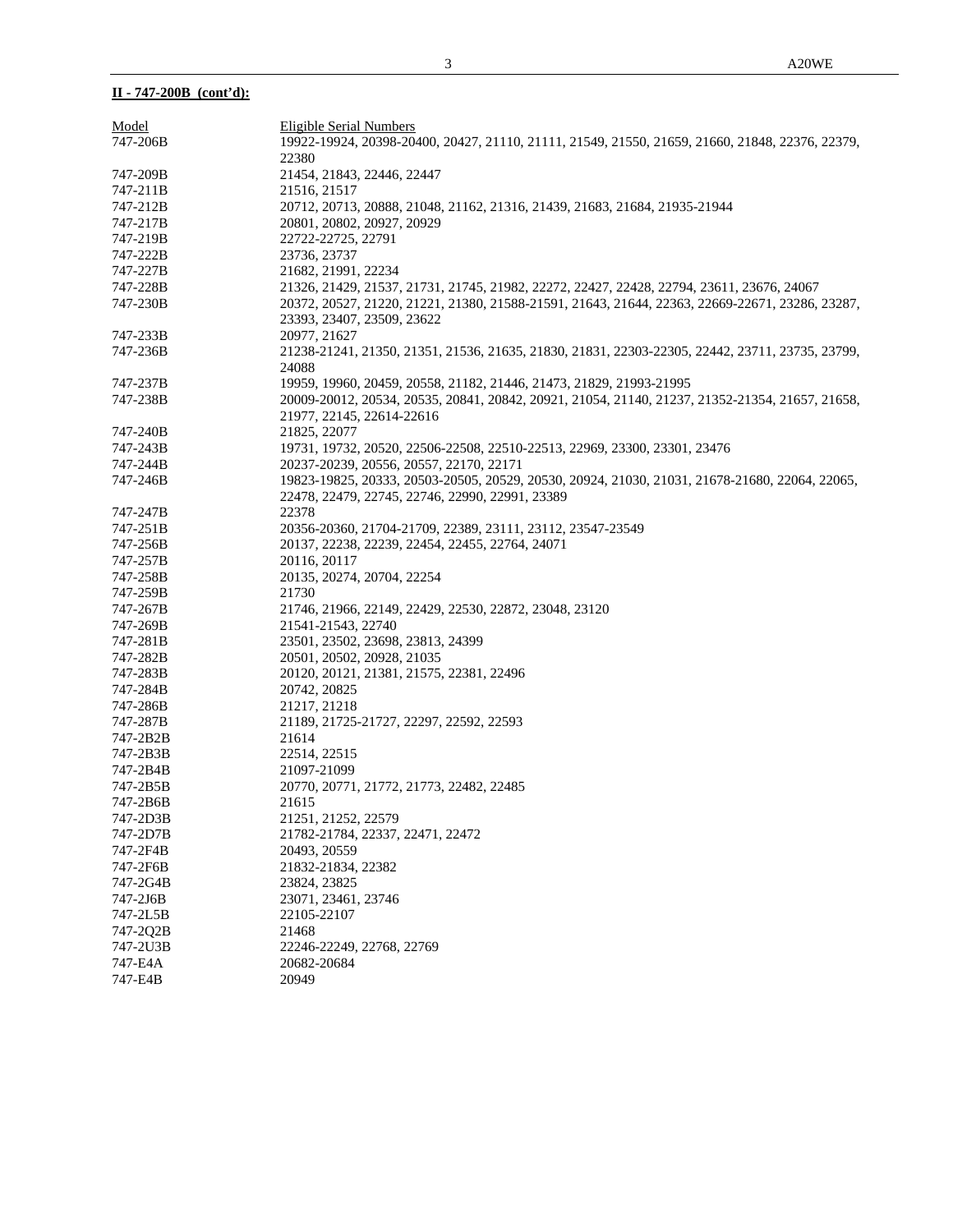# **III - 747-200F (Approved March 7, 1972) Transport Aircraft**

The 747-200F is a freighter version of the basic 747-200B series aircraft. The exterior geometry of the 747-200F is identical to the 747-200B and aircraft systems are essentially unchanged except for differences resulting from the changes outlined below. The principal differences involve the following:

|                                                                      | Upward opening nose cargo door.<br>Redesigned interior for freight handling.<br>Revised upper deck layout for additional crew members.<br>Increased strength of main deck floor and keel beam.<br>Increased strength of center wing section.<br>Deletion of main deck windows and passenger doors 1 through 5 right side and 2 through 4 left side.<br>T.E. flap two position load relief system.<br>Revised air conditioning system to suit freight requirements.<br>Main deck smoke detection system.<br>Optional main deck smoke detection system.<br>Optional side cargo door. |
|----------------------------------------------------------------------|------------------------------------------------------------------------------------------------------------------------------------------------------------------------------------------------------------------------------------------------------------------------------------------------------------------------------------------------------------------------------------------------------------------------------------------------------------------------------------------------------------------------------------------------------------------------------------|
| Engines:                                                             | 4 Pratt and Whitney JT9D-3A, JT9D-7, JT9D-7A, JT9D-7F, JT9D-7J, JT9D-70A, JT9D-7O, JT9D-7O3,<br>JT9D-7R4G2<br>4 General Electric CF6-50E, CF6-50E1, CF6-50E2<br>4 Rolls Royce RB211-524B2-19, RB211-524C2-19, RB211-524D4-19, RB211-524D4-39.<br>See NOTE 6 regarding intermixing of engines.                                                                                                                                                                                                                                                                                      |
| Fuel:                                                                | See NOTE 4.                                                                                                                                                                                                                                                                                                                                                                                                                                                                                                                                                                        |
| Engine Limits:                                                       | See data pertinent to all models.                                                                                                                                                                                                                                                                                                                                                                                                                                                                                                                                                  |
| Airspeed Limits:                                                     | VMO/MMO 375/0.92 (KEAS) For other airspeed limits see the appropriate FAA Approved Airplane Flight<br>Manual.                                                                                                                                                                                                                                                                                                                                                                                                                                                                      |
| C.G. Range:                                                          | See the appropriate FAA Approved Airplane Flight Manual.                                                                                                                                                                                                                                                                                                                                                                                                                                                                                                                           |
| Maximum Weights:                                                     | See the appropriate FAA Approved Airplane Flight Manual.                                                                                                                                                                                                                                                                                                                                                                                                                                                                                                                           |
| Maximum Baggage/Cargo:                                               | See the appropriate Weight and Balance Control and Loading Manual.                                                                                                                                                                                                                                                                                                                                                                                                                                                                                                                 |
| Fuel and Oil Capacity:                                               | See the appropriate Weight and Balance Control and Loading Manual.                                                                                                                                                                                                                                                                                                                                                                                                                                                                                                                 |
|                                                                      | FAA Approved Weight and Balance Control and Loading Manual: D6-13700<br>FAA Approved Airplane Flight Manuals: D6-13703, D6-33747, D6-35747, D6-34747                                                                                                                                                                                                                                                                                                                                                                                                                               |
| Model<br>747-209F<br>747-212F<br>747-221F<br>747-228F<br>747-230F    | <b>Eligible Serial Numbers</b><br>22299, 24308<br>24177<br>21743, 21744<br>20887, 21255, 21576, 21787, 22678, 22939, 24158, 24735, 24879, 25266<br>20373, 21592, 22668, 23348, 23621, 24138                                                                                                                                                                                                                                                                                                                                                                                        |
| 747-236F<br>747-243F<br>747-245F<br>747-246F<br>747-249F<br>747-251F | 22306<br>22545<br>20826, 20827, 21764, 21841, 22150, 22151<br>21034, 21681, 22063, 22477, 22989, 23391, 23641<br>21827, 21828, 22237, 22245<br>21120-21122, 21321, 22388, 23887, 23888                                                                                                                                                                                                                                                                                                                                                                                             |
| 747-258F<br>747-267F<br>747-268F<br>747-281F<br>747-2B3F             | 21737<br>23864, 24568<br>24359<br>23138, 23139, 23350, 23919, 24576, 25171<br>21515, 21835                                                                                                                                                                                                                                                                                                                                                                                                                                                                                         |
| 747-2B5F<br>747-2J6F<br>747-2J9F<br>747-2R7F<br>747-2S4F             | 22480, 22481, 22486, 24195, 24196<br>24960<br>21486, 21487, 21507, 21514, 21668<br>21650, 22390<br>22169                                                                                                                                                                                                                                                                                                                                                                                                                                                                           |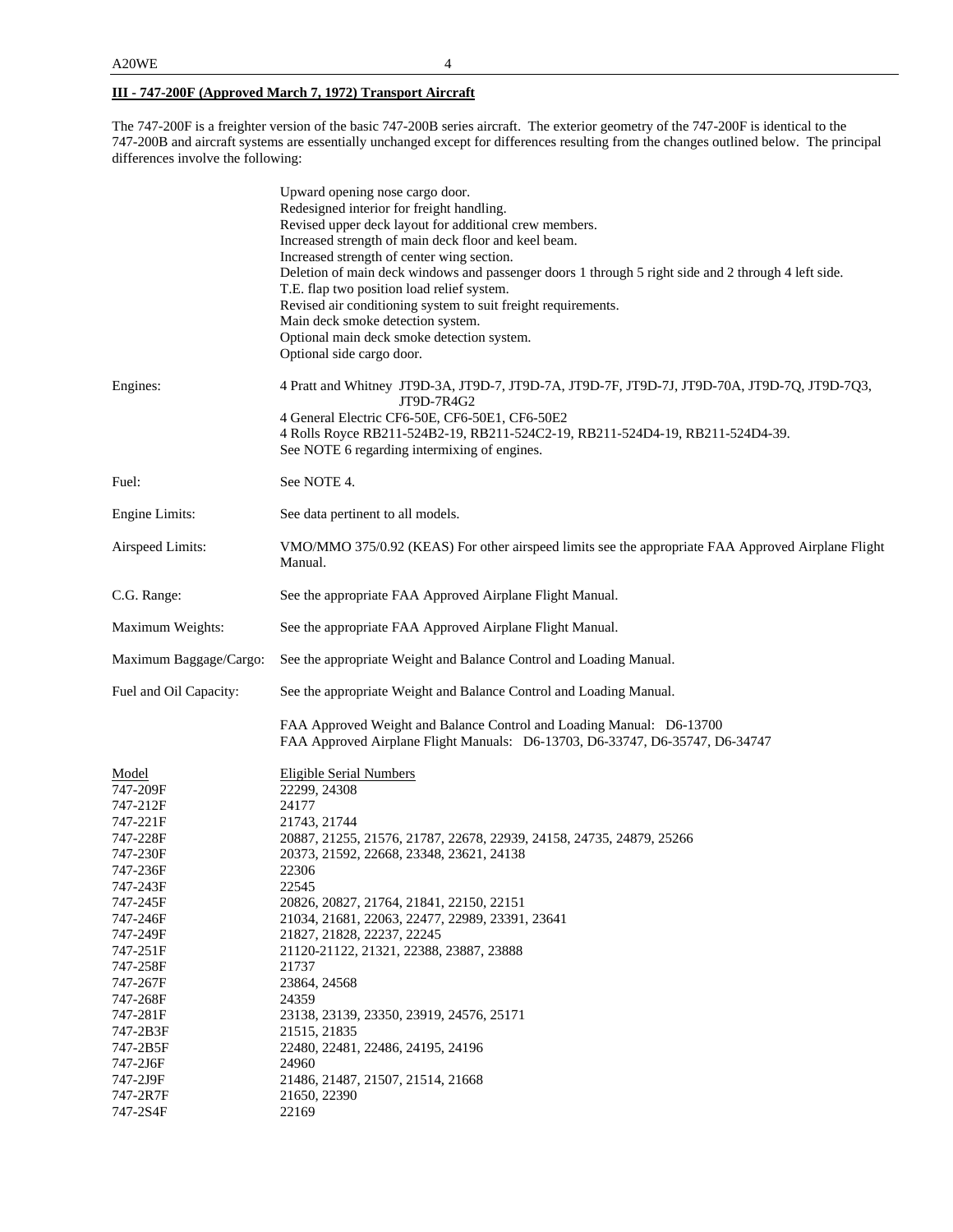# **IV - 747-200C (Approved April 17, 1973) Transport Aircraft**

The 747-200C is a convertible version of the basic 747-200B series aircraft. The exterior geometry of the 747-200C is identical to the 747-200B and aircraft systems are essentially unchanged except for differences resulting from the changes outlined below. The principal differences involve the following:

|                                                       | Upward opening nose cargo door.<br>Redesigned interior permitting all passenger, all cargo, or mixed passenger/cargo configurations.<br>Increased strength of main deck floor and keel beam.<br>Increased strength of center wing section.<br>T.E. flap two position load relief system.<br>Main deck smoke detection system.<br>Optional side cargo door. |
|-------------------------------------------------------|------------------------------------------------------------------------------------------------------------------------------------------------------------------------------------------------------------------------------------------------------------------------------------------------------------------------------------------------------------|
| Engines:                                              | 4 Pratt and Whitney JT9D-3A, JT9D-7, JT9D-7A, JT9D-7F, JT9D-7J, JT9D-70A,JT9D-7Q, JT9D-7Q3,<br>JT9D-7R4G2<br>4 General Electric CF6-50E, CF6-50E1, CF6-50E2<br>4 Rolls Royce RB211-524B2-19, RB211-524C2, RB211-524D4.<br>See NOTE 6 regarding intermixing of engines.                                                                                     |
| Fuel:                                                 | See NOTE 4.                                                                                                                                                                                                                                                                                                                                                |
| Engine Limits:                                        | See data pertinent to all models.                                                                                                                                                                                                                                                                                                                          |
| Airspeed Limits:                                      | VMO/MMO 375/0.92 (KEAS) For other airspeed limits see the appropriate FAA Approved Airplane Flight<br>Manual.                                                                                                                                                                                                                                              |
| C.G. Range:                                           | See the appropriate FAA Approved Airplane Flight Manual.                                                                                                                                                                                                                                                                                                   |
| Maximum Weights:                                      | See the appropriate FAA Approved Airplane Flight Manual.                                                                                                                                                                                                                                                                                                   |
| Maximum Baggage/<br>Cargo:                            | See the appropriate Weight and Balance Control and Loading Manual.                                                                                                                                                                                                                                                                                         |
| Fuel and Oil Capacity:                                | See the appropriate Weight and Balance Control and Loading Manual.                                                                                                                                                                                                                                                                                         |
|                                                       | FAA Approved Weight and Balance Control and Loading Manual: D6-13700<br>FAA Approved Airplane Flight Manuals: D6-13703, D6-33747                                                                                                                                                                                                                           |
| Model<br>747-21AC<br>747-258C<br>747-270C<br>747-271C | <b>Eligible Serial Numbers</b><br>23652, 24134<br>21190, 21594<br>21180, 21181, 22366<br>21964, 21965, 22403                                                                                                                                                                                                                                               |
| 747-273C                                              | 20651-20653                                                                                                                                                                                                                                                                                                                                                |

# **V - 747SR (Approved September 26, 1973) Transport Aircraft**

The 747SR is basically a 747-100 series airplane with certain modifications to improve the fatigue life.

| Engines:         | 4 General Electric CF6-45A, CF6-45A2, CF6-50E2<br>4 Pratt and Whitney JT9D-7, JT9D-7A.<br>See NOTE 6 regarding intermixing of engines. |
|------------------|----------------------------------------------------------------------------------------------------------------------------------------|
| Fuel:            | See NOTE 4.                                                                                                                            |
| Engine Limits:   | See data pertinent to all models.                                                                                                      |
| Airspeed Limits: | VMO/MMO 375/0.92 (KEAS) For other airspeed limits see the appropriate FAA Approved Airplane Flight<br>Manual.                          |
| C.G. Range:      | See the appropriate FAA Approved Airplane Flight Manual.                                                                               |
| Maximum Weights: | See the appropriate FAA Approved Airplane Flight Manual.                                                                               |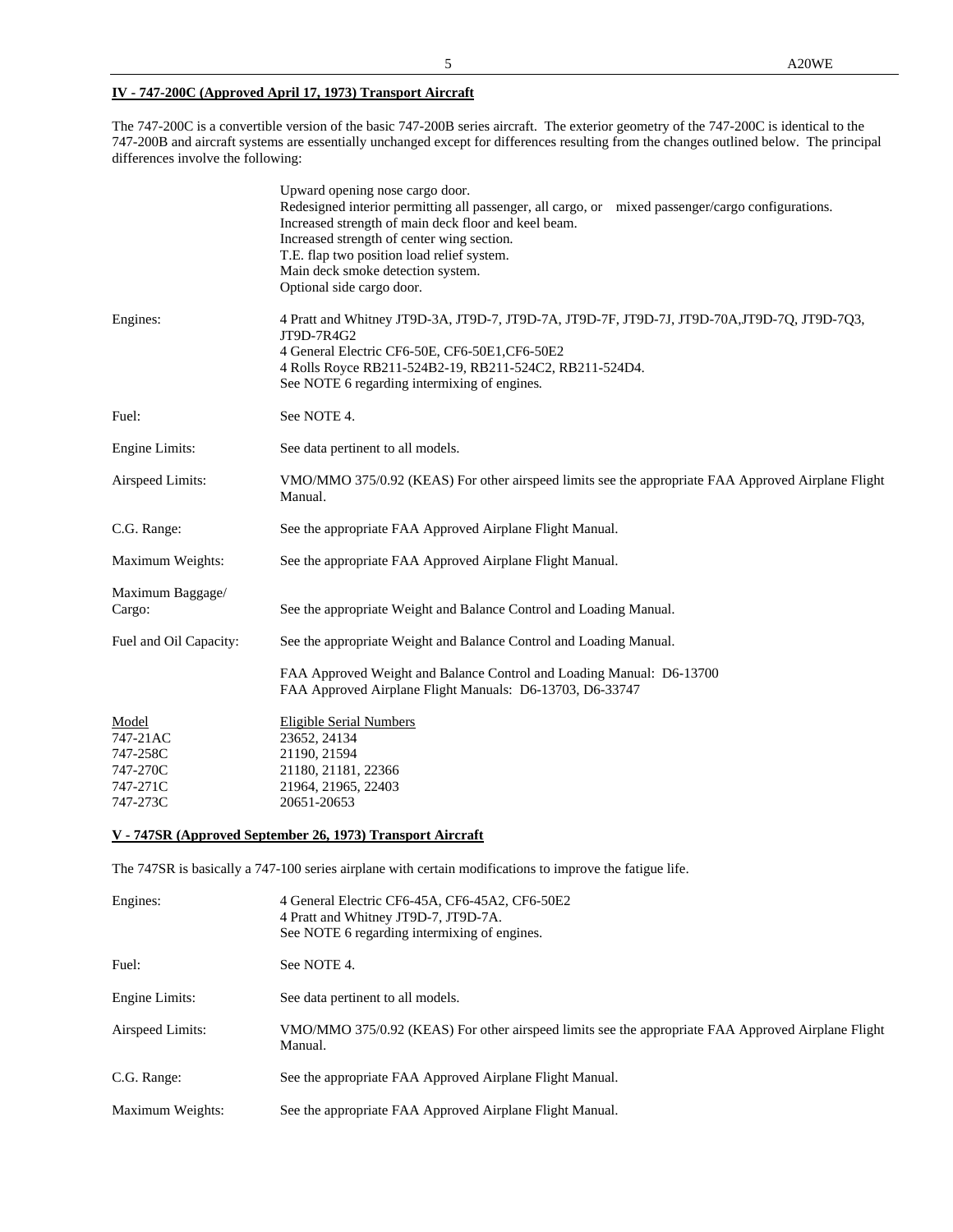| $V - 747SR$ (cont'd):         |                                                                                                                                                                                                        |
|-------------------------------|--------------------------------------------------------------------------------------------------------------------------------------------------------------------------------------------------------|
| MaximumBaggage/Cargo:         | See the appropriate Weight and Balance Control and Loading Manual.                                                                                                                                     |
| Fuel and Oil Capacity:        | See the appropriate Weight and Balance Control and Loading Manual.<br>FAA Approved Weight and Balance Control and Loading Manual: D6-13700<br>FAA Approved Airplane Flight Manuals: D6-13703, D6-33747 |
| Model<br>747SR-46<br>747SR-81 | Eligible Serial Numbers<br>20781-20784, 20923, 21032, 21033<br>21604-21606, 21922-21925, 22291-22294, 22594, 22595, 22709-22712                                                                        |

# **VI - 747SP (Approved February 4, 1976) Transport Aircraft**

The 747SP (Special Performance) is basically a long-range derivative of the 747-100. The exterior geometry of the 747SP has been changed from the 747-100. Aircraft systems are essentially unchanged except for differences resulting from changes outlined below.

| The principal differences involve the following: |                                                                                                               |                       |
|--------------------------------------------------|---------------------------------------------------------------------------------------------------------------|-----------------------|
|                                                  | Overall airplane length is 47'1" shorter.                                                                     |                       |
|                                                  | Body is 48'5" shorter.                                                                                        |                       |
|                                                  | Overall airplane height is approximately 2'11" higher.                                                        |                       |
|                                                  | Vertical tail has been extended 5 feet.                                                                       |                       |
|                                                  | Horizontal tail has been extended on each end.                                                                |                       |
|                                                  | Flaps have been modified to a single variable pivot flap.                                                     |                       |
|                                                  | Main deck doors are reduced to 4 on each side.                                                                |                       |
| Engines:                                         | 4 Pratt and Whitney JT9D-3, JT9D-3A, JT9D-7, JT9D-7A, JT9D-7F, JT9D-7J                                        |                       |
|                                                  | 4 Rolls Royce RB211-524B2-19, RB211-524C2-19, RB211-524D4-19, RB211-524D4-39.                                 |                       |
|                                                  | See NOTE 6 regarding intermixing of engines.                                                                  |                       |
| Fuel:                                            | See NOTE 4.                                                                                                   |                       |
| Engine Limits:                                   | See data pertinent to all models.                                                                             |                       |
| Airspeed Limits:                                 | VMO/MMO 375/0.92 (KEAS) For other airspeed limits see the appropriate FAA Approved Airplane Flight<br>Manual. |                       |
| C.G. Range:                                      | See the appropriate FAA Approved Airplane Flight Manual.                                                      |                       |
| Maximum Weights:                                 | See the appropriate FAA Approved Airplane Flight Manual.                                                      |                       |
| Maximum Baggage/Cargo:                           | See the appropriate Weight and Balance Control and Loading Manual.                                            |                       |
| Fuel and Oil Capacity:                           | See the appropriate Weight and Balance Control and Loading Manual.                                            |                       |
|                                                  | FAA Approved Weight and Balance Control and Loading Manual:                                                   | D <sub>6</sub> -33800 |
|                                                  | FAA Approved Airplane Flight Manuals:                                                                         | D6-34047, D6-36747    |
| Model                                            | <b>Eligible Serial Numbers</b>                                                                                |                       |
| 747SP-09                                         | 21300, 22298, 22547, 22805                                                                                    |                       |
| 747SP-21                                         | 21022-21026, 21441, 21547, 21548, 21648, 21649                                                                |                       |
| 747SP-27                                         | 21785, 21786, 21992, 22302                                                                                    |                       |
| 747SP-31                                         | 21961-21963                                                                                                   |                       |
| 747SP-38                                         | 22495, 22672                                                                                                  |                       |
| 747SP-44                                         | 21132-21134, 21253, 21254, 21263                                                                              |                       |
| 747SP-68                                         | 21652, 22503, 22750                                                                                           |                       |
| 747SP-70                                         | 22858                                                                                                         |                       |
| 747SP-86                                         | 20998, 20999, 21093, 21758                                                                                    |                       |
| 747SP-94                                         | 21174, 21175                                                                                                  |                       |
| 747SP-B5                                         | 22483, 22484                                                                                                  |                       |
| 747SP-J6                                         | 21932-21934                                                                                                   |                       |
| 747SP-Z5                                         | 23610                                                                                                         |                       |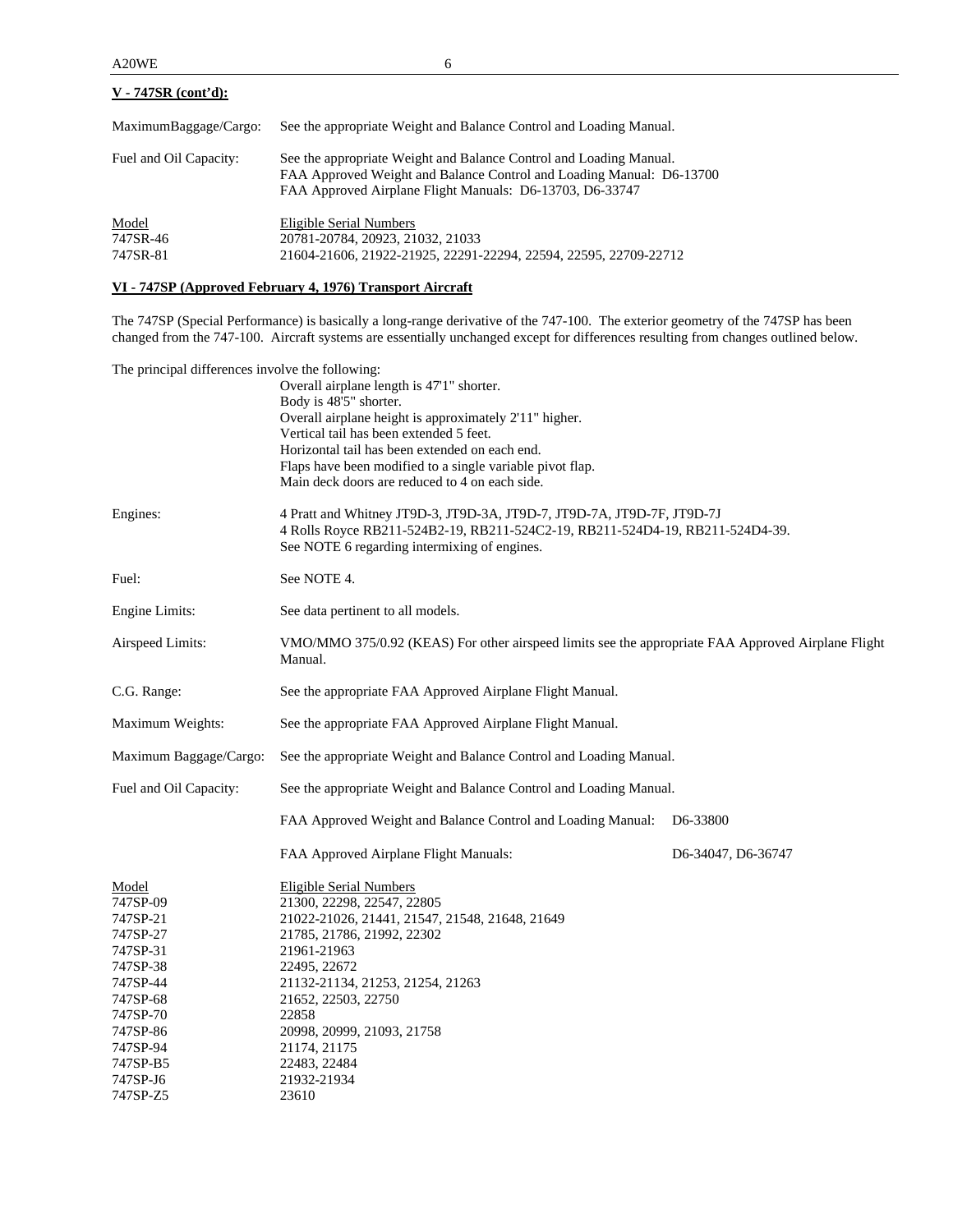# **VII - 747-100B (Approved August 1, 1979) Transport Aircraft**

The 747-100B is basically a 747SR series airplane with certain modifications to permit increases in maximum permissible operating weights.

| 4 Pratt and Whitney JT9D-7A, JT9D-7F<br>4 Rolls Royce RB2ll-524B2-19, RB211-524C2-19, RB211-524D4-19, RB211-524D4-39.<br>See NOTE 6 regarding intermixing of engines. |                       |  |  |  |  |
|-----------------------------------------------------------------------------------------------------------------------------------------------------------------------|-----------------------|--|--|--|--|
| See NOTE 4.                                                                                                                                                           |                       |  |  |  |  |
| See data pertinent to all models.                                                                                                                                     |                       |  |  |  |  |
| VMO/MMO 375/0.92 (KEAS) For other airspeed limits see the appropriate FAA Approved Airplane Flight<br>Manual.                                                         |                       |  |  |  |  |
| See the appropriate FAA Approved Airplane Flight Manual.                                                                                                              |                       |  |  |  |  |
| See the appropriate FAA Approved Airplane Flight Manual.                                                                                                              |                       |  |  |  |  |
| See the appropriate Weight and Balance Control and Loading Manual.                                                                                                    |                       |  |  |  |  |
| See the appropriate Weight and Balance Control and Loading Manual.                                                                                                    |                       |  |  |  |  |
| FAA Approved Weight and Balance Control and Loading Manual:                                                                                                           | D <sub>6</sub> -13700 |  |  |  |  |
| FAA Approved Airplane Flight Manuals:                                                                                                                                 | D6-13703, D6-35747    |  |  |  |  |
| Eligible Serial Numbers<br>22066, 22067, 23150<br>22498-22502, 22747-22749                                                                                            |                       |  |  |  |  |
|                                                                                                                                                                       | 21759                 |  |  |  |  |

See NOTE 8.

# **VIII - 747-300 (Approved March 1, 1983) Transport Aircraft**

The 747-300 is basically a 747-200 series airplane with a stretched upper deck.

| Engines:               | 4 Pratt and Whitney JT9D-7R4G2<br>4 General Electric CF6-50E2, CF6-80C2B1<br>4 Rolls Royce RB211-524B2-19, RB211-524C2-19, or RB211-524D4-19, RB211-524D4-39.<br>See NOTE 6 regarding intermixing of engines. |                              |  |
|------------------------|---------------------------------------------------------------------------------------------------------------------------------------------------------------------------------------------------------------|------------------------------|--|
| Fuel:                  | See NOTE 4.                                                                                                                                                                                                   |                              |  |
| Engine Limits:         | See data pertinent to all models.                                                                                                                                                                             |                              |  |
| Airspeed Limits:       | VMO/MMO 375/0.92 (KEAS) For other airspeed limits see the appropriate FAA Approved Airplane Flight<br>Manual.                                                                                                 |                              |  |
| C.G. Range:            | See the appropriate FAA Approved Airplane Flight Manual.                                                                                                                                                      |                              |  |
| Maximum Weights:       | See the appropriate FAA Approved Airplane Flight Manual.                                                                                                                                                      |                              |  |
| Maximum Baggage/Cargo: | See the appropriate Weight and Balance Control and Loading Manual.                                                                                                                                            |                              |  |
| Fuel and Oil Capacity: | See the appropriate Weight and Balance Control and Loading Manual.                                                                                                                                            |                              |  |
|                        | FAA Approved Weight and Balance Control and Loading Manual:                                                                                                                                                   | D <sub>6</sub> -13700        |  |
|                        | FAA Approved Airplane Flight Manuals:                                                                                                                                                                         | D6-13703, D6-33747, D6-35747 |  |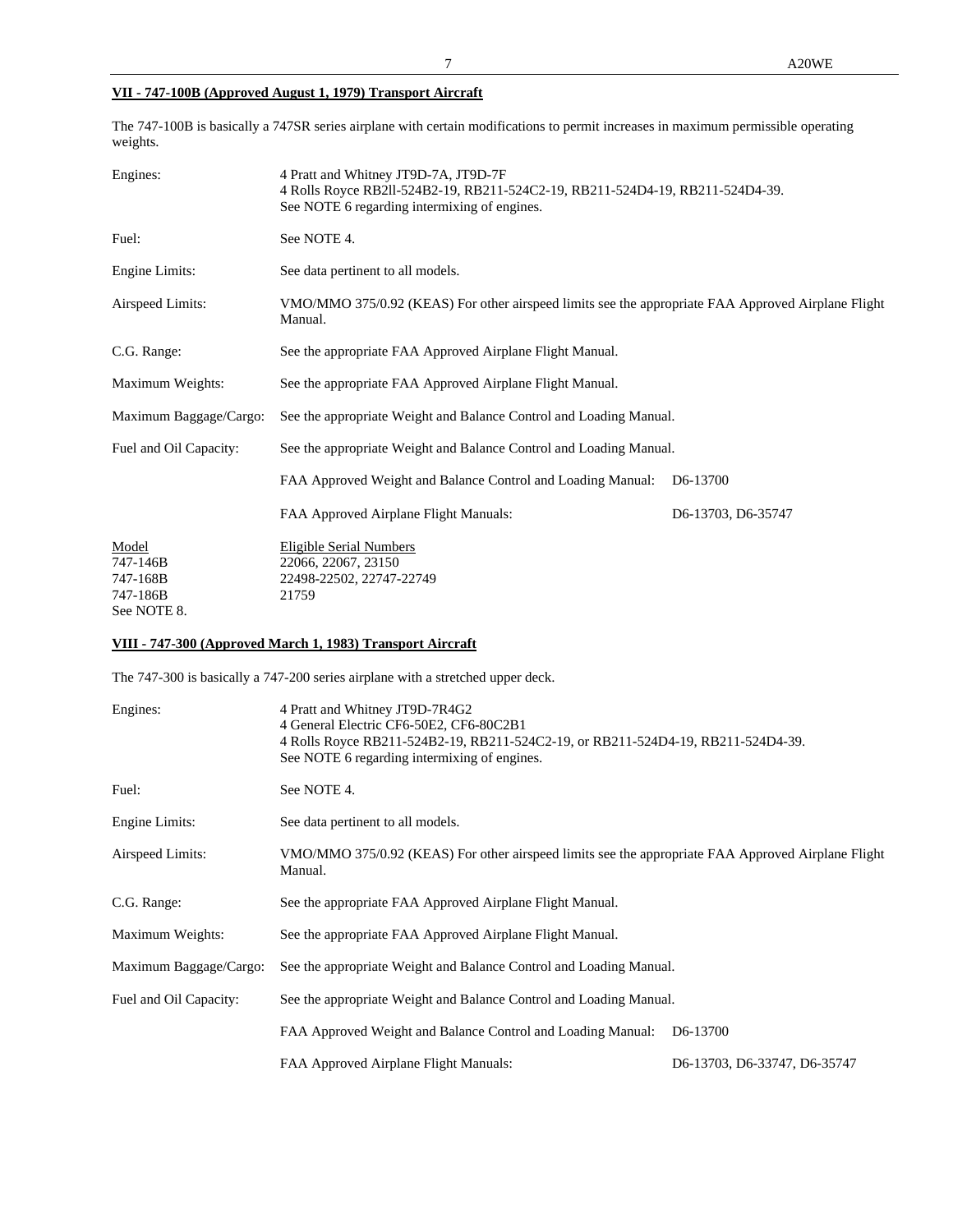# **VIII – 747-300 (cont'd):**

| Model   | Eligible Serial Numbers                                                          |
|---------|----------------------------------------------------------------------------------|
| 747-306 | 23056, 23137, 23508                                                              |
| 747-312 | 23026-23033, 23243-23245, 23409, 23410, 23769                                    |
| 747-329 | 23439, 24837                                                                     |
| 747-337 | 24159, 24160                                                                     |
| 747-338 | 23222-23224, 23408, 23688, 23823                                                 |
| 747-341 | 23394, 23395, 24106-24108                                                        |
| 747-344 | 22970, 22971                                                                     |
| 747-346 | 23067, 23068, 23149, 23151, 23482, 23638-23640, 23967-23969, 24018, 24019, 24156 |
| 747-357 | 22704, 22705, 22995, 22996, 23751                                                |
| 747-366 | 24161, 24162                                                                     |
| 747-367 | 23221, 23392, 23534, 23709, 23920, 24215                                         |
| 747-368 | 23262-23271                                                                      |
| 747-3B3 | 22870, 23413, 23480                                                              |
| 747-3B5 | 22487, 22489, 24194                                                              |
| 747-3D7 | 23721, 23722                                                                     |
| 747-3G1 | 23070                                                                            |
| 747-3H6 | 23600                                                                            |

# **IX - 747-100B SUD (Approved March 24, 1986) Transport Aircraft**

The 747-100B SUD is basically a 747-100B series airplane with a stretched upper deck.

| Engines:                                                                                                      | 4 Pratt and Whitney JT9D-7A<br>See NOTE 6 regarding intermixing of engines. |                                                                    |                          |                                                                    |                           |                                                                                                    |
|---------------------------------------------------------------------------------------------------------------|-----------------------------------------------------------------------------|--------------------------------------------------------------------|--------------------------|--------------------------------------------------------------------|---------------------------|----------------------------------------------------------------------------------------------------|
| Fuel:                                                                                                         | See NOTE 4.                                                                 |                                                                    |                          |                                                                    |                           |                                                                                                    |
| Engine Limits:                                                                                                |                                                                             | See data pertinent to all models.                                  |                          |                                                                    |                           |                                                                                                    |
| Airspeed Limits:                                                                                              | Manual.                                                                     |                                                                    |                          |                                                                    |                           | VMO/MMO 375/0.92 (KEAS) For other airspeed limits see the appropriate FAA Approved Airplane Flight |
| C.G. Range:                                                                                                   |                                                                             |                                                                    |                          | See the appropriate FAA Approved Airplane Flight Manual.           |                           |                                                                                                    |
| Maximum Weights:                                                                                              |                                                                             |                                                                    |                          | See the appropriate FAA Approved Airplane Flight Manual.           |                           |                                                                                                    |
| Maximum Baggage/Cargo:                                                                                        |                                                                             |                                                                    |                          | See the appropriate Weight and Balance Control and Loading Manual. |                           |                                                                                                    |
| Fuel and Oil Capacity:                                                                                        |                                                                             | See the appropriate Weight and Balance Control and Loading Manual. |                          |                                                                    |                           |                                                                                                    |
|                                                                                                               | FAA Approved Weight and Balance Control and Loading Manual:<br>D6-13700     |                                                                    |                          |                                                                    |                           |                                                                                                    |
|                                                                                                               | FAA Approved Airplane Flight Manual:<br>D6-13703                            |                                                                    |                          |                                                                    |                           |                                                                                                    |
| Model<br>747-146B SUD                                                                                         | <b>Eligible Serial Numbers</b><br>23390, 23637                              |                                                                    |                          |                                                                    |                           |                                                                                                    |
| <b>DATA PERTINENT TO ALL MODELS, EXCEPT MODEL 747-400 AND 747-8 SERIES</b>                                    |                                                                             |                                                                    |                          |                                                                    |                           |                                                                                                    |
| <b>Engine Limits:</b><br>(Pratt & Whitney)<br>Takeoff static thrust<br>standard day,<br>seal level conditions | JT9D-3<br>43,500<br>lbs.                                                    | JT9D-3A<br>43,500<br>lbs.                                          | JT9D-7<br>45,500<br>lbs. | JT9D-7A<br>46,150<br>lbs.                                          | JT9D-7F<br>46,750<br>lbs. | JT9D-7J<br>48,650<br>lbs.                                                                          |
| (in pounds);<br>Dry (5 min) (Ideal)                                                                           |                                                                             |                                                                    |                          |                                                                    |                           |                                                                                                    |

| With water injection  | 43,500 | 45.000 | 47.000 | 47.670 | 48.650 |
|-----------------------|--------|--------|--------|--------|--------|
| $(21/2 \text{ min.})$ | lbs.   | Ibs.   | lbs.   | lbs.   | lbs.   |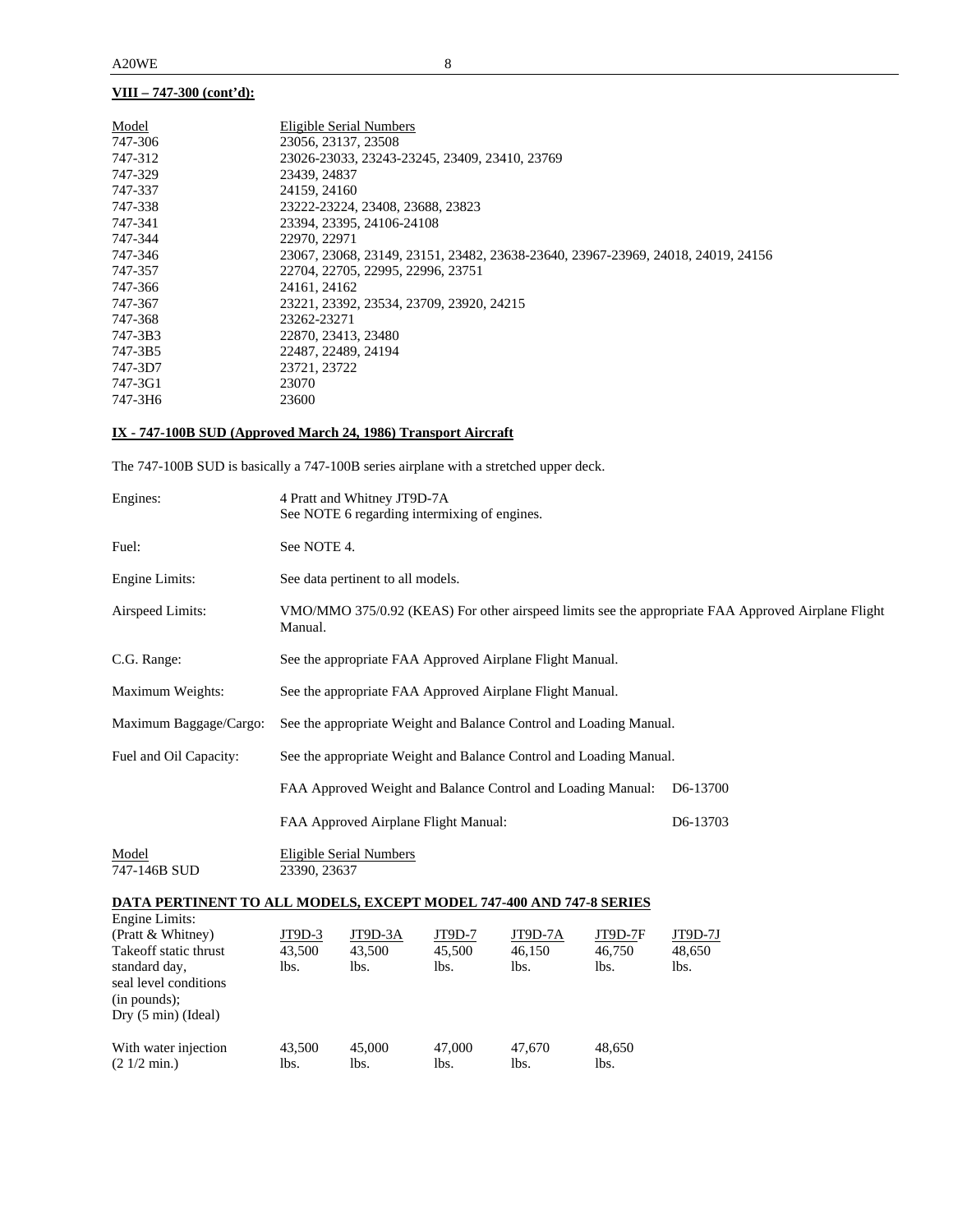| <b>DATA PERTINENT TO ALL MODELS, EXCEPT MODEL 747-400 AND 747-8 SERIES (cont'd):</b>                  |                            |                                        |                     |                            |                              |                |
|-------------------------------------------------------------------------------------------------------|----------------------------|----------------------------------------|---------------------|----------------------------|------------------------------|----------------|
| Maximum continuous<br>static thrust,                                                                  | JT9D-3                     | <b>JT9D-3A</b>                         | JT9D-7              | <b>JT9D-7A</b>             | JT9D-7F                      | JT9D-7J        |
| standard day, sea<br>level condition:<br>(Ideal)                                                      | 36,400<br>lbs.             | 36,400<br>lbs.                         | 39,650<br>lbs.      | 40,080<br>lbs.             | 39,200<br>lbs.               | 40,200<br>lbs. |
| Engine Limits:<br>(Pratt & Whitney)<br>Takeoff static thrust<br>standard day,<br>sea level conditions | JT9D-70A<br>51,140<br>lbs. | JT9D-7Q<br>51,100<br>lbs.              |                     | JT9D-7Q3<br>51,100<br>lbs. | JT9D-7R4G2<br>54,750<br>lbs. |                |
| (in pounds) Dry (5 min)<br>(Ideal)                                                                    |                            |                                        |                     |                            |                              |                |
| Maximum continuous<br>static thrust:<br>standard day, sea level<br>condition: (Ideal)                 | 44,290<br>lbs.             | 44,290<br>lbs.                         |                     | 44,290<br>lbs.             | 50,200<br>lbs.               |                |
| <b>Engine Limits</b><br>(General Electric)                                                            |                            | <b>CF6-50E</b><br>CF6-50E1<br>CF6-50E2 | CF6-45A<br>CF6-45A2 |                            | CF6-80C2B1                   |                |
| Engine thrust ratings:<br>(Ideal)                                                                     |                            |                                        |                     |                            |                              |                |
| Takeoff (5 min)                                                                                       |                            | 51,800 lbs.                            | 45,600 lbs.         |                            | 55,980 lbs.                  |                |
| Maximum continuous                                                                                    |                            | 46,300 lbs.                            | 43,250 lbs.         |                            |                              |                |
| Engine Limits:<br>(Rolls Royce)<br>Rated takeoff thrust                                               |                            |                                        |                     | RB211-524B2-19             |                              |                |
| $(5 \text{ min.})$                                                                                    |                            |                                        | 49,120 lbs.         |                            |                              |                |
| Sea level static                                                                                      |                            |                                        |                     |                            |                              |                |

conditions (Ideal) Rated Maximum

Rated takeoff thrust

Sea level static conditions (Ideal) Rated Maximum

continuous thrust  $44,780$  lbs.

(5 min.) 50,600 lbs. 51,980 lbs.

continuous thrust 46,120 lbs. 47,230 lbs.

Engine Limits:<br>
RB211-524D4-19<br>
RB211-524C2-19<br>
RB211-524D4-39<br>
RB211-524D4-39

For engine operating limits see the FAA Approved Airplane Flight Manual under the serial numbers section of this data sheet or the appropriate engine type certificate data sheet:

RB211-524D4-39

|                                | Pratt & Whitney<br>General Electric<br>Rolls Royce | E3NE and E20EA<br>E23EA and E13NE<br>E12EU                                                                 |
|--------------------------------|----------------------------------------------------|------------------------------------------------------------------------------------------------------------|
| Thrust Setting:                | control of engine thrust.                          | The appropriate EPR or N1 thrust setting curve in Section 4 of the Airplane Flight Manual must be used for |
| Maximum Operating<br>Altitude: |                                                    | The maximum operating altitude is 45,100 feet.                                                             |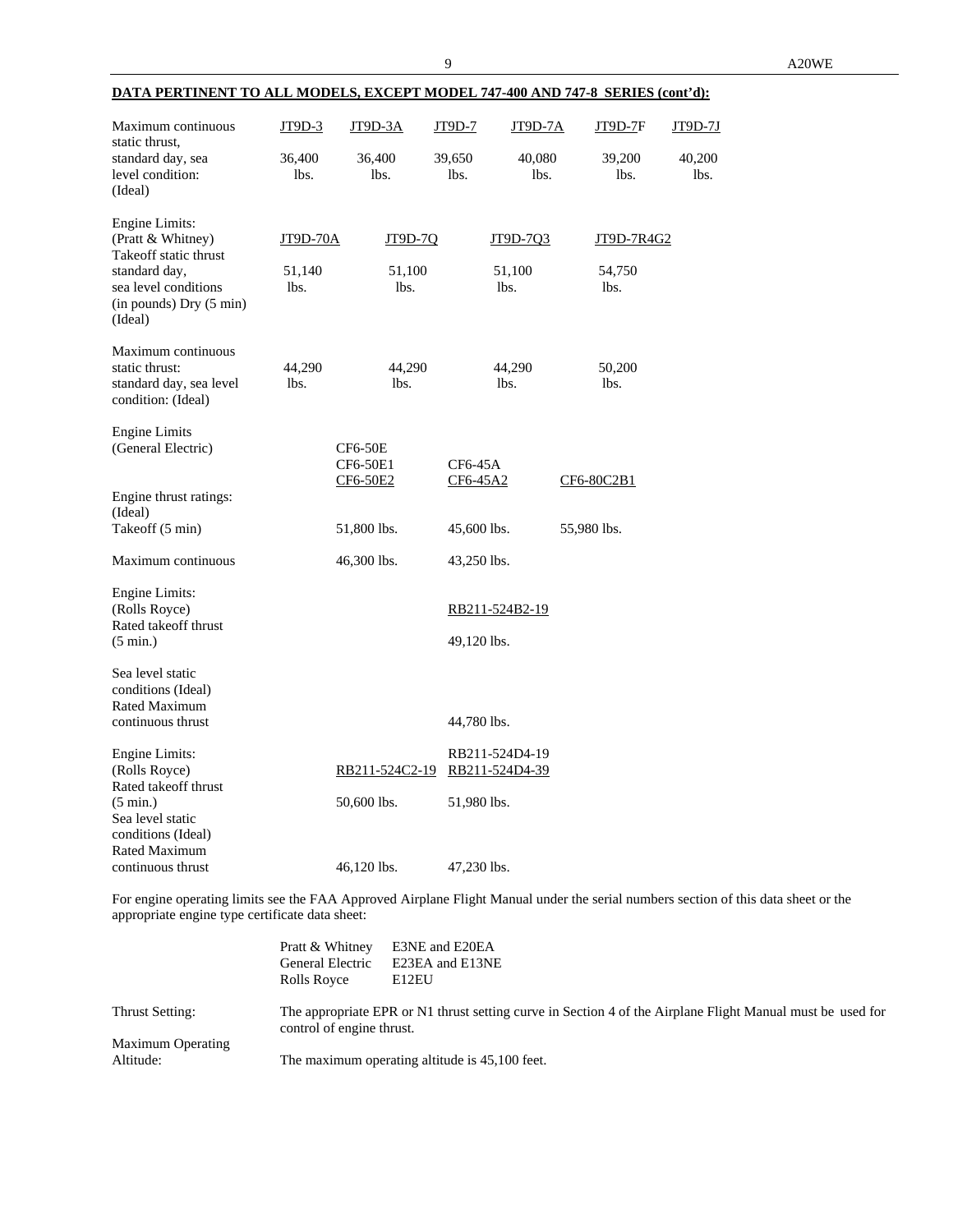# **DATA PERTINENT TO ALL MODELS, EXCEPT MODEL 747-400 AND 747-8 SERIES (cont'd):**

| Minimum Crew:                    | takeoff and landing when passengers occupy the upper deck.                                                                                                                                                                                                                                                                                                                                                                                                                   |                                                                                                  | For all flights, 3 persons (pilot, copilot, flight engineer). When passengers are being carried, one attendant is<br>required at each No. 3 over-wing exit. At least one flight attendant is required on the upper deck during taxi,                                                                   |  |
|----------------------------------|------------------------------------------------------------------------------------------------------------------------------------------------------------------------------------------------------------------------------------------------------------------------------------------------------------------------------------------------------------------------------------------------------------------------------------------------------------------------------|--------------------------------------------------------------------------------------------------|--------------------------------------------------------------------------------------------------------------------------------------------------------------------------------------------------------------------------------------------------------------------------------------------------------|--|
| Maximum Passengers:              | Upper deck passenger capacity is limited to:<br>8 with one exit on the upper deck 16 with one exit, improved slide and smoke barrier                                                                                                                                                                                                                                                                                                                                         | 550 with 5 pair of Type "A" exits on main deck<br>440 with 4 pair of Type "A" exits on main deck | For 747SR and 747-100, -100B, -200B, -200C airplanes the total passenger capacity is limited to:                                                                                                                                                                                                       |  |
|                                  | 32 if in compliance with the requirements of Special Condition No. 25-61-NW-1<br>45 if in compliance with the requirements of Special Condition No. 25-71-NW-3<br>5 persons on upper deck per Exemption 1870D.                                                                                                                                                                                                                                                               | (747-100 and 747-200)                                                                            | 24 with one exit, straight stairway, smoke barrier, and escape slide capable of operation in 25 kt. wind                                                                                                                                                                                               |  |
|                                  | For 747SP the total passenger capacity is limited to:<br>400 passengers with the same upper deck limits as listed above.<br>For 747-200F the total passenger capacity is limited to:<br>19 passengers on upper deck with 2 doors, 25 knot slides, C.G. Limitation, and compliance shown<br>with AD 93-07-15; or 19 persons on upper deck equipped with emergency descent reels and<br>harnesses, 2 doors and 25 knot slides.<br>5 persons on upper deck per Exemption 1870D. |                                                                                                  |                                                                                                                                                                                                                                                                                                        |  |
|                                  | For 747-300 and 747-100B SUD the total passenger capacity is limited to:<br>dated August 3, 1981.) See NOTE 10.                                                                                                                                                                                                                                                                                                                                                              |                                                                                                  | 660 passengers with 5 pair of Type "A" exits on the main deck plus one pair of Type "A" exits on<br>the upper deck. Main deck limited to 550 and upper deck limited to 110 if in compliance with the<br>requirements of modified Special Condition No. 25-71-NW-3, transmitted to Boeing by FAA letter |  |
|                                  |                                                                                                                                                                                                                                                                                                                                                                                                                                                                              | 25-71-NW-3, transmitted to Boeing by FAA letter dated August 3, 1981.                            | 550 passengers with 4 pair of Type "A" exits on the main deck limited to 440 and upper deck<br>limited to 110 if in compliance with the requirements of modified Special Condition No.                                                                                                                 |  |
| Required Equipment:              | Data.                                                                                                                                                                                                                                                                                                                                                                                                                                                                        |                                                                                                  | The basic required equipment as prescribed in the applicable airworthiness regulations (See Certification<br>Basis) must be installed in the aircraft for certification. The required equipment is noted in the Type Design                                                                            |  |
| Datum:                           | productions stations coincide numerically with arms except on 747SP.                                                                                                                                                                                                                                                                                                                                                                                                         |                                                                                                  | Balance Arm Datum corresponds to Body Station 0 and is 90 inches (290 inches on SP) forward of nose. All                                                                                                                                                                                               |  |
|                                  |                                                                                                                                                                                                                                                                                                                                                                                                                                                                              |                                                                                                  | Horizontal distance of datum to nose gear jack points in 384.7 inches. (584.7 inches on 747SP)                                                                                                                                                                                                         |  |
| Mean Aerodynamic<br>Chord (MAC): | MAC length is 327.8 inches. Leading edge of MAC is 1258 inches aft of datum.                                                                                                                                                                                                                                                                                                                                                                                                 |                                                                                                  |                                                                                                                                                                                                                                                                                                        |  |
| Level Means:                     | A plumb-bob attachment and leveling provision scale are provided in the R.H. body wheel well at BS 1444.0.<br>They are referred to as ARM on the 747SP and are a true measure in inches aft of a forward reference datum<br>which is located 290 inches ahead of the airplane nose.                                                                                                                                                                                          |                                                                                                  |                                                                                                                                                                                                                                                                                                        |  |
|                                  | Balance ARMS have the following relationship with Body Stations on the 747SP:                                                                                                                                                                                                                                                                                                                                                                                                |                                                                                                  |                                                                                                                                                                                                                                                                                                        |  |
|                                  | <b>BODY STATION</b><br><b>INCHES</b>                                                                                                                                                                                                                                                                                                                                                                                                                                         | <b>ADJUSTMENT</b><br><b>INCHES</b>                                                               | ARM<br><b>INCHES</b>                                                                                                                                                                                                                                                                                   |  |
|                                  | 90 to 800<br>(800 to 1,000 Section removed)                                                                                                                                                                                                                                                                                                                                                                                                                                  | $+200$                                                                                           | 290 to 1,000                                                                                                                                                                                                                                                                                           |  |
|                                  | 1,000 to 1,480<br>$(1,480 \text{ to } 1,640 \text{ Section removed})$                                                                                                                                                                                                                                                                                                                                                                                                        | 0                                                                                                | 1,000 to 1,480                                                                                                                                                                                                                                                                                         |  |
|                                  | 1,640 to 2,140<br>$(2,140 \text{ to } 2,360 \text{ Section removed})$                                                                                                                                                                                                                                                                                                                                                                                                        | -160                                                                                             | 1,480 to 1,980                                                                                                                                                                                                                                                                                         |  |
|                                  | 2,360 to 2,792                                                                                                                                                                                                                                                                                                                                                                                                                                                               | $-380$                                                                                           | 1,980 to 2,412                                                                                                                                                                                                                                                                                         |  |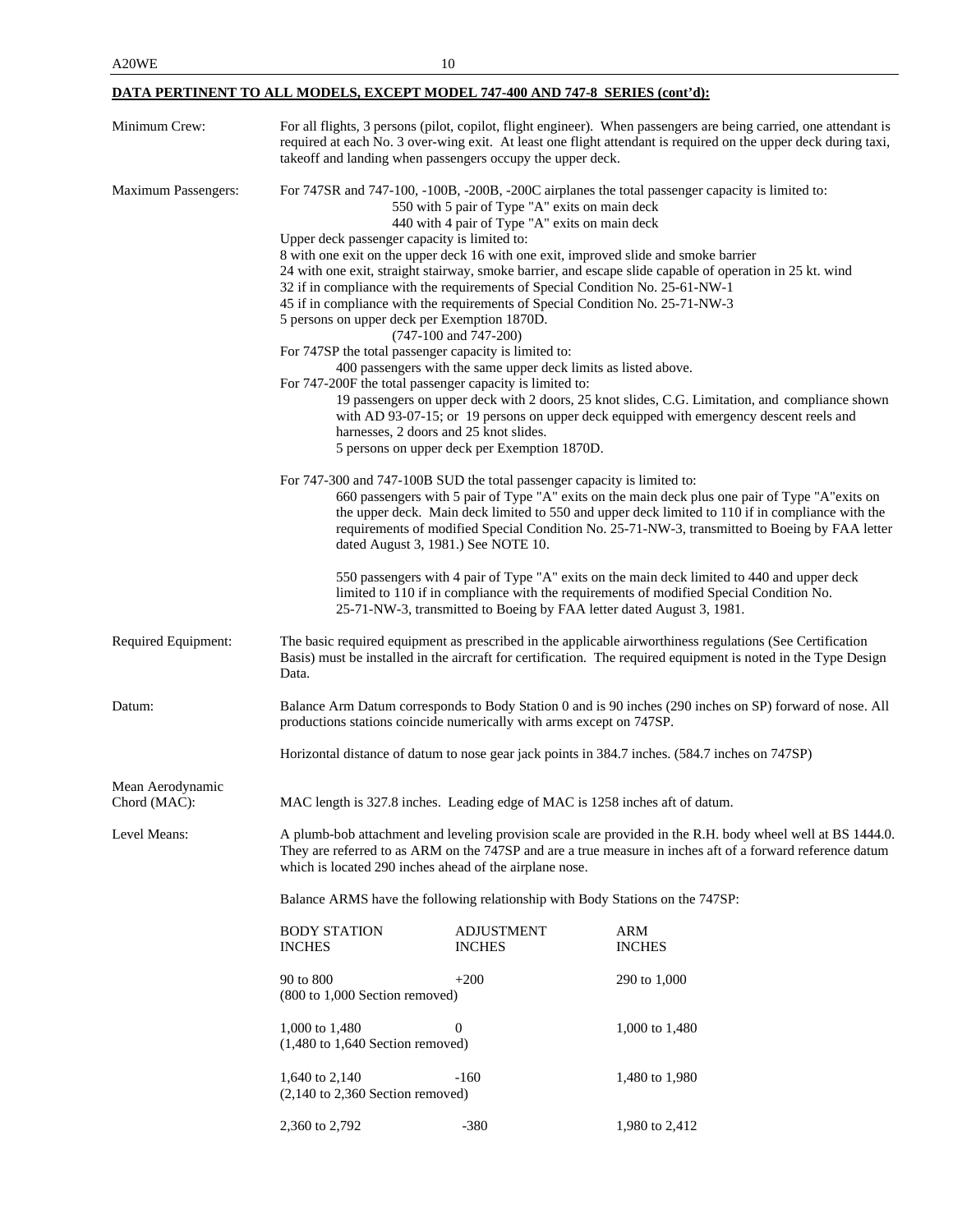# **DATA PERTINENT TO ALL MODELS, EXCEPT MODEL 747-400 AND 747-8 SERIES (cont'd):**

| Control Surface             |                                                                                                                                                                                                                                                                                                                                                                                                                                                                                                                                                               |                                                                                                                                                                                                                                                                                                                                                                                                                                                                                                                          |  |  |
|-----------------------------|---------------------------------------------------------------------------------------------------------------------------------------------------------------------------------------------------------------------------------------------------------------------------------------------------------------------------------------------------------------------------------------------------------------------------------------------------------------------------------------------------------------------------------------------------------------|--------------------------------------------------------------------------------------------------------------------------------------------------------------------------------------------------------------------------------------------------------------------------------------------------------------------------------------------------------------------------------------------------------------------------------------------------------------------------------------------------------------------------|--|--|
| Movements:                  | to the following FAA-approved data:                                                                                                                                                                                                                                                                                                                                                                                                                                                                                                                           | To insure proper operation of the airplane, the movement of the various control surfaces must be carefully<br>controlled by proper rigging of the flight control systems. The airplane must, therefore, be rigged according                                                                                                                                                                                                                                                                                              |  |  |
|                             |                                                                                                                                                                                                                                                                                                                                                                                                                                                                                                                                                               |                                                                                                                                                                                                                                                                                                                                                                                                                                                                                                                          |  |  |
|                             | <b>Boeing Drawing Numbers</b>                                                                                                                                                                                                                                                                                                                                                                                                                                                                                                                                 |                                                                                                                                                                                                                                                                                                                                                                                                                                                                                                                          |  |  |
|                             | 65B04001<br>Control Installation                                                                                                                                                                                                                                                                                                                                                                                                                                                                                                                              | Aileron and Spoiler                                                                                                                                                                                                                                                                                                                                                                                                                                                                                                      |  |  |
|                             | 65B04002<br>Control Installation<br>65B04003<br>Control Installation                                                                                                                                                                                                                                                                                                                                                                                                                                                                                          | Elevator<br>Rudder                                                                                                                                                                                                                                                                                                                                                                                                                                                                                                       |  |  |
|                             | 65B04004<br>Control Installation                                                                                                                                                                                                                                                                                                                                                                                                                                                                                                                              | Stabilizer Trim                                                                                                                                                                                                                                                                                                                                                                                                                                                                                                          |  |  |
|                             | 65B04006<br>Control Installation                                                                                                                                                                                                                                                                                                                                                                                                                                                                                                                              | Rudder Trim                                                                                                                                                                                                                                                                                                                                                                                                                                                                                                              |  |  |
|                             | 65B04007<br>Control Installation                                                                                                                                                                                                                                                                                                                                                                                                                                                                                                                              | Wing Flap                                                                                                                                                                                                                                                                                                                                                                                                                                                                                                                |  |  |
|                             | 65B04016<br><b>Control Installation</b>                                                                                                                                                                                                                                                                                                                                                                                                                                                                                                                       | <b>Speed Brakes</b>                                                                                                                                                                                                                                                                                                                                                                                                                                                                                                      |  |  |
| Service Information:        |                                                                                                                                                                                                                                                                                                                                                                                                                                                                                                                                                               | Boeing Reports D6-13592, "Structural Repair Manual", (except for 747SP) is FAA-Approved.<br>Boeing Reports D6-34024, "Structural Repair Manual", is FAA-Approved for the 747SP. Service<br>Bulletins and other service information, when FAA-Approved, will carry a statement to the effect.                                                                                                                                                                                                                             |  |  |
| <b>Certification Basis:</b> | FAR Part 1, FAR Part 21, FAR Part 36, FAR Part 25 effective February 1, 1965, Amendments 25-1 through<br>25-8 plus 25-15, 25-17, 25-18, 25-20, and Amendment 25-39 transmitted by FAA letter dated February 4,<br>1977, and special conditions summarized for record purposes as enclosed with FAA letter to The Boeing<br>Company dated February 20, 1970. Special Condition 4A, revised to apply to airplanes with the landing gear<br>load evener system deleted, was recorded as attachment to an FAA letter to The Boeing Company dated May<br>12, 1971. |                                                                                                                                                                                                                                                                                                                                                                                                                                                                                                                          |  |  |
|                             | compliance with the applicable sections.                                                                                                                                                                                                                                                                                                                                                                                                                                                                                                                      | Based on 14 CFR $\S$ 21.101(g) for changes to TC's, applicable provisions of 14 CFR part 26 are included in<br>the certification basis. For any future 14 CFR part 26 amendments, the holder of this TC must demonstrate                                                                                                                                                                                                                                                                                                 |  |  |
|                             | Compliance has been found for the following regulations at Amendment 26-0: §26.11<br>Compliance has been found for the following regulations at Amendment 26-1: §26.49<br>Compliance has been found for the following regulations at Amendment 26-6: §26.21                                                                                                                                                                                                                                                                                                   | Compliance has been found for the following regulations at Amendment 26-4: §26.43, §26.45                                                                                                                                                                                                                                                                                                                                                                                                                                |  |  |
|                             | 747-100, -200, and -300 series airplanes.                                                                                                                                                                                                                                                                                                                                                                                                                                                                                                                     | Amendment 25-46, Section 25.803(d) transmitted by FAA letter to The Boeing Company dated September 2,<br>1983. This is limited to all passenger configurations and 6/7 pallet combi configurations for Model                                                                                                                                                                                                                                                                                                             |  |  |
|                             | Exemptions from 14 CFR part 25:<br>1.<br>1991)<br>2.                                                                                                                                                                                                                                                                                                                                                                                                                                                                                                          | Exemption from 14 CFR 25.807(c)(1), 25.807(c)(5), 25.809(f)(1), 25.813(b), Allowance of non crew<br>members on the upper deck of 747-200F, 747-200C and certain 747-100 airplanes when in the main<br>deck cargo configuration. (Exemption No. 1870 dated September 14, 1973, No. 1870A dated March 10,<br>1977, No. 1870B dated October 26, 1981, No. 1870C dated June 2, 1986, and No. 1870D dated April 3,<br>Exemption from 14 CFR $25.809(f)(1)$ , The removal of the escape slide installed on the right hand crew |  |  |
|                             | service door. (Exemption No. 9735, dated July 31, 2008)                                                                                                                                                                                                                                                                                                                                                                                                                                                                                                       |                                                                                                                                                                                                                                                                                                                                                                                                                                                                                                                          |  |  |
|                             | Special Condition No. 25-61-NW-1 for occupancy not to exceed 32 passengers on the upper deck of<br>airplanes with spiral staircase was transmitted to The Boeing Company by FAA letter dated February 26,<br>1975.                                                                                                                                                                                                                                                                                                                                            |                                                                                                                                                                                                                                                                                                                                                                                                                                                                                                                          |  |  |
|                             | Special Condition No. 25-71-NW-3 for occupancy not to exceed 45 passengers on the upper deck of<br>airplanes with straight segmented stairway was transmitted to The Boeing Company by FAA letter dated<br>September 8, 1976.                                                                                                                                                                                                                                                                                                                                 |                                                                                                                                                                                                                                                                                                                                                                                                                                                                                                                          |  |  |
|                             | dated August 3, 1981.                                                                                                                                                                                                                                                                                                                                                                                                                                                                                                                                         | Modification of Special Condition No. 25-71-NW-3 for occupancy not to exceed 110 passengers on the upper<br>deck of airplanes with straight segmented stairway was transmitted to The Boeing Company by FAA letter                                                                                                                                                                                                                                                                                                       |  |  |
|                             |                                                                                                                                                                                                                                                                                                                                                                                                                                                                                                                                                               | RB211 engine oil filter system complies with FAR 25.1019 and $25.1305(c)(7)$ of Amendment 25-36.                                                                                                                                                                                                                                                                                                                                                                                                                         |  |  |
|                             | dated July 8, 1977.                                                                                                                                                                                                                                                                                                                                                                                                                                                                                                                                           | Special Condition No. 25-77-NW-4 (modification of the autopilot system to approve the airplane for use of<br>the system under category IIIb landing conditions) was transmitted to The Boeing Company by FAA letter                                                                                                                                                                                                                                                                                                      |  |  |
|                             |                                                                                                                                                                                                                                                                                                                                                                                                                                                                                                                                                               |                                                                                                                                                                                                                                                                                                                                                                                                                                                                                                                          |  |  |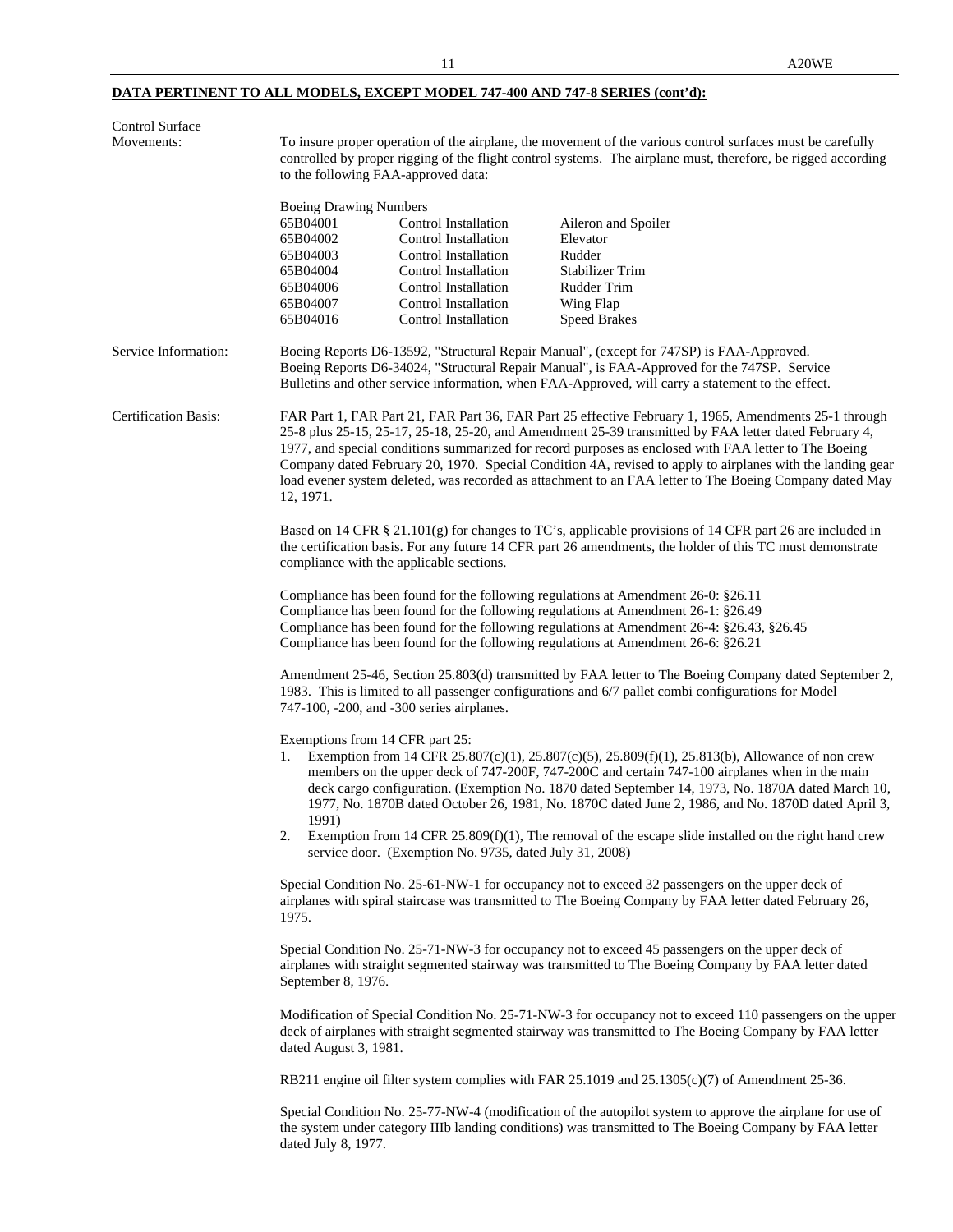### **DATA PERTINENT TO ALL MODELS, EXCEPT MODEL 747-400 AND 747-8 SERIES (cont'd):**

Special Condition No. 25-ANM-16 for installation of an overhead crew rest area, occupancy not to exceed 10 crewmembers. FAA approved procedures required for compliance with paragraph 3 of the Special Condition are located in Boeing Document D926U303, Appendix D.

Special Condition No. 25-ANM-16A for installation of an overhead crew rest area with hard partitions and a curtain, occupancy not to exceed 10 crewmembers. FAA approved procedures required for compliance with paragraph 2 and 13(e) of the Special Condition are located in Boeing Document D926U303, Appendix D and E.

Special Condition No. 25-285-SC Flammability Reduction Means (Fuel Tank Inerting).

Compliance with the following optional requirements has been established:

| <b>Ditching Provisions</b>       | FAR 25.801  |
|----------------------------------|-------------|
| <b>Ice Protection Provisions</b> | FAR 25.1419 |

Equivalent Safety Findings exist with respect to the following Regulations:

For Model 747-100, -200B, -200F, -200C, 747SR, 747SP, -100B, -300, -100B SUD: 25.1415(d) Emergency Locator Transmitter (ELT) 25.561(b)(3)(ii) Passenger (and non-crewmember) seat track bending calculations only per FAA Memorandum TD6633SE-T-C-1, dated January 26, 2004.

For 747-300 only: 25.812(k)(2) 25.815

For Model 747-100, -200, -300 Series: 25.773(b)(2)(i), Amendments 25-1 through 25-67 25.811(f) Emergency Exit Marking

Production Basis: Production Certificate No. 700.

Equipment: The basic required equipment as prescribed in the applicable airworthiness regulations (See Certification Basis) must be installed.

### **X - 747-400 (Approved January 10, 1989) Transport Aircraft**

The 747-400 is basically 747-300 series airplane with wing extension and winglets, additional fuel tank in the horizontal stabilizer, additional auxiliary fuel tank in the forward section of the cargo bay and reconfigured cockpit for two man crew and associated automation and advanced avionics.

| Engines:                     | 4 Pratt and Whitney PW4000 Series<br>General Electric CF6-80C2B1F, CF6-80C2B5F<br>Rolls Royce RB211-524G2-19, RB211-524G3-19, RB211-524H2-19, RB211-524G2-T-19, RB211-524G3-<br>T-19, RB211-524H2-T-19.                                                                                                                                                                                                                                                                                                                                                                                                                                                                                                                                                                                                                                                                     |
|------------------------------|-----------------------------------------------------------------------------------------------------------------------------------------------------------------------------------------------------------------------------------------------------------------------------------------------------------------------------------------------------------------------------------------------------------------------------------------------------------------------------------------------------------------------------------------------------------------------------------------------------------------------------------------------------------------------------------------------------------------------------------------------------------------------------------------------------------------------------------------------------------------------------|
|                              | <b>WARNING:</b> To prevent unsafe airplane handling characteristics, PW4000 series engines with electronic<br>Engine control (EEC) part number 791100-14-102 (Pratt & Whitney part number 54D043) must not be<br>installed on the same airplane as PW4000 series engines that have the ring case compressor configuration.<br>This combination of engine configurations is not approved because of a significant difference in engine<br>acceleration rates and the effect of that difference on airplane handling characteristics. Ring case compressor<br>equipped engines were approved with the same engine model number as previously approved PW4000<br>configurations, and must be identified by the presence of a "/A5" marked at the end of the "INSTL ARR"<br>block on the engine data plate.<br>SEE NOTE 6 for further information regarding intermixing engines |
| <b>Engine Thrust Limits:</b> | See data pertinent to all Model 747-400's                                                                                                                                                                                                                                                                                                                                                                                                                                                                                                                                                                                                                                                                                                                                                                                                                                   |
| Fuel:                        | See NOTE 4.                                                                                                                                                                                                                                                                                                                                                                                                                                                                                                                                                                                                                                                                                                                                                                                                                                                                 |
| Airspeed Limits:             | VMO/MMO 365/0.92 (KCAS) For other airspeed limits see the appropriate FAA Approved Airplane Flight<br>Manual.                                                                                                                                                                                                                                                                                                                                                                                                                                                                                                                                                                                                                                                                                                                                                               |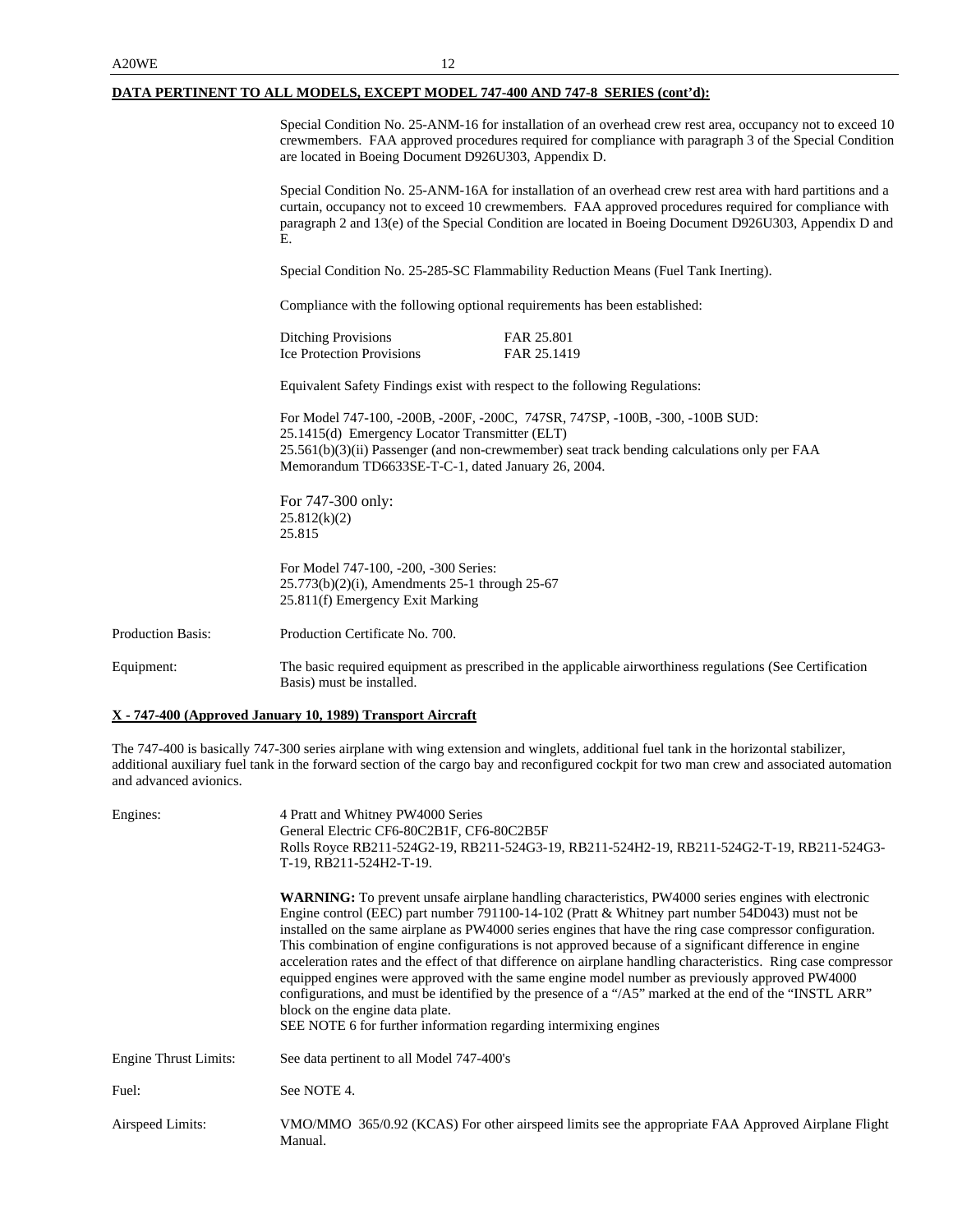$\mathbf{I}$ 

| C.G. Range:<br>Maximum Weights: | See the appropriate FAA Approved Airplane Flight Manual.<br>See the appropriate FAA Approved Airplane Flight Manual.                                                                       |
|---------------------------------|--------------------------------------------------------------------------------------------------------------------------------------------------------------------------------------------|
| Maximum Baggage/Cargo:          | See the appropriate Weight and Balance Control and Loading Manual.                                                                                                                         |
| Fuel/Oil Capacity:              | See the appropriate Weight and Balance Control and Loading Manual.                                                                                                                         |
|                                 | FAA Approved Weight and Balance Control and Loading Manual: D043U540 and D043U541                                                                                                          |
|                                 | FAA Approved Airplane Flight Manuals: D6U10001, D6U10002, and D6U10003                                                                                                                     |
| Model                           | Eligible Serial Numbers                                                                                                                                                                    |
| 747-406                         | 23982, 23999-24001, 24201, 24202, 24517, 24518, 25086, 25087, 25356, 25413, 26372-26374, 27202,                                                                                            |
|                                 | 28195, 28196, 28459, 28460, 30454, 30455                                                                                                                                                   |
| 747-409                         | 24309-24313, 27965, 28709-28712, 29030, 29031, 29219, 29906, 33734-33737                                                                                                                   |
| 747-412                         | 24061-24066, 24226, 24227, 24975, 25068, 25127, 25128, 26547-26552, 26554-26557, 26562, 27066-<br>27071, 27132-27134, 27137, 27178, 27217, 28022, 28023, 28025, 28028, 28029, 28031, 29950 |
|                                 |                                                                                                                                                                                            |
| 747-419<br>747-422              | 24386, 24855, 25605, 26910, 29375<br>24322, 24363, 24380-24385, 25158, 25224, 25278, 25279, 25379, 25380, 25395, 26875-26881, 26890,                                                       |
|                                 | 26892, 26899-26903, 26906, 26908, 28715-28717, 28810-28813, 29166-29168, 30023                                                                                                             |
| 747-428                         | 24969, 24990, 25238, 25302, 25344, 25599-25602, 25628-25630, 32868, 32869, 32871                                                                                                           |
| 747-430                         | 23816, 23817, 24285-24288, 24715, 24740, 24741, 24761, 24966, 24967, 25045-25047, 26425-26427,                                                                                             |
|                                 | 28086, 28284-28287, 29101, 29492, 29493, 29868-29872, 32445                                                                                                                                |
| 747-433                         | 24998, 25074, 25075                                                                                                                                                                        |
| 747-436                         | 23908-23911, 24047-24058, 24447, 24629, 24630, 25406, 25427, 25432, 25434, 25435, 25809, 25810-                                                                                            |
|                                 | 25814, 25817-25824, 27090-27092, 27349, 27350, 27478, 28700, 28848-28859,                                                                                                                  |
| 747-437                         | 27078, 27164, 27165, 27214, 28094, 28095                                                                                                                                                   |
| 747-438                         | 24354, 24373, 24406, 24481-24483, 24779, 24806, 24887, 24974, 25067, 25151, 25245, 25315, 25544-                                                                                           |
|                                 | 25547, 25564-25566, 32909-32914                                                                                                                                                            |
| 747-441                         | 24956, 24957                                                                                                                                                                               |
| 747-443                         | 30885, 32337-32340                                                                                                                                                                         |
| 747-444                         | 24976, 25152, 26637, 26638, 28468, 29119                                                                                                                                                   |
| 747-446                         | 24423-24427, 24777, 24784, 24870, 24885, 24886, 25064, 25212, 25260, 25308, 26341-26344, 26346,                                                                                            |
|                                 | 26350, 26353, 26355, 26356, 26359-26362, 27099, 27100, 27645, 27646, 27648, 27650, 29899                                                                                                   |
| 747-451<br>747-458              | 23719, 23720, 23818-23821, 24222-24225, 26473, 26474, 26477, 30267-30269, 33001, 33002<br>26055, 26056, 27915, 29328                                                                       |
| 747-467                         | 23814, 23815, 24631, 24850, 24851, 24925, 24955, 25082, 25211, 25351, 25869-25874, 27117, 27230,                                                                                           |
|                                 | 27595                                                                                                                                                                                      |
| 747-468                         | 28339-28343                                                                                                                                                                                |
| 747-469                         | 27338, 27663                                                                                                                                                                               |
| 747-475                         | 24883, 24895, 24896, 25422                                                                                                                                                                 |
| 747-481                         | 24801, 24833, 24920, 25135, 25207, 25641, 25645, 28282, 28283, 29262, 29263, 30322                                                                                                         |
| 747-41R                         | 28757, 29406, 32745, 32746                                                                                                                                                                 |
| 747-45E                         | 26062, 27062, 27063, 27141, 27142, 27154, 27173, 27174, 27898, 27899, 28092, 28093, 29061, 29111,                                                                                          |
|                                 | 29112                                                                                                                                                                                      |
| 747-47C                         | 24730, 24731                                                                                                                                                                               |
| 747-48E                         | 25405, 25452, 25777-25780, 25782, 25784, 28551, 28552                                                                                                                                      |
| 747-4B3                         | 24154, 24155                                                                                                                                                                               |
| 747-4B5                         | 24198-24200, 24619, 24621, 25205, 25275, 26392-26398, 26400, 26402-26405, 26407, 26409, 26412,                                                                                             |
|                                 | 27072, 27177, 27341, 27662, 28096, 28335                                                                                                                                                   |
| 747-4D7                         | 24458, 24459, 24993, 25366, 26609, 26610, 26615, 26616, 27093, 27723- 27725, 28705, 28706, 32369-<br>32370, 33770, 33771                                                                   |
| 747-4F6                         | 27261, 27262, 27602, 27827, 27828, 28959-28961                                                                                                                                             |
| 747-4H6                         | 24315, 24405, 24836, 25126, 25699-25703, 27042-27044, 27672, 28426-28428, 28432, 28433, 28435,<br>29900, 29901, 30158                                                                      |
| 747-4J6                         | 24346-24348, 25879-25883, 28754-28756, 29070, 29071, 30158                                                                                                                                 |
| 747-4P8                         | 33684                                                                                                                                                                                      |
| 747-4Q3                         | 29486                                                                                                                                                                                      |
|                                 |                                                                                                                                                                                            |

747-4Q8 24958, 26255, 26326, 28194

747-4U3 25704, 25705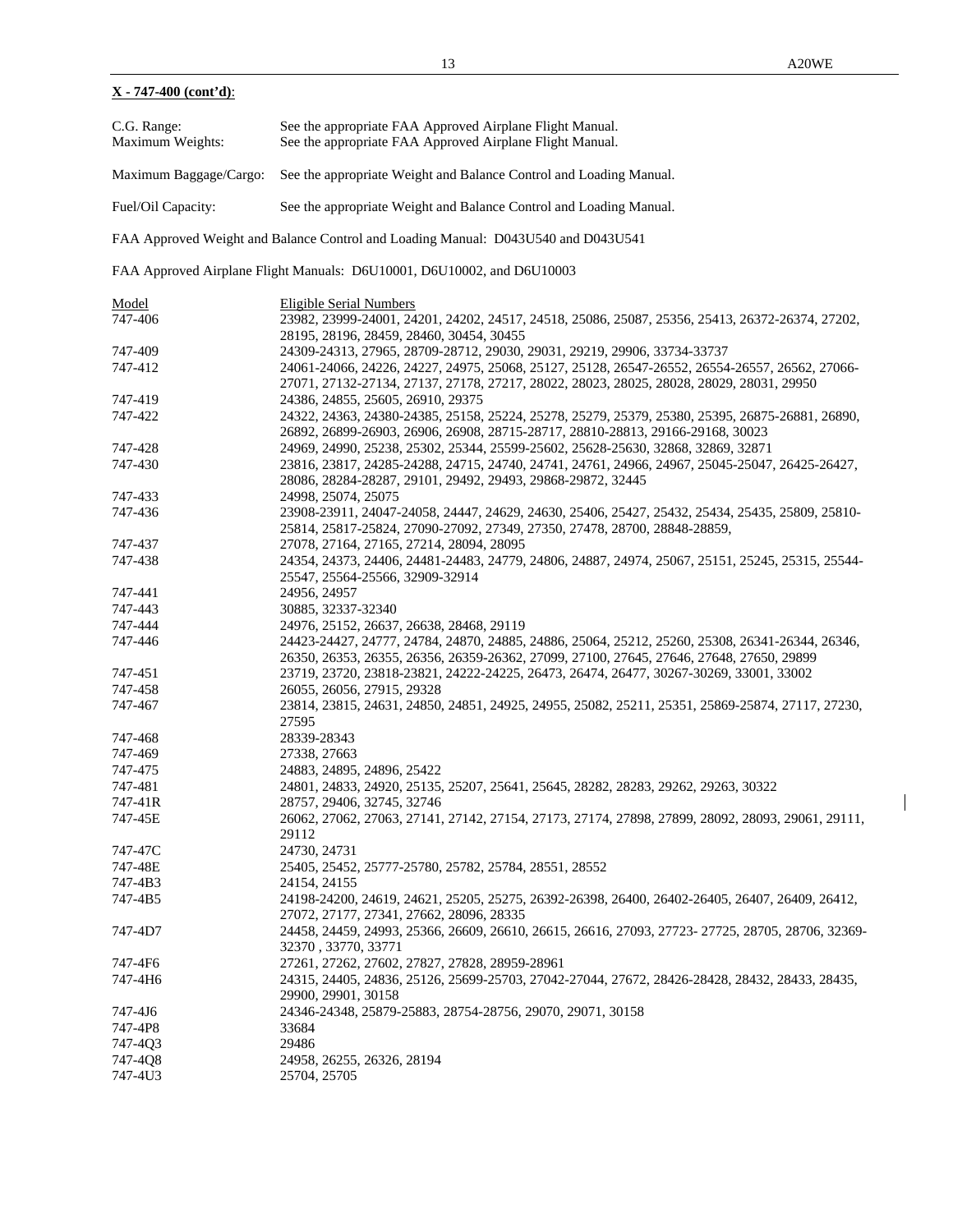For engine operating limits see the FAA Approved Airplane Flight Manual referenced under Section X of this data sheet or the appropriate engine type certificate data sheet:

|                                       | Pratt and Whitney:<br>General Electric:<br>Rolls Royce:                                                                                                                                                                                                                            | E24NE<br>E13NE<br>E30NE                                                                                                                                                                                                                                                                                                                                   |                                                                                                                                                                                                                                                                                                                                   |
|---------------------------------------|------------------------------------------------------------------------------------------------------------------------------------------------------------------------------------------------------------------------------------------------------------------------------------|-----------------------------------------------------------------------------------------------------------------------------------------------------------------------------------------------------------------------------------------------------------------------------------------------------------------------------------------------------------|-----------------------------------------------------------------------------------------------------------------------------------------------------------------------------------------------------------------------------------------------------------------------------------------------------------------------------------|
| Thrust Setting:                       | used for control of engine thrust.                                                                                                                                                                                                                                                 |                                                                                                                                                                                                                                                                                                                                                           | The appropriate EPR or N1 thrust setting curves in Section 4 of the Airplane Flight Manual (AFM) must be                                                                                                                                                                                                                          |
| <b>Maximum Operating</b><br>Altitude: | 45,100 feet                                                                                                                                                                                                                                                                        |                                                                                                                                                                                                                                                                                                                                                           |                                                                                                                                                                                                                                                                                                                                   |
| Minimum Crew:                         | For all flights, 2 persons (pilot, copilot). When passengers are being carried, one attendant is required at each<br>No. 3 over-wing exit. At least one flight attendant is required on the upper deck during taxi, takeoff, and<br>landing when passengers occupy the upper deck. |                                                                                                                                                                                                                                                                                                                                                           |                                                                                                                                                                                                                                                                                                                                   |
| <b>Maximum Passengers:</b>            | NOTE 10.                                                                                                                                                                                                                                                                           | For 747-400 the total passenger capacity is limited to:                                                                                                                                                                                                                                                                                                   | 660 passengers with 5 pair of Type "A" exits on main deck plus one pair of Type "A" exits on the upper deck.<br>(Main deck limited to 550 and upper deck limited to 110 if in compliance with the requirements of modified<br>Special Condition Number 25-71-NW-3, transmitted to Boeing by FAA letter dated August 3, 1981.) See |
| Required Equipment:                   | Data.                                                                                                                                                                                                                                                                              |                                                                                                                                                                                                                                                                                                                                                           | The basic required equipment as prescribed in the applicable airworthiness regulations (See Certification<br>Basis) must be installed in the aircraft for certification. The required equipment is noted in the Type Design                                                                                                       |
| Datum:                                | inches.                                                                                                                                                                                                                                                                            |                                                                                                                                                                                                                                                                                                                                                           | Balance Arm Datum corresponds to Body Station 0 and is 90 inches forward of nose. All productions<br>stations coincide numerically with arms. Horizontal distance of datum to nose gear jack points is 384.7                                                                                                                      |
| MAC:                                  |                                                                                                                                                                                                                                                                                    | MAC length is 327.8 inches. Leading edge of MAC is 1258 inches aft of datum.                                                                                                                                                                                                                                                                              |                                                                                                                                                                                                                                                                                                                                   |
| Level Means:                          | 1444.0.                                                                                                                                                                                                                                                                            |                                                                                                                                                                                                                                                                                                                                                           | A plumb-bob attachment and leveling provision scale are provided in the R.H. body wheel well at BS                                                                                                                                                                                                                                |
| Control Surface<br>Movements:         |                                                                                                                                                                                                                                                                                    | to the following FAA-approved data:                                                                                                                                                                                                                                                                                                                       | To insure proper operation of the airplane, the movement of the various control surfaces must be carefully<br>controlled by proper rigging of the flight control systems. The airplane must, therefore, be rigged according                                                                                                       |
|                                       | Boeing Drawing Numbers:<br>251U1001<br>251U2001<br>251U3002<br>251U4001<br>253U5001<br>256U2001<br>256U3001<br>251U1003                                                                                                                                                            | Rigging Procedures Aileron and Spoiler<br><b>Rigging Procedures Elevator</b><br><b>Rigging Procedures Rudder</b><br>Rigging Procedures Stabilizer Trim<br>Rigging Procedure - Control Stand (Includes flap control assembly)<br>Rigging Procedures Leading Edge Flaps<br>Rigging Procedures Trailing Edge Flaps<br><b>Rigging Procedures Speed Brakes</b> |                                                                                                                                                                                                                                                                                                                                   |
| Service Information:                  |                                                                                                                                                                                                                                                                                    | Service information, when FAA-approved, will carry a statement to that effect.                                                                                                                                                                                                                                                                            | Boeing Report D634U102, "Structural Repair Manual," is FAA-approved. Service Bulletins and other                                                                                                                                                                                                                                  |
| <b>Certification Basis:</b>           | following exceptions:                                                                                                                                                                                                                                                              |                                                                                                                                                                                                                                                                                                                                                           | Part 25 of the FAR, effective February 1, 1965, as amended by Amendments 25-1 through 25-59 with the                                                                                                                                                                                                                              |
|                                       | <b>SECTION NO.</b><br>25.107<br>25.109<br>25.149                                                                                                                                                                                                                                   | <b>TITLE</b><br>Takeoff speeds<br>Accelerate-stop distance<br>Minimum control speed                                                                                                                                                                                                                                                                       | <b>THRU AMDT.25-</b><br>41<br>41<br>41                                                                                                                                                                                                                                                                                            |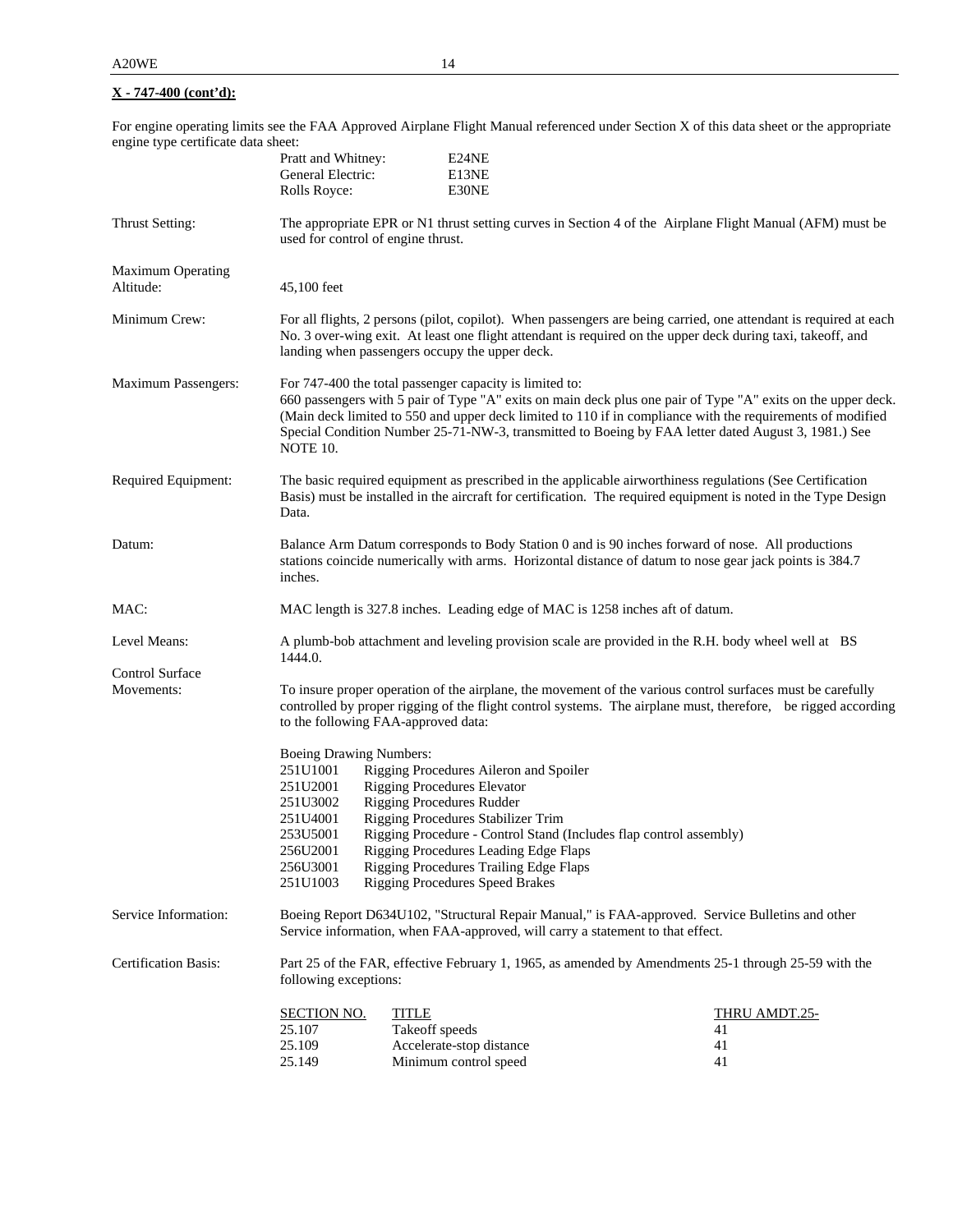| 25.251           | Vibration and buffeting                     | 22        |
|------------------|---------------------------------------------|-----------|
| 25.305           | Strength and deformation                    | 22        |
| 25.331           | General                                     | 45        |
| 25.351           | Yawing conditions                           | 45        |
| 25.365           | Pressurized cabin loads                     | 53        |
| 25.571           | Damage-tolerance and fatigue                |           |
|                  | evaluation of structure                     | 9         |
| 25.607           | Fasteners                                   | 22        |
| 25.631           | Bird Strike damage                          | $(NA)$ ** |
| 25.657           | Hinges                                      | 22        |
| 25.675           | <b>Stops</b>                                | 37        |
| 25.683           | <b>Operation</b> tests                      | 22        |
| 25.772           | Pilot compartment doors                     | 46        |
| 25.773(b)(2)(ii) | Pilot Compartment View                      | 72        |
| 25.783           | Doors                                       | 53        |
| 25.785           | Seats, berths, safety belts, harnesses      | 50        |
| 25.787           | <b>Stowage Compartments</b>                 | 31        |
| 25.789           | Retention of items of mass in passenger     |           |
|                  | and crew compartments                       | 45        |
| 25.809           | Emergency exit arrangement                  | 45        |
| 25.812           | <b>Emergency lighting</b>                   | 31        |
| 25.832           | Cabin ozone concentration                   | $(NA)$ ** |
| 25.858           | Cargo compartment fire detections systems   | $(NA)$ ** |
| 25.1103          | Induction system ducts and air duct systems | 45        |
| 25.1401          | Anticollision light system                  | 26        |
| 25.1438          | Pressurization and pneumatic systems        | $(NA)$ ** |
| 25.1529          | Instructions for continued airworthiness    | $(NA)$ ** |

*\*\**Not applicable - The requirements of this section do not apply to this type design because the original certification basis, which did not include this section, has been determined to be adequate.

Based on 14 CFR § 21.101(g) for changes to TC's, applicable provisions of 14 CFR part 26 are included in the certification basis. For any future 14 CFR part 26 amendments, the holder of this TC must demonstrate compliance with the applicable sections.

Compliance has been found for the following regulations at Amendment 26-0: §26.11 Compliance has been found for the following regulations at Amendment 26-1: §26.49 Compliance has been found for the following regulations at Amendment 26-4: §26.43, §26.45 Compliance has been found for the following regulations at Amendment 26-6: §26.21

Certification Basis for §14 CFR 25.981 at Amendment 25-125, and Equivalent Safety Finding P-2, dated May 25, 2010, for the Flammability Reduction System (FRS), is applied if fuel tank inerting is installed as a modification on existing in service aircraft per Boeing Service Bulletin 747-47-2006. Airworthiness Limitations for the FRS are contained in Section 9 of the applicable Maintenance Planning Document.

Part 36 of the FAR as amended by Amendments 36-1 through 36-15, and any later amendments in existence at the time of certification.

Special Federal Aviation Regulation (SFAR) 27, as amended by Amendments 27-1 through 27-6 and any later amendments in existence at the time of type certification.

The following special conditions, exemptions; and equivalent safety findings, which are part of the Model 747-300 certification basis, are also part of the certification basis for the Model 747-400. The special conditions include those enclosed with FAA letter to The Boeing Company dated February 20, 1970, and the following:

- 1. Special Condition 4A, revised to apply to airplanes with the landing gear load evener system deleted, was recorded as an enclosure to an FAA letter to The Boeing Company dated May 12, 1971.
- 2. Special Condition No. 25-61-NW-1 for occupancy not to exceed 32 passengers on the upper deck of airplanes with spiral staircase was transmitted to The Boeing Company by FAA letter dated February 26, 1975.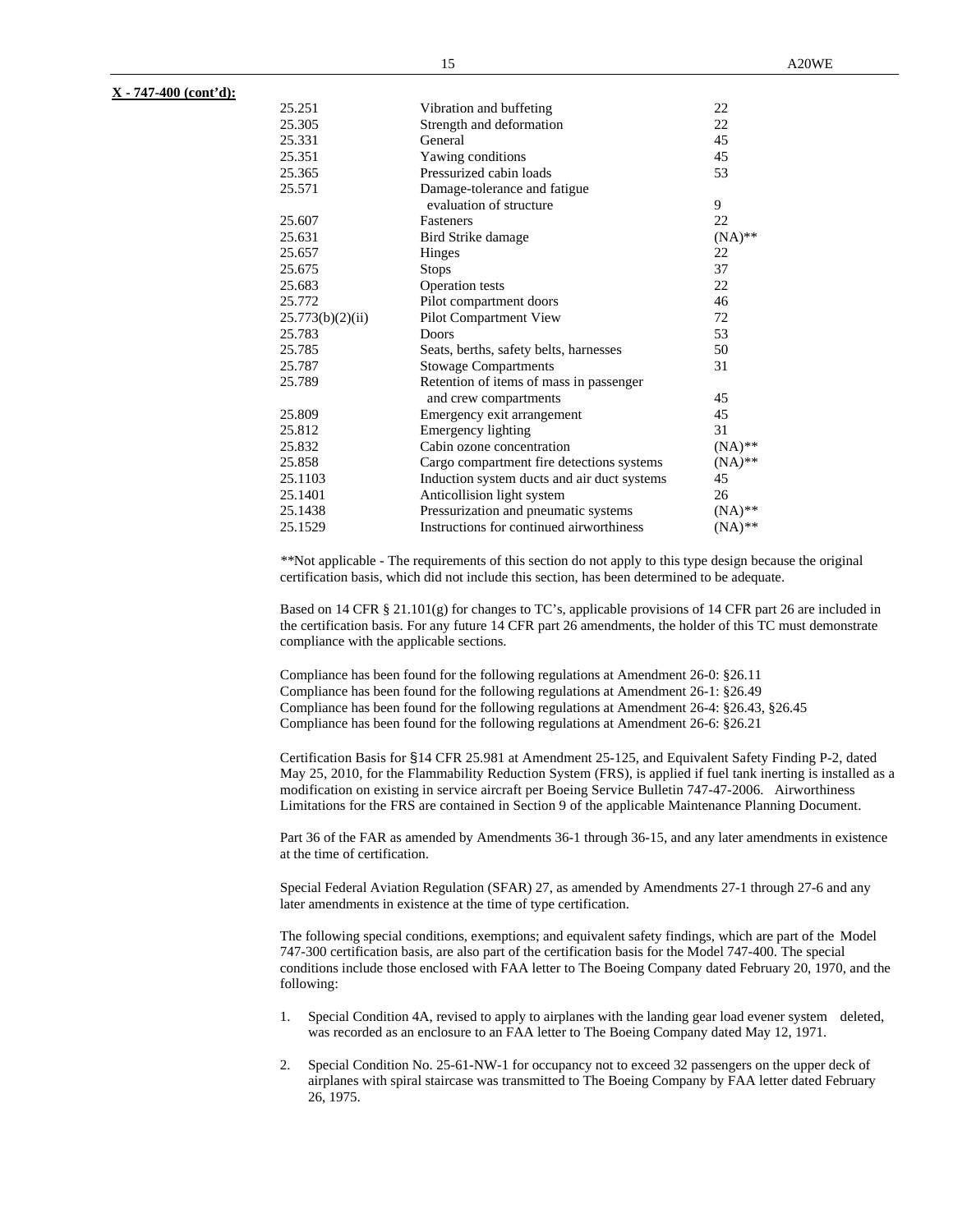- 3. Special Condition No. 25-71-NW-3 for occupancy not to exceed 45 passengers on the upper deck of airplanes with straight segmented stairway was transmitted to The Boeing Company by FAA letter dated September 8, 1976.
- 4. Modification of Special Condition No. 25-71-NW-3 for occupancy not to exceed 110 passengers on the upper deck of airplanes with straight segmented stairway was transmitted to The Boeing Company by FAA letter dated August 3, 1981.
- 5. Special Condition No. 25-77-NW-4 (modification of the auto pilot system to approve the airplane for use of the system under Category IlIb landing conditions) was transmitted to The Boeing Company by FAA letter dated July 8, 1977.
- 6. Special Condition No. 25-ANM-16 for use of an overhead crew rest area, occupancy not to exceed ten crewmembers was transmitted to The Boeing Company by FAA letter dated November 19, 1987. FAA approved procedures required for compliance with paragraph 13 of the Special Condition are located in Boeing Document D926U303, Appendix D.
- 7. Special Condition No. 25-ANM-24 applicable to flight deck displays and propulsion control system was provided to Boeing on December 22, 1988.
- 8. Special Condition No. 25-ANM-25 which established lightning and radio frequency (RF) energy protection requirements was provided to Boeing on December 22, 1988.
- 9. Special Condition No. 25-ANM-16A for installation of an overhead crew rest area with hard partitions and a curtain, occupancy not to exceed 10 crewmembers. FAA approved procedures required for compliance with paragraph 2 and 13(e) of the Special Condition are located in Boeing Document D926U303, Appendix D and E
- 10. Special Condition No. 25-285-SC Flammability Reduction Means (Fuel Tank Inerting).

The following optional requirements, which are part of the Model 747-300 certification basis, apply also to the 747-400:

Ditching Provisions Section 25.801 Ice Protection Provisions Section 25.1419

The following equivalent safety findings, previously made for earlier models under the provisions of Section 21.21(b)(1), are also applicable to the Model 747-400:

| Width of Aisle                                   | Section 25.815           |                                  |
|--------------------------------------------------|--------------------------|----------------------------------|
| Pilot Compartment View<br>Use of 1-g Stall Speed |                          | <b>Section 25.773</b>            |
| (nonstructural items) Several (747-400 only)     |                          |                                  |
| Use of 1-g Stall Speed<br>(structural items)     |                          | Several $(747-400 \text{ only})$ |
| <b>Position Light Distribution</b>               |                          |                                  |
| and Intensities                                  | $(747-400 \text{ only})$ | Section 25.1389(b)(3)            |
| Fire-detection System                            | Section 25.1203          |                                  |
|                                                  | See Note 1.              |                                  |
| Pressure Relief                                  |                          | Section 25.1103(d)               |
| <b>Emergency Locator</b>                         | See Note 1.              |                                  |
| Transmitter (ELT)                                |                          | Section $25.1415(d)$             |
|                                                  |                          |                                  |
| <b>Emergency Exit</b>                            |                          |                                  |
| Marking                                          |                          | Section $25.811(f)$              |

Note 1: Applies to RB211-524G/H series engine installations only.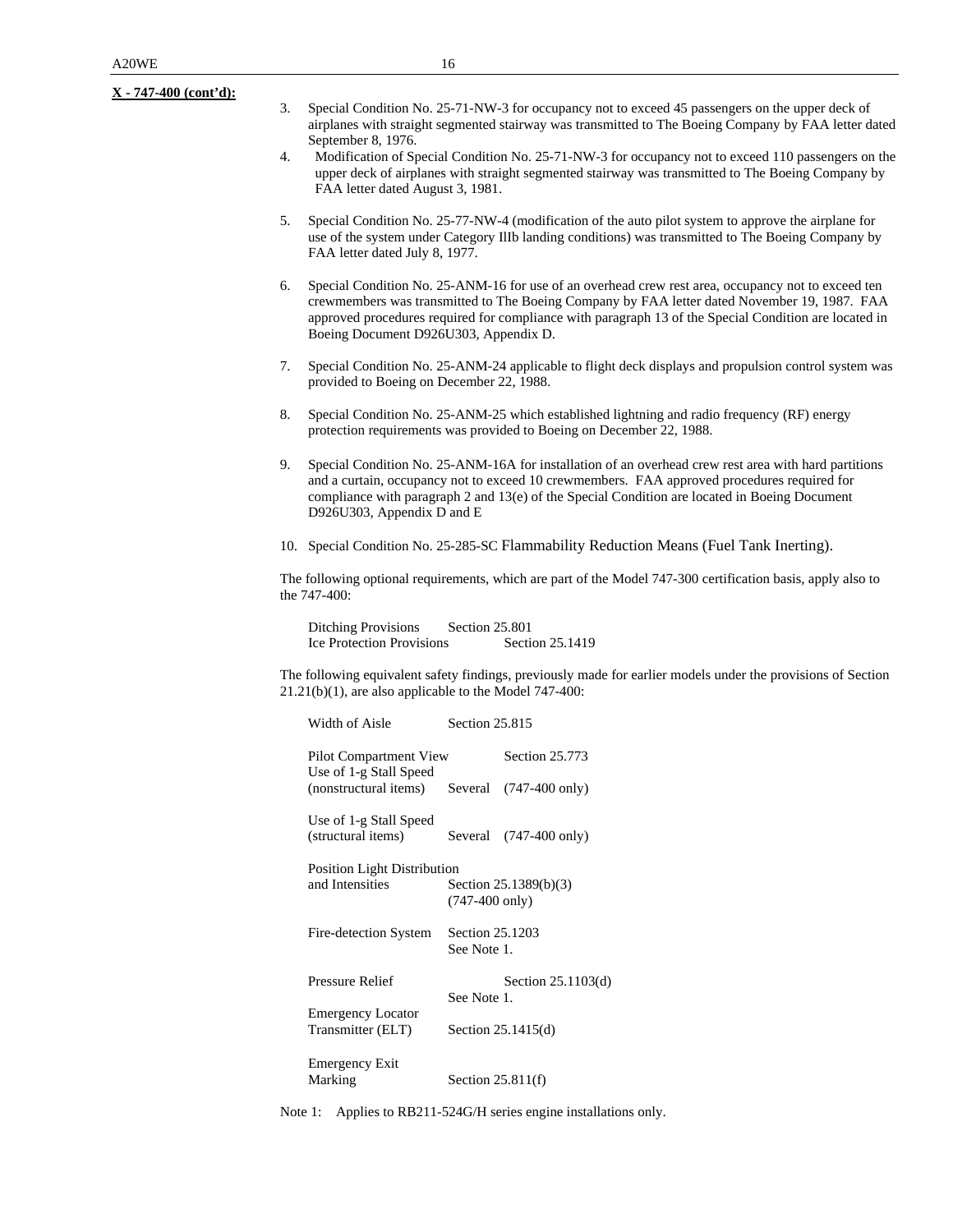Equivalent Safety Findings exist with respect to the following Regulation: 25.773(b)(2)(i), Amendments 25-1 throught 25-67 (Boeing 747-400 Series)

The following regulations have been complied with by findings of an Equivalent Level of Safety: PS06-0496-F-18 § 25.1555(d)(1) ELOS Engine and Auxiliary Power Unit (APU) Fire Switch Handle Design.

Equivalent Safety Findings: PS08-0670-C-1 § 25.853(a) for Adhesives Used in Interior Panel Joint Potting Applications.

Part 25 of the FAR, effective February 1, 1965, as amended by Amendment 25-1 through 25-59 With the following exceptions: (See Note 16)**.**

#### Exemptions from FAR Part 25:

Exemption from 14 CFR 25.779(b)(1), 25.1301(d), and 25.1309(a), 747-400F with Rolls Royce RB211-524G/H engines installed with Full Authority Fuel Control Software "Issue 17" software (Exemption 10069, dated May 25, 2010)

Time Limited Exemption from 14 CFR 25.901(c), 25.981(a)(3) Fuel tank ignition prevention associated with the FQIS (Exemption 10924, dated February 4, 2014) (Expiration date February 4, 2017)

Exemption from FAR 25.961(a)(5), Amendment 59, to allow an 80 degrees F maximum fuel temperature limitation for JP-4 and Jet-B fuels on the 747-400/-400F/RB211-524G-T/H-T (Exemption 7496, dated April 12, 2001)

Partial Time-Limited Exemption 9791 from 14 CFR §25.853(a), appendix F, paragraph (a)(1)(i), Testing on Large Interior Panels, November 28, 2008 granted through November 28, 2010. Exemption No. 9791A, January 23, 2009, granted through November 28, 2010. Exemption No. 9791B, March 1, 2010, granted through February 28, 2011. Exemption No. 9791C, February 4, 2011, granted through November 28, 2011.

Certification Maintenance Requirements (CMR's):

The CMR's are listed in either the FAA-approved Section 9 of Boeing Maintenance Planning Data Document D621U400 or the applicable engine Type Certificate Data Sheet. The more restrictive requirement from these two documents shall be in force.

Production Basis: Production Certificate No. 700 has been issued to The Boeing Company.

Equipment: The basic required equipment as prescribed in the applicable airworthiness regulations (see Certification Basis) must be installed in the aircraft.

#### **XI - 747-400D (Approved October 10, 1991) Transport Aircraft**

The 747-400D is basically the 747-400 series airplane with strengthened wings and without the 6-foot wing tip extension and 6-foot winglet. It is delivered with a wing tip equivalent in planform to the 747-300 airplane and has provisions for a "one-time" conversion from the Domestic configuration to the International configuration by adding the 747-400 wing extension and winglet.

| Engines:                     | 4 General Electric CF6-80C2B1F                                                                                        |
|------------------------------|-----------------------------------------------------------------------------------------------------------------------|
| <b>Engine Thrust Limits:</b> | See data pertinent to all Model 747-400's                                                                             |
| Fuel:                        | See NOTE 4.                                                                                                           |
| Airspeed Limits:             | VMO/MMO 365/0.92 (KCAS) For other airspeed limits see the appropriate FAA Approved Airplane Flight<br>Manual.         |
| C.G. Range:                  | See the appropriate FAA Approved Airplane Flight Manual.                                                              |
| Maximum Weights:             | See the appropriate FAA Approved Airplane Flight Manual.                                                              |
| Maximum Baggage/Cargo:       | See the appropriate Weight and Balance Control and Loading Manual.                                                    |
| Fuel and Oil Capacity:       | See the appropriate Weight and Balance Control and Loading Manual.                                                    |
|                              | FAA Approved Weight and Balance Control and Loading Manual: D043U540<br>FAA Approved Airplane Flight Manual: D6U10002 |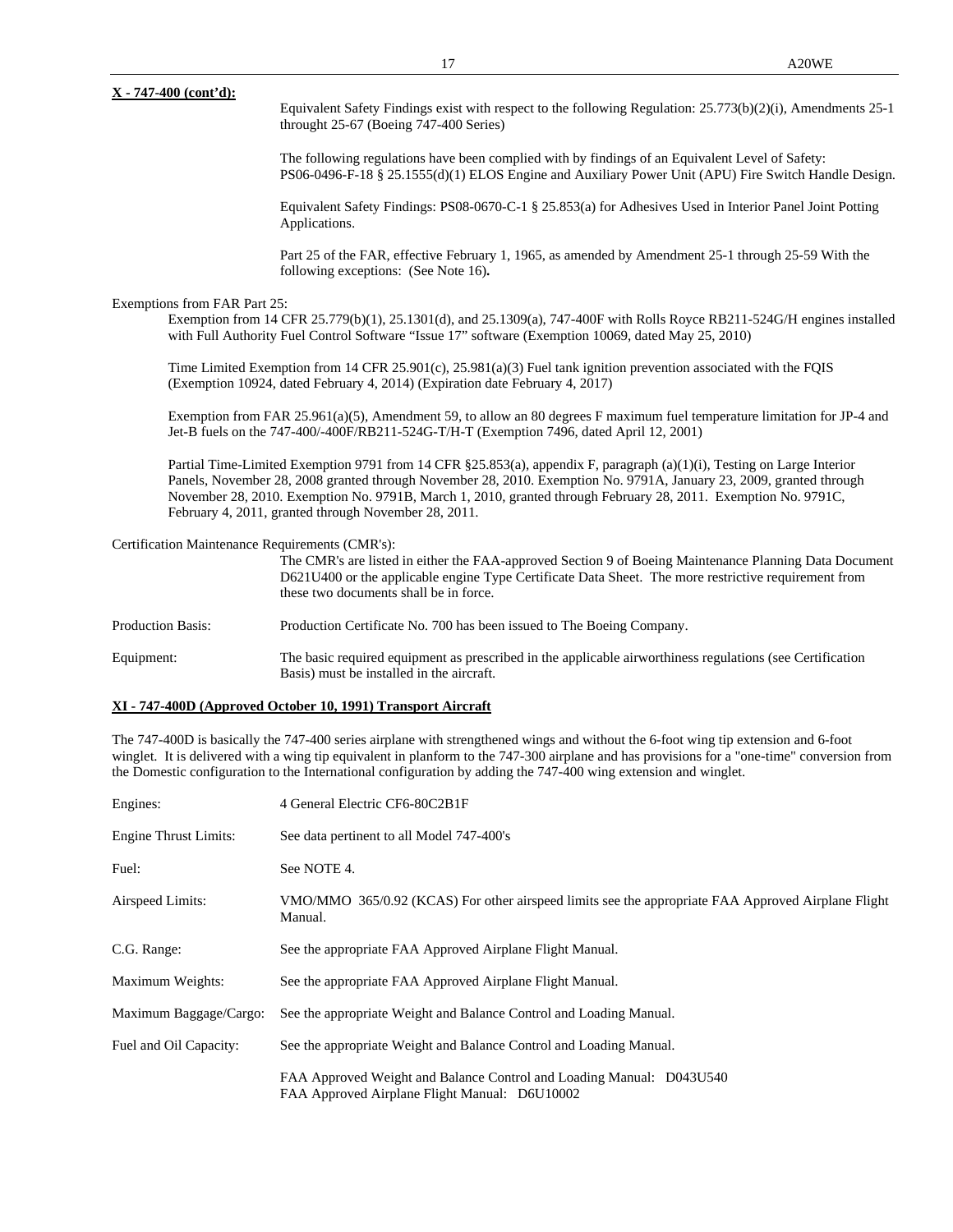| Model                               | <b>Eligible Serial Numbers</b>                                                                                                                                                                                                                                                                                                                                                                         |                                                                                |                        |                                                                                                                                                                                                                             |  |
|-------------------------------------|--------------------------------------------------------------------------------------------------------------------------------------------------------------------------------------------------------------------------------------------------------------------------------------------------------------------------------------------------------------------------------------------------------|--------------------------------------------------------------------------------|------------------------|-----------------------------------------------------------------------------------------------------------------------------------------------------------------------------------------------------------------------------|--|
| 747-446D                            | 25213, 25214, 26345, 26347-26349, 26351, 26352                                                                                                                                                                                                                                                                                                                                                         |                                                                                |                        |                                                                                                                                                                                                                             |  |
| 747-481D                            | 25292, 25639, 25640, 25642-25644, 25646, 25647, 27163, 27436, 27442                                                                                                                                                                                                                                                                                                                                    |                                                                                |                        |                                                                                                                                                                                                                             |  |
| engine type certificate data sheet: |                                                                                                                                                                                                                                                                                                                                                                                                        |                                                                                |                        | For engine operating limits see the FAA Approved Airplane Flight Manual referenced under Section XI of this data sheet or the appropriate                                                                                   |  |
|                                     | General Electric:                                                                                                                                                                                                                                                                                                                                                                                      | E13NE                                                                          |                        |                                                                                                                                                                                                                             |  |
| Thrust Setting:                     |                                                                                                                                                                                                                                                                                                                                                                                                        | used for control of engine thrust.                                             |                        | The appropriate EPR or N1 thrust setting curves in Section 4 of the Airplane Flight Manual (AFM) must be                                                                                                                    |  |
| Maximum Operating                   |                                                                                                                                                                                                                                                                                                                                                                                                        |                                                                                |                        |                                                                                                                                                                                                                             |  |
| Altitude:                           | 45,100 feet                                                                                                                                                                                                                                                                                                                                                                                            |                                                                                |                        |                                                                                                                                                                                                                             |  |
| Minimum Crew:                       | For all flights, 2 persons (pilot, copilot). When passengers are being carried, one attendant is required at each<br>No. 3 over-wing exit. At least one flight attendant is required on the upper deck during taxi, takeoff, and<br>landing when passengers occupy the upper deck.                                                                                                                     |                                                                                |                        |                                                                                                                                                                                                                             |  |
| Maximum Passengers:                 | For 747-400D airplanes the total passenger capacity is Limited to:<br>660 passengers with 5 pair of Type "A" exits on main deck plus one pair of Type "A" exits on the upper<br>deck. (Main deck limited to 550 and upper deck limited to 110 if in compliance with the requirements of<br>modified Special Condition Number 25-71-NW-3, transmitted to Boeing by FAA letter dated August 3,<br>1981). |                                                                                |                        |                                                                                                                                                                                                                             |  |
| Required Equipment:                 | The basic required equipment as prescribed in the applicable airworthiness regulations (See<br>Certification Basis) must be installed in the aircraft for certification. The required equipment is                                                                                                                                                                                                     |                                                                                |                        |                                                                                                                                                                                                                             |  |
| Datum:                              | noted in the Type Design Data.<br>Balance Arm Datum corresponds to Body Station 0 and is 90 inches forward of nose. All<br>productions stations coincide numerically with arms. Horizontal distance of datum to nose gear<br>jack points is 384.7 inches.                                                                                                                                              |                                                                                |                        |                                                                                                                                                                                                                             |  |
| MAC:                                |                                                                                                                                                                                                                                                                                                                                                                                                        | MAC length is 327.8 inches. Leading edge of MAC is 1258 inches aft of datum.   |                        |                                                                                                                                                                                                                             |  |
| Level Means:                        | A plumb-bob attachment and leveling provision scale are provided in the R.H. body wheel well at<br>BS 1444.0.                                                                                                                                                                                                                                                                                          |                                                                                |                        |                                                                                                                                                                                                                             |  |
| Control Surface                     |                                                                                                                                                                                                                                                                                                                                                                                                        |                                                                                |                        |                                                                                                                                                                                                                             |  |
| Movements:                          |                                                                                                                                                                                                                                                                                                                                                                                                        | to the following FAA-approved data:                                            |                        | To insure proper operation of the airplane, the movement of the various control surfaces must be carefully<br>controlled by proper rigging of the flight control systems. The airplane must, therefore, be rigged according |  |
|                                     | Boeing Drawing Numbers:                                                                                                                                                                                                                                                                                                                                                                                |                                                                                |                        |                                                                                                                                                                                                                             |  |
|                                     | 251U1001                                                                                                                                                                                                                                                                                                                                                                                               | <b>Rigging Procedures</b>                                                      | Aileron and Spoiler    |                                                                                                                                                                                                                             |  |
|                                     | 251U2001                                                                                                                                                                                                                                                                                                                                                                                               | <b>Rigging Procedures</b>                                                      | Elevator               |                                                                                                                                                                                                                             |  |
|                                     |                                                                                                                                                                                                                                                                                                                                                                                                        |                                                                                |                        |                                                                                                                                                                                                                             |  |
|                                     | 251U3002                                                                                                                                                                                                                                                                                                                                                                                               | <b>Rigging Procedures</b>                                                      | Rudder                 |                                                                                                                                                                                                                             |  |
|                                     | 251U4001                                                                                                                                                                                                                                                                                                                                                                                               | <b>Rigging Procedures</b>                                                      | <b>Stabilizer Trim</b> |                                                                                                                                                                                                                             |  |
|                                     | 253U5001                                                                                                                                                                                                                                                                                                                                                                                               | <b>Rigging Procedures</b>                                                      |                        | Control Stand (includes flap control assembly)                                                                                                                                                                              |  |
|                                     | 256U2001                                                                                                                                                                                                                                                                                                                                                                                               | <b>Rigging Procedures</b>                                                      | Leading Edge Flaps     |                                                                                                                                                                                                                             |  |
|                                     | 256U3001                                                                                                                                                                                                                                                                                                                                                                                               | <b>Rigging Procedures</b>                                                      | Trailing Edge Flaps    |                                                                                                                                                                                                                             |  |
|                                     | 251U1003                                                                                                                                                                                                                                                                                                                                                                                               | <b>Rigging Procedures</b>                                                      | <b>Speed Brakes</b>    |                                                                                                                                                                                                                             |  |
| Service Information:                |                                                                                                                                                                                                                                                                                                                                                                                                        | Service information, when FAA-approved, will carry a statement to that effect. |                        | Boeing Report D634U102, "Structural Repair Manual," is FAA-approved. Service Bulletins and other                                                                                                                            |  |
| <b>Certification Basis:</b>         | with the following exceptions:                                                                                                                                                                                                                                                                                                                                                                         |                                                                                |                        | Part 25 of the FAR, effective February 1, 1965, as amended by Amendments 25-1 through 25-70                                                                                                                                 |  |
|                                     |                                                                                                                                                                                                                                                                                                                                                                                                        |                                                                                |                        | THRU                                                                                                                                                                                                                        |  |
|                                     | SECTION NO.                                                                                                                                                                                                                                                                                                                                                                                            | <b>TITLE</b>                                                                   |                        | AMDT.25-                                                                                                                                                                                                                    |  |
|                                     | 25.107                                                                                                                                                                                                                                                                                                                                                                                                 | Takeoff speeds                                                                 |                        | 41                                                                                                                                                                                                                          |  |
|                                     | 25.109                                                                                                                                                                                                                                                                                                                                                                                                 | Accelerate-stop distance                                                       |                        | 41                                                                                                                                                                                                                          |  |
|                                     | 25.149                                                                                                                                                                                                                                                                                                                                                                                                 | Minimum control speed                                                          |                        | 41                                                                                                                                                                                                                          |  |
|                                     | 25.251                                                                                                                                                                                                                                                                                                                                                                                                 | Vibration and buffeting                                                        |                        | $22\,$                                                                                                                                                                                                                      |  |
|                                     | 25.305                                                                                                                                                                                                                                                                                                                                                                                                 | Strength and deformation                                                       |                        | $22\,$                                                                                                                                                                                                                      |  |
|                                     | 25.331                                                                                                                                                                                                                                                                                                                                                                                                 | General                                                                        |                        | 45                                                                                                                                                                                                                          |  |
|                                     | 25.351                                                                                                                                                                                                                                                                                                                                                                                                 | Yawing conditions                                                              |                        | 45                                                                                                                                                                                                                          |  |
|                                     | 25.365                                                                                                                                                                                                                                                                                                                                                                                                 | Pressurized cabin loads                                                        |                        | 53                                                                                                                                                                                                                          |  |
|                                     | 25.561                                                                                                                                                                                                                                                                                                                                                                                                 | General                                                                        |                        | 63                                                                                                                                                                                                                          |  |
|                                     |                                                                                                                                                                                                                                                                                                                                                                                                        |                                                                                |                        |                                                                                                                                                                                                                             |  |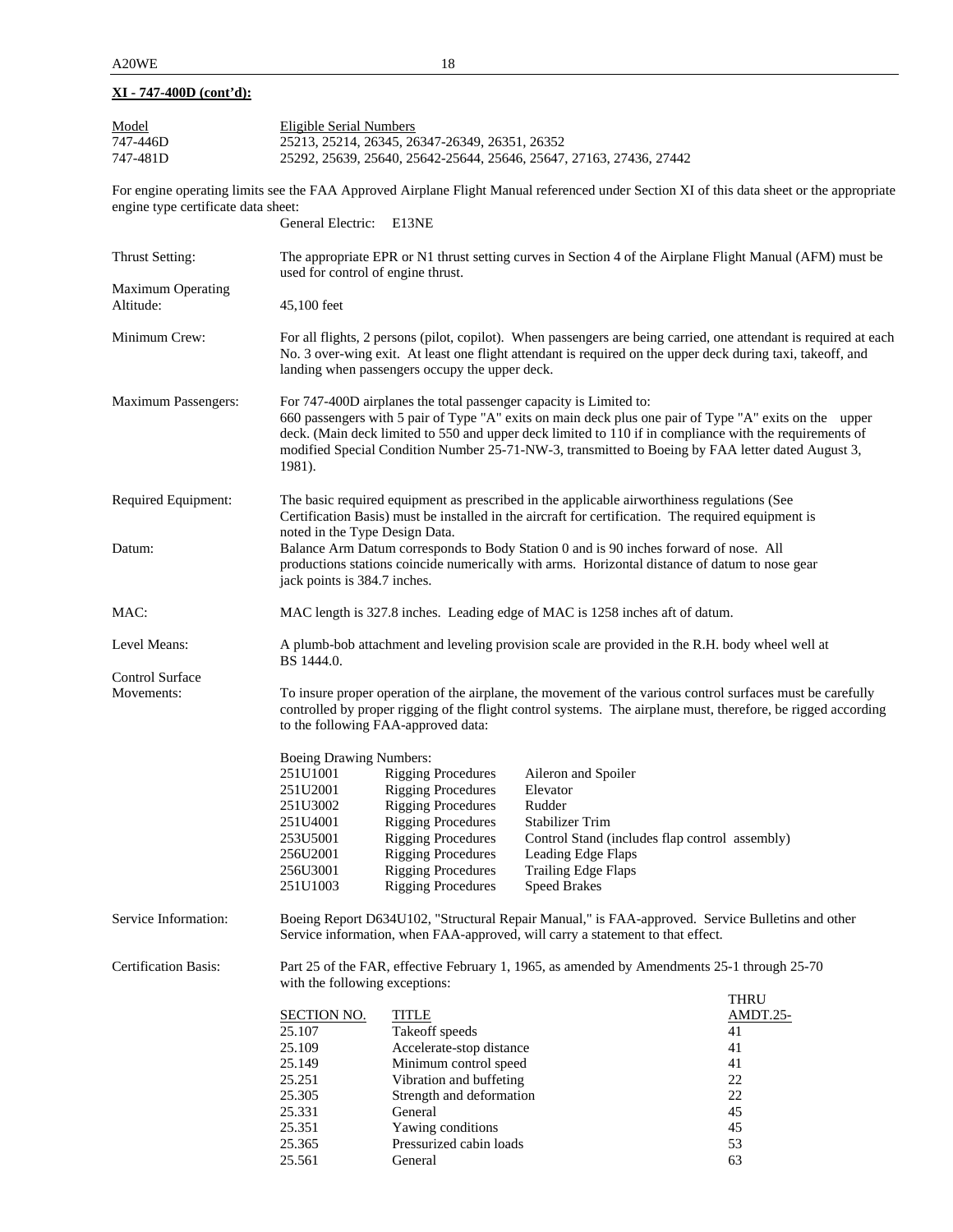| 25.562  | Emergency landing dynamic conditions                 | $63**$    |
|---------|------------------------------------------------------|-----------|
| 25.571  | Damage-tolerance and fatigue evaluation of structure | 9         |
| 25.607  | <b>Fasteners</b>                                     | 22        |
| 25.631  | Bird strike damage                                   | $(NA)$ ** |
| 25.657  | Hinges                                               | 22        |
| 25.675  | <b>Stops</b>                                         | 37        |
| 25.683  | Operation tests                                      | 22        |
| 25.772  | Pilot compartment doors                              | 46        |
| 25.783  | <b>Doors</b>                                         | 53        |
| 25.785  | Seats, berths, safety belts, harnesses               | 50        |
| 25.809  | Emergency exit arrangement                           | 45        |
| 25.812  | Emergency lighting                                   | 31        |
| 25.855  | Cargo or baggage compartments                        | 59        |
| 25.858  | Cargo Compartment Fire Detection Systems             | $(NA)$ ** |
| 25.1103 | Induction system ducts and air duct systems          | 45        |
| 25.1401 | Anticollision light system                           | 26        |
| 25.1438 | Pressurization and pneumatic systems                 | $(NA)$ ** |
|         |                                                      |           |

25.1529 Instructions for continued airworthiness(NA)*\*\**

\*\* Not applicable - The requirements of this section do not apply to this type design because the original certification basis, which did not include this section, has been determined to be adequate.

Based on 14 CFR § 21.101(g) for changes to TC's, applicable provisions of 14 CFR part 26 are included in the certification basis. For any future 14 CFR part 26 amendments, the holder of this TC must demonstrate compliance with the applicable sections.

Compliance has been found for the following regulations at Amendment 26-0: §26.11 Compliance has been found for the following regulations at Amendment 26-1: §26.49 Compliance has been found for the following regulations at Amendment 26-4: §26.43, §26.45 Compliance has been found for the following regulations at Amendment 26-6: §26.21

Part 36 of the FAR as amended by Amendments 36-1 through 36-18.

Special Federal Aviation Regulation (SFAR) 27, as amended by Amendments 27-1 through 27-6, and any later amendments in existence, at the time of certification

The following special conditions, exemptions, and equivalent safety findings, which are part of the Model 747-300 certification basis, are also part of the certification basis for the Model 747-400D:

The special conditions include those enclosed with FAA letter to The Boeing Company dated February 20, 1970, and the following:

- 1. Special Condition 4A, revised to apply to airplanes with the landing gear load evener system deleted, was recorded as an enclosure to an FAA letter to The Boeing Company dated May 12, 1971.
- 2. Special Condition No. 25-61-NW-1 for occupancy not to exceed 32 passengers on the upper deck of airplanes with spiral staircase was transmitted to The Boeing Company by FAA letter dated February 26, 1975.
- 3. Special Condition No. 25-71-NW-3 for occupancy not to exceed 45 passengers on the upper deck of airplanes with straight segmented stairway was transmitted to The Boeing Company by FAA letter dated September 8, 1976.
- 4. Modification of Special Condition No. 25-71-NW-3 for occupancy not to exceed 110 passengers on the upper deck of airplanes with straight segmented stairway was transmitted to The Boeing Company by FAA letter dated August 3, 1981.
- 5. Special Condition No. 25-77-NW-4 (modification of the auto pilot system to approve the airplane for use of the system under Category IIIb landing conditions) was transmitted to The Boeing Company by FAA letter dated July 8, 1977.
- 6. Special Condition No. 25-ANM-16 for use of an overhead crew rest area, occupancy not to exceed ten crewmembers was transmitted to The Boeing Company by FAA letter dated November 19, 1987.
- 7. Special Condition No. 25-ANM-24 applicable to flight deck displays and propulsion control system was provided to Boeing on December 22, 1988. FAA approved procedures required for compliance with paragraph 13 of the Special Condition are located in Boeing Document D926U303, Appendix D.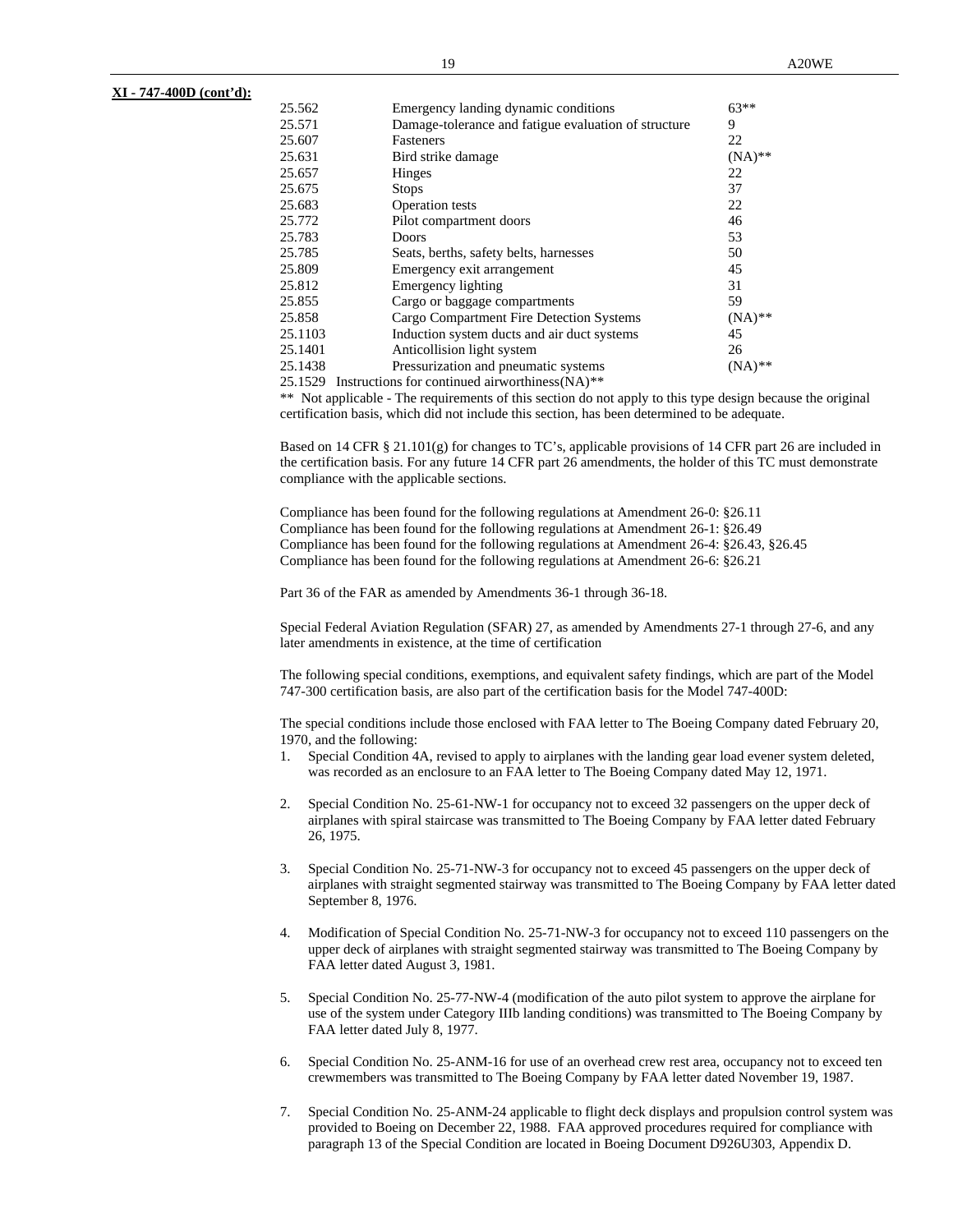- 8. Special Condition No. 25-ANM-25 which established lightning and radio frequency (RF) energy protection requirements was provided to Boeing on December 22, 1988.
- 9. Special Condition No. 25-ANM-16A for installation of an overhead crew rest area with hard partitions and a curtain, occupancy not to exceed 10 crewmembers. FAA approved procedures required for compliance with paragraph 2 and 13(e) of the Special Condition are located in Boeing Document D926U303, Appendix D and E.
- 10. Special Condition No. 25-285-SC Flammability Reduction Means (Fuel Tank Inerting).

Exemptions from FAR Part 25:

Partial Time-Limited Exemption 9791 from 14 CFR §25.853(a), appendix F, paragraph (a)(1)(i), Testing on Large Interior Panels, November 28, 2008 granted through November 28, 2010. Exemption No. 9791A, January 23, 2009, granted through November 28, 2010. Exemption No. 9791B, March 1, 2010, granted through February 28, 2011. Exemption No. 9791C, February 4, 2011, granted through November 28, 2011.

Time Limited Exemption from 14 CFR 25.901(c), 25.981(a)(3) Fuel tank ignition prevention associated with the FQIS. (Exemption 10924, dated February 4, 2014) (Expiration date February 4, 2017)

The following Optional requirements, which are part of the Model 747-300 certification basis, apply also to the 747-400D:

Ditching Provisions Section 25.801 Ice Protection Provisions Section 25.773

The following equivalent safety findings, previously made for earlier models under the provisions of Section 21.21(b)(1), are also applicable to the Model 747-400D:

| Width of Aisle                                        | <b>Section 25.815</b> |
|-------------------------------------------------------|-----------------------|
| Use of 1-g Stall Speed<br>(nonstructural items)       | Several               |
| Use of 1-g Stall Speed<br>(structural items)          | Several               |
| <b>Position Light Distribution</b><br>and Intensities | Section 25.1389(b)(3) |
| <b>Emergency Locator</b><br>Transmitter (ELT)         | Section $25.1415(d)$  |
| <b>Emergency Exit Markings</b>                        | Section $25.811(f)$   |

Part 25 of the FAR, effective February 1, 1965, as amended by Amendment 25-1 through 25-59 with the following exceptions: (See Note 16)

Certification Maintenance Requirements (CMR's):

The CMR's are listed in the FAA-approved Section 9 of Boeing Maintenance Planning Data Document D621U400 or the applicable engine Type Certificate Data Sheet. The more restrictive requirements from these two documents shall be in force.

| <b>Production Basis:</b> | Production Certificate No. 700. |
|--------------------------|---------------------------------|
|                          |                                 |

Equipment: The basic required equipment as prescribed in the applicable airworthiness regulations (see Certification Basis) must be installed in the aircraft.

Note: The Boeing Company has offered and the FAA has agreed, to upgrade the certification basis for the Model 747-400D in relation to FAR Part 25.365 (Amendment 25-54), Pressurized Cabin Loads on the condition that initial deliveries need not comply at the time of delivery, but shall be retrofitted later.

> By March 31, 1993, Model 747-400D production airplanes must include an FAA-approved production change which demonstrates compliance with the Certification Basis. Retrofit modification kits will also be available (beginning June 30, 1993) for installation in airplanes delivered without the production change (S/N's 25213, 25214, 25292, 25639, 25640, 25642 & 26347).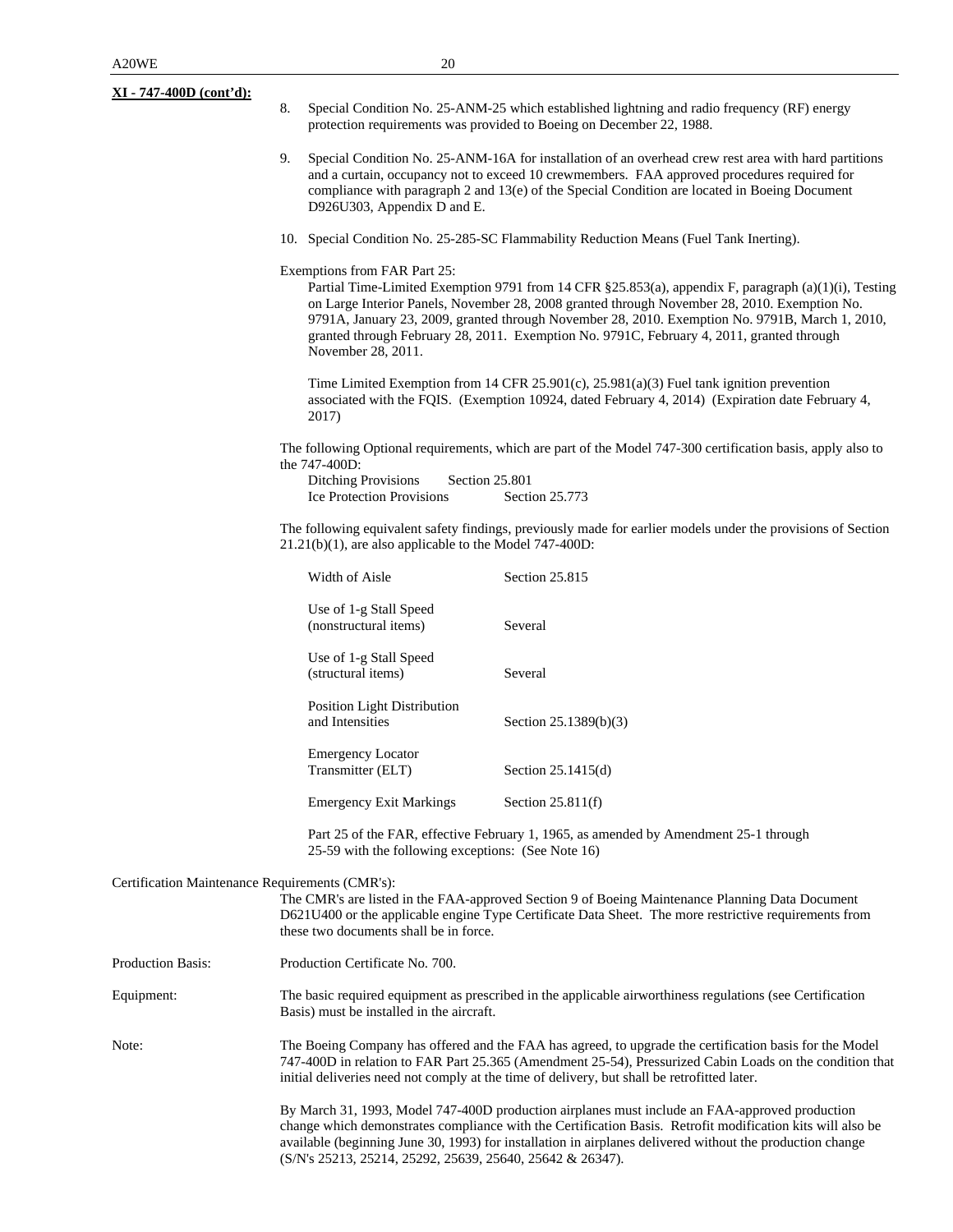# **XII - 747-400F (Approved October 27, 1993) Transport Aircraft**

The new 747-400F (Freighter) is basically the 747-400 series airplane with strengthened wings and the 747-200F fuselage.

| Engines:                     | 4 Pratt & Whitney PW4000 Series<br>4 General Electric CF6-80C2B1F, CF6-80C2B5F<br>Rolls-Royce RB211-524-G2-19, RB211-524G3-19, RB211-524H2-19, RB211-524G2-T-19, RB211-<br>524G3-T-19, RB211-524H2-T-19                                                                                                                                                                                                                                                                                                                                                                                                                                                                                                                                                                                          |
|------------------------------|--------------------------------------------------------------------------------------------------------------------------------------------------------------------------------------------------------------------------------------------------------------------------------------------------------------------------------------------------------------------------------------------------------------------------------------------------------------------------------------------------------------------------------------------------------------------------------------------------------------------------------------------------------------------------------------------------------------------------------------------------------------------------------------------------|
|                              | WARNING: To prevent unsafe airplane handling characteristics, PW4000 series engines with electronic<br>engine control (EEC) part number 791100-14-102 (Pratt & Whitney part number 54D043) must not be<br>installed on the same airplane as PW4000 series engines that have the ring case compressor configuration.<br>This combination of engine configurations is not approved because of a significant difference in engine<br>acceleration rates and the effect of that difference on airplane handling characteristics. Ring case compressor<br>equipped engines were approved with the same engine model number as previously approved PW4000<br>configurations, and must be identified by the presence of a "/A5" marked at the end of the "INSTL ARR"<br>block on the engine data plate. |
|                              | SEE NOTE 6 for additional information regarding intermixing engines.                                                                                                                                                                                                                                                                                                                                                                                                                                                                                                                                                                                                                                                                                                                             |
| <b>Engine Thrust Limits:</b> | See data pertinent to all Model 747-400's                                                                                                                                                                                                                                                                                                                                                                                                                                                                                                                                                                                                                                                                                                                                                        |
| Fuel:                        | See NOTE 4.                                                                                                                                                                                                                                                                                                                                                                                                                                                                                                                                                                                                                                                                                                                                                                                      |
| Airspeed Limits:             | VMO/MMO 365/0.92 (KCAS) For other airspeed limits see the appropriate FAA Approved Airplane Flight<br>Manual.                                                                                                                                                                                                                                                                                                                                                                                                                                                                                                                                                                                                                                                                                    |
| C.G. Range:                  | See the appropriate FAA Approved Airplane Flight Manual.                                                                                                                                                                                                                                                                                                                                                                                                                                                                                                                                                                                                                                                                                                                                         |
| Maximum Weights:             | See the appropriate FAA Approved Airplane Flight Manual.                                                                                                                                                                                                                                                                                                                                                                                                                                                                                                                                                                                                                                                                                                                                         |
| Maximum Baggage/Cargo:       | See the appropriate Weight and Balance Control and Loading Manual.                                                                                                                                                                                                                                                                                                                                                                                                                                                                                                                                                                                                                                                                                                                               |
| Fuel and Oil Capacity:       | See the appropriate Weight and Balance Control and Loading Manual.                                                                                                                                                                                                                                                                                                                                                                                                                                                                                                                                                                                                                                                                                                                               |
|                              | FAA Approved Weight and Balance Control and Loading Manual: D043U542<br>FAA Approved Airplane Flight Manual: D6U10001, D6U10002 and D6U10003                                                                                                                                                                                                                                                                                                                                                                                                                                                                                                                                                                                                                                                     |
| <u>Model</u><br>747-406F     | <b>Eligible Serial Numbers</b><br>33694-33696, 35233                                                                                                                                                                                                                                                                                                                                                                                                                                                                                                                                                                                                                                                                                                                                             |
| 747-409F                     | 30759-30771, 33729, 33731-33733, 33738, 33739, 34265, 34266                                                                                                                                                                                                                                                                                                                                                                                                                                                                                                                                                                                                                                                                                                                                      |
| 747-412F                     | 26553, 26558-26561, 26563, 28026, 28027, 28030, 28032, 28263, 32897-32902                                                                                                                                                                                                                                                                                                                                                                                                                                                                                                                                                                                                                                                                                                                        |
| 747-428F                     | 25632, 32866, 32867, 32870, 33096, 33097                                                                                                                                                                                                                                                                                                                                                                                                                                                                                                                                                                                                                                                                                                                                                         |
| 747-446F                     | 33748, 33749                                                                                                                                                                                                                                                                                                                                                                                                                                                                                                                                                                                                                                                                                                                                                                                     |
| 747-467F                     | 27175, 27503, 30804, 30805, 32571, 34150, 36867-36871, 37299                                                                                                                                                                                                                                                                                                                                                                                                                                                                                                                                                                                                                                                                                                                                     |
| 747-481F                     | 34016-34018, 34283                                                                                                                                                                                                                                                                                                                                                                                                                                                                                                                                                                                                                                                                                                                                                                               |
| 747-4B5F                     | 26401, 26406, 26408, 26411, 26413, 26414, 26416, 27073, 32808, 32809, 33515-33517, 33945, 33946,<br>34302, 35526                                                                                                                                                                                                                                                                                                                                                                                                                                                                                                                                                                                                                                                                                 |
| 747-4G4F                     | 30201                                                                                                                                                                                                                                                                                                                                                                                                                                                                                                                                                                                                                                                                                                                                                                                            |
| 747-4H6F                     | 28434, 29902                                                                                                                                                                                                                                                                                                                                                                                                                                                                                                                                                                                                                                                                                                                                                                                     |
| 747-4R7F                     | 25866-25868, 29053, 29729-29733, 30400, 30401, 33827, 34235, 35804, 35805                                                                                                                                                                                                                                                                                                                                                                                                                                                                                                                                                                                                                                                                                                                        |
| 747-40BF                     | 35207, 35208                                                                                                                                                                                                                                                                                                                                                                                                                                                                                                                                                                                                                                                                                                                                                                                     |
| 747-41BF                     | 32803, 32804                                                                                                                                                                                                                                                                                                                                                                                                                                                                                                                                                                                                                                                                                                                                                                                     |
| 747-44AF                     | 35662-35669                                                                                                                                                                                                                                                                                                                                                                                                                                                                                                                                                                                                                                                                                                                                                                                      |
| 747-45EF                     | 30607-30609                                                                                                                                                                                                                                                                                                                                                                                                                                                                                                                                                                                                                                                                                                                                                                                      |
| 747-46NF                     | 30808-30812, 35420, 35421                                                                                                                                                                                                                                                                                                                                                                                                                                                                                                                                                                                                                                                                                                                                                                        |
| 747-47UF                     | 29252-29261, 30558, 30559, 32837, 32838, 32840                                                                                                                                                                                                                                                                                                                                                                                                                                                                                                                                                                                                                                                                                                                                                   |
| 747-48EF<br>$747.4$ EVE      | 25781, 25783, 27603, 28367, 29170, 29907<br>2516025174                                                                                                                                                                                                                                                                                                                                                                                                                                                                                                                                                                                                                                                                                                                                           |

747-4EVF 35169-35174<br>747-4FTF 34235, 34239 747-4FTF 34235, 34239, 34240 747-4HAF 35232-35237 747-4HQF 37303, 37304<br>747-4KZF 36132-36135, 36132-36135, 36784, 36785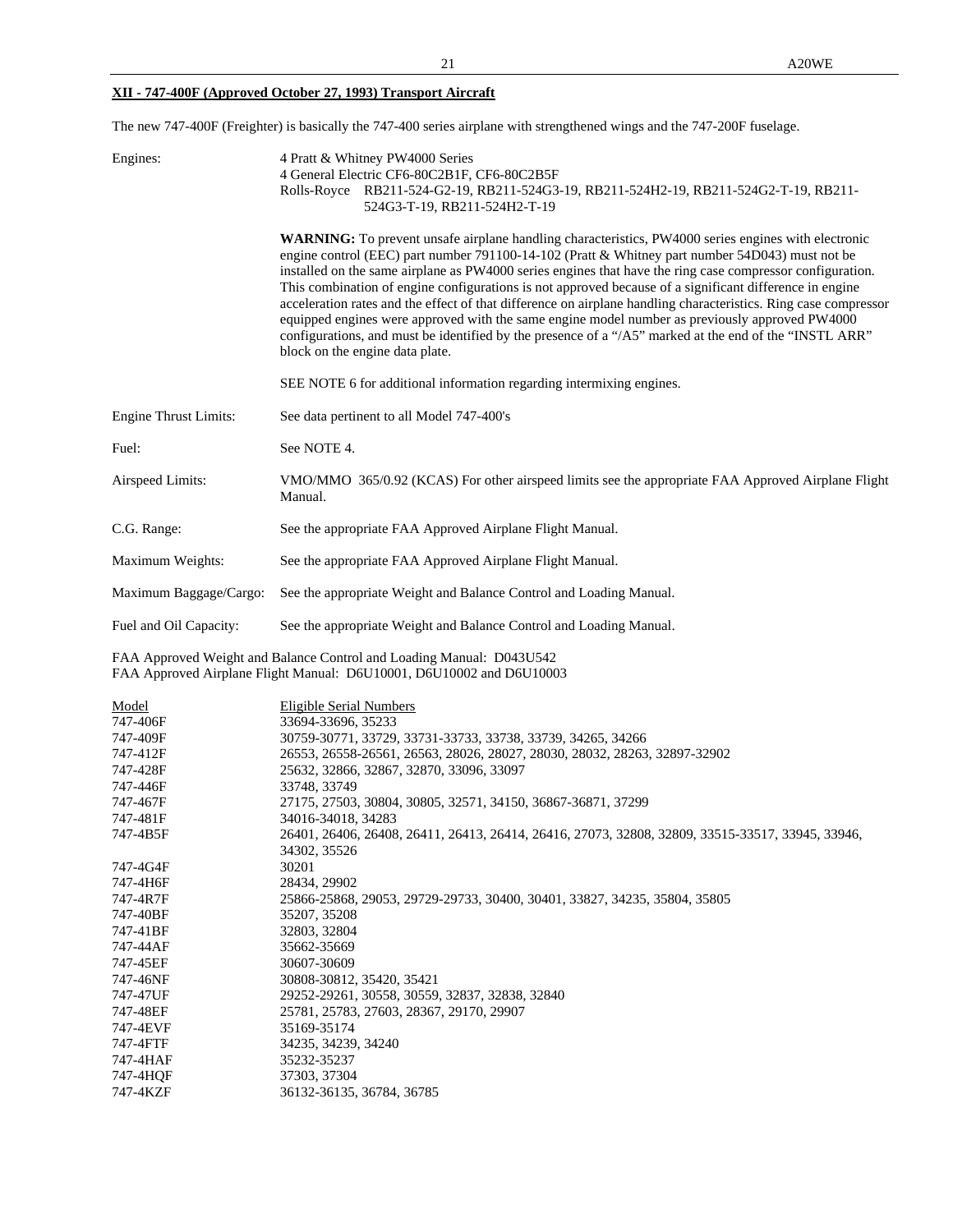For engine operating limits see the FAA Approved Airplane Flight Manual referenced under Section XII of this data sheet or the appropriate engine type certificate data sheet:

|                                       | Pratt & Whitney<br>General Electric:<br>Rolls-Royce                                                                                                                                                                                  |                 | E24NE<br>E13NE<br>E30NE                                                                                                                                                                                                                                                                                                                                    |               |  |
|---------------------------------------|--------------------------------------------------------------------------------------------------------------------------------------------------------------------------------------------------------------------------------------|-----------------|------------------------------------------------------------------------------------------------------------------------------------------------------------------------------------------------------------------------------------------------------------------------------------------------------------------------------------------------------------|---------------|--|
| Thrust Setting:                       | The appropriate EPR or N1 thrust setting curves in Section 4 of the Airplane Flight Manual (AFM) must be<br>used for control of engine thrust.                                                                                       |                 |                                                                                                                                                                                                                                                                                                                                                            |               |  |
| <b>Maximum Operating</b><br>Altitude: | 45,100 feet                                                                                                                                                                                                                          |                 |                                                                                                                                                                                                                                                                                                                                                            |               |  |
| Minimum Crew:                         | For all flights, 2 persons (pilot, copilot).                                                                                                                                                                                         |                 |                                                                                                                                                                                                                                                                                                                                                            |               |  |
| <b>Maximum Persons:</b>               | For 747-400F airplanes the total persons capacity is Limited to:<br>Six (6) persons on the upper deck per Exemption 1870E                                                                                                            |                 |                                                                                                                                                                                                                                                                                                                                                            |               |  |
| Required Equipment:                   | The basic required equipment as prescribed in the applicable airworthiness regulations (See Certification<br>Basis) must be installed in the aircraft for certification. The required equipment is noted in the Type Design<br>Data. |                 |                                                                                                                                                                                                                                                                                                                                                            |               |  |
| Datum:                                | Balance Arm Datum corresponds to Body Station 0 and is 90 inches forward of nose. All production stations<br>coincide numerically with arms. Horizontal distance of datum to nose gear jack points is 384.7 inches.                  |                 |                                                                                                                                                                                                                                                                                                                                                            |               |  |
| MAC:                                  |                                                                                                                                                                                                                                      |                 | MAC length is 327.8 inches. Leading edge of MAC is 1258 inches aft of datum.                                                                                                                                                                                                                                                                               |               |  |
| Level Means:                          | A plumb-bob attachment and leveling provision scale are provided in the R.H. body wheel well at BS 1444.0.                                                                                                                           |                 |                                                                                                                                                                                                                                                                                                                                                            |               |  |
|                                       | to the following FAA-approved data:                                                                                                                                                                                                  |                 | Control Surface Movements: To insure proper operation of the airplane, the movement of the various control surfaces must be carefully<br>controlled by proper rigging of the flight control systems. The airplane must, therefore, be rigged according                                                                                                     |               |  |
|                                       | <b>Boeing Drawing Numbers:</b><br>251U1001<br>251U2001<br>251U3002<br>251U4001<br>253U5001<br>256U2001<br>256U3001<br>251U1003                                                                                                       |                 | Rigging Procedures Aileron and Spoiler<br><b>Rigging Procedures Elevator</b><br><b>Rigging Procedures Rudder</b><br>Rigging Procedures Stabilizer Trim<br>Rigging Procedures - Control Stand (includes flap control assembly)<br>Rigging Procedures Leading Edge Flaps<br>Rigging Procedures Trailing Edge Flaps<br><b>Rigging Procedures Speed Brakes</b> |               |  |
| Service Information:                  |                                                                                                                                                                                                                                      |                 | Boeing Report D634U102, "Structural Repair Manual," is FAA-approved. Service Bulletins and other<br>Service Information, when FAA-approved, will carry a statement to that effect.                                                                                                                                                                         |               |  |
| <b>Certification Basis:</b>           | following exceptions:                                                                                                                                                                                                                |                 | Part 25 of the FAR, effective February 1, 1965, as amended by Amendments 25-1 through 25-67 with the<br>(See Note 15 for cargo compartment liner requirements)                                                                                                                                                                                             |               |  |
|                                       | <b>SECTION NO.</b>                                                                                                                                                                                                                   | <b>TITLE</b>    |                                                                                                                                                                                                                                                                                                                                                            | THRU AMDT.25- |  |
|                                       | 25.107                                                                                                                                                                                                                               | Takeoff speeds  |                                                                                                                                                                                                                                                                                                                                                            | 41            |  |
|                                       | 25.109                                                                                                                                                                                                                               |                 | Accelerate-stop distance                                                                                                                                                                                                                                                                                                                                   | 41            |  |
|                                       | 25.149                                                                                                                                                                                                                               |                 | Minimum control speed                                                                                                                                                                                                                                                                                                                                      | 41            |  |
|                                       | 25.251                                                                                                                                                                                                                               |                 | Vibration and buffeting                                                                                                                                                                                                                                                                                                                                    | 22            |  |
|                                       | 25.305                                                                                                                                                                                                                               |                 | Strength and deformation                                                                                                                                                                                                                                                                                                                                   | 22            |  |
|                                       | 25.331                                                                                                                                                                                                                               | General         |                                                                                                                                                                                                                                                                                                                                                            | 45            |  |
|                                       | 25.351                                                                                                                                                                                                                               |                 | Yawing conditions                                                                                                                                                                                                                                                                                                                                          | 45            |  |
|                                       | 25.365                                                                                                                                                                                                                               |                 | Pressurized Compartment Loads                                                                                                                                                                                                                                                                                                                              | 53            |  |
|                                       | 25.562                                                                                                                                                                                                                               |                 | Emergency landing dynamic conditions                                                                                                                                                                                                                                                                                                                       | $63**$        |  |
|                                       | 25.571                                                                                                                                                                                                                               |                 | Damage-tolerance and fatigue evaluation of structure                                                                                                                                                                                                                                                                                                       | 9<br>$22\,$   |  |
|                                       | 25.607<br>25.631                                                                                                                                                                                                                     | Fasteners       | Bird strike damage                                                                                                                                                                                                                                                                                                                                         | 22            |  |
|                                       |                                                                                                                                                                                                                                      |                 |                                                                                                                                                                                                                                                                                                                                                            | 22            |  |
|                                       | 25.657                                                                                                                                                                                                                               | Hinges          |                                                                                                                                                                                                                                                                                                                                                            | 37            |  |
|                                       | 25.675                                                                                                                                                                                                                               | <b>Stops</b>    |                                                                                                                                                                                                                                                                                                                                                            | 22            |  |
|                                       | 25.683                                                                                                                                                                                                                               | Operation tests |                                                                                                                                                                                                                                                                                                                                                            |               |  |
|                                       | 25.772                                                                                                                                                                                                                               |                 | Pilot compartment doors                                                                                                                                                                                                                                                                                                                                    | 46            |  |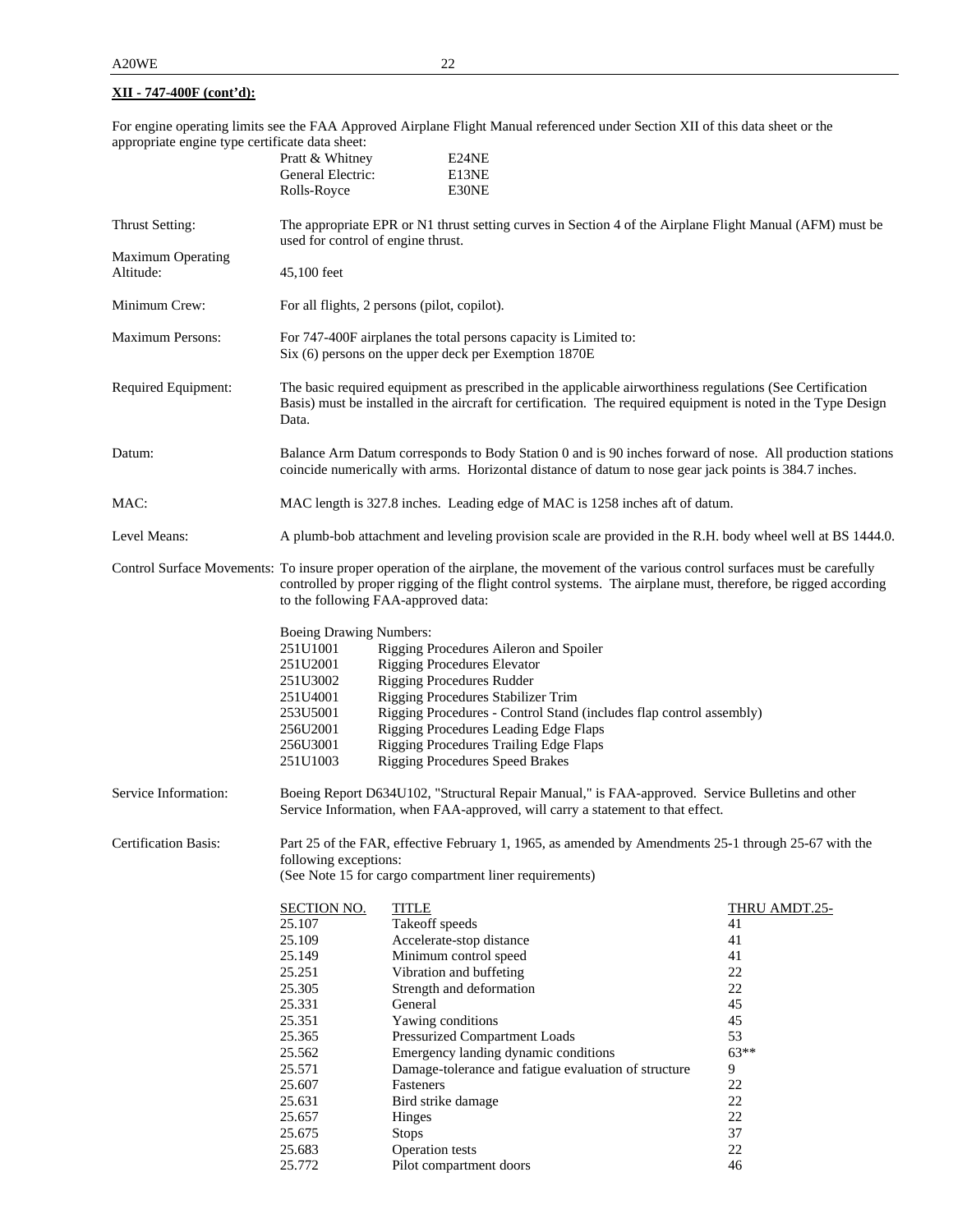| 25.773(b)(2)(ii)                                      | Pilot Compartment View                      | 72                   |
|-------------------------------------------------------|---------------------------------------------|----------------------|
| 25.783                                                | <b>Doors</b>                                | 53                   |
| 25.809(f)(1)(v)                                       | Emergency exit arrangement                  | 45                   |
| 25.812                                                | Emergency lighting                          | 31                   |
| 25.858                                                | Cargo Compartment Fire Detection Systems    | $(NA)$ **            |
| 25.1103                                               | Induction system ducts and air duct systems | 45                   |
| 25.1401                                               | Anticollision light system                  | 26                   |
| 25.1438                                               | Pressurization and pneumatic systems        | 25.1529<br>$(NA)$ ** |
| Instructions for continued airworthiness<br>$(NA)$ ** |                                             |                      |

\*\*Not Applicable - The requirements of this section do not apply to this type design because the original certification basis, which did not include this section, has been determined to be adequate.

Based on 14 CFR § 21.101(g) for changes to TC's, applicable provisions of 14 CFR part 26 are included in the certification basis. For any future 14 CFR part 26 amendments, the holder of this TC must demonstrate compliance with the applicable sections.

Compliance has been found for the following regulations at Amendment 26-0: §26.11 Compliance has been found for the following regulations at Amendment 26-1: §26.49 Compliance has been found for the following regulations at Amendment 26-4: §26.43, §26.45 Compliance has been found for the following regulations at Amendment 26-6: §26.21

Part 36 of the FAR as amended by Amendments 36-1 through 36-20.

Special Federal Aviation Regulation (SFAR) 27, as amended by Amendments 27-1 through 27-7. (Same as FAR Part 34, October 14, 1993)

The following special conditions, exemptions, and equivalent safety findings, which are part of the Model 747-200F and 747-400 certification basis, are also part of the certification basis for the Model 747-400F:

The special conditions include those enclosed with FAA letter to The Boeing Company dated February 20, 1970, and the following:

- 1. Special Condition 4A, revised to apply to airplanes with the landing gear load evener system deleted, was recorded as an enclosure to an FAA letter to The Boeing Company dated May 12, 1971.
- 2, 3, and 4 were removed in this Revision 27, dated August 1, 1996
- 5. Special Condition No. 25-77-NW-4 (modification of the auto pilot system to approve the airplane for use of the system under Category IIIb landing conditions) was transmitted to The Boeing Company by FAA letter dated July 8, 1977.
- 6. was removed in this Revision 27, dated August 1, 1996
- 7. Special Condition No. 25-ANM-24 applicable to flight deck displays and propulsion control system was provided to Boeing on December 22, 1988.
- 8. Special Condition No. 25-ANM-25 which established lightning and radio frequency (RF) energy protection requirements was provided to Boeing on December 22, 1988.
- 9. Special Condition No. 25-285-SC Flammability Reduction Means (Fuel Tank Inerting).

Exemptions from FAR Part 25:

- 1. Exemption from 14 CFR 25.807(c)(1), 25.807(c)(5), 25.809(f)(1), 25.813(b), Allowance of non crew members on the upper deck of 747-200F, 747-200C, certain 747-100 airplanes when in the main deck cargo configuration, and 747-400F. (Exemption No. 1870E dated September 8, 1993)
- 2. Partial Exemption from 14 CFR 25.855(c), Latches used on decompression vent doors only (Exemption No. 5649, dated April 27, 1993)
- 3. Exemption from 14 CFR 25.779(b)(1), 25.1301(d), and 25.1309(a) , 747-400F with Rolls Royce RB211-524G/H engines installed with Full Authority Fuel Control Software "Issue 17" software (Exemption 10069, dated May 25, 2010)
- 4. Time Limited Exemption from 14 CFR 25.901(c), 25.81(a)(3) Fuel tank ignition prevention associated with the FQIS (Exemption 10924, dated February 4, 2014) (Expiration date February 4, 2017)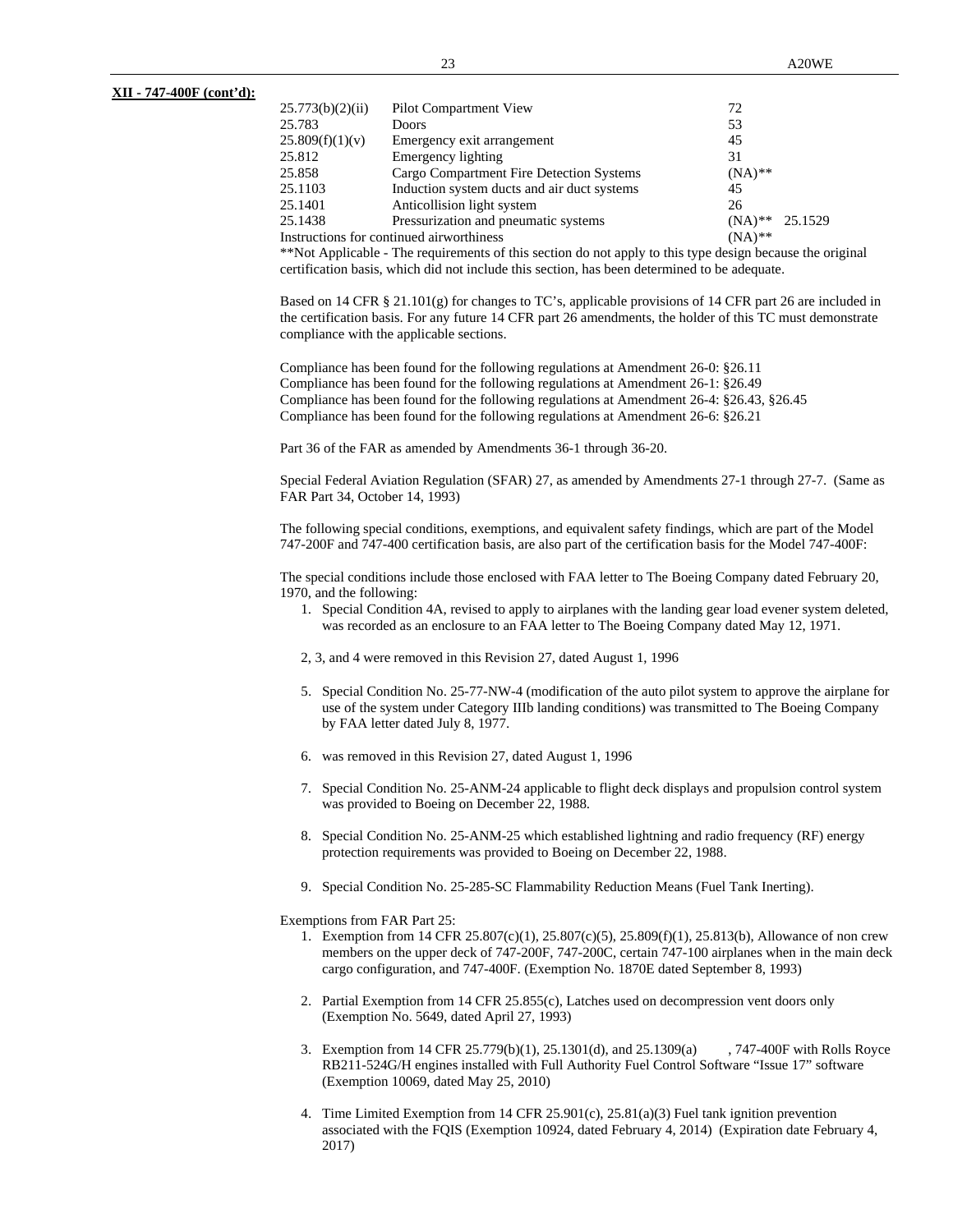| <u>XII - 747-400F (cont'd):</u>                 | (Exemption 7496, dated April 12, 2001)                                                                                                                                                                                                                            |                                  | 5. Exemption from FAR 25.961(a)(5), Amendment 59, to allow an 80 degrees F maximum fuel<br>temperature limitation for JP-4 and Jet-B fuels on the 747-400/-400F/RB211-524G-T/H-T                                                                                                                                                                                                        |
|-------------------------------------------------|-------------------------------------------------------------------------------------------------------------------------------------------------------------------------------------------------------------------------------------------------------------------|----------------------------------|-----------------------------------------------------------------------------------------------------------------------------------------------------------------------------------------------------------------------------------------------------------------------------------------------------------------------------------------------------------------------------------------|
|                                                 | 6. Exemption from 14 CFR 25.809(f)(1), The removal of the escape slide installed on the right hand<br>crew service door. (Exemption No. 9735, dated July 31, 2008)                                                                                                |                                  |                                                                                                                                                                                                                                                                                                                                                                                         |
|                                                 | granted through November 28, 2011.                                                                                                                                                                                                                                |                                  | 7. Partial Time-Limited Exemption 9791 from 14 CFR §25.853(a), appendix F, paragraph (a)(1)(i),<br>Testing on Large Interior Panels, November 28, 2008 granted through November 28, 2010.<br>Exemption No. 9791A, January 23, 2009, granted through November 28, 2010. Exemption No.<br>9791B, March 1, 2010, granted through February 28, 2011. Exemption No. 9791C, February 4, 2011, |
|                                                 | deck. Exemption No. 17015, dated June 30, 2016.                                                                                                                                                                                                                   |                                  | 8. Partial Exemption from 25.785(d), 25.807(c)(1) and (c)(5), 25.809(f)(1), 25.813(b), 25.857(e), and<br>$25.1447(c)$ (1). Carriage of up to six non-crewmembers (supernumeraries) located aft of the flight                                                                                                                                                                            |
|                                                 |                                                                                                                                                                                                                                                                   |                                  | The following optional requirements, which are part of the Model 747-400 certification basis, apply also to                                                                                                                                                                                                                                                                             |
|                                                 | the 747-400F:<br><b>Ditching Provisions</b><br><b>Ice Protection Provisions</b>                                                                                                                                                                                   | Section 25.801<br>Section 25.773 |                                                                                                                                                                                                                                                                                                                                                                                         |
|                                                 | Section $21.21(b)(1)$ , are also applicable to the Model 747-400F:                                                                                                                                                                                                |                                  | The following equivalent safety findings (ESF), previously made for earlier models under the provisions of                                                                                                                                                                                                                                                                              |
|                                                 | Width of Aisle<br>Use of 1-g Stall Speed (nonstructural items)<br>Use of 1-g Stall Speed (structural items)<br>Position Light Distribution and Intensities<br>Emergency Locator Transmitter (ELT)<br><b>Emergency Exit Marking</b><br>New ESF for 747-400F: Doors |                                  | Section 25.815<br>Several<br>Several<br>Section 25.1389(b)(3)<br>Section 25.1415(d)<br>Section $25.811(f)$<br>Section 25.783(e)                                                                                                                                                                                                                                                         |
|                                                 | The following regulations have been complied with by findings of an Equivalent Level of Safety:<br>PS06-0496-F-18 § 25.1555(d)(1) ELOS Engine and Auxiliary Power Unit (APU) Fire Switch Handle Design.                                                           |                                  |                                                                                                                                                                                                                                                                                                                                                                                         |
|                                                 | Applications.                                                                                                                                                                                                                                                     |                                  | Equivalent Safety Findings: PS08-0670-C-1 § 25.853(a) for Adhesives Used in Interior Panel Joint Potting                                                                                                                                                                                                                                                                                |
|                                                 | following exceptions: (See Note 16).                                                                                                                                                                                                                              |                                  | Part 25 of the FAR, effective February 1, 1965, as amended by Amendment 25-1 through 25-59 with the                                                                                                                                                                                                                                                                                     |
| Certification Maintenance Requirements (CMR's): | these two documents shall be in force.                                                                                                                                                                                                                            |                                  | The CMR's are listed in the FAA-approved Section 9 of Boeing Maintenance Planning Data Document<br>D621U400 or the applicable engine Type Certificate Data Sheet. The more restrictive requirement from                                                                                                                                                                                 |
| Production Basis:                               | Production Certificate No. 700 has been issued to The Boeing Company                                                                                                                                                                                              |                                  |                                                                                                                                                                                                                                                                                                                                                                                         |
| Equipment:                                      | Basis) must be installed in the aircraft for certification.                                                                                                                                                                                                       |                                  | The basic required equipment as prescribed in the applicable airworthiness regulations (see Certification                                                                                                                                                                                                                                                                               |
|                                                 | XIII - 747-400SF Major Design Change (Approved December 13, 2005) Transport Category                                                                                                                                                                              |                                  |                                                                                                                                                                                                                                                                                                                                                                                         |

A 747-400 SF (Special Freighter), or optionally known as a 747-400 BCF (Boeing Converted Freighter), is a 747-400 Series passenger airplane that has been modified in accordance with FAA-approved Boeing Service Bulletin 747-00-2004 to operate in a freighter configuration. These aircraft remain as 747-400 Series aircraft for documentation purposes on this TCDS and with regard to the applicability of airworthiness directives. Because of the magnitude of this design change, the certification basis for the changed aspects was required to be established and documented in accordance with section 21.101 (Changed Product Rule).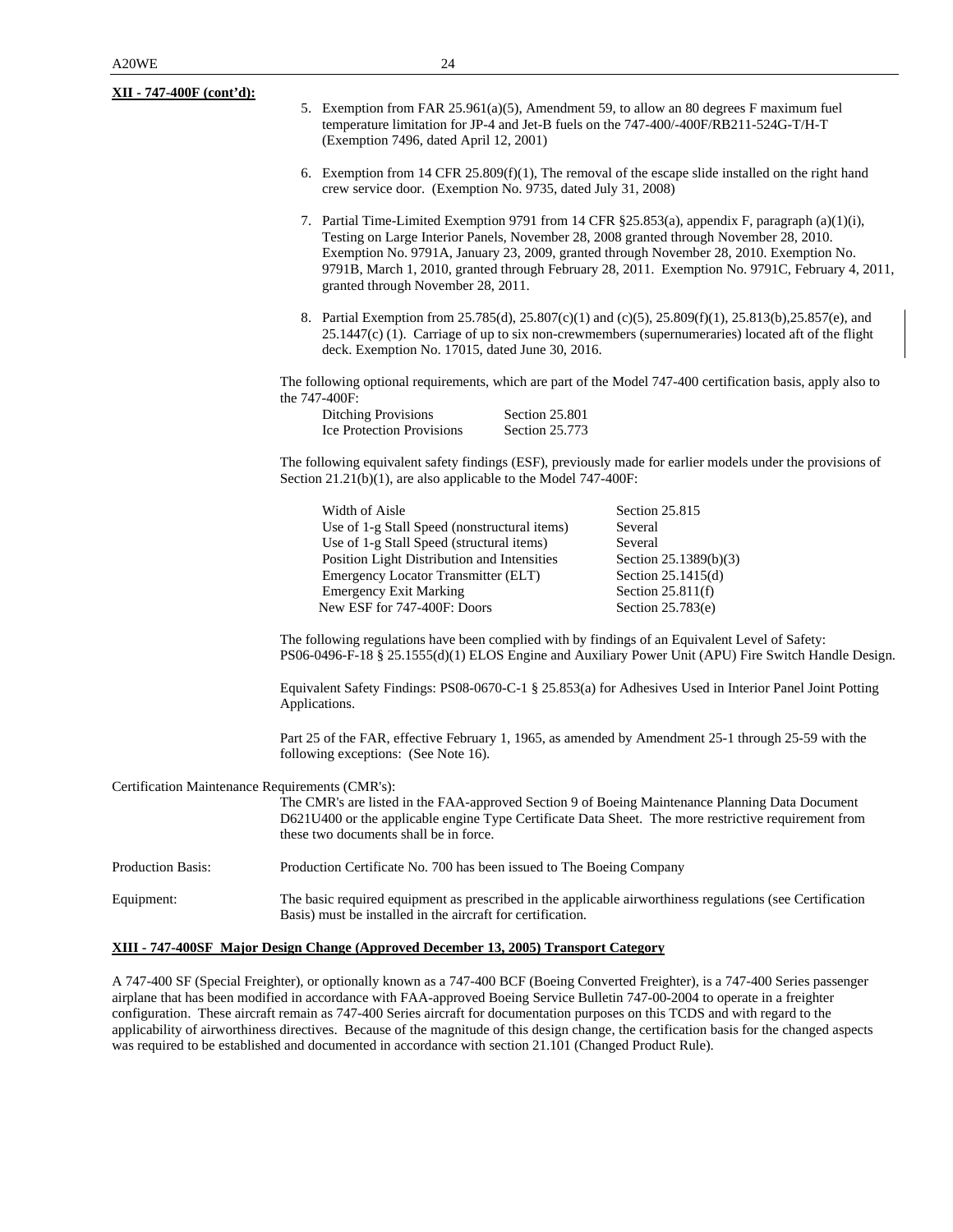### **XIII - 747-400SF Major Design Change (cont'd):**

All general information for the 747-400 Series remains applicable to an airplane operating in the 747-400SF configuration, with the following exceptions:

| <b>Maximum Passengers:</b>                      | There are no provisions for the carriage of passengers. A maximum of 20 supernumeraries can occupy the<br>aft cabin of the upper deck as given in Exemption 8590.                                                                                                           |  |  |  |
|-------------------------------------------------|-----------------------------------------------------------------------------------------------------------------------------------------------------------------------------------------------------------------------------------------------------------------------------|--|--|--|
| Minimum Crew:                                   | There is no requirement for a flight attendant, as given in Exemption 8590.                                                                                                                                                                                                 |  |  |  |
|                                                 | FAA Approved Weight and Balance Control and Loading Manual: D043U544                                                                                                                                                                                                        |  |  |  |
|                                                 | FAA Approved Airplane Flight Manual: D6U10001, D6U10002, and D6U10003                                                                                                                                                                                                       |  |  |  |
| Service Information:                            | Boeing Report D634U104, "Structural Repair Manual," is FAA-approved. Service Bulletins and other<br>Service Information, when FAA-approved, will carry a statement to that effect.                                                                                          |  |  |  |
| Certification Maintenance Requirements (CMR's): |                                                                                                                                                                                                                                                                             |  |  |  |
|                                                 | The CMR's are listed in the FAA-approved Section 9 of Boeing Maintenance Planning Data Document<br>D621U400 or the applicable engine Type Certificate Data Sheet. The more restrictive requirement from<br>these two documents shall be in force.                           |  |  |  |
|                                                 | The 747-400 SF certification basis was established according to the requirements given in § 21.101 and AC 21.101-1, and was determined<br>in accordance with FAA Order 8110.48. The conversion to the 747-400 SF configuration entails the following product level changes: |  |  |  |

- 1. Passenger to Freighter change (significant product level change, per AC 21.101-1) and,
- 2. Upper Deck Interior Rearrangement (not a significant change, per AC 21.101-1)

### 1. Significant Product Level Change - Passenger to Freighter Conversion:

| Certification basis:  | Part 36: unchanged from 747-400 Series<br>SFAR 27: unchanged from 747-400 Series<br>Part 25 of the FAR, effective February 1, 1965, as amended by Amendments 25-1 through 25-112 with the<br>following exceptions per section 21.101(b):                                                                                                                                                                                                                                                                                                                                                                                                                                                                                                                                                                                                                                                                                                                   |                                                                     |                                                                                                                                                                                                                 |  |  |
|-----------------------|------------------------------------------------------------------------------------------------------------------------------------------------------------------------------------------------------------------------------------------------------------------------------------------------------------------------------------------------------------------------------------------------------------------------------------------------------------------------------------------------------------------------------------------------------------------------------------------------------------------------------------------------------------------------------------------------------------------------------------------------------------------------------------------------------------------------------------------------------------------------------------------------------------------------------------------------------------|---------------------------------------------------------------------|-----------------------------------------------------------------------------------------------------------------------------------------------------------------------------------------------------------------|--|--|
|                       |                                                                                                                                                                                                                                                                                                                                                                                                                                                                                                                                                                                                                                                                                                                                                                                                                                                                                                                                                            |                                                                     |                                                                                                                                                                                                                 |  |  |
|                       |                                                                                                                                                                                                                                                                                                                                                                                                                                                                                                                                                                                                                                                                                                                                                                                                                                                                                                                                                            |                                                                     |                                                                                                                                                                                                                 |  |  |
|                       | <b>SECTION NO.</b><br>$25.305$ (a)(b)<br>25.365                                                                                                                                                                                                                                                                                                                                                                                                                                                                                                                                                                                                                                                                                                                                                                                                                                                                                                            | <b>TITLE</b><br>Strength and Deformation<br>Pressurized Compartment | THRU AMDT.25-<br>$25 - 22$<br>25-53, except as follows: Areas that comply with<br>25-54: Lower Lobe – Nose area, STA 140 to 460,<br>all below WL 200. Wing - Wheel Well Floor Beam<br>area                      |  |  |
|                       |                                                                                                                                                                                                                                                                                                                                                                                                                                                                                                                                                                                                                                                                                                                                                                                                                                                                                                                                                            |                                                                     | Areas that comply with Amendment 25-72: Ceiling<br>above<br>Main<br>Deck<br>compartment<br>Cargo<br>Compartment. Main Deck Cargo Compartment.<br>Lower Lobe - Forward, Aft, and Aft Bulk Cargo<br>Compartments. |  |  |
|                       | 25.561                                                                                                                                                                                                                                                                                                                                                                                                                                                                                                                                                                                                                                                                                                                                                                                                                                                                                                                                                     | <b>Emergency Landing Conditions</b>                                 | 25-91 except the requirements of $25.561(c)(1)(ii)$<br>are not included in the certification basis.                                                                                                             |  |  |
|                       | 25.571                                                                                                                                                                                                                                                                                                                                                                                                                                                                                                                                                                                                                                                                                                                                                                                                                                                                                                                                                     | Damage Tolerance and Fatigue<br><b>Evaluation of Structure</b>      | $25 - 22$                                                                                                                                                                                                       |  |  |
|                       | 25.831(a)<br>25.841(a)                                                                                                                                                                                                                                                                                                                                                                                                                                                                                                                                                                                                                                                                                                                                                                                                                                                                                                                                     | Ventilation<br><b>Pressurized Cabins</b>                            | $25-41$<br>25-38                                                                                                                                                                                                |  |  |
| <b>Changed Areas:</b> | The following is a listing of the changes incorporated as part of the passenger to freighter conversion:<br>Increased maximum zero fuel weight<br>٠<br>Strengthened wing-to-body joint, main deck floor, fuselage frames and fuselage stub beams<br>٠<br>Replaced aft upper deck floor beams with tension ties<br>٠<br>Added a main deck side cargo door, door surround structure, and related control wiring<br>٠<br>Installed provisions (structural, electrical $\&$ drainage) to support installation of cargo handling<br>٠<br>systems<br>Modified upper deck floor beams to allow installation of a folding ladder<br>٠<br>Installed new main deck sidewall & ceiling cargo liners<br>٠<br>Deactivated horizontal stabilizer tail fuel tanks (if previously installed)<br>٠<br>Reconfigured air conditioning, air distribution, equipment cooling, cabin pressurization, and<br>٠<br>lavatory/galley ventilation systems to freighter configurations |                                                                     |                                                                                                                                                                                                                 |  |  |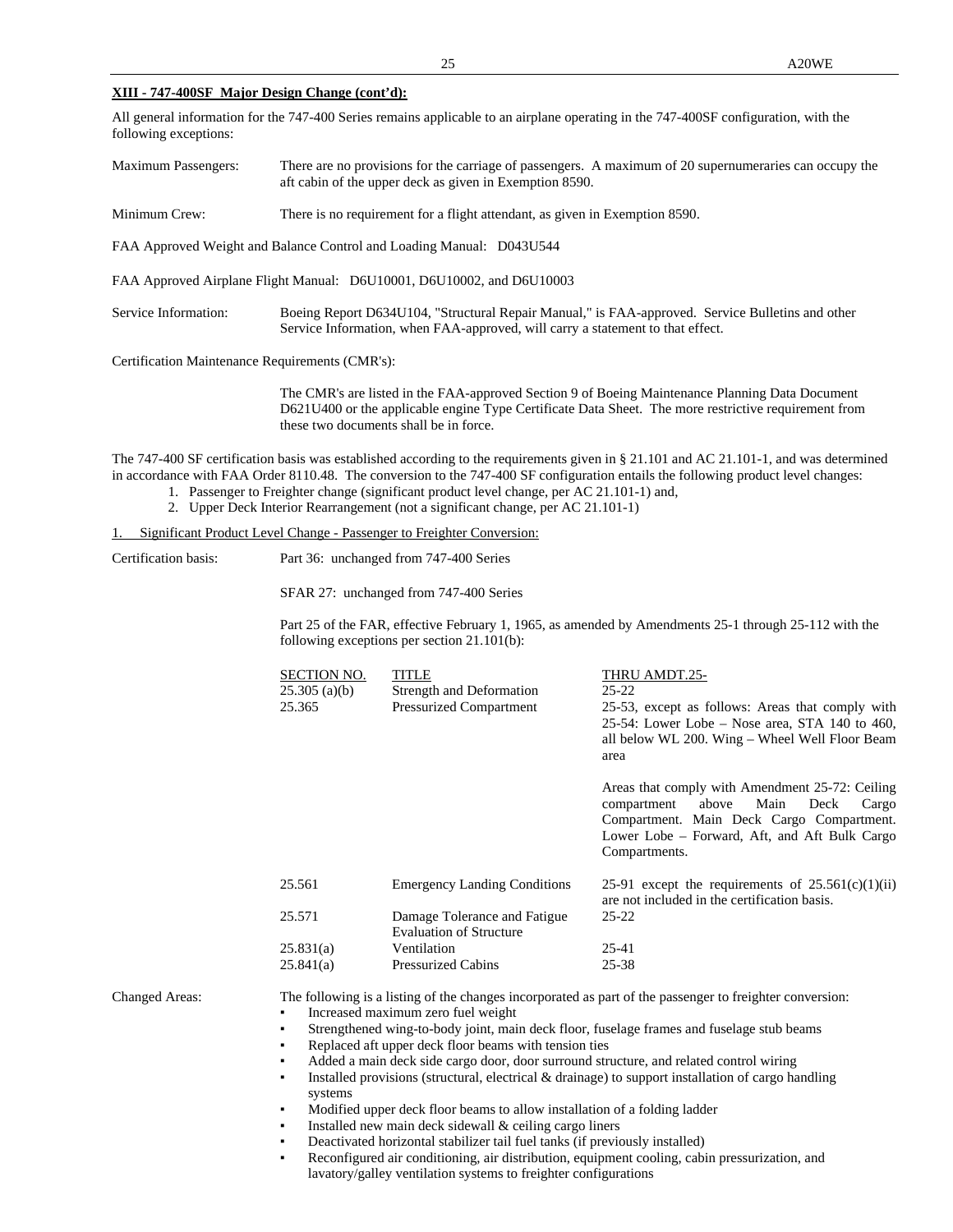**XIII - 747-400SF Major Design Change (cont'd):**

|                                    | Changed decompression venting<br>٠<br>Added main deck smoke detection and class E depressurization capability<br>٠<br>Replaced smoke detectors with area detectors in the lower cargo compartments<br>Replaced cabin pressure controller for compatibility with cargo fire mode<br>Added additional Halon bottle and air conditioning for the lower cargo compartments<br>Added a main deck rigid cargo barrier forward of STA 140 and a 9-G cargo net aft of the aft bulkhead of<br>٠<br>the upper deck                                                        |
|------------------------------------|-----------------------------------------------------------------------------------------------------------------------------------------------------------------------------------------------------------------------------------------------------------------------------------------------------------------------------------------------------------------------------------------------------------------------------------------------------------------------------------------------------------------------------------------------------------------|
|                                    | All other changes resulting from the Passenger to Freighter Product Level Change are either Secondary or<br>Not Affected in accordance with § 21.101 and AC 21.101-1. Amendment levels for sections of 14CFR Part<br>25 that apply to Secondary Changes or Not Affected Areas remain at the 747-400 Series amendment levels.                                                                                                                                                                                                                                    |
|                                    | Product Level Change - Upper Deck Interior Reconfiguration:                                                                                                                                                                                                                                                                                                                                                                                                                                                                                                     |
| Certification basis:               | The certification basis for the changed aspects associated with the upper deck interior configuration<br>rearrangement is unchanged from the 747-400 Series in accordance with section 21.101(b)(1).                                                                                                                                                                                                                                                                                                                                                            |
|                                    | Based on 14 CFR § 21.101(g) for changes to TC's, applicable provisions of 14 CFR part 26 are included in<br>the certification basis. For any future 14 CFR part 26 amendments, the holder of this TC must demonstrate<br>compliance with the applicable sections.                                                                                                                                                                                                                                                                                               |
|                                    | Compliance has been found for the following regulations at Amendment 26-0: §26.11<br>Compliance has been found for the following regulations at Amendment 26-1: §26.49<br>Compliance has been found for the following regulations at Amendment 26-4: §26.43, §26.45<br>Compliance has been found for the following regulations at Amendment 26-6: §26.21                                                                                                                                                                                                        |
| <b>Special Conditions:</b>         | Special conditions that are part of the certification basis for the 747-400 Series apply to the airplane operating<br>in the 747-400 SF configuration, unless otherwise noted below:                                                                                                                                                                                                                                                                                                                                                                            |
|                                    | Special Condition 25-ANM-16 (use of an overhead crew rest area, occupancy not to exceed ten<br>crewmembers) does not apply to aircraft operated in the 747-400SF configuration.                                                                                                                                                                                                                                                                                                                                                                                 |
|                                    | Special Conditions 25-61-NW-1 (occupancy not to exceed 32 passengers on the upper deck – spiral staircase)<br>and 25-71-NW-3 (occupancy not to exceed 45 (or later, 110) passengers on the upper deck of airplanes with a<br>straight segmented stairway):                                                                                                                                                                                                                                                                                                      |
|                                    | The 747-400 SF conversion removes the stairway between the main and upper deck, which eliminates<br>some aspects of Special Conditions 25-61-NW-1 and 25-71-NW-3 as described below. For Special<br>Condition 25-61-NW-1, all aspects related to occupant egress and escape provisions noted in this special<br>condition are also addressed in Special Condition 25-71-NW-3. Special Condition 25-71-NW-3 remains<br>part of the certification basis for the 747-400 Series operating in the 747-400 SF configuration, with the<br>following noted exceptions: |
|                                    | 1. The requirements of Special Condition numbered 25-71-NW-3, $3(a)(1)$ through $3(a)(7)$ do not apply<br>to airplanes in the 747-400 SF configuration.                                                                                                                                                                                                                                                                                                                                                                                                         |
|                                    | 2. The requirements of Special Condition numbered 25-71-NW-3, 4(a) and 4(b) do not apply to<br>airplanes in the 747-400 SF configuration.                                                                                                                                                                                                                                                                                                                                                                                                                       |
| Exemptions From 14 CFR Part 25:    |                                                                                                                                                                                                                                                                                                                                                                                                                                                                                                                                                                 |
|                                    | All exemptions from 14 CFR Part 25 listed for the 747-400 Series apply to the 747-400 SF configuration.                                                                                                                                                                                                                                                                                                                                                                                                                                                         |
| December 1, 2008)                  | Partial Exemption from 14 CFR 25.785(j), 25.807(c), 25.857(e), 25.1447(c) – Allowance for up to 20 persons to occupy the<br>upper deck cabin and in-flight access to Class E Cargo compartments with limitations listed in the exemption of the 747-400 SF<br>without a flight attendant. (Exemption No. 8590, dated July, 25 2005, No. 8590A, dated May 1, 2008, and No. 8590B, dated                                                                                                                                                                          |
| <b>Equivalent Safety Findings:</b> | All existing Equivalent Safety Findings listed for the 747-400 Series apply to the 747-400 operated in<br>the 747-400 SF configuration.                                                                                                                                                                                                                                                                                                                                                                                                                         |
|                                    | ELOS AT8167SE-T-ES-1, section 25.857(c)(1), was granted on 12/06/2005, Inadvertent Smoke                                                                                                                                                                                                                                                                                                                                                                                                                                                                        |

Detection in the Forward and Aft Lower Lobe Class C Cargo Compartments from a Smoke Source in a Main Deck Class E Compartment.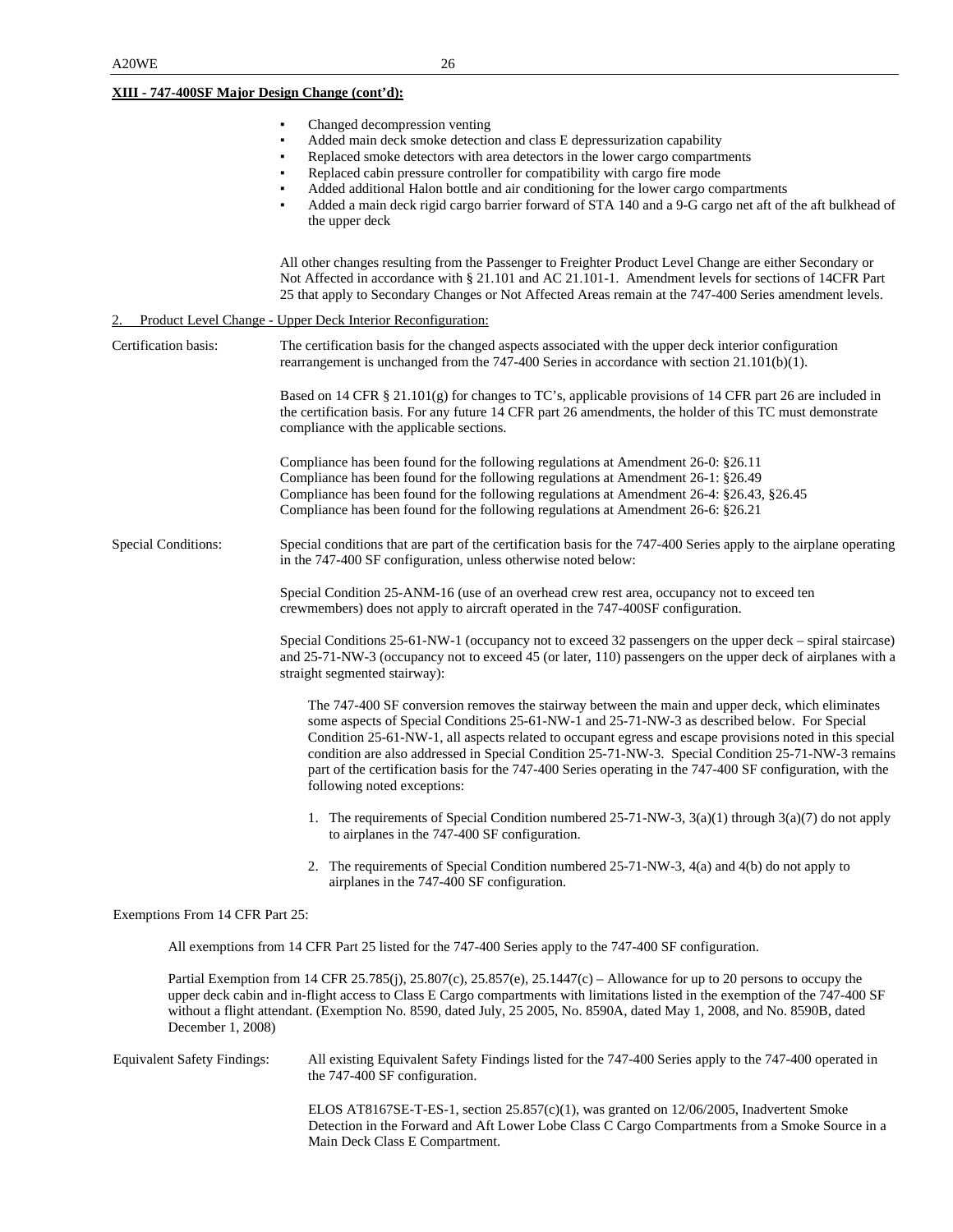### **XIII - 747-400SF Major Design Change (cont'd):**

| <b>TCDS</b> Notes:            | All Notes in that apply to the 747-400 Series also apply to an airplane operated in the 747-400 SF<br>configuration.                 |  |  |
|-------------------------------|--------------------------------------------------------------------------------------------------------------------------------------|--|--|
|                               | Note 15, as applicable to the 747-400F Series, is also applicable to the 747-400 Series operated in the<br>747-400 SF configuration. |  |  |
| <b>Optional Requirements:</b> | All optional requirements in that apply to the 747-400 Series also apply to an airplane operated in the<br>747-400 SF configuration. |  |  |

### **XIV - 747-400 Large Cargo Freighter (LCF) Major Design Change (Approved June, 2, 2007 ) Transport Category**

A 747-400 LCF is a 747-400 Series passenger airplane that has been modified in accordance with FAA-approved Boeing Service Bulletin 747-00-2084 to operate in a freighter configuration. These aircraft remain 747-400 Series aircraft for documentation purposes on this TCDS and with regard to the applicability of airworthiness directives. Because of the magnitude of this design change, the certification basis for the changed aspects was required to be established and documented in accordance with section 21.101 (Changed Product Rule). All general information in TCDS A20WE for the 747-400 Series remains applicable to an airplane operating in the 747-400 LCF configuration, with the following exceptions:

Maximum Passengers: Maximum of four (4) persons including the flight crew. per exemption 8769C and limitations outlined in the FAA approved Airplane Flight Manual.

Minimum Crew: Two (2) persons: pilot and copilot

FAA Approved Weight and Balance Control and Loading Manual: D043U545-BHC1

FAA Approved Airplane Flight Manual: D6U10001.4J61

Maximum Operating Altitude: 43,100 feet

Service Information: Boeing Report D634U105, "Structural Repair Manual," is FAA-approved. Service Bulletins and other Service Information, when FAA-approved, will carry a statement to that effect.

Certification Maintenance Requirements (CMR's):

The CMR's are listed in the FAA-approved Section 9 of Boeing Maintenance Planning Data Document D621U400-9 or the applicable engine Type Certificate Data Sheet. The more restrictive requirement from these two documents shall be in force.

Allowable Cargo: These airplanes are not approved for commercial freight hauling operations of material other than that approved per Exemptions 8769, 8769A and 8769B. Only cargo that supports Boeing corporate lines of business is allowed for carriage. All items intended for carriage must conform to the standards found in Document D926U013-44, "747-400 LCF Flammability Acceptance Criteria for Cargo Carriage," or be accepted by the FAA once a safe method of transport has been established. A summary of all items allowed for carriage is identified in Document D451U742-01, "Allowable Cargo – 747-400 Large Cargo Freighter." Document D451U742-01 is considered part of the Weight and Balance Manual/Airplane Flight Manual. In addition, a listing of the FAA-approved shipping mechanical equipment (SME) fixtures that are approved for installation on the 747-400 LCF aircraft are contained in the Weight and Balance Control and Loading Manual (Document D043U545-BHC1).

| Model   | Eligible Serial Numbers |
|---------|-------------------------|
| 747-409 | 24309 (RT631)           |
|         | 24310 (RT632)           |
| 747-4H6 | 27042 (RT743)           |
| 747-416 | 25879 (RT876)           |
|         |                         |

The conversion to the 747-400 LCF configuration entails the following product level changes:

- 1. Passenger to Freighter change (significant product level change, per AC 21.101-1) and,
- 2. Reconfiguration of the interior commodities within the pressurized portion of the aircraft (not a significant change, per AC 21.101-1)
- 1. Significant Product Level Change Passenger to Freighter Conversion:

Certification basis: Part 36: unchanged from 747-400 Series

SFAR 27: unchanged from 747-400 Series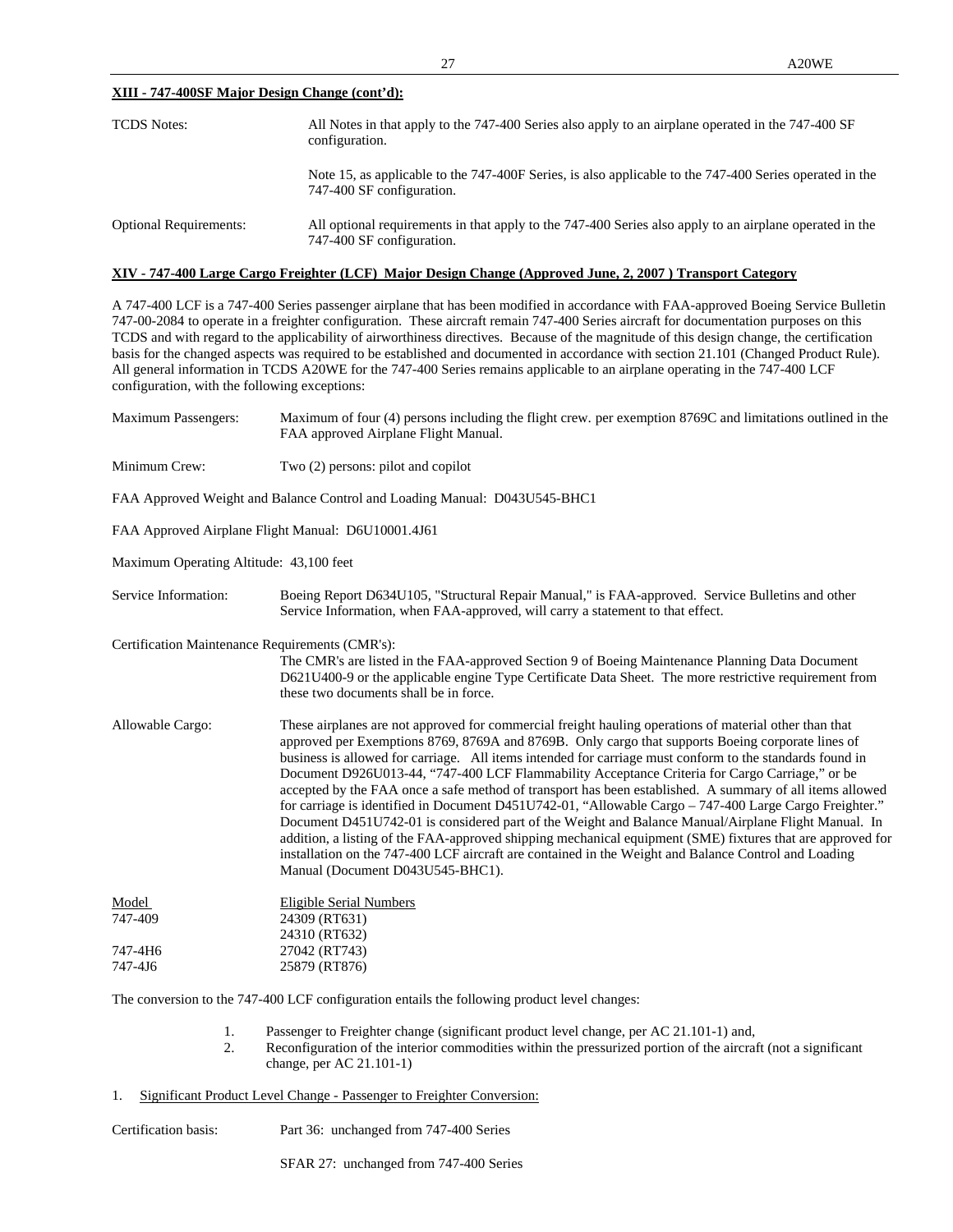### **XIV - 747-400 LCF Major Design Change (cont'd):**

Part 25 of the FAR, effective February 1, 1965, as amended by Amendments 25-1 through 25-112 and 25.783 as amended by 25-114 (for the swing tail only) with the following exceptions per section 21.101(b):

| Section No.   | Title                                        | <u>At Amdt 25-</u>                        |
|---------------|----------------------------------------------|-------------------------------------------|
| 25.103        | Performance- Stalling Speed                  | $\theta$                                  |
| 25.107(b)-(f) | <b>Takeoff Speeds</b>                        | 38                                        |
| 25.121        | Climb (One Engine Inoperative)               | 84                                        |
| 25.125        | Landing                                      | 84                                        |
| 25.143(f)     | Controllability and Maneuverability: General | 42 (i.e. not part of certification basis) |
| 25.201(d)     | <b>Stall Demonstration</b>                   | 42                                        |
| 25.251(e)     | Vibration and Buffeting                      | 22 (i.e. not part of certification basis) |
| 25.305        | Strength & Deformation                       | 22                                        |
| 25.335        | Design Airspeeds                             | 23                                        |
| 25.365        | Pressurized Compartment Loads                | 53                                        |
| 25.427        | <b>Unsymmetrical Loads</b>                   | 23                                        |
| 25.473        | Ground Load Conditions and Assumptions       | 23                                        |
| 25.479        | <b>Level Landing Conditions</b>              | 23                                        |
| 25.481        | Tail-down Landing Conditions                 | $\overline{0}$                            |
| 25.483        | One-wheel Landing Conditions                 | $\Omega$                                  |
| 25.485        | Side Load Conditions                         | $\overline{0}$                            |
| 25.491        | <b>Takeoff Run</b>                           | $\Omega$                                  |
| 25.493        | <b>Braked Roll Conditions</b>                | 23                                        |
| 25.499        | Nose-wheel Yaw                               | 46                                        |
| 25.519        | Jacking and Tie-Down Provisions              | 0 (i.e. not part of certification basis)  |
| 25.571        | Damage-tolerance and Fatigue Evaluation      | 0 (except as modified by Note 16)         |
|               | of Structure                                 |                                           |
| 25.629        | <b>Aeroelastic Stability Requirements</b>    | 46                                        |
| 25.831        | Ventilation                                  | 41                                        |
| 25.841        | Pressurized Cabin                            | 38                                        |
| 25.1587       | Performance Information                      | 105                                       |

Voluntary compliance with later requirements has been demonstrated as follows:

| Section No.  | Title                                | At Amdt 25- |
|--------------|--------------------------------------|-------------|
| 25.733(e)    | Tires                                | 78          |
| 25.773(b)(c) | Pilot Compartment View (ECS System)  | 72          |
| 25.820       | <b>Lavatory Doors</b>                | 114         |
| 25.1438      | Pressurization and pneumatic systems | 41          |
|              | (new ducting)                        |             |

Changed Areas: The following is a high level description of changes incorporated as part of the passenger to LCF conversion:

- Installed new crown structure to increase the fuselage cross section,
- Installed a new pressure bulkhead immediately aft of the flight deck,
- Installed a swing tail cargo door in conjunction with a 10 foot fuselage extension,
- Installed a 5 foot vertical stabilizer extension,
- Installed strengthened floor beams,
- Installed an electronic flight bag (EFB) based system to interface with a cargo camera monitoring system,
- Revised cargo ventilation system,
- Winglets removed.

The certification basis for areas not affected by the change and for secondary changes is the original certification basis for the Model 747- 400 shown on TCDS A20WE

2. Product Level Change - Reconfiguration of the interior commodities within the pressurized portion of the aircraft:

Certification basis: The certification basis for the changed aspects associated with the reconfiguration of the interior commodities within the pressurized portion of the aircraft is unchanged from the 747-400 Series.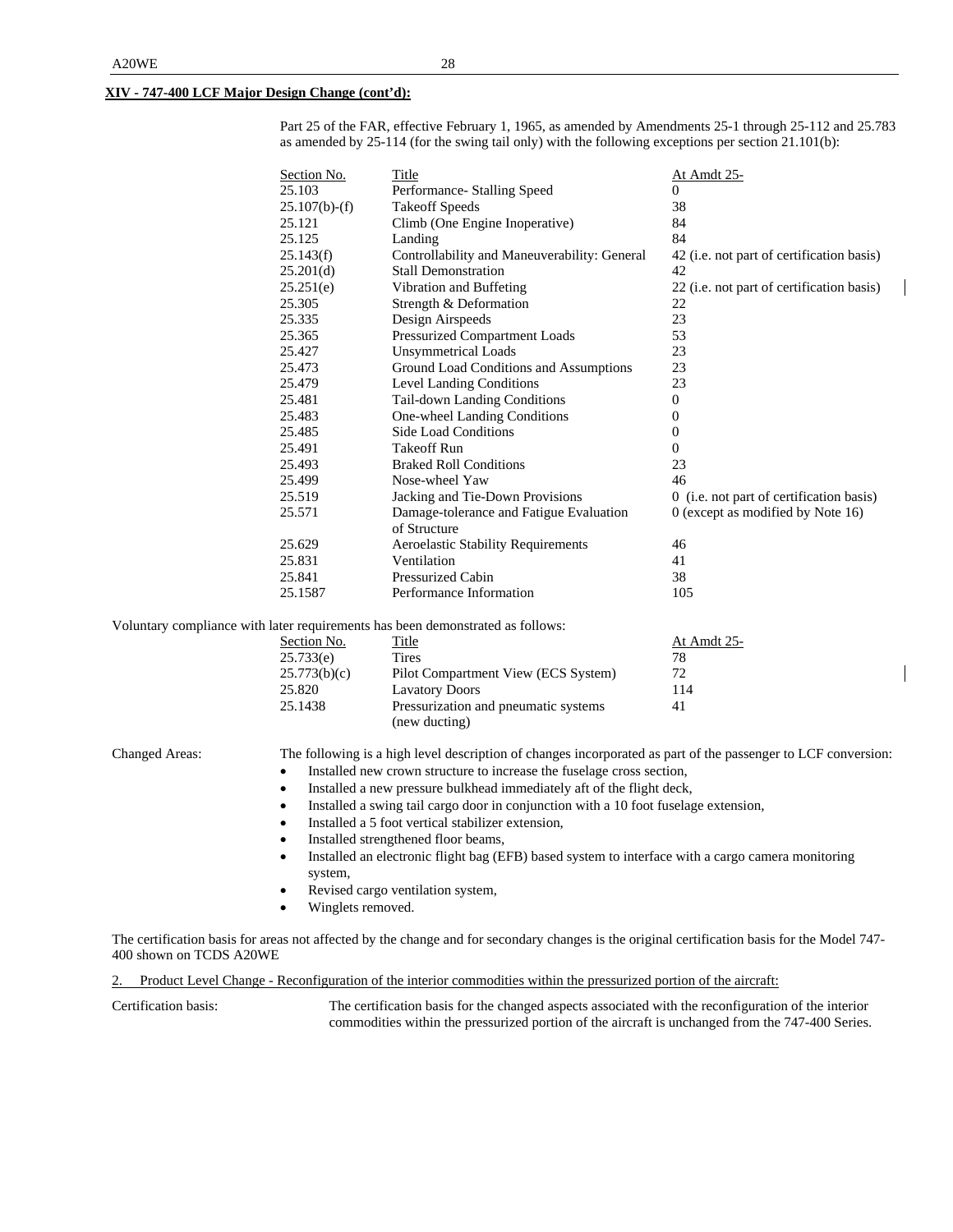|                            | 14 CFR part 26:<br>Based on 14 CFR § 21.101(g) for changes to TC's, applicable provisions of 14 CFR part 26 are included in<br>the certification basis. For any future 14 CFR part 26 amendments, the holder of this TC must demonstrate<br>compliance with the applicable sections.                                                                                   |
|----------------------------|------------------------------------------------------------------------------------------------------------------------------------------------------------------------------------------------------------------------------------------------------------------------------------------------------------------------------------------------------------------------|
|                            | Compliance has been found for the following regulations at Amendment $26-0$ : $\S 26.11$<br>Compliance has been found for the following regulations at Amendment $26-1$ : $\S 26.49$<br>Compliance has been found for the following regulations at Amendment 26-4: §26.43, §26.45<br>Compliance has been found for the following regulations at Amendment 26-6: §26.21 |
| <b>Special Conditions:</b> | Special conditions that are part of the certification basis for the 747-400 Series apply to the airplane operating<br>in the 747-400 LCF configuration, unless otherwise noted below:                                                                                                                                                                                  |
|                            | Special Condition 25-ANM-16 (use of an overhead crew rest area, occupancy not to exceed ten<br>crewmembers) does not apply to aircraft operated in the 747-400 LCF configuration.                                                                                                                                                                                      |
|                            | Special Conditions 25-61-NW-1 (occupancy not to exceed 32 passengers on the upper deck – spiral staircase)<br>and 25-71-NW-3 (occupancy not to exceed 45 (or later, 110) passengers on the upper deck of airplanes with a                                                                                                                                              |

Exemptions from 14 CFR Part 25:

All exemptions from 747-400 series aircraft apply to the 747-400 LCF configuration

Exemption from 14 CFR 25.855(b), 25.855(h)(2), 25.857(e)(2), 25.857(e)(3) - provide relief from the requirements to provide a complete cargo compartment liner, conduct flight tests to show compliance to smoke penetration requirements, provide a smoke detection system within the main deck and lower-lobe cargo compartment and provide a means to shut off the ventilating airflow to, or within, the main deck and lower-lobe cargo compartment; (Exemption No. 8769, dated 8/18/2006, No. 8769A, dated 1/29/2007, and No. 8769B, dated 9/12/2012)

straight segmented stairway) do not apply to aircraft operated in the 747-400 LCF configuration

Exemption from 14 CFR 25.791(a)(b), 25.807(b), (c)(1), (c)(5), (c)(6), 25.809(f)(1), 25.813(f), 25.857(e), 25.1447(c)(1)- provide relief to allow carriage of two non-crewmembers (commonly referred to as supernumeraries) other than flight crew to occupy the observer seats located within the flight deck of the 747-400 LCF. (Exemption No. 8769C, dated 5/29/2013)

Equivalent Safety Findings: All existing Equivalent Safety Findings listed in TCDS A20WE for the 747-400 Series apply to the 747-400 operated in the 747-400 LCF configuration, except those listed below:

- Section 25.815, Width of Aisle, does not apply
- Section 25.1203, Fire-Detection System, does not apply
- Section 25.1103(d), Pressure Relief, does not apply

The following Equivalent Safety Findings are specific to the 747-400 LCF and documented in the following memorandums:

- Section 25.1435(b)(1), Hydraulic system test pressure, granted 10/11/2006 (Documented in Transport Airplane Directorate ELOS memo AT8613SE-T-S-1)
- Section 25.783(f), Visual Indication of Swing Tail Door Closed, Latched and Locked Condition, granted 05/24/2007 (Documented in Transport Airplane Directorate ELOS memo PS05-0023-C-1)
- Section 25.783(f), Visual Inspection Camera System, granted 05/24/2007 (Documented in Transport Airplane Directorate ELOS memo PS05-0023-C-2)
- Section 25.729(e), Landing Gear Configuration Warning System, granted 05/29/2007 (Documented in Transport Airplane Directorate ELOS memo PS05-0023-S-2)

TCDS Notes: All Notes in TCDS A20WE that apply to the 747-400 Series also apply to an airplane operated in the 747- 400 LCF configuration.

> Optional Requirements: All optional requirements in TCDS A20WE that apply to the 747-400 Series also apply to an airplane operated in the 747-400 LCF configuration.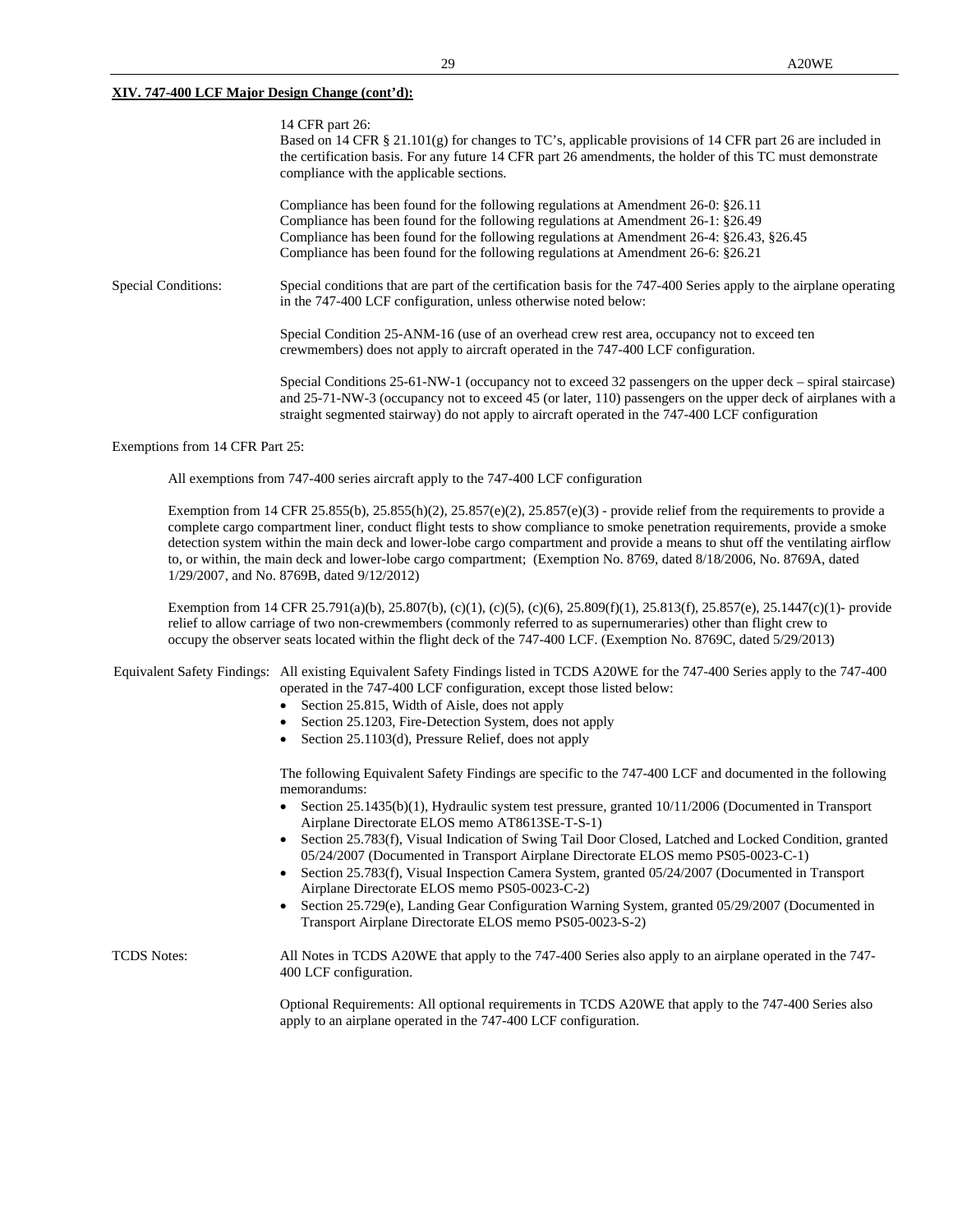### **Data pertinent for Fuel Tank Flammability Reduction System Installed on Model 747-400, -400D, and -400F SERIES**

A flammability reduction system (FRS) may be installed as an option in new airplane production, or as a modification in accordance with an FAA-approved Boeing service bulletin. Airworthiness limitations for the FRS are contained in section 9 of the applicable Maintenance Planning Data document for each airplane model incorporating the FRS.

Special Conditions No. 25.285-SC for the certification and operation requirements of the flammability reduction means (fuel tank inerting).

| <b>DATA PERTINENT TO ALL MODEL 747-400 SERIES:</b> |             |               |             |                                            |                            |  |  |
|----------------------------------------------------|-------------|---------------|-------------|--------------------------------------------|----------------------------|--|--|
| Engine Models                                      | PW4056      | PW4062A       | CF6-80C2B1F | RB211-524G.<br>RB211-524G2,<br>RB211-524G3 | RB211-524H,<br>RB211-524H2 |  |  |
| Thrust Limits:<br>Takeoff, Sea<br>Level, Standard  | 56,750 lbs. | $62,000$ lbs. | 57,160 lbs. | 56,870 lbs.                                | 59,450 lbs                 |  |  |
| Day (5 minutes)<br>Maximum<br>Continuous           | 47.970 lbs. | 47.970 lbs.   | 49,800 lbs. | 47,230 lbs.                                | 47,230 lbs.                |  |  |

# **THE FOLLOWING INFORMATION AND NOTES APPLY TO ALL MODELS PRIOR TO MODEL 747-8 SERIES UNLESS OTHERWISE NOTED:**

Exemptions to 14 CFR part 25:

- 1. Exemption from 14 CFR 25.1301(a), 25.1303(b), and 21.601 (formerly 37.120(a)) To permit the type certification of Boeing Model 747 aircraft with: (1) location of the flap position indicator in the lower left-hand corner of the pilot's center instrument panel and (2) servo altimeters configured with dial markings at 50-foot increments. This exemption is subject to the following conditions: (1) It is valid only for foreign air carriers only. (2) Boeing must provide a list of all operators and aircraft operated under this exemption to be maintained in the public docekt for this exemption. Boeing must update the list whenever a change is made. (Exemption No. 3035, September 9, 1980, No. 3035A, September 7, 1983, No 3035B, August 6, 1986, No. 3035C, January 23, 1987, No. 3035D, June 2, 1987, No. 3035E, September 4, 1987, No. 3035F, April 19, 1988.)
- 2. Exemption from 14 CFR 25.471(b) Allowance for lateral displacement of the C.G. from the airplane centerline (Exemption No. 1013A dated December 24, 1969)
- 3. Partial Time-Limited Exemption 9791 from 14 CFR §25.853(a), appendix F, paragraph (a)(1)(i), Testing on Large Interior Panels, November 28, 2008 granted through November 28, 2010. Exemption No. 9791A, January 23, 2009, granted through November 28, 2010. Exemption No. 9791B, March 1, 2010, granted through February 28, 2011. Exemption No. 9791C, February 4, 2011, granted through November 28, 2011.

Equivalent Safety Findings: PS08-0670-C-1 § 25.853(a) for Adhesives Used in Interior Panel Joint Potting Applications.

### **NOTES APPLY TO ALL MODELS PRIOR TO MODEL 747-8 SERIES UNLESS OTHERWISE SPECIFIED**

- NOTE 1. A current Weight and Balance Manual including a list of equipment included in the certificated empty weight and loading instructions must be in each aircraft at the time of original airworthiness certification and at all times thereafter except in the case of an operator having an approved weight control system. This is in accordance with 14 CFR 25.23, 25.25, 25.27, 25.29, and 25.31.
- NOTE 2. Airplane operation must be in accordance with the FAA Approved Airplane Flight Manual. All placards required by either the FAA Approved Airplane Flight Manual, the applicable operating rules, or the certification basis must be installed in the airplane. This is in accordance with 14 CFR 25.1541 thru 25.1563.
- NOTE 3. The FAA approved Airworthiness Limitations and Certification Maintenance Requirements are referenced in the following Boeing documents: 747-400: D621U400 (Section 9) 747-100/200/300/SP: D6-13747-CMR

The Airworthiness Limitations section is FAA-approved and specifies maintenance required under 14 CFR 43.16 and 91.403 of the Federal Aviation Regulations, unless an alternative program has been FAA approved.

Certification Basis: Amendment 25-102, section 25.981 transmitted to The Boeing Company dated August 24, 2005.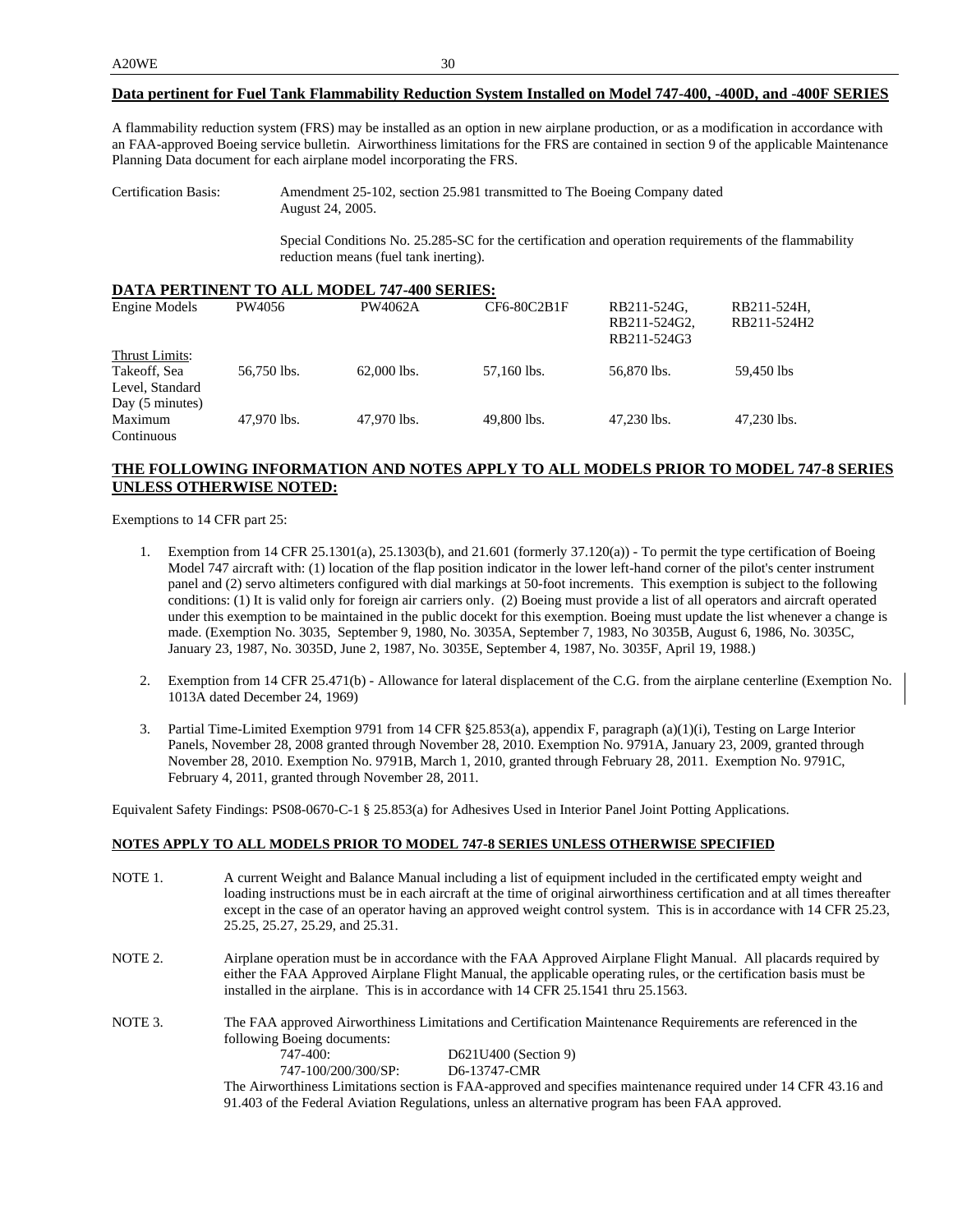NOTE 4. The following fuels are eligible for Pratt and Whitney engines: JP-1, JP-4, and JP-5 fuels conforming to the P&WA Specification No. 522E or later revision may be used separately or mixed in any proportion without adversely affecting the engine operation or power output. No fuel control adjustment is required when switching fuel types.

> G.E. engines use fuels conforming to G.E. Spec. D50TF2. MIL-T-5624, Grades JP-4 or JP-5, and ASTM D1655, Jet A, Jet A1, and Jet 8 are consistent with G.E. Specifications. [JP-8 is also approved for use in CF6-80C2 Series engines.] CF6-80C2 series engines incorporating Dribble Flow Fuel Nozzles PN 9331M72P33, P34 and P41 are prohibited from the use of JP-4 and Jet B (wide cut) fuel.

The following fuels are eligible for Rolls Royce RB211-524 Series engines:

| Grade (Type)     | Specification                                             |                |                   |
|------------------|-----------------------------------------------------------|----------------|-------------------|
| Kerosene, (Type) | D. Eng. R.D. 2453                                         | $(AVTUR:JP-1)$ | D. Eng. R.E. 2494 |
|                  | A.S.T.M. D1655 Jet A                                      |                |                   |
|                  | A.S.T.M. D1655 Jet A-1                                    |                |                   |
|                  | $3 - GP-23$                                               |                |                   |
|                  | I.A.T.A. Kerosene Type                                    |                |                   |
| Wide Cut Fuels   | D. Eng. R.D. 2454                                         |                |                   |
| $(AVTAG:JP-4)$   | D. Eng. R.D. 2486                                         |                |                   |
|                  | A.S.T.M. D1655 Jet B Type                                 |                |                   |
|                  | $3 - GP-22$                                               |                |                   |
|                  | MIL-T-5624 JP-4 Grade                                     |                |                   |
|                  | LA.T.A. Wide Cut                                          |                |                   |
|                  | RB211-524G/H-T series engines are prohibited from the use |                |                   |
|                  | Of JP-4 and Jet B (wide cut) fuel                         |                |                   |
|                  |                                                           |                |                   |

High Flash Point D.Eng. R.D. 2498

(AVCAT:JP-5) 3-GP-24 MIL-T-5624 JP-5 Grade 13

Optional Additives (Applies to all engines)

The only optional additives that may be used in approved fuel are as follows:

- (1) Anti-static additive Shell ASA3 in concentrations not exceeding 1.0 parts per million (grams per cubic meter).
- (2) Anti-icing additive Specification D. Eng. R.D. 2451 (Issue 2) or MIL/1/27686E in concentrations not exceeding 0.15 percent by volume.
- (3) Anti-Corrosion/lubricity additive HITEC E515 may be used (formerly Santolene C) at a concentration range up to 5 lb. per 35,000 Imperial gallons, which gives a phosphorus content in the order of 0.07 parts per million.
- (4) Anti-microbiological additive Biobor JF may be used on an intermittent or not-continuous basis at a concentration level not exceeding 270 parts per million (20 ppm Boron). It is permitted to burn off the

treated fuel provided the concentration does not exceed 270 ppm, and the fuel is not contaminated by microbial debris.

- (5) Corrosion inhibitor additive:
	- (a) TOLAD 245 in concentrations not exceeding 12 lb. per 35,000 Imperial gallons (approximately 35 mg/L).
	- (b) APOLLO PRI 19 in concentrations not exceeding 8 lb. per 35,000 Imperial ga llons (approximately 23
	- $mg/L$ ). (c) EMERY 9855 - in concentrations not exceeding 12 lb. per 35,000 Imperial gallons (approximately 35 mg/L).

Fuel load and usage limitations are contained in the FAA Approved Airplane Flight Manual applicable to each operator.

The following oils are eligible for the engines:

| Pratt & Whitney:  | Synthetic type conforming to P&WA 521 as revised.<br>P&WA Turbojet Engine<br>Service Bulletin No. 238 lists approved brand oils.                        |
|-------------------|---------------------------------------------------------------------------------------------------------------------------------------------------------|
| General Electric: | G.E. engines use synthetic type oil conforming to G.E. Spec. D50TF1, classes A and B. G.E.<br>Service Bulletin 79-1 lists approved oil brands.          |
| Rolls Royce:      | RB211 engines use ESSO Turbo Oil 25 or Aero Shell Turbine Oil 555. Castrol 580 gas turbine<br>oil II and these oils reclaimed to Rolls Royce standards. |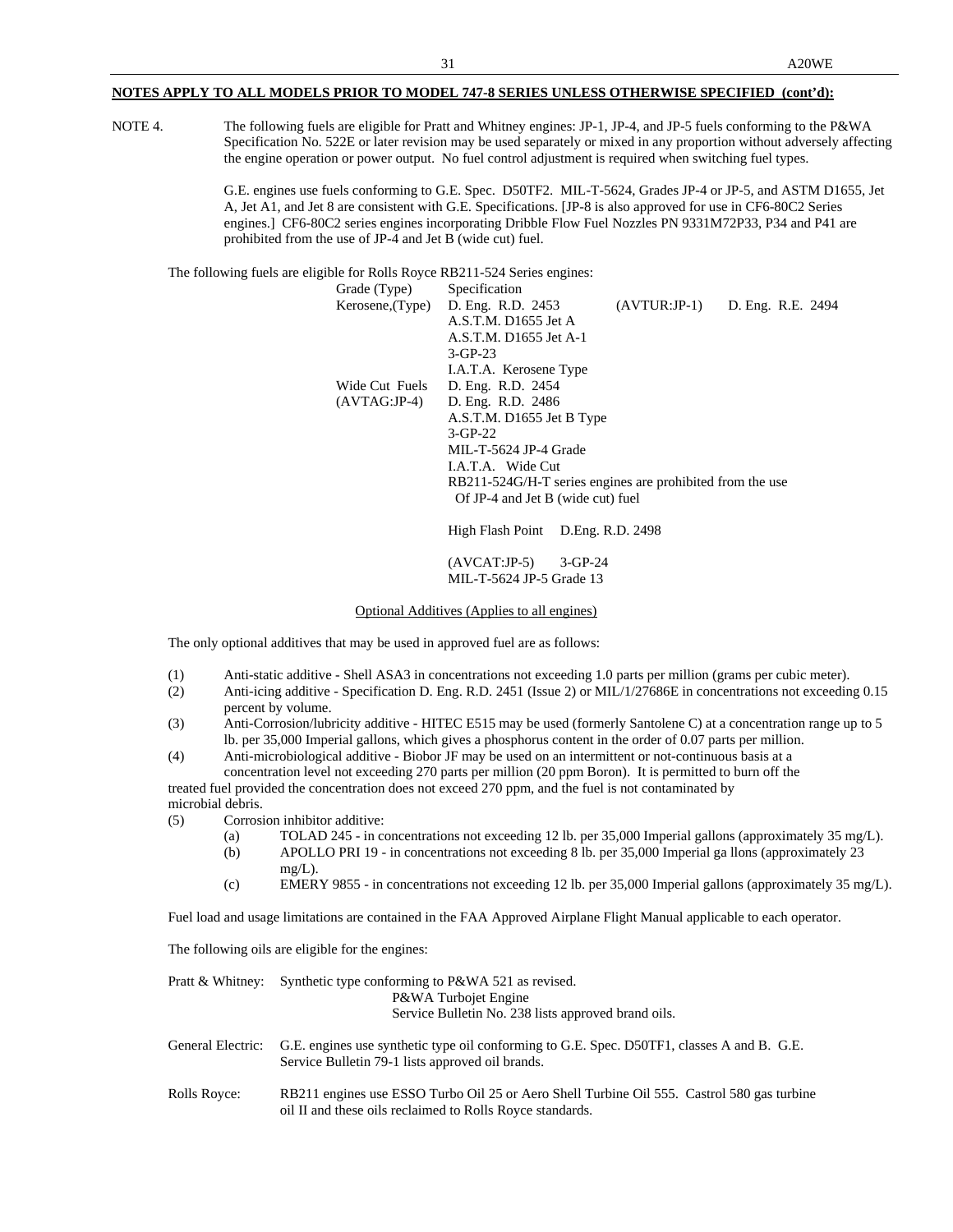### NOTE 5. LIFE LIMITED PARTS AND INSPECTION REQUIREMENTS:

Nose Landing Gear:

The nose landing gear is life-limited to 50,430 landings. This service life may be corrected to flight hours based on service route segments average times and must be approved by the FAA. Refueling Spoiler:

Inflight refueling spoiler P/N 65B20238 is limited to 20,000 inflight operations.

Escape System:

Escape system cool gas generator cartridges manufactured by Olin Corporation and stored either in their original (unopened) shipping canisters or in a cool gas generator between +10°F and +90°F for up to 6 years from date of manufacture are considered serviceable. Cartridges stored for more than 6 years must not be put into service. Inservice cartridge life is limited to 3 years.

Escape system cool gas generator cartridges manufactured by Talley Industries (Ref. Boeing Service Bulletin 747-25-2448) have a storage limit of 7 years from the date of manufacture. Cartridges stored for more than 7 years must not be put in service. Inservice cartridge life is limited to 3 years.

Escape system off-wing slide door and latch thruster (six each per airplane) must be replaced after 15 firings. In addition, the housing bore must be replaced if the bore is 0.002 inches more than the maximum drawing tolerance. Thruster cartridges must be replaced before 5 years calendar time after date of manufacture. Number 3 and 4 Flap Track Fairings:

The following parts on numbers 3 and 4 flap track fairings are life limited when operated with an RB211 engine in the spare engine position.

152-Hour Life Limit

Outboard Vertical Rod - Rod Ends - 69B14163 Drive Rod Attach Fittings to the Mid-Flap - 65B39035-1 Box Links - 65B15598, 65B15599, 65B15598-1-3 and 65B15599-1-3-5 Seal Support Channels - 65B15544 and 65B15666 Drive Rod Tubes - 65B15929, 65B15929-3 and 65B15929-8 Outboard Vertical Rod Tubes - 69B13761-2 Inboard Vertical Rod Tubes - 69B13762-2

300-Hour Life Limit

Inboard Vertical Rod - Rod Ends - 69B14163-1 Drive Truss Fittings - 65B17002-1 and 65B17003-1

600-Hour Life Limit

Lateral Rod Tubes - 69B13750-5 and 69B13750-6

1200-Hour Life Limit

Outboard Vertical Rod Brackets - 69B13755-2 and 69B13758-1 Lateral Rod Brackets - 69B13758-2 and 69B13759-2

747-400F Nacelle Strut Spring Beam Assemblies:

The following spring beam assemblies are life limited to 50,000 landings.

| Engine Installation    | <b>Engine Position</b> | Part Number         |
|------------------------|------------------------|---------------------|
| GE CF6-80C2 Series     | 1                      | 311U0050-46 and -48 |
|                        | 4                      | 311U0050-42 and -44 |
| RR RB211-524G/H Series | 1                      | 321U0496-11 and -12 |
|                        | 4                      | 65B89727-27 and -28 |
| PW 4000 Series         |                        | 311U0050-46 and -48 |
|                        |                        | 311U0050-50 and -52 |

Engine Pylon - Required Inspections:

All outboard engine pylons incorporating the strut beams with spherical bearings must be inspected for bearing seizure every 6,000 flight hours on all models except for the 747-400 airplane. The inspection interval shall not exceed 12,500 hours for the 747-400 airplane. Inspection procedures specified in Boeing Maintenance Planning Document D6-13747, or D621U400 for the 747-400 airplane, or equivalent are acceptable.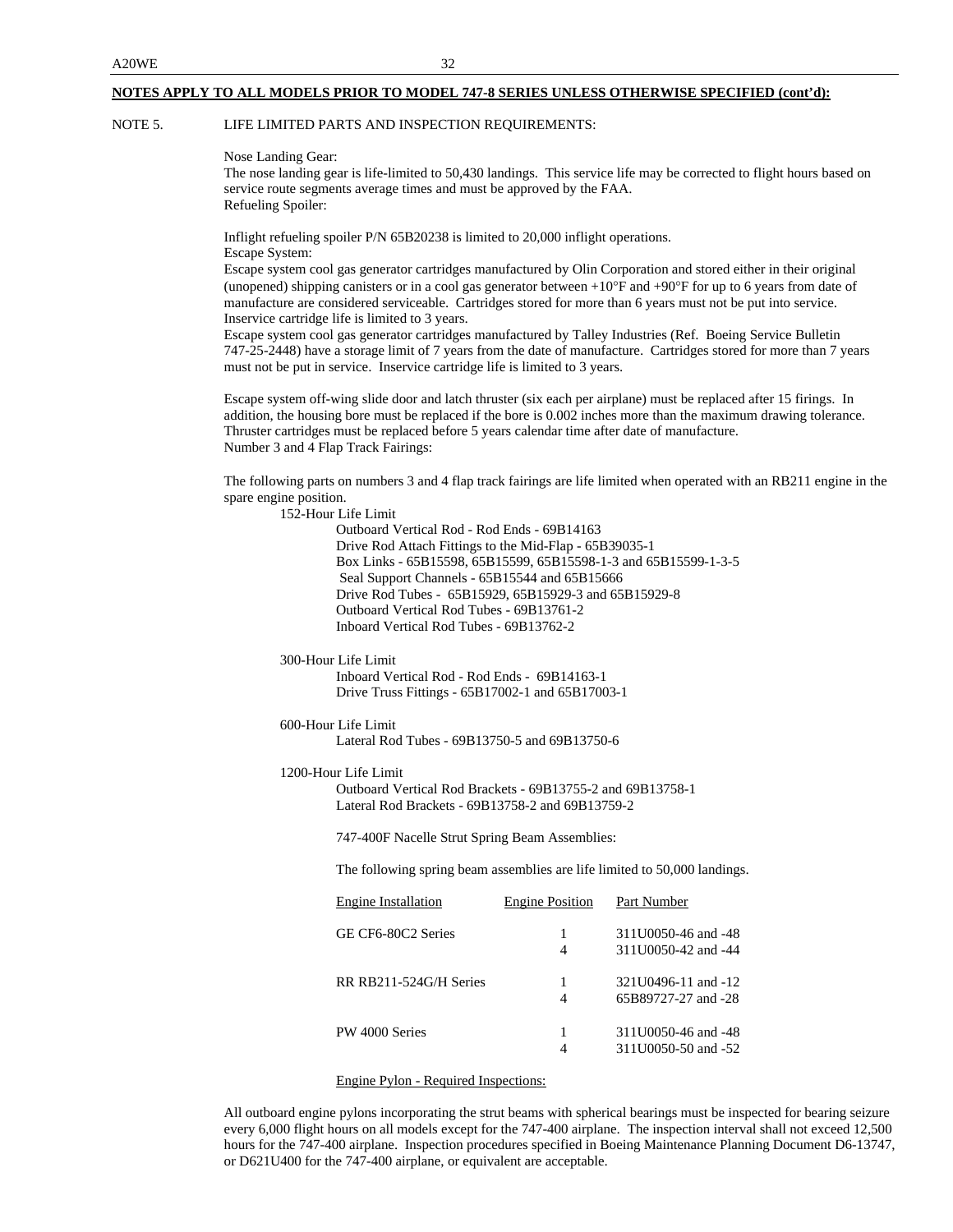NOTE 6. The Pratt and Whitney JT9D-3 and JT9D-3A engines and the JT9D-3A, JT9D-7, JT9D-7A, JT9D-7F, JT9D-7Q, JT9D-7Q3, JT9D-7R4G2, and JT9D-7J engines may be intermixed in the combinations and with the appropriate limitations noted in the FAA Approved Airplane Flight Manual. The Pratt and Whitney JT9D-7H engines may be intermixed with all JT9D-7 engines with appropriate limitations noted in the FAA Approved Airplane Flight Manual. The Pratt and Whitney JT9D-7AH engines may be intermixed will all JT9D-7A engines with appropriate limitations noted in the FAA Approved Airplane Flight Manual. The General Electric CF6-50C engines may be intermixed with CF6-50E engines with appropriate limitations noted in the FAA Approved Airplane Flight Manual. The Rolls Royce RB211-524B2-19, RB211-524C2-19, and RB211-524D4-19, and RB211-524D4-39 engines may be intermixed with the appropriate limitations noted in the FAA Approved Airplane Flight Manual. The Rolls Royce RB211-524D4X-19 and RB211-524D4X-B-19 engines may be intermixed with RB211-524D4-19 and RB211-524D4-39 engines with the appropriate limitations noted in the FAA Approved Airplane Flight Manual. The Rolls Royce RB211-524D4-B-19 and RB211-524D4-B-39 engines may be intermixed with RB211-524D4-19 and RB211-524D4-B-39 engines with the appropriate limitations noted in the FAA Approved Airplane Flight Manual. The Rolls-Royce RB211-524B2-B-19 engines may be intermixed with RB211-524B2-19 engines, and RB211-524C2- B-19 engines may be intermixed with RB211-524C2-19 engines with the appropriate limitations noted in the FAA Approved Airplane Flight Manual. The Rolls-Royce RB211-524G2-19, RB211-524G3-19, and RB211-524H2-19 engines may be intermixed in the combinations and with the appropriate limitations noted in the FAA Approved Airplane Flight Manual. The Rolls-Royce RB211-524G2-T-19, RB211-524G3-T-19, and RB211-524H2-T-19 engines may be Intermixed in the combinations and with the appropriate limitations noted in the FAA-Approved Airplane Flight Manual. The Rolls-Royce RB211-524G2-T-19, RB211-524G3-T-19, and RB311-524H2-T-19 engines may be Intermixed with RB524G2-19, RB211-534G3-19 and RB211-524H2-19 in the combinations and with the Appropriate limitations noted in the FAA-Approved Airplane Flight Manual. NOTE 7 Blow-in door and fixed lip nacelles may be intermixed in the combinations and the appropriate limitations noted in the FAA Approved Airplane Flight Manual and in the appropriate Appendix of the Airplane Flight Manual. NOTE 8. The 747-100B series airplanes are basically 747SR series airplanes. NOTE 9. There are service bulletins which call for modifications which do not comply with the Type Certification Basis. These service bulletins are listed in Boeing Document D6-30300 titled "Service Bulletin 747". The records of airplanes imported into the USA should be reviewed to be sure that further modifications are accomplished to ensure compliance, if the non FAA-approved service bulletins modifications have been installed. NOTE 10. On certain 747-300 and 747-400 airplanes, the Upper deck exits are rated as a Type "I" due only to the interior arrangement. Requirements for the rerating of the exit are located in FAA Letter ANM-120S:RSY, dated August 1, 1989**.** The passenger capacity of these airplanes is the same as for the 747-200B (550 total passengers with up to 45 on the upper deck.) Also on certain 747-400 airplanes, Door No. 3 is rated as a Type "I" due only to the interior arrangement. Requirements for the rerating of the exit are located in FAA Letter ANM-120S:JG dated December 21, 1988. The passenger capacity is limited to 485 total with up to 45 on the upper deck when the upper deck is also rated as Type "I". With the upper deck rated as a Type "A" the passenger capacity is 595 total (485 main deck plus 110 on the upper deck). NOTE 11. Airplanes line number 679, 685, 696, 700, 705, 708, 710, and on were manufactured after August 20, 1988, and Airplane line numbers 804 and subsequent were manufactured after August 20, 1990, (Reference FAR 121.312(a)(1) Amendment 121-198). Airplane line numbers 805 through 814 are exempt (Exemption No. 5176A). See Boeing Document D6-30300 titled "Service Bulletin 747" for cross reference of line number to serial number to block number.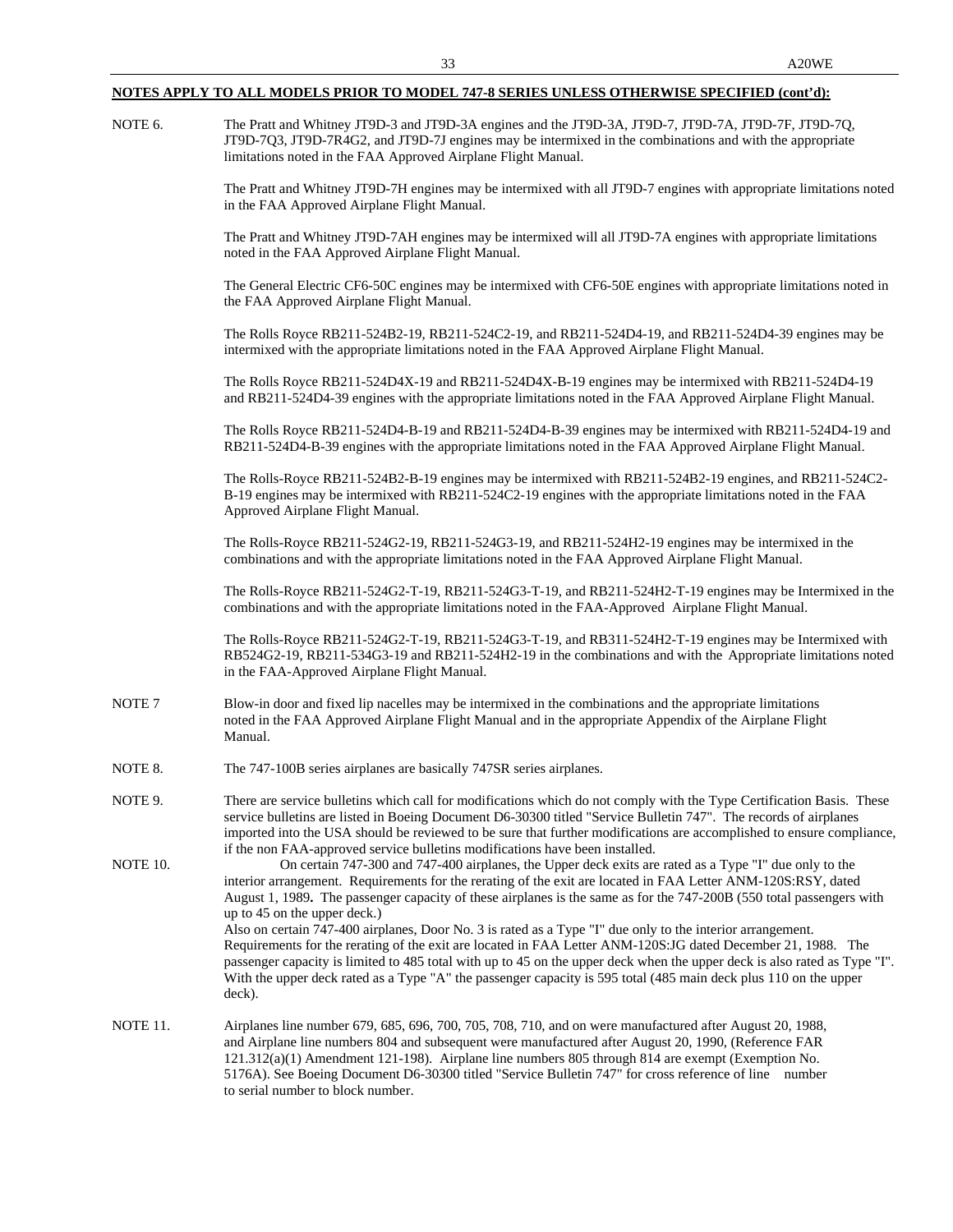| <b>NOTE 12.</b>   | <b>Message Category Definitions</b><br>Warning: Defined as an operational or aircraft system condition which may require immediate<br>1.<br>corrective or compensatory action by the crew.                                                                                                                                                                                   |                                                                                                                                                        |                                    |                                                                                                                                                                                                                                            |  |  |
|-------------------|------------------------------------------------------------------------------------------------------------------------------------------------------------------------------------------------------------------------------------------------------------------------------------------------------------------------------------------------------------------------------|--------------------------------------------------------------------------------------------------------------------------------------------------------|------------------------------------|--------------------------------------------------------------------------------------------------------------------------------------------------------------------------------------------------------------------------------------------|--|--|
|                   | 2.                                                                                                                                                                                                                                                                                                                                                                           | Cautions: An operational or aircraft system condition which requires immediate crew awareness and<br>prompt compensatory action.                       |                                    |                                                                                                                                                                                                                                            |  |  |
|                   | 3.<br>future compensatory action.                                                                                                                                                                                                                                                                                                                                            | Advisories: An operational or aircraft system condition which requires crew awareness for possible                                                     |                                    |                                                                                                                                                                                                                                            |  |  |
|                   | 4.                                                                                                                                                                                                                                                                                                                                                                           | Memo: Crew reminders of the current state of selected normal conditions.                                                                               |                                    |                                                                                                                                                                                                                                            |  |  |
|                   | 5.                                                                                                                                                                                                                                                                                                                                                                           | Status: Indications of airplane's condition for dispatch.                                                                                              |                                    |                                                                                                                                                                                                                                            |  |  |
|                   | 6.                                                                                                                                                                                                                                                                                                                                                                           | FMC Alerts: Associated with advisories - FMC related operational conditions which require crew<br>awareness for possible future compensatory action.   |                                    |                                                                                                                                                                                                                                            |  |  |
|                   | 7.                                                                                                                                                                                                                                                                                                                                                                           | CMC Messages: Detailed (maintenance level) messages related to airplane faults.                                                                        |                                    |                                                                                                                                                                                                                                            |  |  |
| NOTE 13.          |                                                                                                                                                                                                                                                                                                                                                                              | MESSAGE, OPERATION, ACTION AND RESPONSIBILITY:                                                                                                         |                                    |                                                                                                                                                                                                                                            |  |  |
| Message           | Responsibility                                                                                                                                                                                                                                                                                                                                                               | Phase of<br>Operation                                                                                                                                  | How Quickly is:<br>Awareness Req'd | How Quickly is:<br><b>Action Req'd</b>                                                                                                                                                                                                     |  |  |
| <b>WARNING</b>    | <b>PILOTS</b>                                                                                                                                                                                                                                                                                                                                                                | ALL                                                                                                                                                    | <b>IMMEDIATE</b>                   | <b>IMMEDIATE</b>                                                                                                                                                                                                                           |  |  |
| <b>CAUTIONS</b>   | <b>PILOTS</b>                                                                                                                                                                                                                                                                                                                                                                | ALL                                                                                                                                                    | <b>IMMEDIATE</b>                   | <b>PROMPT</b>                                                                                                                                                                                                                              |  |  |
| <b>ADVISORIES</b> | <b>PILOTS</b>                                                                                                                                                                                                                                                                                                                                                                | <b>ALL</b>                                                                                                                                             | <b>TIMELY</b>                      | TIMELY*                                                                                                                                                                                                                                    |  |  |
|                   |                                                                                                                                                                                                                                                                                                                                                                              |                                                                                                                                                        |                                    |                                                                                                                                                                                                                                            |  |  |
| <b>STATUS</b>     | <b>GROUND CREW</b>                                                                                                                                                                                                                                                                                                                                                           | <b>DISPATCH</b>                                                                                                                                        | <b>DISPATCH</b>                    | BEFORE DISPATCH,                                                                                                                                                                                                                           |  |  |
|                   | <b>AND PILOTS</b>                                                                                                                                                                                                                                                                                                                                                            |                                                                                                                                                        |                                    | <b>DEPENDS ON MMEL</b>                                                                                                                                                                                                                     |  |  |
| <b>FMC ALERTS</b> | <b>PILOTS</b>                                                                                                                                                                                                                                                                                                                                                                | <b>ALL WHEN</b>                                                                                                                                        | <b>TIMELY</b>                      | <b>TIMELY</b>                                                                                                                                                                                                                              |  |  |
|                   |                                                                                                                                                                                                                                                                                                                                                                              | USING FMCs                                                                                                                                             |                                    | (if required)                                                                                                                                                                                                                              |  |  |
| <b>FMC</b>        | <b>PILOTS</b>                                                                                                                                                                                                                                                                                                                                                                | ALL WHEN                                                                                                                                               | TIMELY                             | <b>TIMELY</b>                                                                                                                                                                                                                              |  |  |
| <b>ADVISORIES</b> |                                                                                                                                                                                                                                                                                                                                                                              | <b>USING FMCs</b>                                                                                                                                      |                                    | (if required)                                                                                                                                                                                                                              |  |  |
| <b>CMC</b>        | <b>GROUND CREW</b>                                                                                                                                                                                                                                                                                                                                                           | <b>DISPATCH</b>                                                                                                                                        | WHEN REQ'D BY                      | <b>CMR OR</b>                                                                                                                                                                                                                              |  |  |
|                   | & MAINTENANCE                                                                                                                                                                                                                                                                                                                                                                | <b>PREPARATION &amp;</b>                                                                                                                               | <b>CMR OR</b>                      | <b>SCHEDULE A</b>                                                                                                                                                                                                                          |  |  |
|                   |                                                                                                                                                                                                                                                                                                                                                                              |                                                                                                                                                        |                                    |                                                                                                                                                                                                                                            |  |  |
|                   |                                                                                                                                                                                                                                                                                                                                                                              | <b>CHECKS</b>                                                                                                                                          | <b>MAINTENANCE</b>                 | <b>MAINTENANCE</b>                                                                                                                                                                                                                         |  |  |
| NOTE 14.          | applicable.                                                                                                                                                                                                                                                                                                                                                                  | *Depends on other failures, phase of flight or context of operation of airplane.                                                                       |                                    | The Boeing 747 Supplemental Structural Inspection Document D6-35022 (See AD 84-21-02, Amendment 39-4936) is                                                                                                                                |  |  |
| NOTE 15.          | The class E cargo compartment on the 747-400F is required to be fitted with a full fire resistant liner which meets the<br>requirement of Part 25 Appendix F, Part III at Amendment 25-60. This requirement is documented in Issue Paper<br>SE-1, Stage 4, dated October 14, 1993, titled Protection of Critical Systems and Equipment within Class E Cargo<br>Compartments. |                                                                                                                                                        |                                    |                                                                                                                                                                                                                                            |  |  |
| <b>NOTE 16.</b>   | upgraded amendment levels listed below:                                                                                                                                                                                                                                                                                                                                      |                                                                                                                                                        |                                    | Boeing production line numbers 1047 and on have incorporated the 747 strut modification program in the production<br>sequence. The certification basis for the strut-to-wing attachment structure complies with the following FAR's at the |  |  |
|                   | FAR(s)                                                                                                                                                                                                                                                                                                                                                                       | Subject                                                                                                                                                |                                    | <b>Amendment Level</b>                                                                                                                                                                                                                     |  |  |
|                   | 25.301, 25.303, 25.307                                                                                                                                                                                                                                                                                                                                                       | General Structure                                                                                                                                      |                                    | 78                                                                                                                                                                                                                                         |  |  |
|                   | 25.305                                                                                                                                                                                                                                                                                                                                                                       | Strength and Deformation                                                                                                                               |                                    | 54                                                                                                                                                                                                                                         |  |  |
|                   | 25.321 through 25.563                                                                                                                                                                                                                                                                                                                                                        | <b>Load Conditions</b>                                                                                                                                 |                                    | 78                                                                                                                                                                                                                                         |  |  |
|                   | 25.571                                                                                                                                                                                                                                                                                                                                                                       |                                                                                                                                                        |                                    | 45                                                                                                                                                                                                                                         |  |  |
|                   |                                                                                                                                                                                                                                                                                                                                                                              | Damage Tolerance                                                                                                                                       |                                    | 78                                                                                                                                                                                                                                         |  |  |
|                   | 25.581 through 25.625                                                                                                                                                                                                                                                                                                                                                        | Design and Construction                                                                                                                                |                                    |                                                                                                                                                                                                                                            |  |  |
|                   | 78<br>25.629<br>Aerodynamic Stability                                                                                                                                                                                                                                                                                                                                        |                                                                                                                                                        |                                    |                                                                                                                                                                                                                                            |  |  |
|                   | Boeing Production Line Numbers 1 through 1046 have incorporated the 747 strut modification program by                                                                                                                                                                                                                                                                        |                                                                                                                                                        |                                    |                                                                                                                                                                                                                                            |  |  |
|                   | means of Airworthiness Directive (AD) compliance. The certification basis of this modification is as listed                                                                                                                                                                                                                                                                  |                                                                                                                                                        |                                    |                                                                                                                                                                                                                                            |  |  |
|                   |                                                                                                                                                                                                                                                                                                                                                                              | above. The AD's are as follows: 95-13-07 (CF6-45/-50 & JT9D-70; AD 95-13-06 (PW4000 & CF6-80C2);<br>AD 95-13-05 (RB211); and AD 95-10-16 (JT9D-3, -7). |                                    |                                                                                                                                                                                                                                            |  |  |
| <b>NOTE 17.</b>   | The Rolls-Royce Model RB211-524B-19 is removed as an eligible engine because it is removed from the<br>Engine Type Certificate Data Sheet E12EU.                                                                                                                                                                                                                             |                                                                                                                                                        |                                    |                                                                                                                                                                                                                                            |  |  |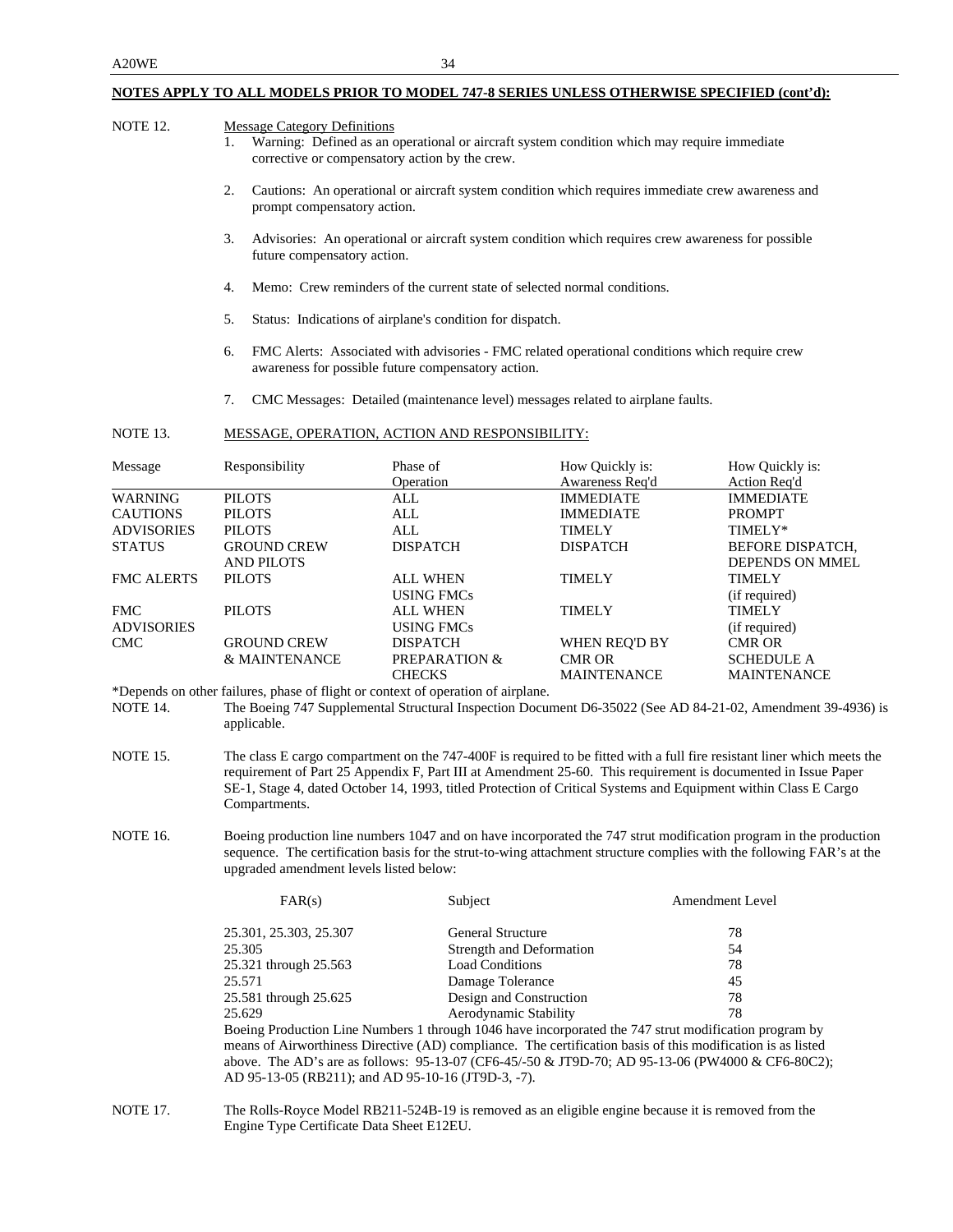- NOTE 18: For Model 747-100, -200B, -200F, -200C, SR, SP, -100B, -300, and -100B SUD series airplanes: Mandatory replacement times, inspection intervals, related inspection procedures and all critical design configuration control limitation for the fuel tank system determined during the Special Federal Aviation Regulation No. 88 program and for compliance with 14 CFR 25.981 are listed in the FAA-approved Airworthiness Limitations document, Boeing 747- 100/200/300/SP Airworthiness Limitations and Certification Maintenance Requirements, Document D6-13747-CMR, Revision March 2006 or later FAA-approved revision. The FAA has issued an airworthiness directive 2008-10-06 mandating compliance with Revision March 2006, or a later FAA-approved revision, applicable to all Model 747-100, -200B, -200F, -200C, SR, SP, -100B, -300, and -100B SUD series airplanes.
- NOTE 19: For Model 747-400, -400D, and -400F series airplanes: Mandatory replacement times, inspection intervals, related inspection procedures and all critical design configuration control limitation for the fuel tank system determined during the Special Federal Aviation Regulation No. 88 program and for compliance with 14 CFR 25.981 and Special Conditions No. 25.285-SC are listed in the FAA-approved Airworthiness Limitations and Certification Maintenance Requirement, Section 9, of Boeing 747-400 Maintenance Planning Data Document D621U400-9, Revision August 2005 or later FAA-approved revision. All Model 747-400, -400D, and -400F series airplanes, production line number 1377 and on, must comply with Revision March 2006, or a later FAA-approved revision. The FAA is planning to issue an airworthiness directive mandating compliance with Revision March 2006, or a later FAA-approved revision, applicable to all Model 747-400, -400D, and -400F series airplanes with production numbers lower than 1377

### **XV - Model 747-8F (Approved August 19, 2011) Transport Category**

The 747-8F series is based on the model 747-400F series aircraft with design changes to the empennage, fuselage, landing gear, wings, engines, fuel systems, and other aircraft systems as defined in the certification basis within this section. The certification basis for areas unaffected by this change from the 747-400F series aircraft will remain certified at the 14 CFR Part 25 Amendment level of their original certification date.

Engines: 4 General Electric Turbofan Engines Model: GEnx-2B67, GEnx-2B67B, GEnx-2B67/P (Engine Type Certificate No. E00078NE)

WARNING: To prevent unsafe airplane handling characteristics, electronic engine control (EEC) software C060 (or newer) cannot be intermixed on the same aircraft with older EEC software: C032, C040, or C045. The idle selection logic is different in GE C060 software compared to older versions of EEC software. This difference can potentially provide large unsafe thrust asymmetries during acceleration from lower power if C060 EEC software is mixed with older EEC software (i.e. one or more engine at a high idle, while the rest are at minimum idle. The engines at high idle will respond much quicker if there is a rapid throttle advance). See Boeing Service Bulletin 747-73A2083

SEE Note 4 (after Section XVI) Applicable to Model 747-8F and 747-8 regarding intermixing of Engines

Fuel: General Electric Turbofan Engines Fuels conforming to: ASTM D-1655 grades Jet-A and Jet A-1 MIL-T-5624 grade JP-5 MIL-T-83133 grade JP-8 are acceptable

Fuels produced to other specifications and having properties meeting the requirements of the above specifications are acceptable. The fuel and any fuel additives must conform to the relevant Engine Operating Instructions.

| Engine Limits:     | General Electric Turbofan Engines<br>See the FAA approved Airplane Flight Manual for engine ratings.                                              |
|--------------------|---------------------------------------------------------------------------------------------------------------------------------------------------|
| Airspeed Limits:   | $VMO/MMO = 365/0.9$ (KCAS) See the appropriate FAA Approved Airplane Flight Manual for other<br>airspeed limits                                   |
| C.G. Range:        | See the appropriate FAA Approved Airplane Flight Manual                                                                                           |
| Empty Weight C.G.: | See the appropriate FAA Approved Airplane Flight Manual                                                                                           |
| Datum:             | See Weights and Balance Manual                                                                                                                    |
| Leveling Means:    | See FAA Approve Airplane Flight Manual                                                                                                            |
| Maximum Weights:   | See the appropriate FAA approved Airplane Flight Manual                                                                                           |
| Minimum Crew:      | Two (2) persons: pilot and copilot                                                                                                                |
| Number of Seats:   | Maximum of eight (8) persons including the flight crew per exemption 9793C and limitations outlined in the<br>FAA approved Airplane Flight Manual |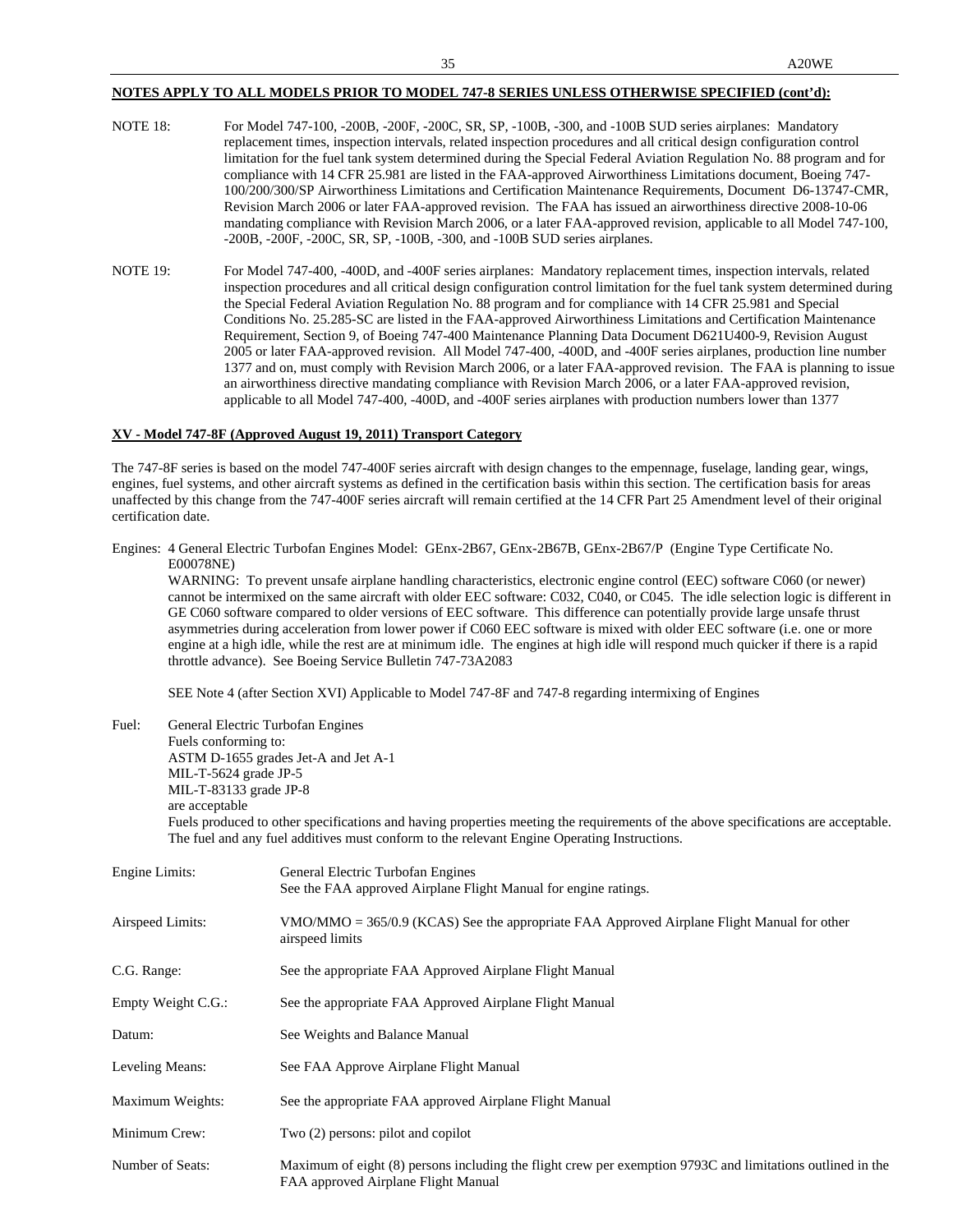| <u>XV - Model 747-8F (cont'd):</u>                                                                              |                                                                                                                                                                                                                                                                                                                           |                                                                                                                                                                                                                                                      |                                                                                                                                                                                                                              |  |
|-----------------------------------------------------------------------------------------------------------------|---------------------------------------------------------------------------------------------------------------------------------------------------------------------------------------------------------------------------------------------------------------------------------------------------------------------------|------------------------------------------------------------------------------------------------------------------------------------------------------------------------------------------------------------------------------------------------------|------------------------------------------------------------------------------------------------------------------------------------------------------------------------------------------------------------------------------|--|
| Maximum Compartment:<br>Weights                                                                                 | See the appropriate Weight and Balance Control Manual                                                                                                                                                                                                                                                                     |                                                                                                                                                                                                                                                      |                                                                                                                                                                                                                              |  |
| Fuel Capacity:<br><b>Oil Capacity:</b>                                                                          | See the appropriate Weight and Balance Control Manual<br>See the appropriate Weight and Balance Control Manual                                                                                                                                                                                                            |                                                                                                                                                                                                                                                      |                                                                                                                                                                                                                              |  |
| Maximum Operating:<br>Altitude                                                                                  | 42,100                                                                                                                                                                                                                                                                                                                    |                                                                                                                                                                                                                                                      |                                                                                                                                                                                                                              |  |
| Control Surface:<br>Movements                                                                                   | To insure proper operation of the airplane, the movement of the various control surfaces must be carefully<br>controlled by proper rigging of the flight control systems. The airplane must, therefore, be rigged according<br>to the following FAA-approved data:                                                        |                                                                                                                                                                                                                                                      |                                                                                                                                                                                                                              |  |
|                                                                                                                 | <b>Boeing Drawing Numbers:</b><br>251U1001<br>251U1003<br>251U2001<br>251U3002<br>251U4001<br>114U0001<br>253U5001<br>256U5001                                                                                                                                                                                            | <b>Rigging Instructions</b><br><b>Rigging Instructions</b><br><b>Rigging Instructions</b><br><b>Rigging Instructions</b><br><b>Rigging Instructions</b><br><b>Rigging Instructions</b><br><b>Rigging Instructions</b><br><b>Rigging Instructions</b> | <b>Lateral Controls</b><br><b>Speed Brakes</b><br><b>Elevator Controls</b><br><b>Rudder Controls</b><br><b>Stablizer Trim Controls</b><br>Leading Edge Slats Controls<br><b>Control Stand</b><br>Trailing Edge Flap Controls |  |
| Model<br>747-83QF<br>747-867F<br>747-87UF<br>747-8B5F<br>747-8HTF<br>747-8HVF<br>747-8KZF<br>747-8R7F<br>747-8F | <b>Eligible Serial Numbers</b><br>44444, 44937, 60117-60120, 62708<br>39238-39247, 43394, 43536, 43825, 60687, 62441, 62823<br>37561-37564, 37564-37572,<br>37653, 37654-37657<br>37132, 37133<br>37581, 37668-37670, 37580<br>36136-36141, 37393, 37394<br>35806-35812, 35821-35823, 38077, 38078, 61169<br>38076, 63378 |                                                                                                                                                                                                                                                      |                                                                                                                                                                                                                              |  |

Certification Basis:

A. The certification basis of the 747-8F is 14 CFR part 25, as amended by Amendment 25-1 through Amendment 25-120 with exceptions permitted by 14 CFR 21.101. Section A documents the changed/affected areas of the aircraft. Section B documents all regulations for which there are exceptions from Amendment 25-120 for the changed/affected areas. Section C documents unchanged/unaffected areas for which compliance has been shown at an Amendment level higher than the 747-400F Amendment level.

| <b>Section A</b>                                                                                                   |                                                                                      |  |  |  |
|--------------------------------------------------------------------------------------------------------------------|--------------------------------------------------------------------------------------|--|--|--|
| The following section contains a listing of all areas that are changed/affected as part of the 747-8F minor model. |                                                                                      |  |  |  |
| <b>Airplane Area</b>                                                                                               | <b>Changed/Affected Areas</b>                                                        |  |  |  |
| Airplane                                                                                                           | Static Loads; Dynamic Flight Loads; Dynamic Ground Loads; Flutter                    |  |  |  |
| Level                                                                                                              | Flotation and ditching                                                               |  |  |  |
|                                                                                                                    | Weight and balance; Onboard weight and balance system                                |  |  |  |
|                                                                                                                    | Aerodynamic Stability & Control; Aerodynamic Performance; Aerodynamic Configurations |  |  |  |
| Airframe $-$                                                                                                       | All empennage (includes the outboard elevator balance weight towers) except:         |  |  |  |
| Empennage                                                                                                          | Inboard elevator; Remainder of outboard elevator                                     |  |  |  |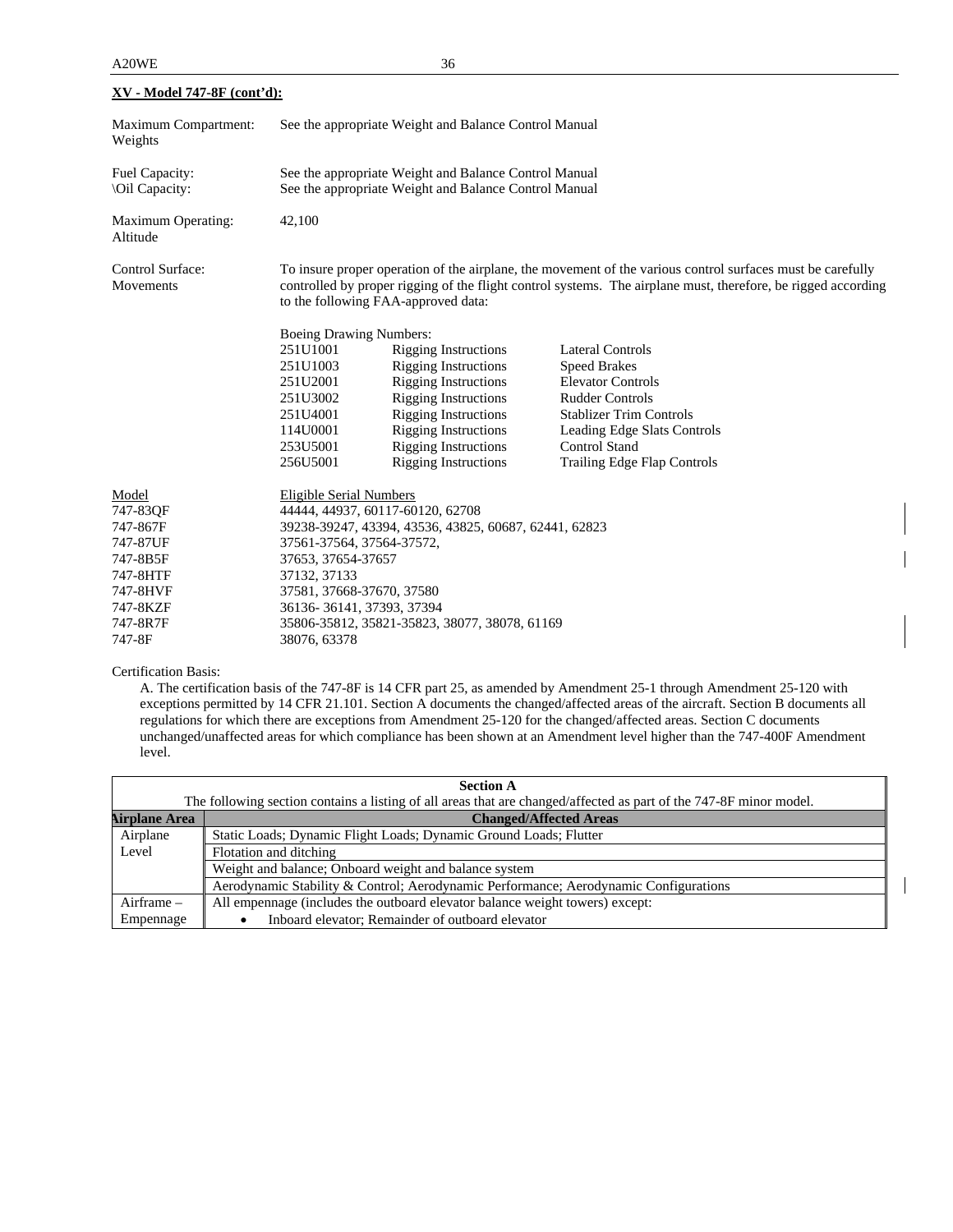|                      | <b>Section A (continued)</b>                                                                                       |  |  |  |
|----------------------|--------------------------------------------------------------------------------------------------------------------|--|--|--|
|                      | The following section contains a listing of all areas that are changed/affected as part of the 747-8F minor model. |  |  |  |
| <b>Airplane Area</b> | <b>Changed/Affected Areas</b>                                                                                      |  |  |  |
| Airframe -           | All fuselage (includes all fuselage, floors, doors, and windows) except:                                           |  |  |  |
| Fuselage             | •nose cargo door cutout including latches and hinges                                                               |  |  |  |
|                      | *upper deck structure from S-0 to S-13, BS 220 to BS 300                                                           |  |  |  |
|                      | •crown skin/stringer from S-0 to S-6, BS 300-520                                                                   |  |  |  |
|                      | *upper deck side of body shear trusses                                                                             |  |  |  |
|                      | •flight deck floor beams from BS 220-300                                                                           |  |  |  |
|                      | •structural support for flight deck windshields                                                                    |  |  |  |
|                      | •all upper deck seat tracks, floor panels, decompression trusses, and side of body shear panels from BS 520-700    |  |  |  |
|                      | •BS 2360 aft pressure dome and APU tail cone                                                                       |  |  |  |
|                      | •Nose radome and nose landing gear doors                                                                           |  |  |  |
|                      | •Nose cargo door, main entry door, crew door (and integrated window)                                               |  |  |  |
|                      | •flight deck overhead exit door, and forward and center electrical equipment access doors.                         |  |  |  |
| Avionics             | Pitot static line plumbing                                                                                         |  |  |  |
|                      | Integrated Display System (IDS)                                                                                    |  |  |  |
|                      | Modularized Avionics and Warning Electronics Assembly (MAWEA)                                                      |  |  |  |
|                      | Flight Management Computer (FMC)                                                                                   |  |  |  |
|                      | Communication Management Unit (CMU)                                                                                |  |  |  |
|                      | Enhanced Ground Proximity Warning System (EGPWS)                                                                   |  |  |  |
|                      | Central Maintenance Computer System (CMCS)                                                                         |  |  |  |
|                      | Airplane Condition and Monitoring System (Data Management Unit (DMU) and Quick Access Recorder (QAR))              |  |  |  |
|                      | Low Range Radio Altimeter (LRRA)                                                                                   |  |  |  |
|                      | Multi-Mode Receiver (MMR)                                                                                          |  |  |  |
|                      | Distance Measuring Equipment (DME)                                                                                 |  |  |  |
|                      | <b>Automatic Direction Finder (ADF)</b>                                                                            |  |  |  |
|                      | VHF Omnidirectional Range/Marker Beacon (VOR/MB)                                                                   |  |  |  |
|                      | Air Data Inertial Reference System (ADIRS)                                                                         |  |  |  |
|                      | <b>SATCOM</b>                                                                                                      |  |  |  |
|                      | Cockpit Voice Recorder (CVR)                                                                                       |  |  |  |
|                      | Flight Deck (FD) Printer                                                                                           |  |  |  |
|                      | Flight Data Recorder Systems (FDRS)                                                                                |  |  |  |
|                      | Onboard Network System (ONS)                                                                                       |  |  |  |
|                      | Terminal Wireless Lan Unit (TWLU)                                                                                  |  |  |  |
|                      | <b>Emergency Locator Transmitter (ELT)</b>                                                                         |  |  |  |
|                      | HF/VHF Radio Communication Panel                                                                                   |  |  |  |
|                      | Main Deck Alerting System (MDAS)                                                                                   |  |  |  |
|                      | Traffic Alert and Collision Avoidance System (TCAS) and Air Traffic Control (ATC) Systems                          |  |  |  |
|                      | Flight Deck Audio System (Audio Management Unit (AMU) and Audio Control Panels (ACP))                              |  |  |  |
| Cargo                | Provisions including structural, electrical & drain for Cargo Handling System for Main Deck and Lower Lobe         |  |  |  |
|                      | Compartments                                                                                                       |  |  |  |
|                      | Cargo Furnishings, Linings and Placards                                                                            |  |  |  |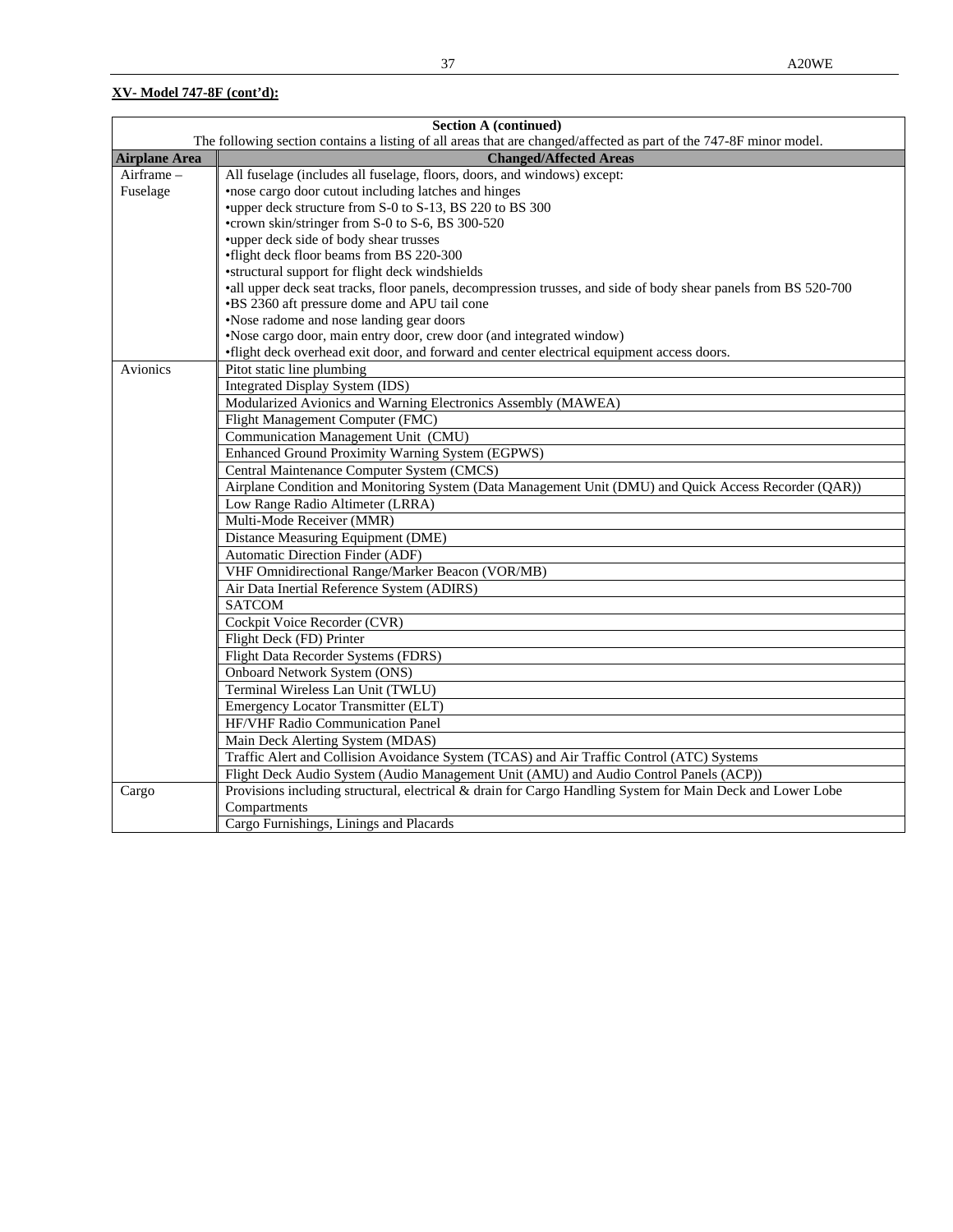| Section A (continued)<br>The following section contains a listing of all areas that are changed/affected as part of the 747-8F minor model. |                                                                                                             |  |  |  |  |
|---------------------------------------------------------------------------------------------------------------------------------------------|-------------------------------------------------------------------------------------------------------------|--|--|--|--|
| <b>Airplane Area</b>                                                                                                                        | <b>Changed/Affected Areas</b>                                                                               |  |  |  |  |
| Electrical                                                                                                                                  | Duct Leak Detection System (DLDS)                                                                           |  |  |  |  |
| Sub-systems                                                                                                                                 | Integrated Wingtip Light Assembly (IWLA)                                                                    |  |  |  |  |
|                                                                                                                                             | <b>Integrated Drive Generator (IDG)</b>                                                                     |  |  |  |  |
|                                                                                                                                             | Main and APU battery                                                                                        |  |  |  |  |
|                                                                                                                                             | Weight and Balance Computer of the On-Board Weight and Balance System                                       |  |  |  |  |
|                                                                                                                                             | Dimmer control unit (DCU)                                                                                   |  |  |  |  |
|                                                                                                                                             | <b>Electrical Power Generation System</b>                                                                   |  |  |  |  |
|                                                                                                                                             | <b>Cargo Powered Outlets</b>                                                                                |  |  |  |  |
|                                                                                                                                             | Window Heat Control Unit (WHCU) and flight deck window sensors                                              |  |  |  |  |
|                                                                                                                                             | Service and maintenance lights in the wheel wells, AC pack bay, Tailcone/APU compartment and forward EE bay |  |  |  |  |
| Electrical                                                                                                                                  | Fuselage, Wing, Strut, Wheel Well, E/E Cooling, Cargo Handling, FQIS, and Engine Wiring                     |  |  |  |  |
| Wiring and<br>Installation                                                                                                                  | Wing Fuel Tank Stringer clip                                                                                |  |  |  |  |
|                                                                                                                                             | Integration panels                                                                                          |  |  |  |  |
| Environmental<br>Systems                                                                                                                    | Main Deck and Lower Lobe Cargo Fire Protection System                                                       |  |  |  |  |
|                                                                                                                                             | Forward Cargo Air Conditioning (FCAC) System flow rate and ducting                                          |  |  |  |  |
|                                                                                                                                             | Aft Cargo Air Conditioning (ACAC) System flow rate and ducting                                              |  |  |  |  |
|                                                                                                                                             | APU air supply ducting                                                                                      |  |  |  |  |
|                                                                                                                                             | Air conditioning and trim ducting.                                                                          |  |  |  |  |
|                                                                                                                                             | E6/E9 equipment cooling supply line                                                                         |  |  |  |  |
|                                                                                                                                             | Forward cargo heat ducting                                                                                  |  |  |  |  |
|                                                                                                                                             | Aft/bulk cargo heat ducting                                                                                 |  |  |  |  |
|                                                                                                                                             | Recirculation fans                                                                                          |  |  |  |  |
|                                                                                                                                             | Lower recirculation filters                                                                                 |  |  |  |  |
|                                                                                                                                             | Lav/Galley Vent System (LGVS) ducting                                                                       |  |  |  |  |
|                                                                                                                                             | Cabin Pressure Control System (CPCS)                                                                        |  |  |  |  |
|                                                                                                                                             | <b>Alternate Ventilation System (AVS)</b>                                                                   |  |  |  |  |
|                                                                                                                                             | <b>Engine Anti-Ice Valves</b>                                                                               |  |  |  |  |
|                                                                                                                                             | Air Supply Control System (ASCS)                                                                            |  |  |  |  |
|                                                                                                                                             | Wing Anti-Ice (WAI) System                                                                                  |  |  |  |  |
|                                                                                                                                             | Hydraulic Air Drive Unit (ADU) air ducting in outboard engine struts                                        |  |  |  |  |
|                                                                                                                                             | Cabin Air Conditioning Temperature Control System (CACTCS)                                                  |  |  |  |  |
|                                                                                                                                             | Forward and aft electrical equipment (EE) cooling systems                                                   |  |  |  |  |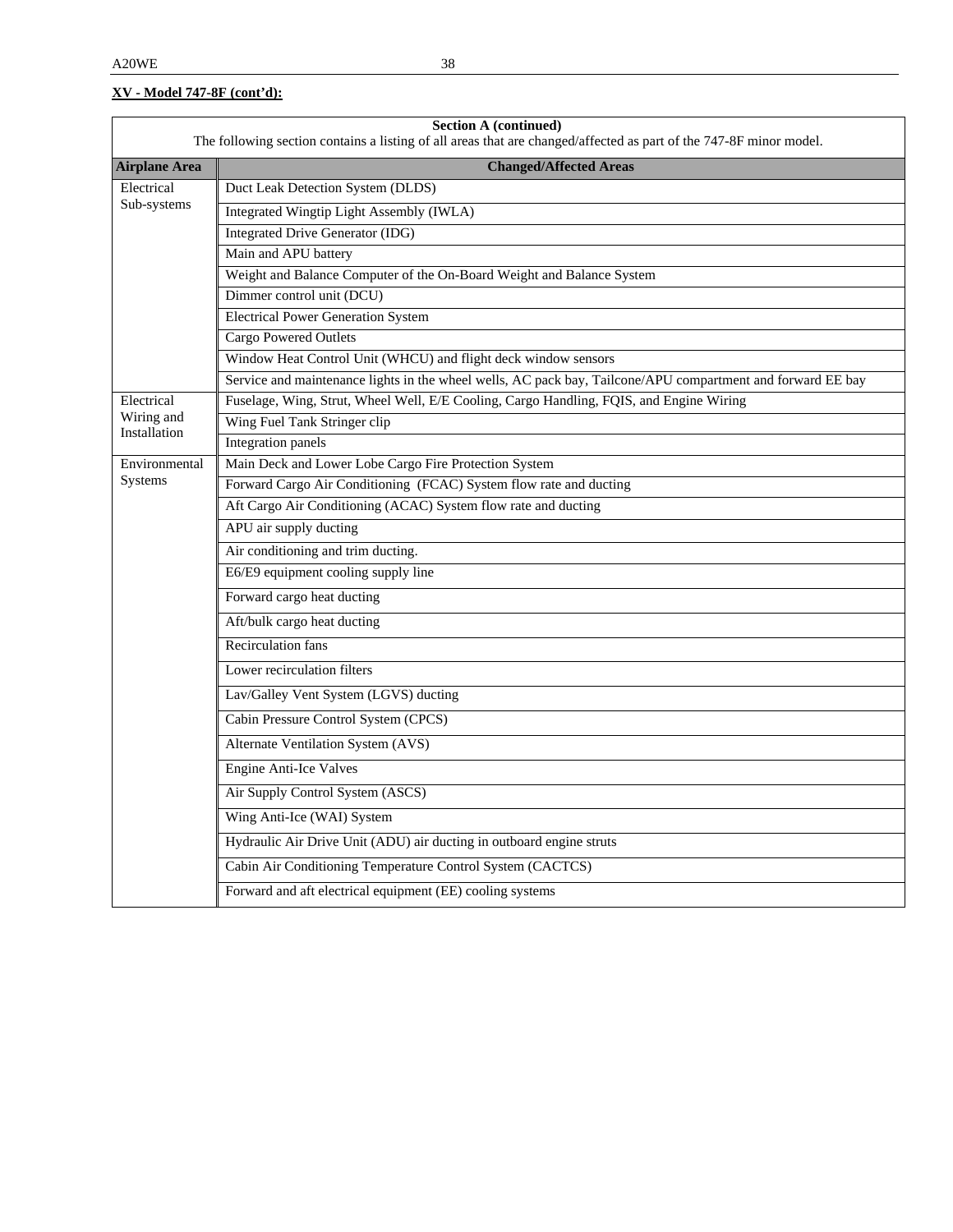| <b>Section A (continued)</b><br>The following section contains a listing of all areas that are changed/affected as part of the 747-8F minor model. |                                                                             |  |  |
|----------------------------------------------------------------------------------------------------------------------------------------------------|-----------------------------------------------------------------------------|--|--|
| <b>Airplane Area</b>                                                                                                                               | <b>Changed/Affected Areas</b>                                               |  |  |
| Flight Controls                                                                                                                                    | Fly-by-Wire (FBW) spoiler and outboard aileron control system               |  |  |
|                                                                                                                                                    | Inboard and outboard aileron droop                                          |  |  |
|                                                                                                                                                    | Flight control mechanical component installations and flight control cables |  |  |
|                                                                                                                                                    | Upper and lower rudder actuator                                             |  |  |
|                                                                                                                                                    | Autoflight software                                                         |  |  |
|                                                                                                                                                    | <b>Integrated Standby Flight Display (ISFD)</b>                             |  |  |
|                                                                                                                                                    | Rudder ratio changer                                                        |  |  |
|                                                                                                                                                    | Elevator feel computer                                                      |  |  |
|                                                                                                                                                    | Yaw damper control laws                                                     |  |  |
|                                                                                                                                                    | Yaw damper stabilizer trim modules (YSM)                                    |  |  |
|                                                                                                                                                    | Pitch Augmentation Control System (PACS)                                    |  |  |
|                                                                                                                                                    | Yaw Damper Modal Suppression System (MSS)                                   |  |  |
|                                                                                                                                                    | Outboard Aileron Modal Suppression (OAMS)                                   |  |  |
|                                                                                                                                                    | Roller brake assembly                                                       |  |  |
|                                                                                                                                                    | Lateral Augmented Pitch Function (LAPS)                                     |  |  |
|                                                                                                                                                    | Landing Attitude Modifier (LAM)                                             |  |  |
|                                                                                                                                                    | Elevator Feel Shift (EFS)                                                   |  |  |
|                                                                                                                                                    | Rudder Input Linkages                                                       |  |  |
|                                                                                                                                                    | Flight Controls Stabilizer Trim Indication                                  |  |  |
|                                                                                                                                                    | <b>High Lift Systems</b>                                                    |  |  |
| <b>Flight Crew</b><br>Oxygen System                                                                                                                | Fourth 115 cu. ft. crew oxygen cylinder provisions                          |  |  |
| <b>Flight Deck</b>                                                                                                                                 | Forward instrument panel (FIP) structure                                    |  |  |
|                                                                                                                                                    | Flight deck display interface                                               |  |  |
|                                                                                                                                                    | Glareshield                                                                 |  |  |
|                                                                                                                                                    | Pilot Compartment Viewing                                                   |  |  |
|                                                                                                                                                    | Ram Air Turbine (RAT) manual deploy switch                                  |  |  |
| <b>Flight Deck</b>                                                                                                                                 | Emergency equipment stowage, equipment and placarding                       |  |  |
| Crew<br>Accommodations                                                                                                                             | Flight manual stowage retention straps                                      |  |  |
|                                                                                                                                                    | Flight deck stowage door latches                                            |  |  |
|                                                                                                                                                    | Portable oxygen bottle stowage provisions                                   |  |  |
|                                                                                                                                                    | PC power outlets for Captain and First Officer                              |  |  |
|                                                                                                                                                    | Hand microphones at all 4 crew positions                                    |  |  |
|                                                                                                                                                    | Provisions to support EFB installation                                      |  |  |
|                                                                                                                                                    | Crew oxygen mask stowage boxes                                              |  |  |
|                                                                                                                                                    | Crew oxygen masks                                                           |  |  |
|                                                                                                                                                    | Pencil holders                                                              |  |  |
|                                                                                                                                                    | Overhead light                                                              |  |  |
|                                                                                                                                                    | Carpet periphery                                                            |  |  |
|                                                                                                                                                    | Boom microphone jack panels at all 4 crew positions                         |  |  |
| Interiors                                                                                                                                          | Thermal acoustic blankets.                                                  |  |  |
|                                                                                                                                                    | Fuselage mounted emergency light for inertia reel use at crew door.         |  |  |
|                                                                                                                                                    | Customer specific exterior markings including door bands at the crew door.  |  |  |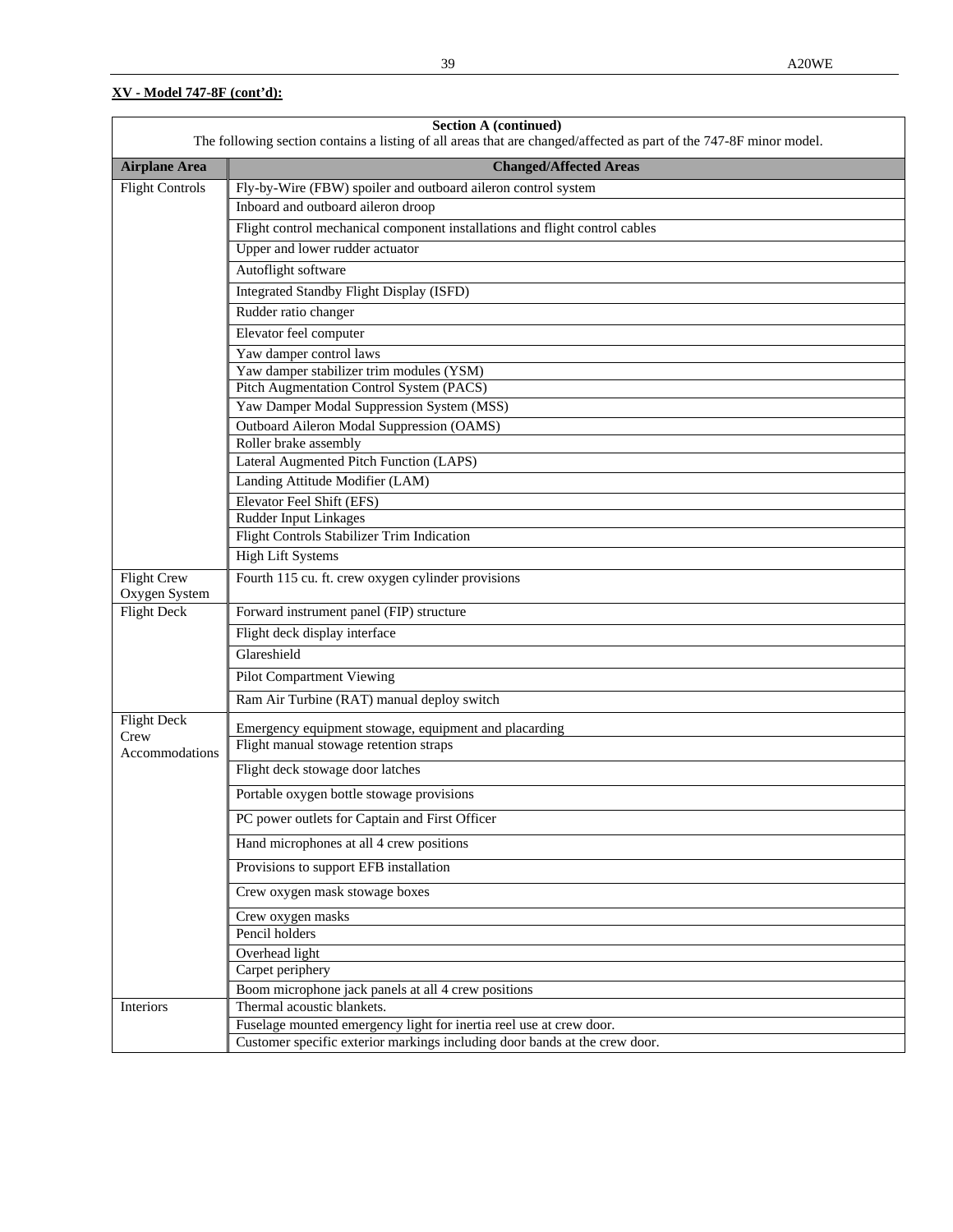| <b>Section A (continued)</b><br>The following section contains a listing of all areas that are changed/affected as part of the 747-8F minor model. |                                                                                                                                                               |  |  |
|----------------------------------------------------------------------------------------------------------------------------------------------------|---------------------------------------------------------------------------------------------------------------------------------------------------------------|--|--|
| <b>Airplane Area</b>                                                                                                                               | <b>Changed/Affected Areas</b>                                                                                                                                 |  |  |
| Landing Gear                                                                                                                                       | Nose Landing Gear                                                                                                                                             |  |  |
| <b>Structures</b>                                                                                                                                  | <b>Body Landing Gear</b>                                                                                                                                      |  |  |
|                                                                                                                                                    | Wing Landing Gear                                                                                                                                             |  |  |
| Mechanical and                                                                                                                                     | Landing gear alternate extend cables and brake cables                                                                                                         |  |  |
| Hydraulic Systems                                                                                                                                  | Wheels, brakes, and tires.                                                                                                                                    |  |  |
|                                                                                                                                                    | Brake system control unit                                                                                                                                     |  |  |
|                                                                                                                                                    | Body and wing gear retract actuators                                                                                                                          |  |  |
|                                                                                                                                                    | Body and wing gear door actuators                                                                                                                             |  |  |
|                                                                                                                                                    | Ram Air Turbine (RAT) and associated equipment and engine driven pumps (EDPs), EDP hoses and EDP<br>check valves                                              |  |  |
|                                                                                                                                                    | Hydraulic system (except RAT and associated equipment and EDPs, EDP hoses, and EDP check valves)                                                              |  |  |
|                                                                                                                                                    | Tire Pressure Indication System and Brake Monitor System                                                                                                      |  |  |
|                                                                                                                                                    | <b>Ground Fault Interrupt</b>                                                                                                                                 |  |  |
|                                                                                                                                                    | Landing Gear Selection System                                                                                                                                 |  |  |
|                                                                                                                                                    | Engine Driven Hydraulic Pumps (EDP)                                                                                                                           |  |  |
|                                                                                                                                                    | Hydraulic tubing, hoses, and component installations on the engine                                                                                            |  |  |
|                                                                                                                                                    | Hydraulic tubing, hoses, and component installations in the aft engine strut                                                                                  |  |  |
|                                                                                                                                                    | APU fire extinguishing system extinguisher bottle, safety relief/filler port assembly, discharge head assembly,<br>and discharge outlet/distribution plumbing |  |  |
|                                                                                                                                                    | APU, APU Controls and APU Installation                                                                                                                        |  |  |
|                                                                                                                                                    | <b>Engine Controls</b>                                                                                                                                        |  |  |
|                                                                                                                                                    | <b>Thrust Reverser Systems</b>                                                                                                                                |  |  |
| Propulsion -<br>Electrical<br>Sub-systems                                                                                                          | APU power feeder                                                                                                                                              |  |  |
| Propulsion -Fuels                                                                                                                                  | Jettison System                                                                                                                                               |  |  |
|                                                                                                                                                    | Auxiliary Power Unit (APU) Feed System line, pumps and plumbing                                                                                               |  |  |
|                                                                                                                                                    | <b>Reserve Tank Transfer System</b>                                                                                                                           |  |  |
|                                                                                                                                                    | <b>Fuel System Scavenge</b>                                                                                                                                   |  |  |
|                                                                                                                                                    | Fuel tank structure                                                                                                                                           |  |  |
|                                                                                                                                                    | Fuel Feed System                                                                                                                                              |  |  |
|                                                                                                                                                    | Fuel Vent System                                                                                                                                              |  |  |
|                                                                                                                                                    | <b>Fuel Management System</b>                                                                                                                                 |  |  |
|                                                                                                                                                    | Refuel/Defuel System                                                                                                                                          |  |  |
|                                                                                                                                                    | Fuel Quantity Indicating System (FQIS) and fuel level sensing                                                                                                 |  |  |
|                                                                                                                                                    | Fuel sump system drain valves                                                                                                                                 |  |  |
|                                                                                                                                                    | Nitrogen Generation System (NGS)                                                                                                                              |  |  |
| Propulsion -<br>Structures                                                                                                                         | Strut, nacelle, thrust reverser, inlet, exhaust, and systems                                                                                                  |  |  |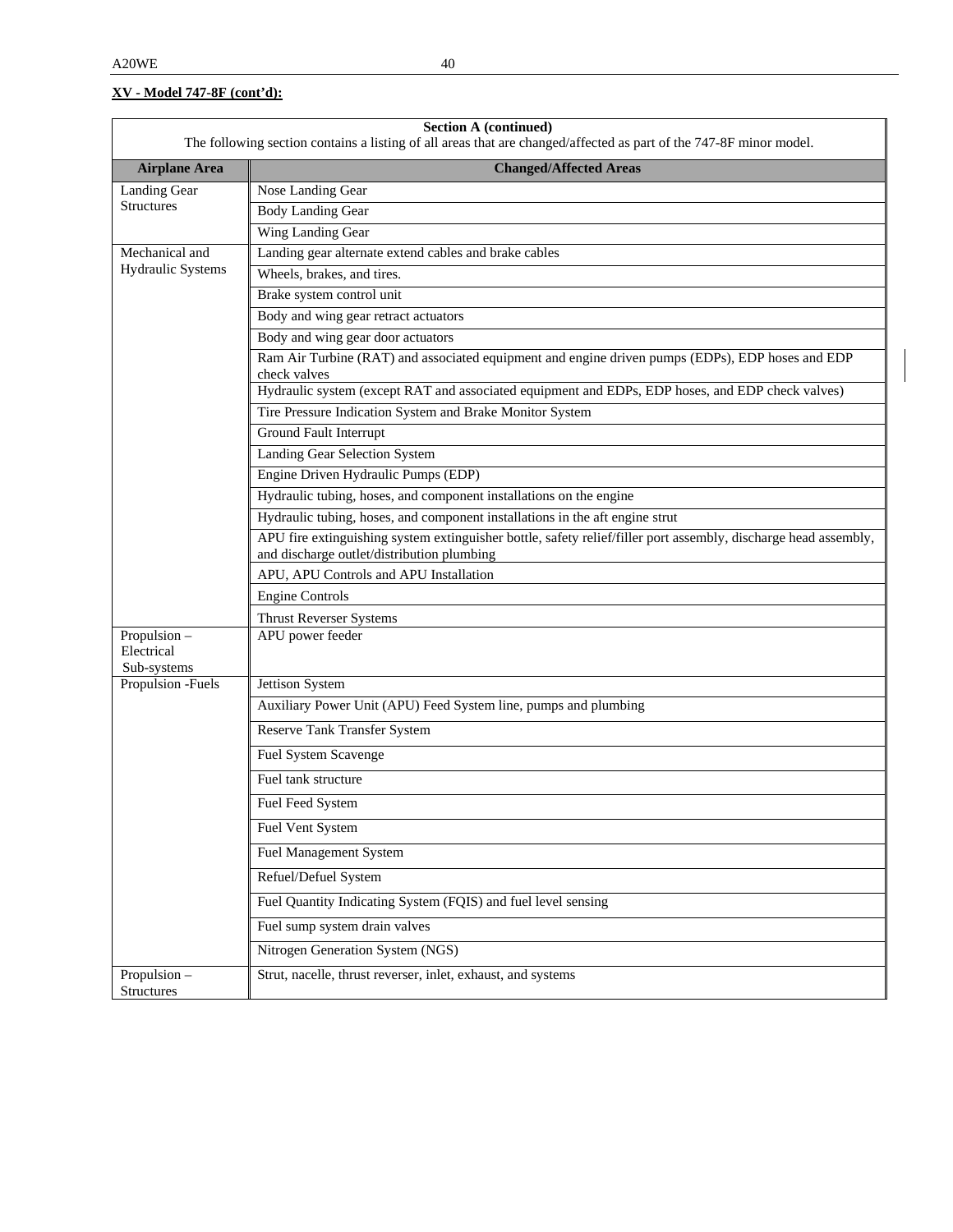| <b>Section A (continued)</b><br>The following section contains a listing of all areas that are changed/affected as part of the 747-8F minor model. |                                                                           |  |  |  |  |
|----------------------------------------------------------------------------------------------------------------------------------------------------|---------------------------------------------------------------------------|--|--|--|--|
| <b>Airplane Area</b>                                                                                                                               | <b>Changed/Affected Areas</b>                                             |  |  |  |  |
| Supernumerary                                                                                                                                      | <b>Emergency Evacuation Harnesses</b>                                     |  |  |  |  |
| Area                                                                                                                                               | Ceilings                                                                  |  |  |  |  |
|                                                                                                                                                    | Closet                                                                    |  |  |  |  |
|                                                                                                                                                    | Seats                                                                     |  |  |  |  |
|                                                                                                                                                    | PSUs and general lighting                                                 |  |  |  |  |
|                                                                                                                                                    | Sidewall linings                                                          |  |  |  |  |
|                                                                                                                                                    | Partition between closet and RH sidewall                                  |  |  |  |  |
|                                                                                                                                                    | Placarding                                                                |  |  |  |  |
|                                                                                                                                                    | Floor coverings                                                           |  |  |  |  |
|                                                                                                                                                    | Crew bunk mattresses                                                      |  |  |  |  |
|                                                                                                                                                    | Crew bunk area smoke penetration seals                                    |  |  |  |  |
|                                                                                                                                                    | Ladder Enclosure to Upper Deck Supernumerary Area Smoke Penetration Seals |  |  |  |  |
|                                                                                                                                                    | Lavatory                                                                  |  |  |  |  |
|                                                                                                                                                    | Galley                                                                    |  |  |  |  |
|                                                                                                                                                    | Portable oxygen cylinders and full face masks for main deck cargo access  |  |  |  |  |
|                                                                                                                                                    | Placarding in supernumerary area for main deck cargo access               |  |  |  |  |
|                                                                                                                                                    | Emergency equipment stowage, equipment and placarding                     |  |  |  |  |
|                                                                                                                                                    | Lighted Signs and Overhead emergency exit signs                           |  |  |  |  |
| Supernumerary                                                                                                                                      | Oxygen boxes                                                              |  |  |  |  |
| Oxygen<br>System                                                                                                                                   | Portable oxygen bottles                                                   |  |  |  |  |
|                                                                                                                                                    | Composite Cylinders                                                       |  |  |  |  |
| Waste/Water                                                                                                                                        | Potable water pressurization system                                       |  |  |  |  |
|                                                                                                                                                    | Potable water tank attachment flanges                                     |  |  |  |  |
|                                                                                                                                                    | Potable water distribution lines                                          |  |  |  |  |
|                                                                                                                                                    | Vacuum lavatory system                                                    |  |  |  |  |
|                                                                                                                                                    | Gray waste water drain system and service panel                           |  |  |  |  |
| Wing                                                                                                                                               | Wing pylon structure                                                      |  |  |  |  |
|                                                                                                                                                    | All wing structure                                                        |  |  |  |  |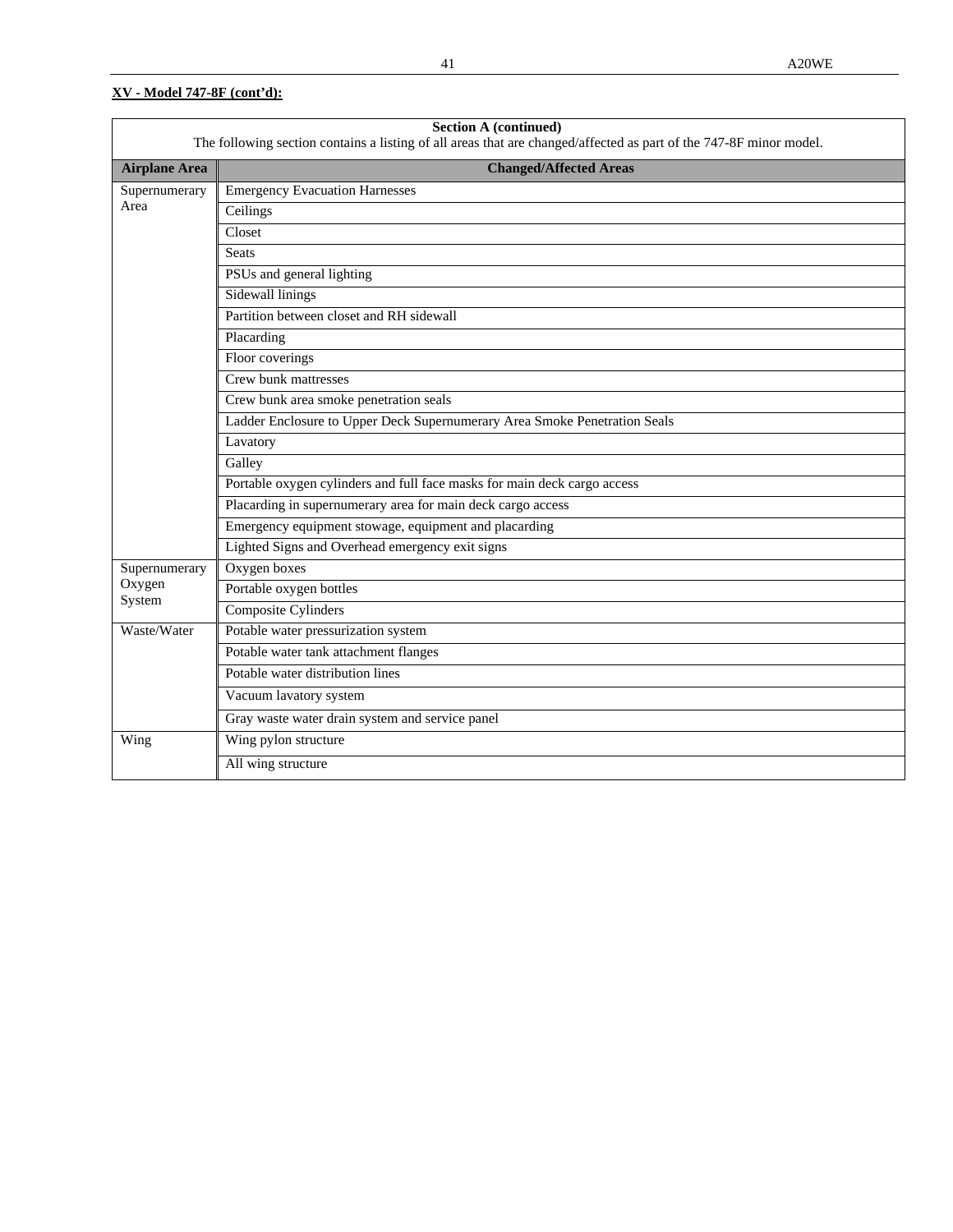| <b>Section B</b>                                                                                                                          |               |                                                                  |                 |  |
|-------------------------------------------------------------------------------------------------------------------------------------------|---------------|------------------------------------------------------------------|-----------------|--|
| The following section contains a listing of all regulations for which changed/affected areas of the aircraft comply with 14 CFR §25 at an |               |                                                                  |                 |  |
|                                                                                                                                           |               | Amendment level other than 25-120.                               |                 |  |
| <b>14 CFR §</b>                                                                                                                           | <b>Title</b>  | <b>Amdt Level</b>                                                | <b>Comments</b> |  |
|                                                                                                                                           |               | <b>For Changed/Affected Areas</b>                                |                 |  |
| 25.305                                                                                                                                    | Strength and  | 25-0 for 25.305(b) for Airframe - Empennage (Outboard            |                 |  |
|                                                                                                                                           | deformation.  | Elevator Balance Weight Tower)                                   |                 |  |
| 25.365                                                                                                                                    | Pressurized   | 25-0 for 25.365(e), (f), and (g) for Systems Stress related to:  |                 |  |
|                                                                                                                                           | compartment   | Flight Deck (Linings, stowages, and latches, oxygen mask         |                 |  |
|                                                                                                                                           | loads.        | stowage box) and Interiors - Supernumerary Area (Galley and      |                 |  |
|                                                                                                                                           |               | Lavatory)                                                        |                 |  |
|                                                                                                                                           |               | 25-54 for 25.365(e)(2) for Airframe - Fuselage and Floors;       |                 |  |
|                                                                                                                                           |               | Section 41 Lower Lobe, Flight Deck, and Empennage (Forward       |                 |  |
|                                                                                                                                           |               | Fin Box of the Vertical Stabilizer).                             |                 |  |
| 25.395                                                                                                                                    | Control       | 25-23 for 25.395(a), (b), and (c) for Systems Stress related to: |                 |  |
|                                                                                                                                           | system.       | Flight Controls Rudder Control (Cables, mech components          |                 |  |
|                                                                                                                                           |               | installations, upper/lower actuator installation, rudder input   |                 |  |
|                                                                                                                                           |               | linkage), Flight Controls Elevator Control (Cables, mech         |                 |  |
|                                                                                                                                           |               | components installations, Elevator Feel computer. Horizontal     |                 |  |
|                                                                                                                                           |               | stabilizer trim actuator - trim arm switch and control wire) and |                 |  |
|                                                                                                                                           |               | Flight Controls High Lift (Flap Detents vs Dspeed, LE/TE         |                 |  |
|                                                                                                                                           |               | components, flap drive stroke, flap skew detection).             |                 |  |
| 25.397                                                                                                                                    | Control       | 25-38 for 25.397 for Systems Stress related to: Flight Controls  |                 |  |
|                                                                                                                                           | system loads. | Rudder Control (Cables, mech components installations,           |                 |  |
|                                                                                                                                           |               | upper/lower actuator installation, rudder input linkage), Flight |                 |  |
|                                                                                                                                           |               | Controls Elevator Control (Cables, mech components               |                 |  |
|                                                                                                                                           |               | installations, Elevator Feel computer. Horizontal stabilizer     |                 |  |
|                                                                                                                                           |               | trim actuator - trim arm switch and control wire) and Flight     |                 |  |
|                                                                                                                                           |               | Controls High Lift (Flap Detents vs Dspeed, LE/TE                |                 |  |
|                                                                                                                                           |               | components, flap drive stroke, flap skew detection).             |                 |  |
| 25.415                                                                                                                                    | Ground gust   | 25-0 for 25.415 for Systems Stress related to: Flight Controls   |                 |  |
|                                                                                                                                           | conditions.   | Rudder Control (Cables, mech components installations,           |                 |  |
|                                                                                                                                           |               | upper/lower actuator installation, rudder input linkage), Flight |                 |  |
|                                                                                                                                           |               | Controls Elevator Control (Cables, mech components               |                 |  |
|                                                                                                                                           |               | installations, Elevator Feel computer. Horizontal stabilizer     |                 |  |
|                                                                                                                                           |               | trim actuator - trim arm switch and control wire) and Flight     |                 |  |
|                                                                                                                                           |               | Controls High Lift (Flap Detents vs Dspeed, LE/TE                |                 |  |
|                                                                                                                                           |               | components, flap drive stroke, flap skew detection).             |                 |  |
| 25.561                                                                                                                                    | General.      | N/A for $25.561(c)(1)(ii)$ for Airframe – Fuselage/Floor         |                 |  |
|                                                                                                                                           |               | Structures (Section 46 floor beams and frames)                   |                 |  |
| 25.562                                                                                                                                    | Emergency     | N/A for 25.562 for Flight Deck - Flight Deck Seats and           |                 |  |
|                                                                                                                                           | landing       | Interiors - Supernumerary Area                                   |                 |  |
|                                                                                                                                           | dynamic       |                                                                  |                 |  |
|                                                                                                                                           | conditions.   |                                                                  |                 |  |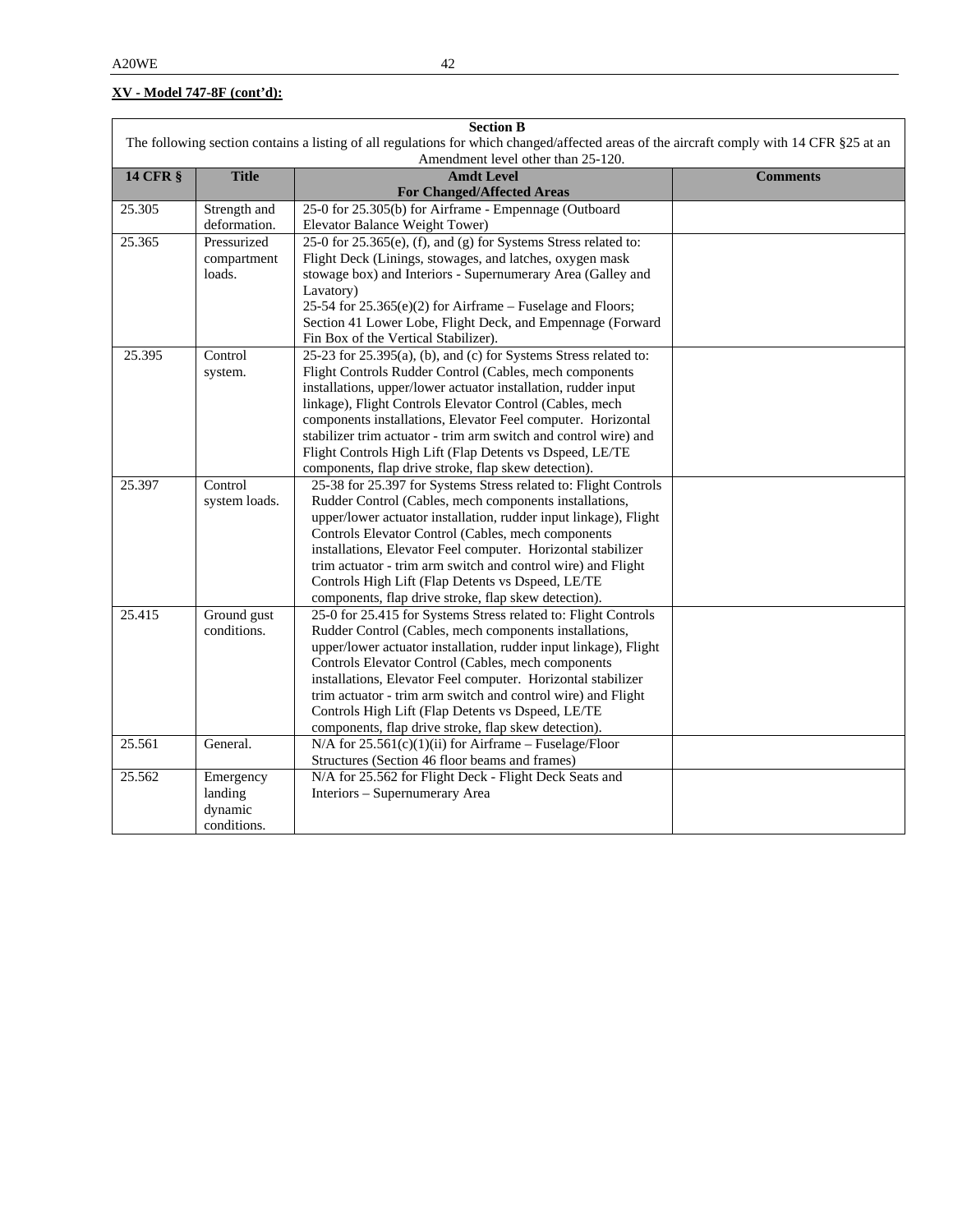| <b>Section B (continued)</b>                                                                                                              |               |                                                                   |                                   |  |
|-------------------------------------------------------------------------------------------------------------------------------------------|---------------|-------------------------------------------------------------------|-----------------------------------|--|
| The following section contains a listing of all regulations for which changed/affected areas of the aircraft comply with 14 CFR §25 at an |               |                                                                   |                                   |  |
|                                                                                                                                           |               | Amendment level other than 25-120.                                |                                   |  |
| <b>14 CFR §</b>                                                                                                                           | <b>Title</b>  | <b>Amdt Level</b>                                                 | <b>Comments</b>                   |  |
|                                                                                                                                           |               | <b>For Changed/Affected Areas</b>                                 |                                   |  |
| 25.571                                                                                                                                    | Damage-       | 25-0 for 25.571(a) and (c) for Systems Stress related to: Flight  | Compliance to be shown to         |  |
|                                                                                                                                           | tolerance     | Controls Rudder Control (Cables, mech components                  | CFR25.573(a) and (c) Amdt 25-0 in |  |
|                                                                                                                                           | and fatigue   | installations, upper/lower actuator installation, rudder input    | lieu of CFR25.571 Amdt 120 for    |  |
|                                                                                                                                           | evaluation of | linkage), Flight Controls Elevator Control (Cables, mech          | Landing Gear (Main Gear).         |  |
|                                                                                                                                           | structure     | components installations, Elevator Feel computer. Horizontal      |                                   |  |
|                                                                                                                                           |               | stabilizer trim actuator - trim arm switch and control wire) and  |                                   |  |
|                                                                                                                                           |               | Flight Controls High Lift (Flap Detents vs Dspeed, LE/TE          |                                   |  |
|                                                                                                                                           |               | components, flap drive stroke, flap skew detection).              |                                   |  |
|                                                                                                                                           |               |                                                                   |                                   |  |
|                                                                                                                                           |               | 25-86 for 25.571(a) and (b) for Systems Stress related to Flight  |                                   |  |
|                                                                                                                                           |               | Controls - Lower Rudder Tab Push Rod. (Note: "External loads      |                                   |  |
|                                                                                                                                           |               | used in this analysis were evaluated in accordance with 25.571(b) |                                   |  |
|                                                                                                                                           |               | at Amendment 25-120")                                             |                                   |  |
|                                                                                                                                           |               |                                                                   |                                   |  |
|                                                                                                                                           |               | 25-86 for 25.571(a) and (b) for All Fuselage (includes Floors,    |                                   |  |
|                                                                                                                                           |               | Doors, and Windows), All Wing, All Empennage. (Note:              |                                   |  |
|                                                                                                                                           |               | "External loads used in this analysis were evaluated in           |                                   |  |
|                                                                                                                                           |               | accordance with $25.571(b)$ at Amendment $25-120$ ")              |                                   |  |
|                                                                                                                                           |               |                                                                   |                                   |  |
|                                                                                                                                           |               | N/A for 25.571 for Landing Gear (Main Gear)                       |                                   |  |
| 25.573                                                                                                                                    | Fatigue       | 25-0 for 25.573(a) and (c) for Landing Gear (Main Gear)           |                                   |  |
|                                                                                                                                           | evaluation of |                                                                   |                                   |  |
|                                                                                                                                           | landing gear. |                                                                   |                                   |  |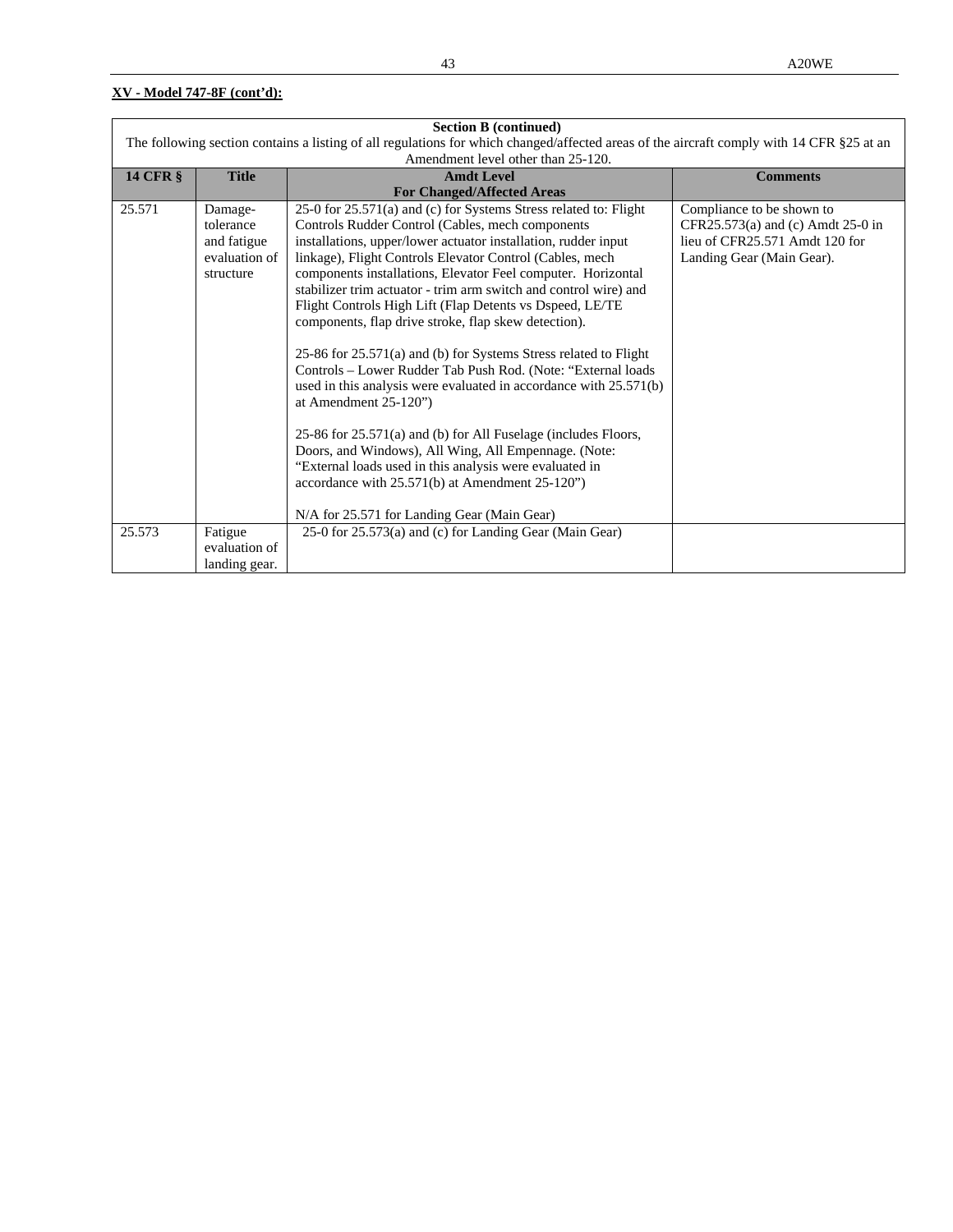| <b>Section B (continued)</b>                                                                                                              |                                                             |                                                                                                                                                                                                                                                                                                                                                                                                                                                                                                                                                                                                                                                                                                                                                                                                                                                                                                                                                                                                              |                 |  |
|-------------------------------------------------------------------------------------------------------------------------------------------|-------------------------------------------------------------|--------------------------------------------------------------------------------------------------------------------------------------------------------------------------------------------------------------------------------------------------------------------------------------------------------------------------------------------------------------------------------------------------------------------------------------------------------------------------------------------------------------------------------------------------------------------------------------------------------------------------------------------------------------------------------------------------------------------------------------------------------------------------------------------------------------------------------------------------------------------------------------------------------------------------------------------------------------------------------------------------------------|-----------------|--|
| The following section contains a listing of all regulations for which changed/affected areas of the aircraft comply with 14 CFR §25 at an |                                                             |                                                                                                                                                                                                                                                                                                                                                                                                                                                                                                                                                                                                                                                                                                                                                                                                                                                                                                                                                                                                              |                 |  |
|                                                                                                                                           |                                                             | Amendment level other than 25-120.                                                                                                                                                                                                                                                                                                                                                                                                                                                                                                                                                                                                                                                                                                                                                                                                                                                                                                                                                                           |                 |  |
| <b>14 CFR §</b>                                                                                                                           | <b>Title</b>                                                | <b>Amdt Level</b>                                                                                                                                                                                                                                                                                                                                                                                                                                                                                                                                                                                                                                                                                                                                                                                                                                                                                                                                                                                            | <b>Comments</b> |  |
|                                                                                                                                           |                                                             | <b>For Changed/Affected Areas</b>                                                                                                                                                                                                                                                                                                                                                                                                                                                                                                                                                                                                                                                                                                                                                                                                                                                                                                                                                                            |                 |  |
| 25.607                                                                                                                                    | Fasteners.                                                  | 25-0 for 25.607 for Airframe – Empennage (Outboard Elevator<br><b>Balance Weight Tower)</b>                                                                                                                                                                                                                                                                                                                                                                                                                                                                                                                                                                                                                                                                                                                                                                                                                                                                                                                  |                 |  |
|                                                                                                                                           |                                                             | 25-0 for 25.607 for Flight Controls Elevator and Lateral<br>Control (Control Wheels, Left and Right Forward Cable<br>Quadrants, Forward Load Limiter Device, Right and Left Cable<br>Systems, Aileron Feel and Centering Unit, Aileron Trim<br>System, Lateral Central Control Actuator, Third Autopilot<br>Servo, Aileron Programmer, Wing Cable System to Inboard<br>Aileron PCU, No-back Brake assembly, Elevator Feel<br>Computer and Autospeedbrake system to drive speedbrake<br>lever) and High Lift Systems                                                                                                                                                                                                                                                                                                                                                                                                                                                                                          |                 |  |
|                                                                                                                                           |                                                             | 25-0 for 25.607 for Hydraulics (except RAT and hydraulics<br>associated with engine installations)<br>25-0 for 25.607 for Systems Stress related to: Landing Gear<br>(Landing gear alternate extend cables and brake cables, Body<br>gear truck positioner mounting features), Hydraulics (Hydraulic<br>reservoirs, hydraulic line, Rudder PCA tubing, LG retract<br>actuators, aileron and spoiler PCUs, Hydraulic Systems 1 and 4<br>electric pump, PACS actuator and elevator feel shift module<br>hydraulic tubing, Aft strut hydraulic installations), Flight<br>Controls Rudder Control (Cables, mech components<br>installations, upper/lower actuator installation, rudder input<br>linkage), Flight Controls Elevator Control (Cables, mech<br>components installations, Elevator Feel computer. Horizontal<br>stabilizer trim actuator - trim arm switch and control wire) and<br>Flight Controls High Lift (Flap Detents vs Dspeed, LE/TE<br>components, flap drive stroke, flap skew detection). |                 |  |
| 25.613                                                                                                                                    | Material<br>strength<br>properties<br>and design<br>values. | 25-46 for 25.613 for Airframe - Empennage (Outboard<br>Elevator Balance Weight Tower)                                                                                                                                                                                                                                                                                                                                                                                                                                                                                                                                                                                                                                                                                                                                                                                                                                                                                                                        |                 |  |
| 25.615                                                                                                                                    | Design<br>properties.                                       | 25-23 for 25.615 for Airframe - Empennage (Outboard<br>Elevator Balance Weight Tower)                                                                                                                                                                                                                                                                                                                                                                                                                                                                                                                                                                                                                                                                                                                                                                                                                                                                                                                        |                 |  |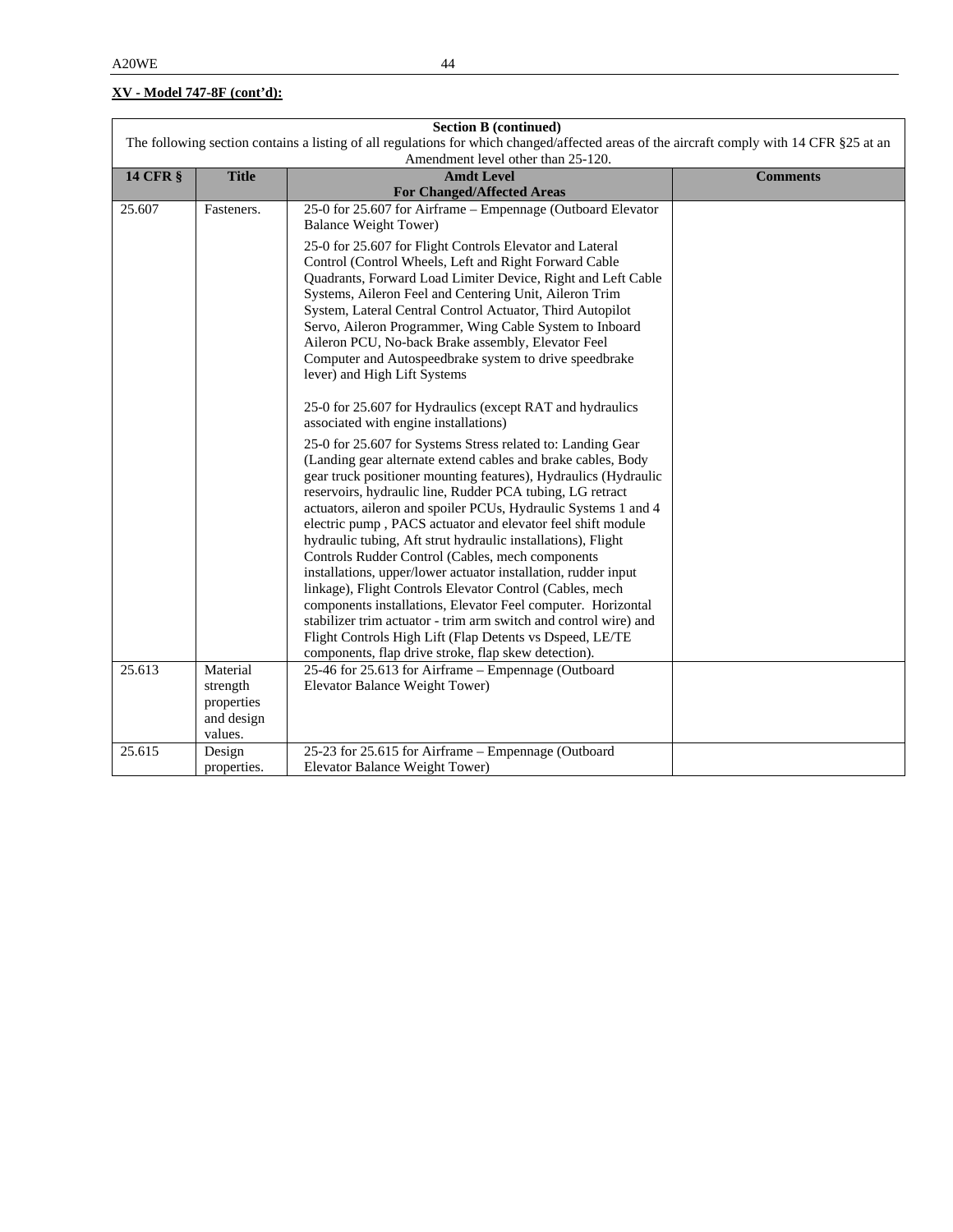| <b>Section B (continued)</b>                                                                                                              |              |                                                                     |                 |  |
|-------------------------------------------------------------------------------------------------------------------------------------------|--------------|---------------------------------------------------------------------|-----------------|--|
| The following section contains a listing of all regulations for which changed/affected areas of the aircraft comply with 14 CFR §25 at an |              |                                                                     |                 |  |
|                                                                                                                                           |              | Amendment level other than 25-120.                                  |                 |  |
| <b>14 CFR §</b>                                                                                                                           | <b>Title</b> | <b>Amdt Level</b>                                                   | <b>Comments</b> |  |
|                                                                                                                                           |              | <b>For Changed/Affected Areas</b>                                   |                 |  |
| 25.625                                                                                                                                    | Fitting      | $25.23$ for $25.625(a)$ , (b) and (c) for System Stress related to: |                 |  |
|                                                                                                                                           | factors.     | Hydraulics (Hydraulic reservoirs, hydraulic line, Rudder PCA        |                 |  |
|                                                                                                                                           |              | tubing, LG retract actuators, aileron and spoiler PCUs, Hydraulic   |                 |  |
|                                                                                                                                           |              | Systems 1 and 4 electric pump, PACS actuator and elevator feel      |                 |  |
|                                                                                                                                           |              | shift module hydraulic tubing, Aft strut hydraulic installations),  |                 |  |
|                                                                                                                                           |              | Landing Gear (Landing gear alternate extend cables and brake        |                 |  |
|                                                                                                                                           |              | cables, Body gear truck positioner mounting features), Flight       |                 |  |
|                                                                                                                                           |              | Controls Rudder Control (Cables, mech components                    |                 |  |
|                                                                                                                                           |              | installations, upper/lower actuator installation, rudder input      |                 |  |
|                                                                                                                                           |              | linkage), Flight Controls Elevator Control (Cables, mech            |                 |  |
|                                                                                                                                           |              | components installations, Elevator Feel computer. Horizontal        |                 |  |
|                                                                                                                                           |              | stabilizer trim actuator - trim arm switch and control wire) and    |                 |  |
|                                                                                                                                           |              | Flight Controls High Lift (Flap Detents vs Dspeed, LE/TE            |                 |  |
|                                                                                                                                           |              | components, flap drive stroke, flap skew detection).                |                 |  |
| 25.675                                                                                                                                    | Stops.       | 25-0 for 25.675(a), (b), and (c) for Flight Controls - Elevator and |                 |  |
|                                                                                                                                           |              | Lateral Control (Control Wheels, Left and Right Forward Cable       |                 |  |
|                                                                                                                                           |              | Quadrants, Forward Load Limiter Device, Right and Left Cable        |                 |  |
|                                                                                                                                           |              | Systems, Aileron Feel and Centering Unit, Aileron Trim System,      |                 |  |
|                                                                                                                                           |              | Lateral Central Control Actuator, Third Autopilot Servo, Aileron    |                 |  |
|                                                                                                                                           |              | Programmer, Wing Cable System to Inboard Aileron PCU, No-           |                 |  |
|                                                                                                                                           |              | back Brake assembly, Elevator Feel Computer and                     |                 |  |
|                                                                                                                                           |              | Autospeedbrake system to drive speedbrake lever), Rudder            |                 |  |
|                                                                                                                                           |              | (Rudder cables, Rudder PCMs, Rudder PCAs, Press-to-Center           |                 |  |
|                                                                                                                                           |              | function, Remote compensators, Rudder Anti-cav/relief valves;       |                 |  |
|                                                                                                                                           |              | Primary control linkage aft of aft quadrant, secondary linkage      |                 |  |
|                                                                                                                                           |              | (buss linkage), rudder input linkage) and Stabilizer (Trim arm      |                 |  |
|                                                                                                                                           |              | and control wires)                                                  |                 |  |
|                                                                                                                                           |              |                                                                     |                 |  |
|                                                                                                                                           |              | 25-0 for 25.675(a) and (b) for Flight Controls High Lift System     |                 |  |
|                                                                                                                                           |              | 25-0 for 25.675(c) for System Stress related to: Flight Controls    |                 |  |
|                                                                                                                                           |              | Rudder Control (Cables, mech components installations,              |                 |  |
|                                                                                                                                           |              | upper/lower actuator installation), Flight Controls Elevator        |                 |  |
|                                                                                                                                           |              | Control (Cables, mech components installations, Elevator Feel       |                 |  |
|                                                                                                                                           |              | computer. Horizontal stabilizer trim actuator - trim arm switch     |                 |  |
|                                                                                                                                           |              | and control wire) and Flight Controls High Lift (Flap Detents vs    |                 |  |
|                                                                                                                                           |              | Dspeed, LE/TE components, flap drive stroke, flap skew              |                 |  |
|                                                                                                                                           |              | detection).                                                         |                 |  |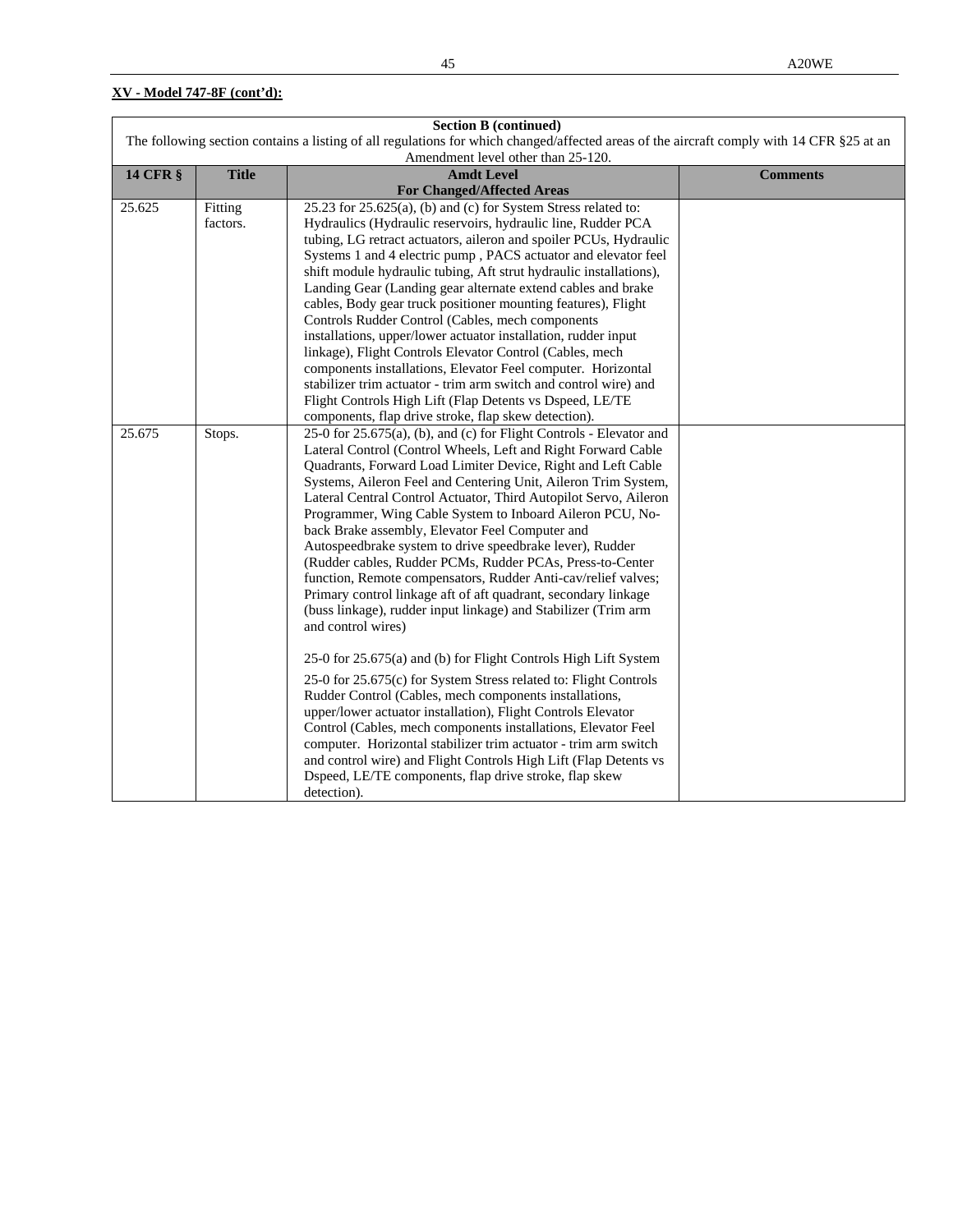| <b>Section B (continued)</b> |                                                                                                                                           |                                                                                                                  |                 |  |  |
|------------------------------|-------------------------------------------------------------------------------------------------------------------------------------------|------------------------------------------------------------------------------------------------------------------|-----------------|--|--|
|                              | The following section contains a listing of all regulations for which changed/affected areas of the aircraft comply with 14 CFR §25 at an |                                                                                                                  |                 |  |  |
|                              | Amendment level other than 25-120.                                                                                                        |                                                                                                                  |                 |  |  |
| <b>14 CFR §</b>              | <b>Title</b>                                                                                                                              | <b>Amdt Level</b>                                                                                                | <b>Comments</b> |  |  |
|                              |                                                                                                                                           | <b>For Changed/Affected Areas</b>                                                                                |                 |  |  |
| 25.677                       | Trim systems.                                                                                                                             | 25-23 for $25.677(a)$ , (b), (c), and (d) for Flight Controls                                                    |                 |  |  |
|                              |                                                                                                                                           | Elevator and Lateral Control System (Control Wheels, Left                                                        |                 |  |  |
|                              |                                                                                                                                           | and Right Forward Cable Quadrants, Forward Load Limiter                                                          |                 |  |  |
|                              |                                                                                                                                           | Device, Right and Left Cable Systems, Aileron Feel and                                                           |                 |  |  |
|                              |                                                                                                                                           | Centering Unit, Aileron Trim System, Lateral Central                                                             |                 |  |  |
|                              |                                                                                                                                           | Control Actuator, Third Autopilot Servo, Aileron                                                                 |                 |  |  |
|                              |                                                                                                                                           | Programmer, Wing Cable System to Inboard Aileron PCU,                                                            |                 |  |  |
|                              |                                                                                                                                           | No-back Brake assembly, Elevator Feel Computer and                                                               |                 |  |  |
|                              |                                                                                                                                           | Autospeedbrake system to drive speedbrake lever)                                                                 |                 |  |  |
|                              |                                                                                                                                           |                                                                                                                  |                 |  |  |
|                              |                                                                                                                                           | $25-23$ for $25.677(a)$ , (b), and (c) for Flight Controls Rudder                                                |                 |  |  |
|                              |                                                                                                                                           | (Rudder cables, Rudder PCMs, Rudder PCAs, Press-to-                                                              |                 |  |  |
|                              |                                                                                                                                           | Center function, Remote compensators, Rudder Anti-                                                               |                 |  |  |
|                              |                                                                                                                                           | cav/relief valves) and Stabilizer (Trim arm and control                                                          |                 |  |  |
|                              |                                                                                                                                           | wires)                                                                                                           |                 |  |  |
|                              |                                                                                                                                           | 25-23 for 25.677(b) for Flight Controls Stabilizer trim                                                          |                 |  |  |
|                              |                                                                                                                                           | indicator and greenband on flight deck                                                                           |                 |  |  |
| 25.683                       | Operation tests.                                                                                                                          | 25-0 for 25.683 for Systems Stress related to: Flight Controls                                                   |                 |  |  |
|                              |                                                                                                                                           | Rudder Control (Cables, mech components installations,                                                           |                 |  |  |
|                              |                                                                                                                                           | upper/lower actuator installation, rudder input linkage),                                                        |                 |  |  |
|                              |                                                                                                                                           | Flight Controls Elevator Control (Cables, mech components                                                        |                 |  |  |
|                              |                                                                                                                                           | installations, Elevator Feel computer. Horizontal stabilizer                                                     |                 |  |  |
|                              |                                                                                                                                           | trim actuator - trim arm switch and control wire) and Flight                                                     |                 |  |  |
|                              |                                                                                                                                           | Controls High Lift (Flap Detents vs Dspeed, LE/TE                                                                |                 |  |  |
|                              |                                                                                                                                           | components, flap drive stroke, flap skew detection).                                                             |                 |  |  |
| 25.685                       | Control system                                                                                                                            | 25-0 for 25.685(a), (b), and (c) for Flight Controls Elevator                                                    |                 |  |  |
|                              | details.                                                                                                                                  | and Lateral Control System (Control Wheels, Left and Right                                                       |                 |  |  |
|                              |                                                                                                                                           | Forward Cable Quadrants, Forward Load Limiter Device,                                                            |                 |  |  |
|                              |                                                                                                                                           | Right and Left Cable Systems, Aileron Feel and Centering                                                         |                 |  |  |
|                              |                                                                                                                                           | Unit, Aileron Trim System, Lateral Central Control                                                               |                 |  |  |
|                              |                                                                                                                                           | Actuator, Third Autopilot Servo, Aileron Programmer, Wing                                                        |                 |  |  |
|                              |                                                                                                                                           | Cable System to Inboard Aileron PCU, No-back Brake                                                               |                 |  |  |
|                              |                                                                                                                                           | assembly, Elevator Feel Computer and Autospeedbrake                                                              |                 |  |  |
|                              |                                                                                                                                           | system to drive speedbrake lever)                                                                                |                 |  |  |
| 25.693                       | Joints.                                                                                                                                   | 25-0 for 25.693 for Systems Stress related to: Flight Controls                                                   |                 |  |  |
|                              |                                                                                                                                           | Rudder Control (Cables, mech components installations,                                                           |                 |  |  |
|                              |                                                                                                                                           | upper/lower actuator installation, rudder input linkage),                                                        |                 |  |  |
|                              |                                                                                                                                           | Flight Controls Elevator Control (Cables, mech components                                                        |                 |  |  |
|                              |                                                                                                                                           | installations, Elevator Feel computer. Horizontal stabilizer                                                     |                 |  |  |
|                              |                                                                                                                                           | trim actuator - trim arm switch and control wire) and Flight                                                     |                 |  |  |
|                              |                                                                                                                                           | Controls High Lift (Flap Detents vs Dspeed, LE/TE                                                                |                 |  |  |
|                              |                                                                                                                                           |                                                                                                                  |                 |  |  |
| 25.701                       | Flap                                                                                                                                      | components, flap drive stroke, flap skew detection).<br>25-23 for 25.701(a) for Flight Controls High Lift System |                 |  |  |
|                              | interconnection.                                                                                                                          |                                                                                                                  |                 |  |  |
| 25.783                       | Doors.                                                                                                                                    | 25-88 for 25.783 for Main Deck Side Cargo Door; Forward                                                          |                 |  |  |
|                              |                                                                                                                                           | and Aft Lower Lobe Cargo Doors                                                                                   |                 |  |  |
|                              |                                                                                                                                           | 25-23 for 25.783 for Airframe - Fuselage (Bulk Cargo Door;                                                       |                 |  |  |
|                              |                                                                                                                                           | ECS pack bay access panels)                                                                                      |                 |  |  |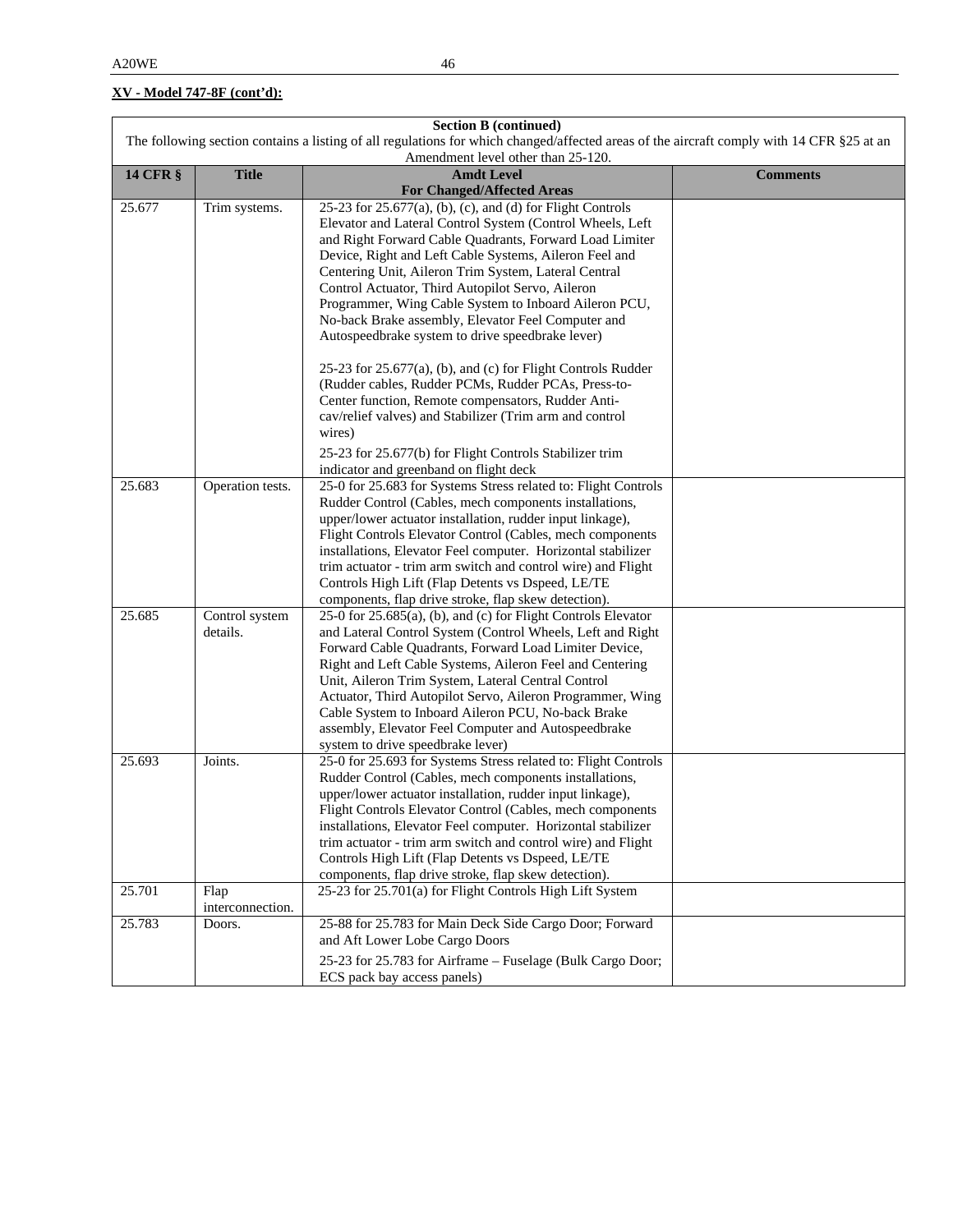| <b>Section B (continued)</b>                                                                                                                                                    |                                |                                                                                                                         |                                                                 |  |
|---------------------------------------------------------------------------------------------------------------------------------------------------------------------------------|--------------------------------|-------------------------------------------------------------------------------------------------------------------------|-----------------------------------------------------------------|--|
| The following section contains a listing of all regulations for which changed/affected areas of the aircraft comply with 14 CFR §25 at an<br>Amendment level other than 25-120. |                                |                                                                                                                         |                                                                 |  |
| <b>14 CFR §</b>                                                                                                                                                                 | <b>Title</b>                   | <b>Amdt Level</b>                                                                                                       | <b>Comments</b>                                                 |  |
|                                                                                                                                                                                 |                                | <b>For Changed/Affected Areas</b>                                                                                       |                                                                 |  |
| 25.785                                                                                                                                                                          | Seats, berths,                 | 25-64 for 25.785(a), (b), (c), (d), (e) and (i) for Interiors –                                                         | 25.785(a) at amendment 25-64                                    |  |
|                                                                                                                                                                                 | safety belts,                  | Supernumerary Area                                                                                                      | references 25.562 however, the 747-                             |  |
|                                                                                                                                                                                 | and harnesses.                 | 25-64 for 25.785(a) for Flight Deck - Flight Deck Seats                                                                 | 8Fhas an exception for 25.562<br>documenting that 25.562 is not |  |
|                                                                                                                                                                                 |                                |                                                                                                                         | applicable to flight deck and                                   |  |
|                                                                                                                                                                                 |                                |                                                                                                                         | supernumerary seats so reference to                             |  |
|                                                                                                                                                                                 |                                |                                                                                                                         | $25.562$ in $25.785$ (a) does not imply                         |  |
|                                                                                                                                                                                 |                                |                                                                                                                         | compliance to 25.562 for those seats                            |  |
| 25.795                                                                                                                                                                          | Security                       | 25-127 for $25.795(b)(2)$ for Environmental Systems - Air                                                               |                                                                 |  |
|                                                                                                                                                                                 | considerations.                | Distribution System                                                                                                     |                                                                 |  |
| 25.807                                                                                                                                                                          | Emergency                      | 25-67 for 25.807(b) and (c) for Interiors - Supernumerary                                                               |                                                                 |  |
|                                                                                                                                                                                 | exits.                         | Area                                                                                                                    |                                                                 |  |
|                                                                                                                                                                                 |                                | 25-67 for 25.807(a) for Escape Systems (escape slide at                                                                 |                                                                 |  |
|                                                                                                                                                                                 |                                | crew door)                                                                                                              |                                                                 |  |
| 25.809                                                                                                                                                                          | Emergency                      | 25-114 for 25.809(a) for Escape Systems (Flight Deck                                                                    |                                                                 |  |
|                                                                                                                                                                                 | exit                           | Overhead Exit Door; Crew Service Door)                                                                                  |                                                                 |  |
|                                                                                                                                                                                 | arrangement.                   | 25-47 for 25.809(f)(1)(ii), f(1)(iv) and (f)(2) for Escape                                                              |                                                                 |  |
|                                                                                                                                                                                 |                                | Systems (Crew Door Escape Slide)                                                                                        |                                                                 |  |
|                                                                                                                                                                                 |                                | 25-34 for $25.809(f)(1)(v)$ for Escape Systems (Crew Door                                                               |                                                                 |  |
|                                                                                                                                                                                 |                                | Escape Slide)                                                                                                           |                                                                 |  |
| 25.811                                                                                                                                                                          | Emergency                      | 25-46 for 25.811(a), (b), (d), (e) and (g) for Interiors –                                                              |                                                                 |  |
|                                                                                                                                                                                 | exit marking.                  | Supernumerary Area and Supernumerary Area<br><b>Emergency Lighting</b>                                                  |                                                                 |  |
| 25.812                                                                                                                                                                          | Emergency                      | 25-28 for 25.812 for Interiors - Supernumerary Area and                                                                 |                                                                 |  |
|                                                                                                                                                                                 | lighting.                      | Supernumerary Area Emergency Lighting                                                                                   |                                                                 |  |
| 25.813                                                                                                                                                                          | Emergency                      | 25-46 for 25.813(a), (b), (c) and (d) for Interiors –                                                                   |                                                                 |  |
|                                                                                                                                                                                 | exit access.                   | Supernumerary Area                                                                                                      |                                                                 |  |
| 25.863                                                                                                                                                                          | Flammable<br>fluid fire        | 25-0 for 25.863(a) and (b) for Flight Controls Elevator                                                                 |                                                                 |  |
|                                                                                                                                                                                 | protection.                    | and Lateral Control System (Control Wheels, Left and<br>Right Forward Cable Quadrants, Forward Load Limiter             |                                                                 |  |
|                                                                                                                                                                                 |                                | Device, Right and Left Cable Systems, Aileron Feel and                                                                  |                                                                 |  |
|                                                                                                                                                                                 |                                | Centering Unit, Aileron Trim System, Lateral Central                                                                    |                                                                 |  |
|                                                                                                                                                                                 |                                | Control Actuator, Third Autopilot Servo, Aileron                                                                        |                                                                 |  |
|                                                                                                                                                                                 |                                | Programmer, Wing Cable System to Inboard Aileron                                                                        |                                                                 |  |
|                                                                                                                                                                                 |                                | PCU, No-back Brake assembly, Elevator Feel Computer                                                                     |                                                                 |  |
| 25.869                                                                                                                                                                          | Fire                           | and Autospeedbrake system to drive speedbrake lever)<br>$N/A$ for 25.869(a)(1) for Hydraulics Electrical                | Compliance to be shown to                                       |  |
|                                                                                                                                                                                 | protection:                    | (Hydraulics system fire shutoff valve and flight control                                                                | CFR25.1359(d) Amdt 25-32 in lieu of                             |  |
|                                                                                                                                                                                 | Systems                        | shutoff valve; Hydraulic fluid quantity probe in each                                                                   | $CFR25.869(a)(4)$ Amdt 120 for                                  |  |
|                                                                                                                                                                                 |                                | reservoir)                                                                                                              | Hydraulics Electrical.                                          |  |
|                                                                                                                                                                                 |                                |                                                                                                                         |                                                                 |  |
|                                                                                                                                                                                 |                                | 25.1359(d) at Amdt 25-32 for 25.869(a)(4) for Hydraulics<br>Electrical (Hydraulics system fire shutoff valve and flight |                                                                 |  |
|                                                                                                                                                                                 |                                | control shutoff valve; Hydraulic fluid quantity probe in                                                                |                                                                 |  |
|                                                                                                                                                                                 |                                | each reservoir; Ground Fault Interrupt) and Flight                                                                      |                                                                 |  |
|                                                                                                                                                                                 |                                | Controls High Lift                                                                                                      |                                                                 |  |
| 25.899                                                                                                                                                                          | Electrical                     | 25-123                                                                                                                  |                                                                 |  |
|                                                                                                                                                                                 | bonding and                    |                                                                                                                         |                                                                 |  |
|                                                                                                                                                                                 | protection                     |                                                                                                                         |                                                                 |  |
|                                                                                                                                                                                 | against static<br>electricity. |                                                                                                                         |                                                                 |  |
| 25.903                                                                                                                                                                          | Engines.                       | 25-57 for 25.903(a) and (c) for Propulsion - APU                                                                        |                                                                 |  |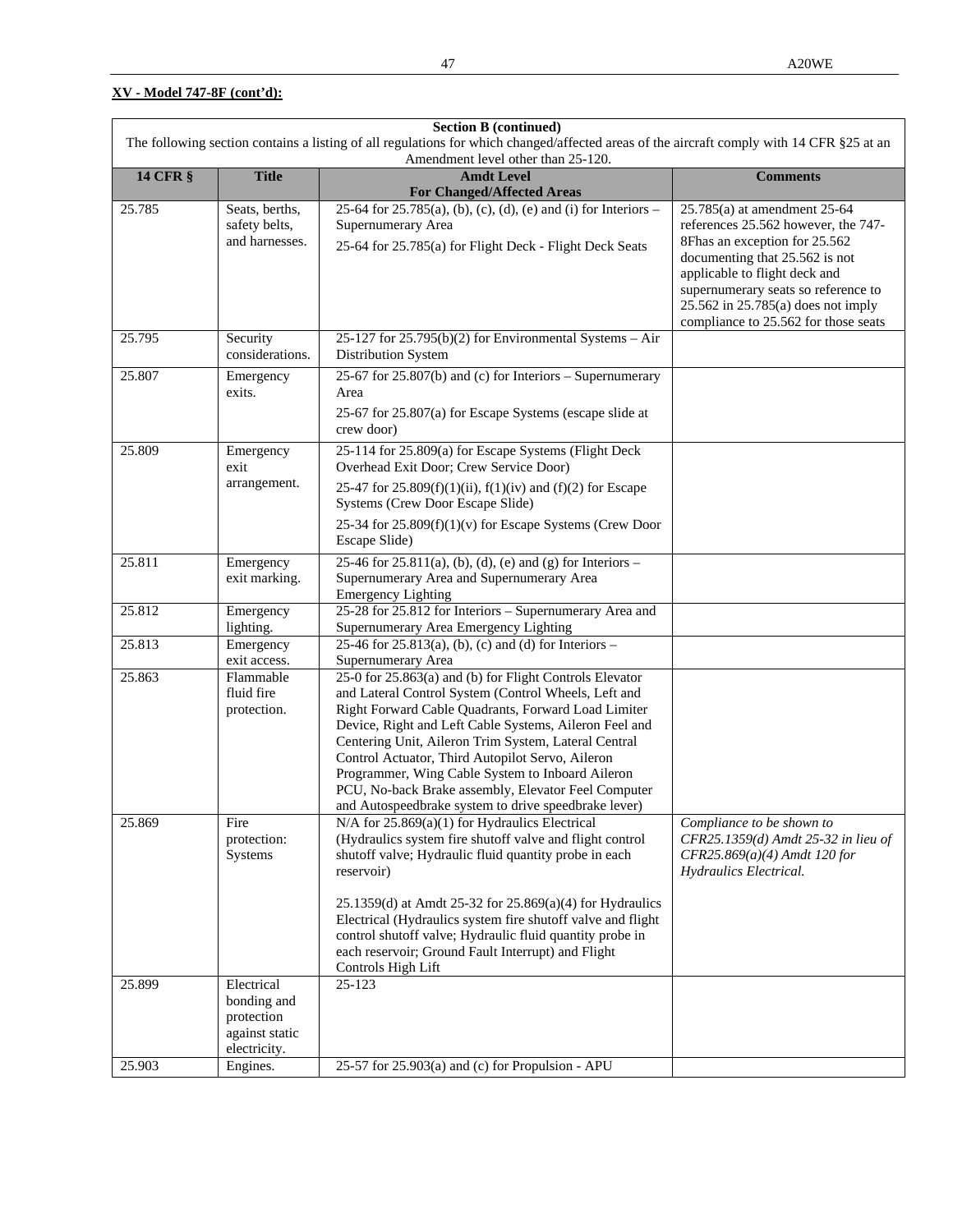| <b>Section B (continued)</b><br>The following section contains a listing of all regulations for which changed/affected areas of the aircraft comply with 14 CFR §25 at an |                                    |                                                                                                                      |                 |  |  |
|---------------------------------------------------------------------------------------------------------------------------------------------------------------------------|------------------------------------|----------------------------------------------------------------------------------------------------------------------|-----------------|--|--|
|                                                                                                                                                                           | Amendment level other than 25-120. |                                                                                                                      |                 |  |  |
| <b>14 CFR §</b>                                                                                                                                                           | <b>Title</b>                       | <b>Amdt Level</b>                                                                                                    | <b>Comments</b> |  |  |
|                                                                                                                                                                           |                                    | <b>For Changed/Affected Areas</b>                                                                                    |                 |  |  |
| 25.981                                                                                                                                                                    | Fuel tank<br>ignition              | 25-120 for 25.981(a)(3), and (b) except:<br>$25-11$ for $25.981(a)(3)$ and (b) for APU fuel feed system line,        |                 |  |  |
|                                                                                                                                                                           | prevention.                        | pumps and plumbing, and fuel system scavenge for the                                                                 |                 |  |  |
|                                                                                                                                                                           |                                    | following airplane serial numbers(SNs): 35808, 36136,                                                                |                 |  |  |
|                                                                                                                                                                           |                                    | 36137, 35806, 35807, 37132, 37133, 39238, 39239, 37562,                                                              |                 |  |  |
|                                                                                                                                                                           |                                    | 37580, 36138, 37563, 39240, 35809, 37564, 39241, 39242,                                                              |                 |  |  |
|                                                                                                                                                                           |                                    | 37561, 37568, 37569, 39243, 37581, 39244, and 37668. All<br>other airplane SNs are at 25-120. Regardless of SN, any  |                 |  |  |
|                                                                                                                                                                           |                                    | changes to these systems that affect 25.981 compliance,                                                              |                 |  |  |
|                                                                                                                                                                           |                                    | including the APU fuel feed system line, pumps and                                                                   |                 |  |  |
|                                                                                                                                                                           |                                    | plumbing, and fuel system scavenge systems, must comply at                                                           |                 |  |  |
|                                                                                                                                                                           |                                    | amendment 25-120.                                                                                                    |                 |  |  |
| 25.1013                                                                                                                                                                   | Oil tanks.                         | 25-125 for 25.981(c) Nitrogen Generation System (NGS)                                                                |                 |  |  |
| 25.1093                                                                                                                                                                   | Induction                          | 25-57 for $25.1013(a)$ and (c) for Propulsion - APU                                                                  |                 |  |  |
|                                                                                                                                                                           | system deicing                     | 25-57 for 25.1093(b) for Propulsion - APU                                                                            |                 |  |  |
|                                                                                                                                                                           | and anti-icing                     |                                                                                                                      |                 |  |  |
|                                                                                                                                                                           | provisions.                        |                                                                                                                      |                 |  |  |
| 25.1103                                                                                                                                                                   | Induction                          | 25-23 for 25.1103(b)(2) for Propulsion - APU                                                                         |                 |  |  |
| 25.1141                                                                                                                                                                   | system ducts.<br>Powerplant        | 25-40 for $25.1141(f)(2)$ for Propulsion - APU                                                                       |                 |  |  |
|                                                                                                                                                                           | controls:                          |                                                                                                                      |                 |  |  |
|                                                                                                                                                                           | General.                           |                                                                                                                      |                 |  |  |
| 25.1181                                                                                                                                                                   | Designated                         | 25-23 for 25.1181(b) for Propulsion - APU                                                                            |                 |  |  |
|                                                                                                                                                                           | fire zones:<br>Regions             |                                                                                                                      |                 |  |  |
|                                                                                                                                                                           | included.                          |                                                                                                                      |                 |  |  |
| 25.1183                                                                                                                                                                   | Lines and                          | 25-57 for 25.1183 for Propulsion - APU                                                                               |                 |  |  |
|                                                                                                                                                                           | fittings.                          |                                                                                                                      |                 |  |  |
| 25.1305                                                                                                                                                                   | Powerplant<br>instruments.         | 25-54 for 25.1305(a)(7) for Propulsion - APU                                                                         |                 |  |  |
| 25.1309                                                                                                                                                                   | Equipment                          | 25-0 for 25.1309(a), (b), (c), and (d) for Flight Controls                                                           |                 |  |  |
|                                                                                                                                                                           | systems and<br>installations.      | Elevator and Lateral Control System (Control Wheels, Left<br>and Right Forward Cable Quadrants, Forward Load Limiter |                 |  |  |
|                                                                                                                                                                           |                                    | Device, Right and Left Cable Systems, Aileron Feel and                                                               |                 |  |  |
|                                                                                                                                                                           |                                    | Centering Unit, Aileron Trim System, Lateral Central Control                                                         |                 |  |  |
|                                                                                                                                                                           |                                    | Actuator, Third Autopilot Servo, Aileron Programmer, Wing                                                            |                 |  |  |
|                                                                                                                                                                           |                                    | Cable System to Inboard Aileron PCU, No-back Brake                                                                   |                 |  |  |
|                                                                                                                                                                           |                                    | assembly, Elevator Feel Computer and Autospeedbrake<br>system to drive speedbrake lever)                             |                 |  |  |
| 25.1317                                                                                                                                                                   | High-intensity                     | 25-122                                                                                                               |                 |  |  |
|                                                                                                                                                                           | radiated fields                    |                                                                                                                      |                 |  |  |
|                                                                                                                                                                           | (HIRF)                             |                                                                                                                      |                 |  |  |
| 25.1323                                                                                                                                                                   | protection.<br>Airspeed            | 25-108 for $25.1323(a)$ , (b), and (c) for Flight Controls –                                                         |                 |  |  |
|                                                                                                                                                                           | indicating                         | <b>Integrated Standby Flight Display</b>                                                                             |                 |  |  |
|                                                                                                                                                                           | system.                            | 25-108 for 25.1323(b), (c), (d), (e), and (f) for Avionics -<br><b>ADIRS</b>                                         |                 |  |  |
|                                                                                                                                                                           |                                    | 25-108 for 25.1323(b) and (c) for Aerodynamic                                                                        |                 |  |  |
|                                                                                                                                                                           |                                    | Configurations                                                                                                       |                 |  |  |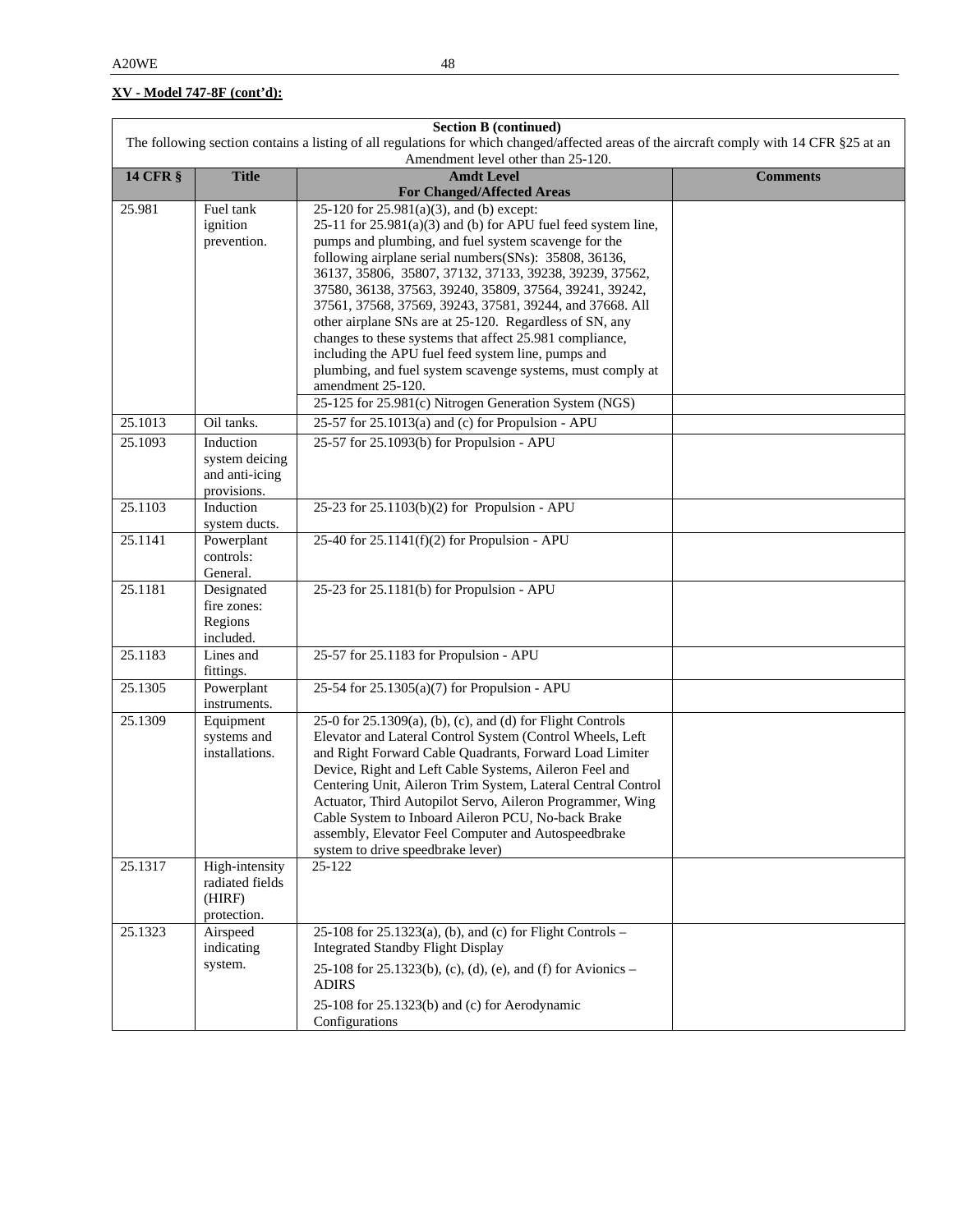| <b>Section B (continued)</b>                                                                                                                                                    |                      |                                                                                                                                    |                 |  |
|---------------------------------------------------------------------------------------------------------------------------------------------------------------------------------|----------------------|------------------------------------------------------------------------------------------------------------------------------------|-----------------|--|
| The following section contains a listing of all regulations for which changed/affected areas of the aircraft comply with 14 CFR §25 at<br>an Amendment level other than 25-120. |                      |                                                                                                                                    |                 |  |
| <b>14 CFR</b>                                                                                                                                                                   | <b>Title</b>         | <b>Amdt Level</b>                                                                                                                  | <b>Comments</b> |  |
| §                                                                                                                                                                               |                      | <b>For Changed/Affected Areas</b>                                                                                                  |                 |  |
| 25.1329                                                                                                                                                                         | Flight               | 25-46 for Avionics - Flight Management Computer System                                                                             |                 |  |
|                                                                                                                                                                                 | guidance             | 25-46 for Flight Controls - Autopilot Flight Director System                                                                       |                 |  |
|                                                                                                                                                                                 | system.              | 25-46 for 25.1329(f) for Flight Controls Elevator and Lateral                                                                      |                 |  |
|                                                                                                                                                                                 |                      | Control System (Control Wheels, Left and Right Forward Cable                                                                       |                 |  |
|                                                                                                                                                                                 |                      | Quadrants, Forward Load Limiter Device, Right and Left Cable                                                                       |                 |  |
|                                                                                                                                                                                 |                      | Systems, Aileron Feel and Centering Unit, Aileron Trim System,<br>Lateral Central Control Actuator, Third Autopilot Servo, Aileron |                 |  |
|                                                                                                                                                                                 |                      | Programmer, Wing Cable System to Inboard Aileron PCU, No-                                                                          |                 |  |
|                                                                                                                                                                                 |                      | back Brake assembly, Elevator Feel Computer and                                                                                    |                 |  |
|                                                                                                                                                                                 |                      | Autospeedbrake system to drive speedbrake lever)                                                                                   |                 |  |
| 25.1335                                                                                                                                                                         | Flight               | 25-41 for Flight Controls - Autopilot Flight Director                                                                              |                 |  |
|                                                                                                                                                                                 | director<br>systems. | System                                                                                                                             |                 |  |
| 25.1353                                                                                                                                                                         | Electrical           | 25-42 for 25.1353(a) for Hydraulics (Hydraulics system fire                                                                        |                 |  |
|                                                                                                                                                                                 | equipment            | shutoff valve and flight control shutoff valve)                                                                                    |                 |  |
|                                                                                                                                                                                 | and                  | 25-42 for 25.1353(a) for Electrical Subsystems - APU                                                                               |                 |  |
|                                                                                                                                                                                 | installations.       | 25-42 for 25.1353(a) and (b) for Flight Controls High Lift System                                                                  |                 |  |
| 25.1413                                                                                                                                                                         | Safety belts.        | 25-51 for Interiors - Supernumerary Area                                                                                           |                 |  |
| 25.1431                                                                                                                                                                         | Electronic           | N/A for 25.1431(d) for Hydraulics )Hydraulic fluid quantity probe                                                                  |                 |  |
|                                                                                                                                                                                 | equipment.           | in each reservoir)                                                                                                                 |                 |  |
|                                                                                                                                                                                 |                      | N/A for 25.1431(d) for Electrical Subsystems - APU                                                                                 |                 |  |
| 25.1435                                                                                                                                                                         | Hydraulic            | 25-0 for 25.1435(a) and (b) for Flight Controls Elevator and                                                                       |                 |  |
|                                                                                                                                                                                 | systems.             | Lateral Control (Control Wheels, Left and Right Forward Cable<br>Quadrants, Forward Load Limiter Device, Right and Left Cable      |                 |  |
|                                                                                                                                                                                 |                      | Systems, Aileron Feel and Centering Unit, Aileron Trim System,                                                                     |                 |  |
|                                                                                                                                                                                 |                      | Lateral Central Control Actuator, Third Autopilot Servo, Aileron                                                                   |                 |  |
|                                                                                                                                                                                 |                      | Programmer, Wing Cable System to Inboard Aileron PCU, No-                                                                          |                 |  |
|                                                                                                                                                                                 |                      | back Brake assembly, Elevator Feel Computer and                                                                                    |                 |  |
|                                                                                                                                                                                 |                      | Autospeedbrake system to drive speedbrake lever), Rudder<br>(Rudder cables, Rudder PCMs, Rudder PCAs, Press-to-Center              |                 |  |
|                                                                                                                                                                                 |                      | function, Remote compensators, Rudder Anti-cav/relief valves;                                                                      |                 |  |
|                                                                                                                                                                                 |                      | Primary control linkage aft of aft quadrant, secondary linkage                                                                     |                 |  |
|                                                                                                                                                                                 |                      | (buss linkage)) and Stabilizer (Trim arm and control wires)                                                                        |                 |  |
|                                                                                                                                                                                 |                      | 25-41 for $25.1435(a)(1)$ , (a)(5), (a)(6), (a)(7), and (b)(2) for Flight                                                          |                 |  |
|                                                                                                                                                                                 |                      | Controls High Lift System                                                                                                          |                 |  |
|                                                                                                                                                                                 |                      | 25-41 for $25.1435(a)(1)$ , (a)(2), (a)(4), (a)(5), (a)(6), (a)(7), (a)(8),                                                        |                 |  |
|                                                                                                                                                                                 |                      | $(b)(1)$ , $(b)(2)$ , and $(c)$ for Hydraulics (except RAT and hydraulics<br>associated with engine installations)                 |                 |  |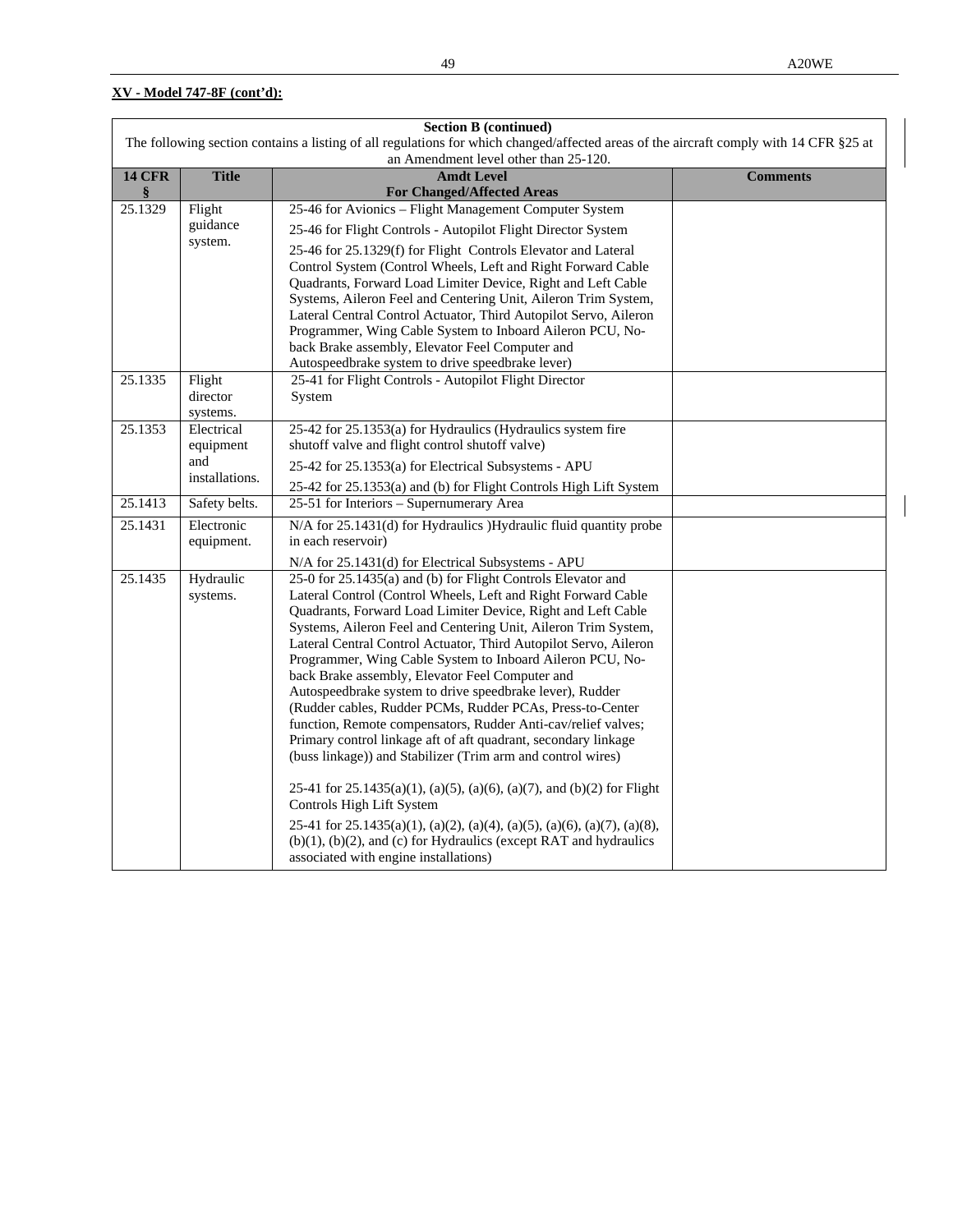| <b>Section B (continued)</b>                                                                                                           |               |                                                                   |                 |  |
|----------------------------------------------------------------------------------------------------------------------------------------|---------------|-------------------------------------------------------------------|-----------------|--|
| The following section contains a listing of all regulations for which changed/affected areas of the aircraft comply with 14 CFR §25 at |               |                                                                   |                 |  |
|                                                                                                                                        |               | an Amendment level other than 25-120.                             |                 |  |
| <b>14 CFR §</b>                                                                                                                        | <b>Title</b>  | <b>Amdt Level</b>                                                 | <b>Comments</b> |  |
|                                                                                                                                        |               | <b>For Changed/Affected Areas</b>                                 |                 |  |
| 25.1439                                                                                                                                | Protective    | 25-38 for Interiors – Supernumerary Area                          |                 |  |
|                                                                                                                                        | breathing     |                                                                   |                 |  |
|                                                                                                                                        | equipment.    |                                                                   |                 |  |
| 25.1447                                                                                                                                | Equipment     | 25-41 for 25.1447(a), (c)(1), (c)(3)(i) and (c)(3)(ii)            |                 |  |
|                                                                                                                                        | stands for    | for Interiors – Supernumerary Area                                |                 |  |
|                                                                                                                                        | oxygen        |                                                                   |                 |  |
|                                                                                                                                        | dispensing    |                                                                   |                 |  |
|                                                                                                                                        | units.        |                                                                   |                 |  |
| 25.1457                                                                                                                                | Cockpit voice | 25-124 for 25.1457(a)(6), (d)(1), (d)(4), (d)(5)(i),              |                 |  |
|                                                                                                                                        | recorders.    | $(d)(5)(ii)$ , $(d)(5)(iii)$ , $(6)(e)(1)$ for Avionics - Cockpit |                 |  |
|                                                                                                                                        |               | Voice Recorder                                                    |                 |  |
| 25.1459                                                                                                                                | Flight        | 25-124 for 25.1459(a)(3), (a)(7) and (a)(8) for                   |                 |  |
|                                                                                                                                        | recorders.    | Avionics – Flight Data Recorder System                            |                 |  |
| 25.1522                                                                                                                                | <b>APU</b>    | 25-46 for 25.1522 for Propulsion - APU                            |                 |  |
|                                                                                                                                        | Limitations.  |                                                                   |                 |  |
| 25.1551                                                                                                                                | Oil quantity  | 25-0 for 25.1551 for Propulsion - APU                             |                 |  |
|                                                                                                                                        | indicator.    |                                                                   |                 |  |

| <b>Section C</b> |               |                                                                                                                                     |                 |  |
|------------------|---------------|-------------------------------------------------------------------------------------------------------------------------------------|-----------------|--|
|                  |               | The following section contains a listing of all regulations for which unchanged/unaffected areas of the aircraft comply with 14 CFR |                 |  |
|                  |               | §25 at an Amendment level greater than the 747-400F Amendment level.                                                                |                 |  |
| <b>14 CFR §</b>  | <b>Title</b>  | <b>Amdt Level</b>                                                                                                                   | <b>Comments</b> |  |
|                  |               | <b>For Changed/Affected Areas</b>                                                                                                   |                 |  |
| 25.305           | Strength and  | 25-120 for $25.305(a)$ , (b) and (c) for Airframe -                                                                                 |                 |  |
|                  | deformation.  | Fuselage                                                                                                                            |                 |  |
| 25.365           | Pressurized   | $25-54$ for $25.365$ (e) for Airframe – Fuselage - Flight                                                                           |                 |  |
|                  | cabin loads.  | deck floor beams/frames (not affected from                                                                                          |                 |  |
|                  |               | decompression standpoint)                                                                                                           |                 |  |
| 25.571           | Damage-       | 25-86 for $25.571(a)$ and (b) for Airframe –                                                                                        |                 |  |
|                  | tolerance and | Empennage and Fuselage. (Note: "External loads used                                                                                 |                 |  |
|                  | fatigue       | in this analysis were evaluated in accordance with                                                                                  |                 |  |
|                  | evaluation of | 25.571(b) at Amendment 25-120")                                                                                                     |                 |  |
|                  | structure.    |                                                                                                                                     |                 |  |
|                  |               | 25-120 for $25.571(d)$ and (e) for Airframe –                                                                                       |                 |  |
|                  |               | <b>Empennage and Fuselage</b>                                                                                                       |                 |  |
| 25.807           | Emergency     | 25-120 for $25.807(g)(1)$ for Interiors – Escape                                                                                    |                 |  |
|                  | Exits.        | <b>Systems Exits</b>                                                                                                                |                 |  |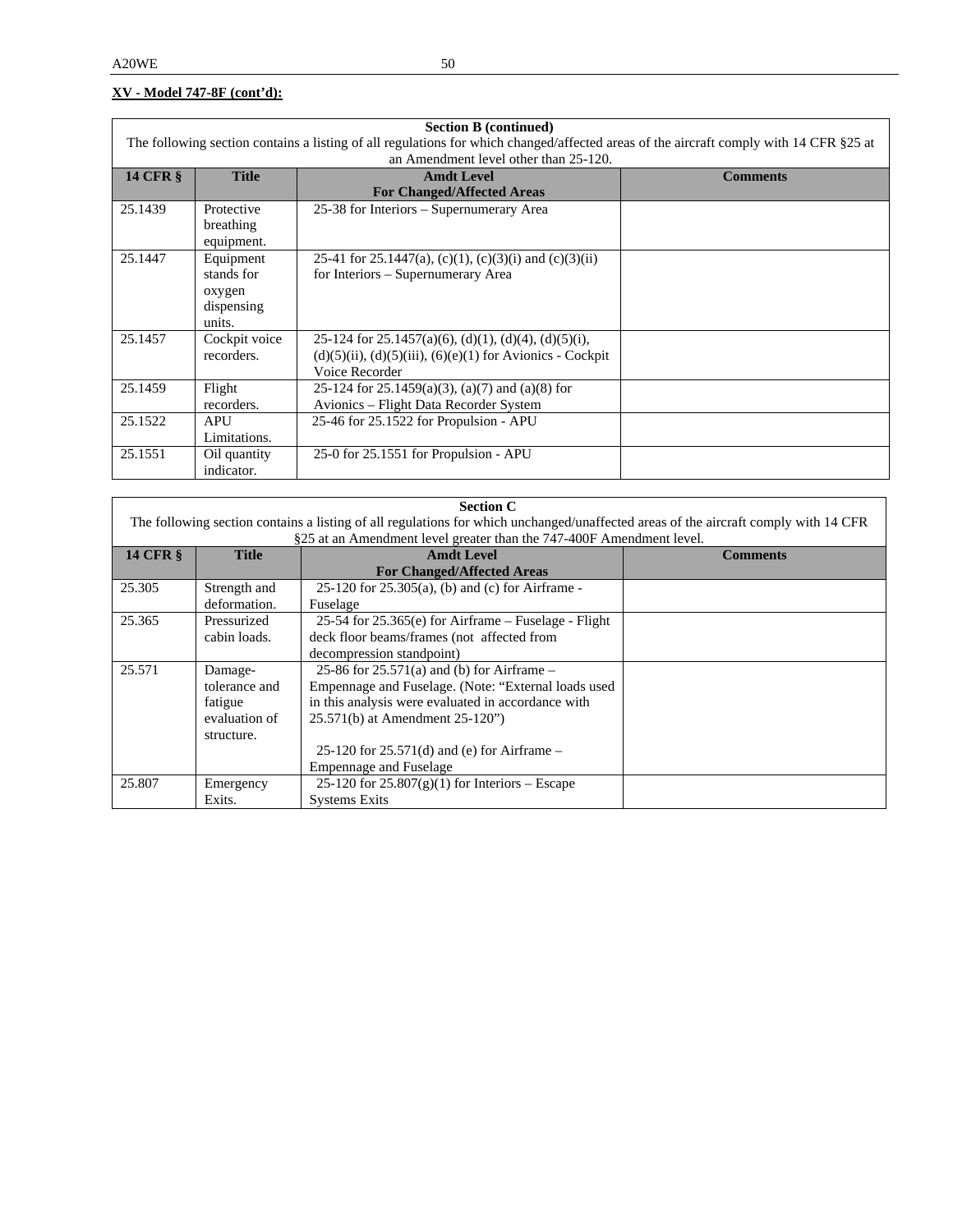#### **Additional Certification Basis Information:**

Based on 14 CFR §21.101(g) for changes made to TCs applicable provisions of 14 CFR part 26 are included in the certification basis. For any future 14 CFR part 26 amendments, the holder of this TC must demonstrate compliance with the applicable sections

Compliance has been found for the following regulations at Amendment 26-0: §26.11 Compliance has been found for the following regulations at Amendment 26-1: §26.49 Compliance has been found for the following regulations at Amendment 26-4: §26.43 and §26.45

14 CFR §34 of the FAR as amended by Amendments 34-1 through 34-5, and any later amendments in existence at the time of certification

14 CFR §36 of the FAR as amended by Amendments 36-1 through 36-28, and any later amendments in existence at the time of certification

Exemptions from 14 CFR §25:

| <b>Applicable</b><br>Part 25<br><b>Section</b>                                                                                                                                             | Amndt<br>Level                                                                                                                                         | <b>Subject</b>                                                                                                                                                           | <b>Exemption</b><br><b>Number</b>   | <b>Date</b><br><b>Issued</b>                         | <b>Expiration</b><br><b>Date</b><br>(if applicable)    |
|--------------------------------------------------------------------------------------------------------------------------------------------------------------------------------------------|--------------------------------------------------------------------------------------------------------------------------------------------------------|--------------------------------------------------------------------------------------------------------------------------------------------------------------------------|-------------------------------------|------------------------------------------------------|--------------------------------------------------------|
| 25.841(a) (2)<br>and $(a)(3)$                                                                                                                                                              | 25-87                                                                                                                                                  | Pressurized Cabins - Uncontained Engine Failure                                                                                                                          | 9943<br>9943A                       | 10/29/2009<br>7/12/2011                              | None                                                   |
| 25.901(c)                                                                                                                                                                                  | $25-40$                                                                                                                                                | Installation-No Single Engine Failure Criteria                                                                                                                           | 8518                                | 03/23/2005                                           | None                                                   |
| 25.981(a) (3)                                                                                                                                                                              | $25-102$                                                                                                                                               | Fuel Tank Ignition Prevention-Fuel Tank Structural<br><b>Fastener Penetrations</b>                                                                                       | 10174                               | 12/14/2010                                           | None                                                   |
| 25.783(g)<br>25.785(d)<br>25.807(a)(1)<br>25.807(g)(1)<br>25.807(i)(1)<br>25.810(a)(1)(i)<br>25.810(a)(1)(iii)<br>25.812(g)(1)(ii)<br>25.813(a)<br>25.813(b)<br>25.857(e)<br>25.1447(c)(1) | $25 - 23$<br>$25 - 64$<br>$25 - 67$<br>$25 - 114$<br>$25 - 114$<br>$25 - 114$<br>$25 - 114$<br>$25 - 28$<br>$25 - 46$<br>$25 - 46$<br>25-93<br>$25-41$ | Partial Exemption from, Carriage of supernumeraries<br>on an airplane with a class E cargo compartment<br>(with access to the class E compartment) and escape<br>systems | 9793<br>9793A<br>9793B<br>9793C     | 11/26/2008<br>10/02/2009<br>10/22/2010<br>6/16/2011  | None                                                   |
| 25.1305(c)(6)<br>25.1309(c)                                                                                                                                                                | $25-120$                                                                                                                                               | <b>Fuel System Contamination</b>                                                                                                                                         | 10267<br>10267A<br>10267B<br>10267C | 05/19/2011<br>08/05/2011<br>06/07/2013<br>08/21/2014 | 12/31/2016<br>06/30/2014<br>12/31/2016<br>09/30/2017*  |
| 25.981(a)(3)                                                                                                                                                                               | 25-102                                                                                                                                                 | 747-8/8F Horizontal Stabilizer Fuel Tank Structural<br>Lightning Protection.                                                                                             | 10477                               | 3/12/2012                                            | None                                                   |
| 25.1305(c)(5)<br>25.939(a)<br>25.939(a)<br>25.939(a)                                                                                                                                       | $25-120$<br>25-40<br>25-40<br>$25-40$                                                                                                                  | Powerplant Ice-Protection System                                                                                                                                         | 11070<br>11070A<br>11070B<br>11070C | 09/26/2014<br>02/02/2015<br>06/10/2015<br>12/23/2015 | $03/31/2016*$<br>06/30/2015<br>12/31/2015<br>9/30/2016 |

Note:  $*$  - Per Exemption 10267C, and Exemption 11070, this applies to Aircraft which the application for airworthiness certificate was made prior to March 31, 2015. For aircraft with an application for airworthiness certificate after March 31, 2015 aircraft must comply with 14 CFR 25.1305(c)(5), 14 CFR 25.1305(c)(6), and 25.1309(c).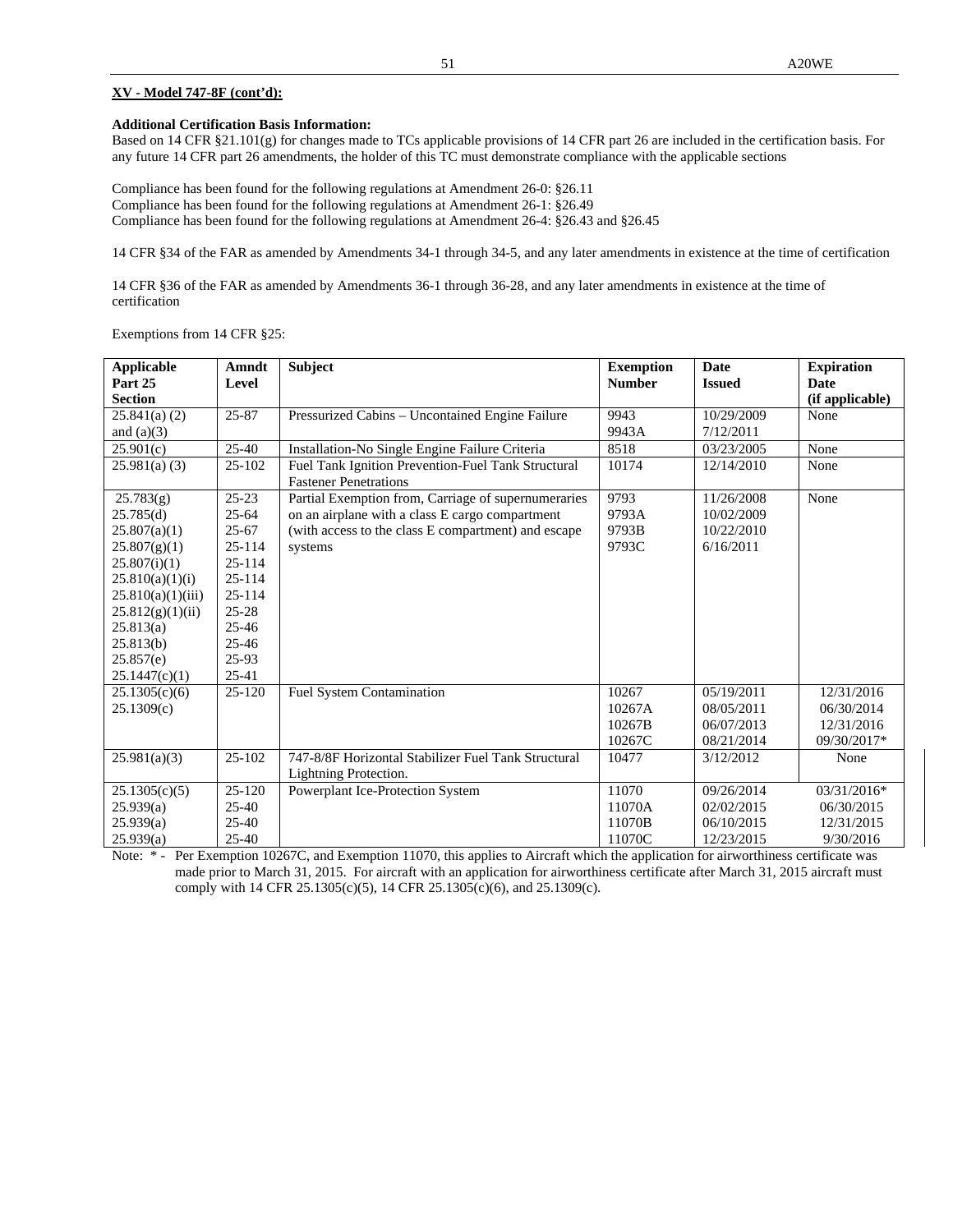The following regulations have been complied with by findings of an Equivalent Level of Safety (ELOS):

| <b>Applicable</b>                                      | Amndt     | Subject                                                                                                                                                                                           | <b>ELOS</b>                           |
|--------------------------------------------------------|-----------|---------------------------------------------------------------------------------------------------------------------------------------------------------------------------------------------------|---------------------------------------|
| Part 25                                                | Level     |                                                                                                                                                                                                   | <b>Number</b>                         |
| <b>Section</b>                                         |           |                                                                                                                                                                                                   |                                       |
| $\overline{25.107(e)(1)(iv)}$                          |           | Minimum Unstick Speed (VMU)                                                                                                                                                                       | TC6918SE-T-F-6                        |
| 25.689(a)(1)                                           |           | <b>Control Cable Diameter</b>                                                                                                                                                                     | PS05-0212-SF-2                        |
| 25.777(e)                                              | 25-46     | Wing Flap Control Lever                                                                                                                                                                           | PS05-0212-SF-1                        |
| 25.783(e)                                              | $25 - 88$ | Visual Indication of Forward and Aft Lower Lobe Cargo Door Locked<br>Condition                                                                                                                    | PS05-0212-C-1                         |
| 25.783(e)                                              | 25-88     | Visual Indication of Main Deck Side Cargo Door Closed, Latched, and<br>Locked Condition.                                                                                                          | PS05-0212-C-2                         |
| 25.811                                                 |           | Door Sill Reflectance and Exterior Exit Markings                                                                                                                                                  | TC6918SE-T-CS-2                       |
| 25.831(g)                                              |           | Acceptable High Temperature Physiological Environment During Failure<br>Conditions                                                                                                                | PS05-0020-ES-3<br>Rev 1               |
| 25.857(c)(1)                                           |           | Cargo Compartment Classification Inadvertent Smoke Detection in Lower<br>Lobe Class C Cargo Compartments                                                                                          | AT8167-T-ES-1                         |
| 25.863<br>25.1182(a)<br>25.1183(a)                     |           | Engine Nacelle Power Door Opening System (PDOS) Fire Testing                                                                                                                                      | PS05-0211-P-6                         |
| 25.863<br>25.1182(a)<br>25.1183(a)                     |           | Nacelle Areas Behind Firewalls for Thrust Reverser Directional Control<br>Valve (DCV)                                                                                                             | PS05-0212-P-18                        |
| 25.933                                                 |           | <b>Flight Critical Thrust Reverser</b>                                                                                                                                                            | TC6918SE-T-P-2                        |
| 25.934                                                 |           | <b>Engine and Thrust Reverser System Testing</b>                                                                                                                                                  | TC6918SE-T-P-17                       |
| 25.981(a)(3)                                           |           | Installation of GFI Relays on Boeing Model 707, 727, 737CL, 737NG, 747<br>CL, 747-400, 757, 767, & 777 Airplanes and<br>Equivalent Safety Finding for Ground Fault Interrupter Circuit Protection | PS05-0123-P-1 Rev 1<br>PS05-0212-P-24 |
|                                                        |           | for Fuel Override and Jettison Pumps                                                                                                                                                              |                                       |
| 25.981(b)                                              | 125       | Fuel Tank Flammability Reduction Rule                                                                                                                                                             | PS05-0177-P-2                         |
| 25.997(d)<br>25.1305(c)(6)                             |           | Warning Means for Engine Fuel Filter Contamination                                                                                                                                                | PS05-0212-P-4                         |
| $25.1145(a)$ and<br>(b)                                |           | <b>Ignition Switches</b>                                                                                                                                                                          | PS05-0212-P-5                         |
| 25.1181(a)(6)<br>25.1182(a)                            |           | Fire Safety Requirements for the GEnx-2B Engine Fan Case                                                                                                                                          | PS05-0211-P-23                        |
| 25.1182<br>25.1183                                     |           | Fire Safety Requirements for the Aft Strut Fairing Compartment                                                                                                                                    | PS05-0212-P-21                        |
| 25.1193                                                |           | Cowling and Nacelle Skin Fireproof Regions                                                                                                                                                        | PS05-0212-P-16                        |
| $25.1301(a)$ , and<br>(d)<br>$25.1309(a)$ , and<br>(c) |           | Transition Speed of Enhanced Ground Proximity Warning System<br>(EGPWS) Mode 4 Alerts; Too Low Flaps/Too Low Terrain                                                                              | PS05-0212-S-3                         |
| 25.1303(c)(1)                                          |           | <b>Overspeed Aural Warning</b>                                                                                                                                                                    | TC6918SE-T-SA-11                      |
| 25.1435(b)(1)                                          | 104       | Request for an Equivalent Level of Safety Finding for the Hydraulic System<br>Pressure Test                                                                                                       | PS05-0212-SF-4                        |
| 25.1517                                                |           | Rough Air Speed (VRA)                                                                                                                                                                             | TC6918SE-T-F-4                        |
| 25.1529                                                |           | Maintenance Planning Document Section 9                                                                                                                                                           | TC6918SE-T-G-8                        |
| Appendix H                                             |           | (Instructions for Continued Airworthiness)                                                                                                                                                        |                                       |
| 25.1325(e)                                             |           | Standby Air Data System                                                                                                                                                                           | PS05-0212-F-3                         |
| $25.161(a)$ , and<br>(c)(3), 25.1301(a),<br>25.1309(a) |           | Longitudinal Trim                                                                                                                                                                                 | PS05-0212-F-4                         |
| 25.1555(d)(1)                                          |           | Engine and Auxiliary Power Unit (APU) Fire Switch Handle Design.                                                                                                                                  | PS06-0496-F-18                        |
| 25.853(a)                                              |           | Adhesives Used in Interior Panel Joint Potting Applications.                                                                                                                                      | PS08-0670-C-1                         |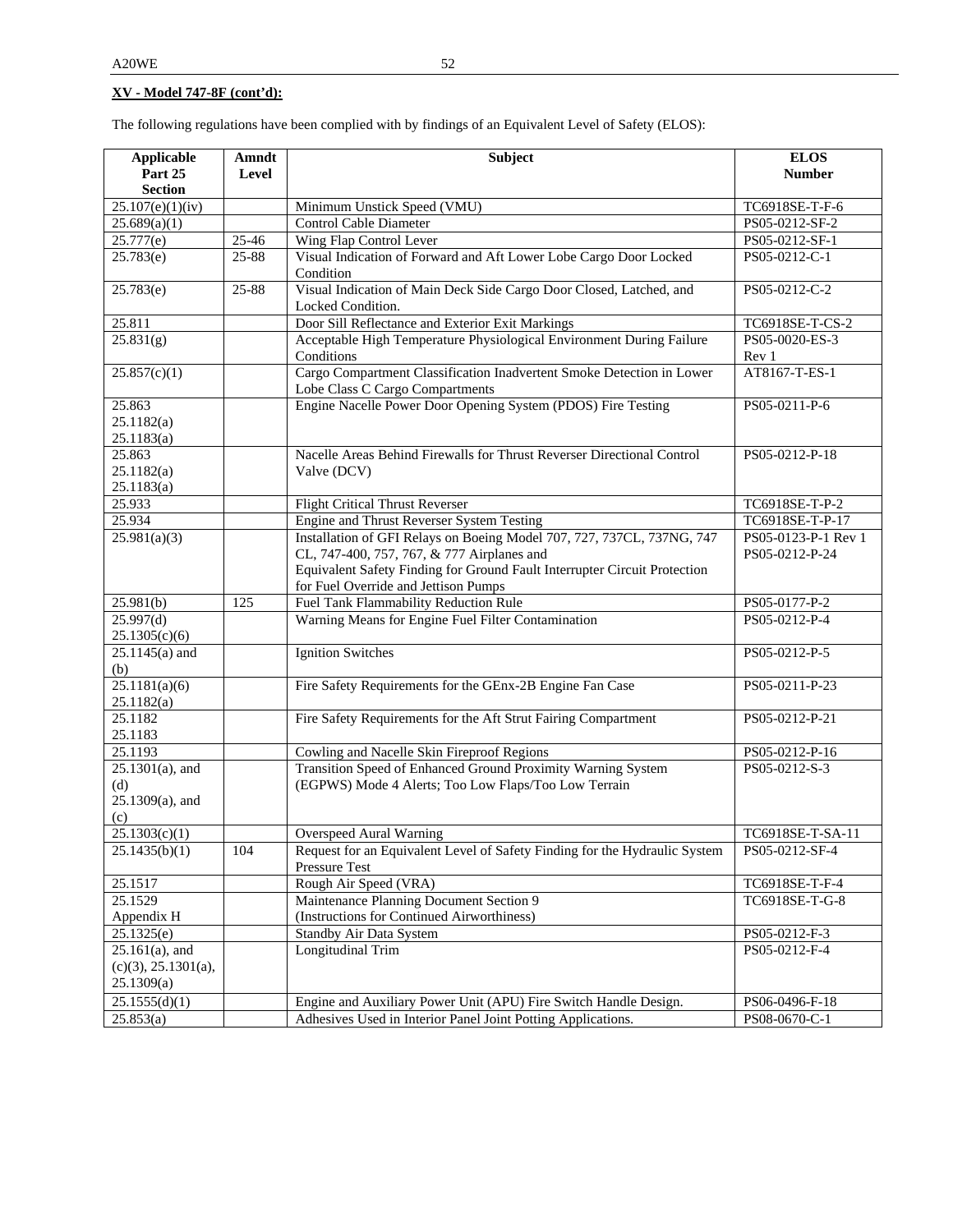| <b>Special</b>   | <b>Effective</b> | <b>Subject</b>                                                                           |
|------------------|------------------|------------------------------------------------------------------------------------------|
| <b>Condition</b> | Date             |                                                                                          |
| <b>Number</b>    |                  |                                                                                          |
| 25-385-SC        | 11/09/2009       | Structural Design Requirements for Four-Post Main Landing Gear System                    |
| 25-387-SC        | 09/11/2009       | Additional Airframe Structural Design Requirements Related to Sudden Engine Stoppage Due |
|                  |                  | to Fan Blade Failures                                                                    |
| 25-388A-SC       | 06/27/2011       | Interaction of Systems and Structures                                                    |
|                  |                  | (See Note 5 for Section XV and XVI)                                                      |
| $25-401-SC$      | 02/16/2010       | Systems and Data Networks Security--Protection of Airplane Systems and Data Networks     |
|                  |                  | From Unauthorized External Access                                                        |
| 25-402-SC        | 02/16/2010       | Design Roll Maneuver Requirement                                                         |

Special Conditions with respect to the following subjects apply to the 747-8F:

Additional Design Requirements and Conditions:

The following design details or information must be maintained to ensure that an unsafe design condition is not present:

14 CFR 25.1329 – Flight Guidance System

The following design features must be incorporated in the type design (reference § 25.1329, Amendment 25-46). In lieu of the following, compliance to 25.1329, Amendment 25-119, may be shown.

1. Quick autopilot disconnect switches for each pilot on the outboard arm of each control wheel and quick autothrust disconnect switches for each pilot on the underside of the thrust control levers for engines 1 and 4.

2. Positive disconnect function for the autopilot is provided by the disconnect bar located at the glare shield on the autopilot mode control panel (MCP).

3. Positive disconnect function for the autothrottle is provided by the autothrottle arm switch, also located on the MCP.

4. Automatic synchronization of the autopilot and autothrust functions is provided in order to ensure transient free engagement and mode switching.

5. Automatic stabilizer trim is used to offload the elevator in order to ensure transient free disengagement of the autopilot pitch axis.

6. The wheel position provides a visual and tactile indication of any wheel input which may be required at disengagement of the autopilot roll axis.

7. When multiple autopilot channels are engaged, disengagement of an individual autopilot does not result in a transient any greater than a minor transient.

8. The throttle levers remain in the current position when the autothrust function is disengaged.

9. Failures of the automatic stabilizer trim function, and other detected failures which degrade autopilot operation but do not pose an immediate hazard to the airplane, result in activation of the master caution light and aural, as well as the display of an AUTOPILOT caution message.

10. Detected failures which do pose an immediate hazard to the airplane, result in an autopilot disconnect with associated autopilot disconnect warning level annunciation that includes activation of the master warning light and aural as well as the display of an AUTOPILOT warning message.

11. Transition from multiple autopilot operation to single autopilot operation (with associated yaw axis autopilot servo disconnect), during engine inoperative go-around, does not require exceptional piloting skill, alertness, or strength.

12. The AFDS provides low speed protection via the following features:

a. The AFDS controls to an angle-of-attack which corresponds to one degree below the stick shaker angle-of-attack.

b. The AFDS take-off mode provides windshear recovery guidance which meets the criteria of AC 25-12 and AC 120-41.

c. An indication to the flight crew of a low speed condition includes the display of the stick shaker angle-of-attack via a pitch limit indicator (PLI).

d. The thrust management function (TMF), when engaged in SPD mode, provides low speed protection when the AFDS vertical speed (V/S) mode is engaged and commanding a climb. In addition, if the angle-of-attack rises above a fixed reference point, the AFDS issues a V/S mode failure by removing the pitch flight director bars if the flight director is turned on.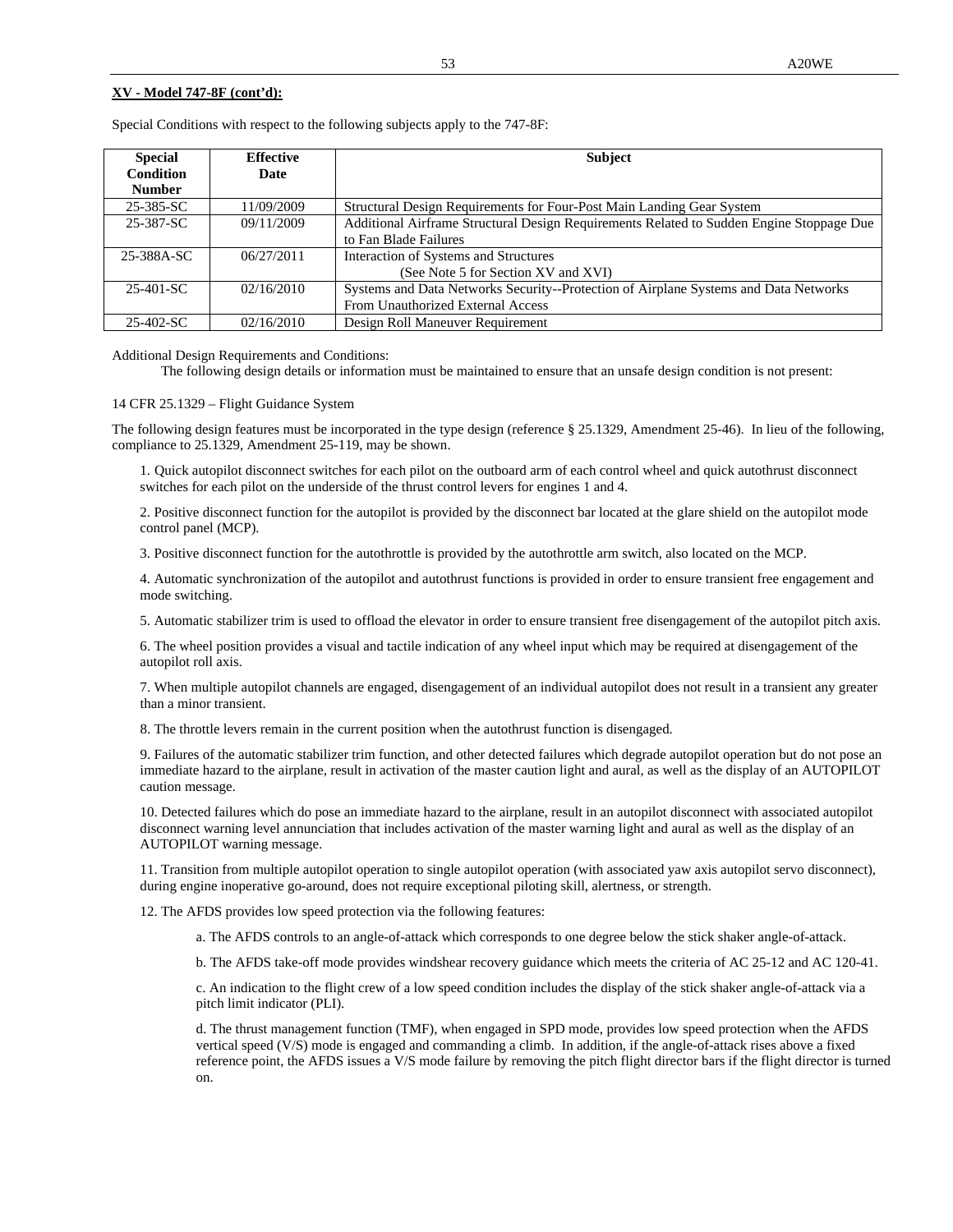e. If the autopilot is engaged, a V/S mode failure will result in an amber line being drawn through the V/S mode annunciation on the primary flight display (PFD), illumination of the master caution light, activation of the master caution aural, and display of an AUTOPILOT caution message.

f. An indication to the flight crew of a low speed condition is an AIRSPEED LOW caution message when the airspeed drops below the top of the lower amber band of the airspeed indicator.

g. The AFDS provides low speed protection by controlling to a reference angle-of-attack when in Flight Level Change (FLCH) mode. An additional indication to the flight crew of a low speed condition is an AIRSPEED LOW caution message when the airspeed drops below the top of the lower amber band.

h. When the AFDS altitude capture (ALT CAP) mode is engaged, the TMF, if engaged in SPD mode, provides low speed protection. In addition, under certain conditions the AFDS will provide altitude capture speed floor protection by controlling to a speed no lower than 5 knots below the MCP selected speed.

- i. If the AFDS altitude capture mode is engaged, and the angle-of-attack rises above a fixed reference point the AFDS will issue an ALT CAP mode failure by removing the pitch flight director bars if the flight director is turned on. If the autopilot is engaged, the ALT CAP mode failure will result in a mode annunciation on the Primary Flight Display (PFD), illumination of the master caution light, activation of the master caution aural, and display of an AUTOPILOT caution message. An additional indication to the flight crew of a low speed condition is an AIRSPEED LOW caution message when the airspeed drops below the top of the lower amber band.
- j. When the AFDS Altitude Hold (ALT HLD) mode is engaged, the TMF, if engaged in SPD mode, provides low speed protection. An additional indication to the flight crew of a low speed condition is an AIRSPEED LOW caution message when the airspeed drops below the top of the lower amber band.
- k. When the AFDS Vertical Navigation (VNAV) mode is engaged, the TMF, if engaged in SPD mode, provides low speed protection. Otherwise, when engaged in VNAV SPD, the FMF provides low speed protection. An additional indication to the flight crew of a low speed condition is an AIRSPEED LOW caution message when the airspeed drops below the top of the lower amber band.
- l. When the AFDS glideslope (G/S) mode is engaged, the TMF, if engaged in SPD mode, provides low speed protection. An additional indication to the flight crew of a low speed condition is an AIRSPEED LOW caution message when the airspeed drops below the top of the lower amber band.
- m. When the AFDS go-around mode is engaged, the AFDS provides low speed protection by controlling to an angle-ofattack which corresponds to one degree below the stick shaker angle-of-attack. The AFDS go-around mode provides windshear recovery guidance and meets the criteria of AC 25-12 and AC 120-41. An additional indication to the flight crew of a low speed condition includes the display of the stick shaker angle-of-attack (via a pitch limit indicator (PLI)).
- n. Autothrottle wake-up requires that the autothrottle arm switch, located on the MCP, be in the ARM position. When the AFDS in not in takeoff, go-around, FLCH, or VNAV SPD modes, the autothrottle will automatically engage into SPD mode and provide speed protection when the airspeed drops approximately 5 to 10 knots below the top of the lower amber band.
- 13. The AFDS provides high speed protection via the following features:
	- o. Indication to the flight crew of a high speed condition is an OVERSPEED warning message when the airspeed/Mach number exceeds VMO/MMO
	- p. When the AFDS takeoff mode is engaged, the AFDS provides high speed protection by controlling to the flap placard (flaps down) or VMO/MMO (flaps up).
	- q. When the AFDS V/S mode is engaged, the TMF, if engaged in SPD mode, provides high speed protection.
	- r. When the AFDS FLCH mode in engaged, the AFDS provides high speed protection by controlling to the flap placard (flaps down) or VMO/MMO (flaps up).
	- s. When the AFDS ALT CAP mode is engaged, the TMF, if engaged in SPD mode, provides high speed protection.
	- t. When the AFDS ALT HLD mode is engaged, the TMF, if engaged in SPD mode, provides high speed protection.
	- u. When the AFDS VNAV mode is engaged, the TMF, if engaged in SPD mode, provides high speed protection. Otherwise, when engaged in VNAV SPD, the FMF provides high speed protection.
	- v. When the AFDS G/S mode is engaged, the TMF, if engaged in SPD mode, provides high speed protection.
	- w. When the AFDS go-Around mode is engaged, the AFDS provides high speed protection by controlling to the flap placard (flaps down) or VMO/MMO (flaps up).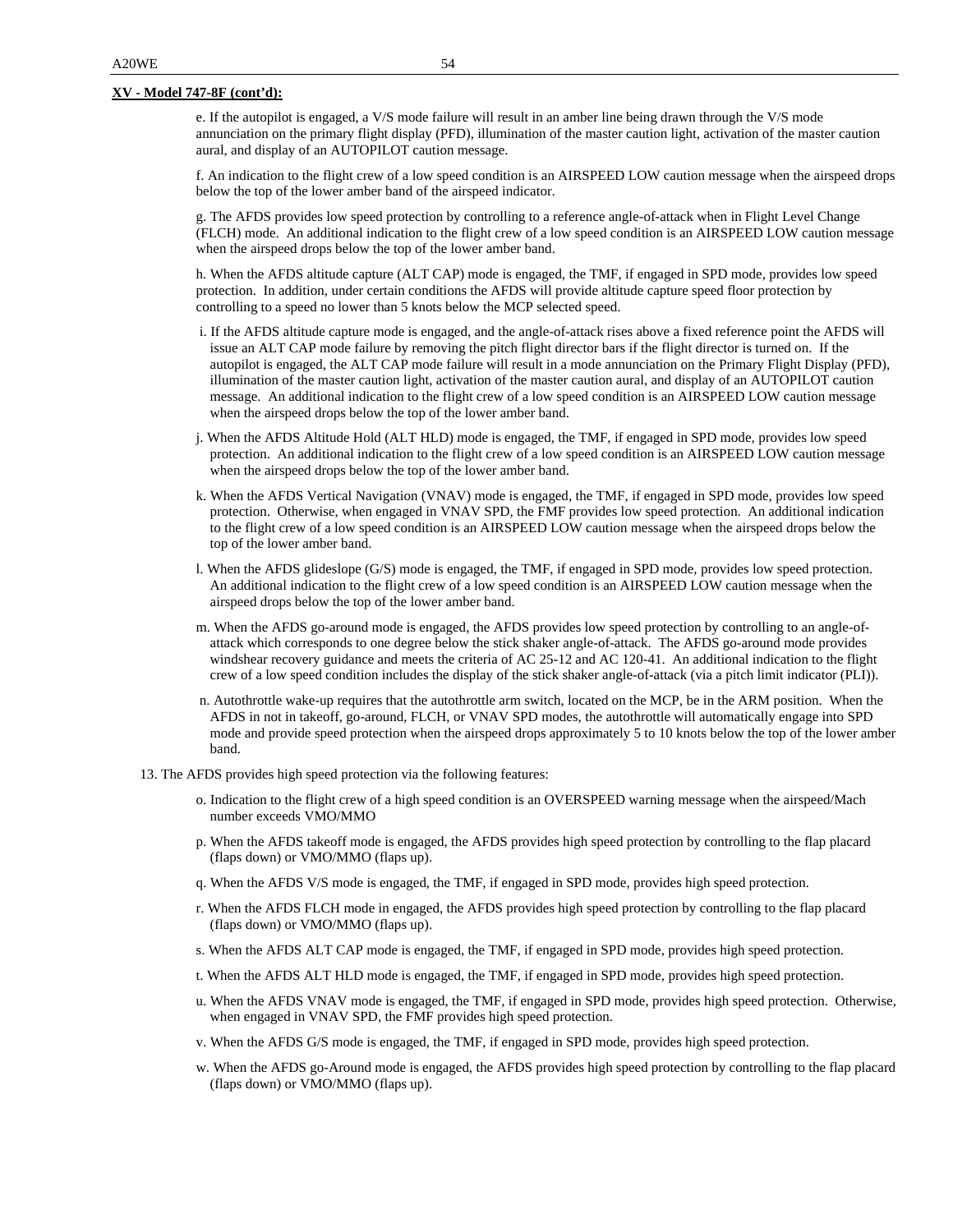- 14. For the flight guidance system functions, controls, indications, and alerts, means are provided to indicate the current mode of operation as well as any armed modes. Mode transitions are indicated on the Primary Flight Display (PFD) and highlighted with boxes that are displayed around the changed mode for ten seconds following the mode change. The indications are visible to each pilot under all expected lighting conditions during the flight deck lighting evaluation.
- 15. Autopilot disengagement is annunciated via illumination of the master warning light, activation of the master warning aural, and via the display of an AUTOPILOT warning message. A dedicated autopilot warning provides for an aural warning which is unique from all of the other aural warnings.
- 16. Override of the Autothrust by the flight crew using the throttles does not require excessive force, and does not create a potential hazard to the airplane.

14 CFR 25.365(e)(2) – Section 41 Lower Lobe (BS 140-460)

The following design features must be incorporated in the type design (reference § 25.365, Amendment 25-54). In lieu of incorporating the following design features, compliance to § 25.365, Amendment 25-120, may be shown.

#### Section 41 Lower Lobe (BS 140-460):

When evaluating this compartment for compliance to § 25.365, the compartment must be analyzed using the following two conditions:

(1) A 3.7 square foot opening (forward EE Bay access door) with the BS 464 cargo liner intact (3.7 sf), and

(2) A 20.0 square foot opening with the BS 464 cargo liner blown down. This essentially combines the Section 41 Lower Lobe and the forward cargo compartment into one compartment in the analysis.

#### 14 CFR  $25.561(c)(1)(ii)$  – Auxiliary Power Unit Fuel Line in Section 46

The following design features must be incorporated in the type design. In lieu of incorporating the following design features, compliance to §  $25.561(c)(1)(ii)$ , Amendment 25-120, may be shown.

(1) The Section 46 floor beams must be designed to protect the auxiliary power unit (APU) fuel lines from an emergency landing load event of a minimum of 5.2 g's down and 1.5 g's up.

(2) The APU fuel line must be routed through the main deck floor beams just outboard of BL 0 to minimize potential for all types of penetration (including rotor burst, wheels up landing impact, etc).

(3) Occupants must be located no less than 72 feet forward of the forward-most potential penetration location in the APU fuel hose.

#### Damage Tolerance and Fatigue Evaluation of Structure

14 CFR 25.571(a) and (b) – Wing, Empennage, Fuselage, Floors and Doors

The following design features must be incorporated in the type design (reference § 25.571(a) and (b), Amendment 25-86). In lieu of incorporating the following design features, compliance to § 25.571(a) and (b), Amendment 25-120, may be shown.

(1) For the 747-8F structure, an evaluation of the existing damage tolerance analysis (DTA) inspection program identified in the Supplemental Structural Inspection Document (SSID) must be performed for any required changes due to loads, geometry changes, material changes, etc. The resulting inspection requirements for the 747-8F must be included in Section 9 (Airworthiness Limitations) of the Boeing Maintenance Planning Document (MPD) D621U400 in accordance with § 25.571(a)(3) at Amendment 25-120.

(2) The above evaluation must include loading magnitudes and loading spectra which are developed in accordance with § 25.571 at Amendment 25-120. This includes usage of the 1.15 factor for pressure acting alone in accordance with § 25.571(b)(5) at Amendment 25-120.

(3) Maintenance instructions must be based on in-service data and fatigue testing to ensure freedom from widespread fatigue damage.

#### 14 CFR 25.809(a) – Outside viewing means for Flight Deck Overhead Exit

The following design features must be incorporated in the type design (reference § 25.809(a), Amendment 25-47). In lieu of incorporating the following design features, compliance to § 25.809(a), Amendment 25-120, may be shown.

(1) Large windows installed adjacent to the overhead flight deck exit door that provide a means for outside viewing to determine if there is a hazard (such as a fire) that would pose an immediate threat to the occupants of the airplane if the emergency exit were to be opened.

(2) 8 inertia reels (with harnesses) installed for egress out flight deck overhead exit door.

14 CFR 25.981(a)(3) and (b) – Fuel Tank Ignition Protection

#### The amendment level is  $25-120$  for  $\S 25.981(a)(3)$ , and (b) except:

25-11 for § 25.981 (a)(3) and (b) for APU fuel feed system line, pumps and plumbing, and fuel system scavenge systems only for the following airplane serial numbers(SNs): 35808, 36136, 36137, 35806, 35807, 37132, 37133, 39238, 39239, 37562, 37580, 36138, 37563, 39240, 35809, 37564, 39241, 39242, 37561, 37568, 37569, 39243, 37581, 39244 and 37668. All other airplane SNs are at 25-120. Regardless of SN, any changes to these systems that affect 25.981 compliance, including the APU fuel feed system line, pumps and plumbing, and fuel system scavenge systems, must comply at amendment 25-120.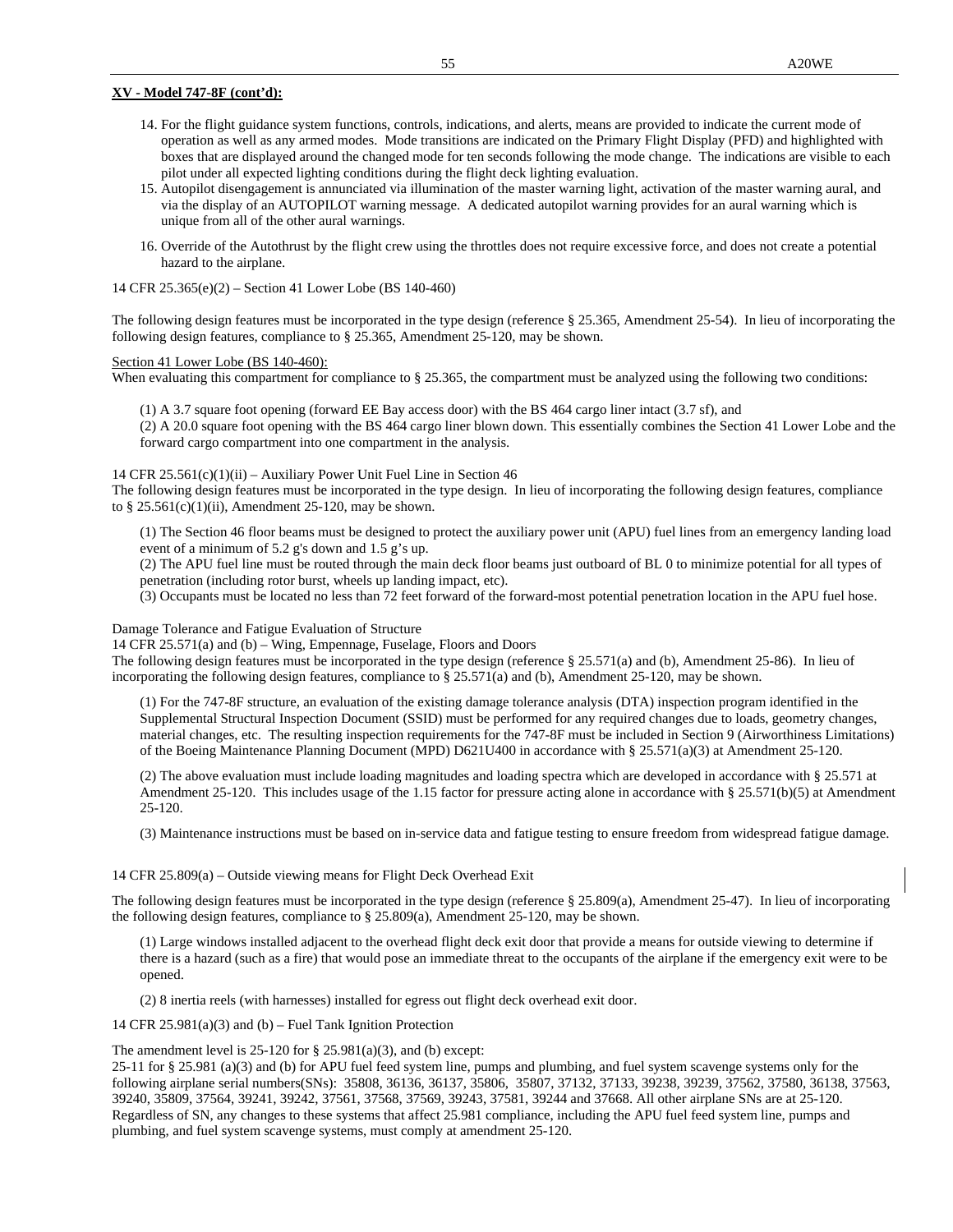The following design details must be maintained to ensure that an unsafe design feature is not present:

Following fire/smoke detection, the crew will follow the AFM procedure to depressurize the cabin and ascend or descend the airplane to an altitude of 25,000 feet until final descent to a suitable airport is possible.

Class E cargo compartment liners will be tested to meet requirements of 14 CFR part 25, appendix F part III (Amdt. 25.83). Except at the following locations:

- 1. The linings above the cargo compartment ceiling in the stairwell to the upper deck;
- 2. Equipment/features mounted in the sidewall liners (and any sidewall liner joints to the equipment) such as the nose door control panel;
- 3. Liner joints at door edge frames (door 1, side cargo door, nose door);
- 4. Soft liner and joints above side cargo door where the hinges penetrate;
- 5. The aluminum and fiberglass dado panels (and associated joints) installed along the cargo compartment sidewalls from the cargo floor to approximately 10" to 15" above the floor.

Air grills in the ceiling panels between station 520 and 620 that are painted with intumescent paint which expand and close off the grill when exposed to a fire.

Protection of wires required for continued safe flight and landing inside the Class E compartment will be accomplished by any one, or combination of the following:

- 1. Routing behind fire resistant liners;
- 2. Routing of redundant wires on opposite sides of the main deck floor and/or opposite sides of the crown area, and/or with a minimum separation of 6';
- 3. Placement of air dams or fire stops behind cargo liners as required to prevent propagation of fire behind the liner;
- 4. Use of fire resistant wire or insulation where required to protect wire in locations subject to potential high temperatures on the backside of cargo liners and above ceiling panels (below the flight deck for example); and
- 5. Placement of special fire resistant covers behind air return grilles/decompression vents as required.

At least one critical oxygen line, which provides oxygen to the flight deck, will also be protected by fire resistant sidewall liner material and a protective fiberglass cover on the associated air return grille/decompression vent.

Additional information is listed in Section 9 of Boeing Maintenance Planning Data Document D011U721-02 or the applicable engine Type Certificate Data Sheet. The more restrictive requirement from these two documents shall be in force.

Production Basis: Production Certificate No. 700 has been issued to The Boeing Company.

Equipment: The basic required equipment as prescribed in the applicable airworthiness regulations (see Certification Basis) must be installed in the aircraft for certification.

#### **XVI - Model 747-8 (Approved December 14, 2011) Transport Category**

The 747-8 series is based on the model 747-400 series aircraft with design changes to the empennage, fuselage, landing gear, wings, engines, fuel systems, and other aircraft systems as defined in the certification basis within this section. The certification basis for areas unaffected by this change from the 747-400 series aircraft will remain certified at the 14 CFR Part 25 Amendment level of their original certification date.

Engines: 4 General Electric Turbofan Engines Model: GEnx-2B67, GEnx-2B67B or GEnx-2B67/P (Engine Type Certificate No. E00078NE)

WARNING: To prevent unsafe airplane handling characteristics, electronic engine control (EEC) software C060 (or newer) cannot be intermixed on the same aircraft with older EEC software: C032, C040, or C045. The idle selection logic is different in GE C060 software compared to older versions of EEC software. This difference can potentially provide large unsafe thrust asymmetries during acceleration from lower power if C060 EEC software is mixed with older EEC software (i.e. one or more engine at a high idle, while the rest are at minimum idle. The engines at high idle will respond much quicker if there is a rapid throttle advance). See Boeing Service Bulletin 747-73A2083

SEE Note 4 (after Section XVI) Applicable to Model 747-8F and 747-8 regarding intermixing of Engines

Fuel: General Electric Turbofan Engines Fuels conforming to: ASTM D-1655 grades Jet-A and Jet A-1 MIL-T-5624 grade JP-5 MIL-T-83133 grade JP-8 are acceptable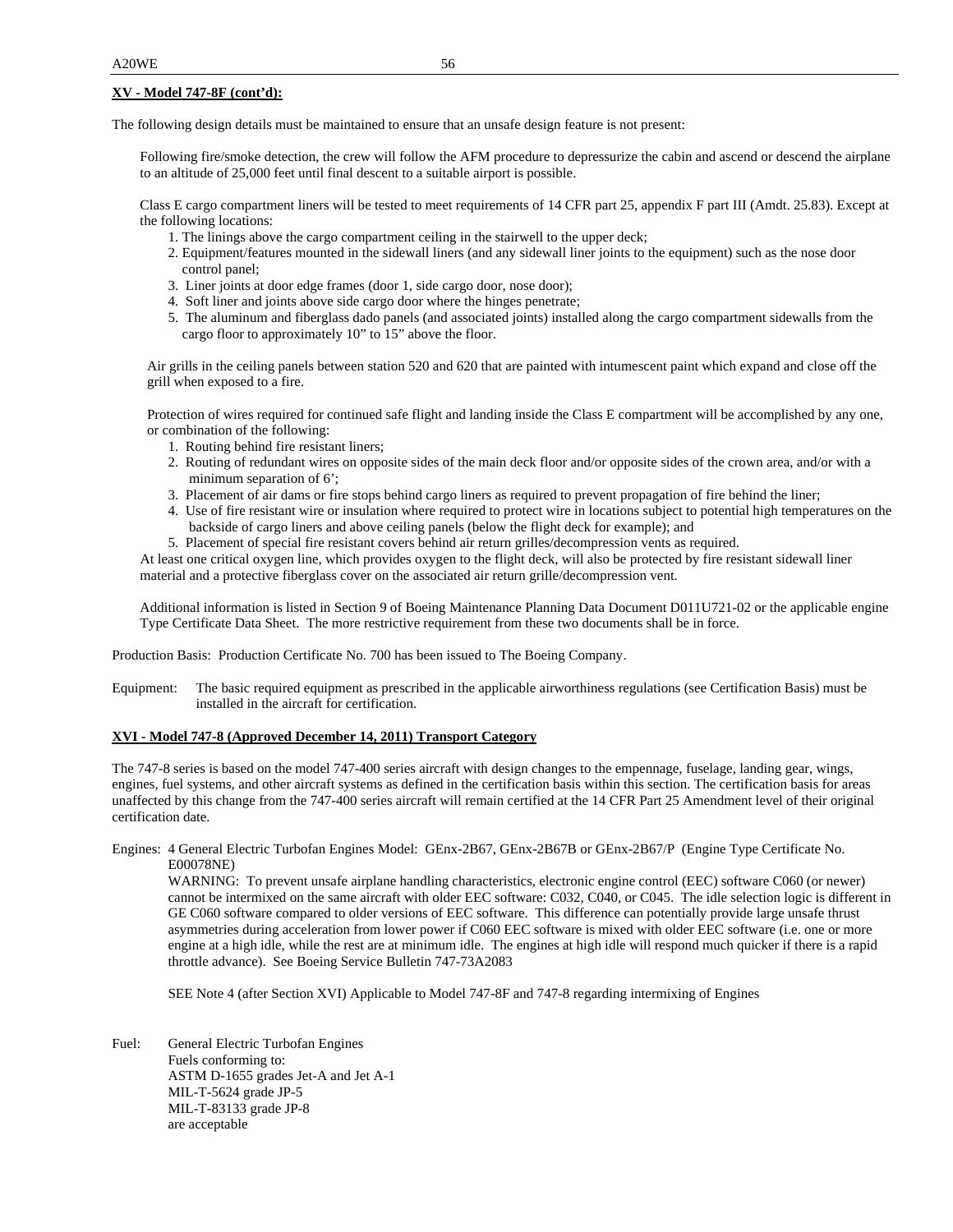Fuels produced to other specifications and having properties meeting the requirements of the above specifications are acceptable. The fuel and any fuel additives must conform to the relevant Engine Operating Instructions.

| Engine Limits:                                                                                                                          |                                                                                                                                                                                                                                                                                                                                                                                                                                                                                                                                                                                                    | General Electric Turbofan Engines                                                                                                                                                                                                                                                           | See the appropriate FAA approved Airplane Flight Manual for engine ratings.                                                                                                                                                                                                                                                                                                                                                                   |  |
|-----------------------------------------------------------------------------------------------------------------------------------------|----------------------------------------------------------------------------------------------------------------------------------------------------------------------------------------------------------------------------------------------------------------------------------------------------------------------------------------------------------------------------------------------------------------------------------------------------------------------------------------------------------------------------------------------------------------------------------------------------|---------------------------------------------------------------------------------------------------------------------------------------------------------------------------------------------------------------------------------------------------------------------------------------------|-----------------------------------------------------------------------------------------------------------------------------------------------------------------------------------------------------------------------------------------------------------------------------------------------------------------------------------------------------------------------------------------------------------------------------------------------|--|
| Airspeed Limits:                                                                                                                        | airspeed limits                                                                                                                                                                                                                                                                                                                                                                                                                                                                                                                                                                                    |                                                                                                                                                                                                                                                                                             | VMO/MMO = 365/0.9 (KCAS) See the appropriate FAA Approved Airplane Flight Manual for other                                                                                                                                                                                                                                                                                                                                                    |  |
| C.G. Range:                                                                                                                             |                                                                                                                                                                                                                                                                                                                                                                                                                                                                                                                                                                                                    | See the appropriate FAA Approved Airplane Flight Manual                                                                                                                                                                                                                                     |                                                                                                                                                                                                                                                                                                                                                                                                                                               |  |
| Empty Weight C.G.:                                                                                                                      | See the appropriate FAA Approved Airplane Flight Manual                                                                                                                                                                                                                                                                                                                                                                                                                                                                                                                                            |                                                                                                                                                                                                                                                                                             |                                                                                                                                                                                                                                                                                                                                                                                                                                               |  |
| Datum:                                                                                                                                  |                                                                                                                                                                                                                                                                                                                                                                                                                                                                                                                                                                                                    | See the appropriate Weight and Balance Control Manual                                                                                                                                                                                                                                       |                                                                                                                                                                                                                                                                                                                                                                                                                                               |  |
| Leveling Means:                                                                                                                         | See the appropriate FAA Approved Airplane Flight Manual                                                                                                                                                                                                                                                                                                                                                                                                                                                                                                                                            |                                                                                                                                                                                                                                                                                             |                                                                                                                                                                                                                                                                                                                                                                                                                                               |  |
| Maximum Weights:                                                                                                                        | See the appropriate FAA approved Airplane Flight Manual                                                                                                                                                                                                                                                                                                                                                                                                                                                                                                                                            |                                                                                                                                                                                                                                                                                             |                                                                                                                                                                                                                                                                                                                                                                                                                                               |  |
| Minimum Crew:                                                                                                                           | For all flights, 2 persons (pilot, copilot).                                                                                                                                                                                                                                                                                                                                                                                                                                                                                                                                                       |                                                                                                                                                                                                                                                                                             |                                                                                                                                                                                                                                                                                                                                                                                                                                               |  |
| Maximum Number of:<br><b>Seats</b>                                                                                                      | 605 passengers: Main Deck limited to 495 (when configured with 4 pairs of Type "A" exits on the main deck<br>and one pair of Type"C" exits at Door 1)<br>Main Deck Limited to 440 (when configured with three pairs of Type "A" exits and two pair<br>of Type"C" exits at Doors 1 and 5)<br>Upper Deck limited to 110 (when configured with one pair of Type A exits.)<br>Upper Deck limited to 45 (when upper deck exits are rated as Type I due to the interior<br>configuration.)<br>Upper Deck limited to 55 (when upper deck exits are rated as Type C due to the interior<br>configuration.) |                                                                                                                                                                                                                                                                                             |                                                                                                                                                                                                                                                                                                                                                                                                                                               |  |
| Maximum Compartment:<br>Weights                                                                                                         |                                                                                                                                                                                                                                                                                                                                                                                                                                                                                                                                                                                                    | See the appropriate Weight and Balance Control Manual                                                                                                                                                                                                                                       |                                                                                                                                                                                                                                                                                                                                                                                                                                               |  |
| Fuel Capacity:                                                                                                                          |                                                                                                                                                                                                                                                                                                                                                                                                                                                                                                                                                                                                    | See the appropriate Weight and Balance Control Manual                                                                                                                                                                                                                                       |                                                                                                                                                                                                                                                                                                                                                                                                                                               |  |
| Oil Capacity:                                                                                                                           |                                                                                                                                                                                                                                                                                                                                                                                                                                                                                                                                                                                                    | See the appropriate Weight and Balance Control Manual                                                                                                                                                                                                                                       |                                                                                                                                                                                                                                                                                                                                                                                                                                               |  |
| Maximum Operating:<br>Altitude                                                                                                          | 43,100                                                                                                                                                                                                                                                                                                                                                                                                                                                                                                                                                                                             |                                                                                                                                                                                                                                                                                             |                                                                                                                                                                                                                                                                                                                                                                                                                                               |  |
| Control Surface:<br>Movements                                                                                                           | <b>Boeing Drawing Numbers:</b><br>251U1001<br>251U1003<br>251U2001<br>251U3002<br>251U4001<br>114U0001<br>253U5001<br>256U5001                                                                                                                                                                                                                                                                                                                                                                                                                                                                     | to the following FAA-approved data:<br><b>Rigging Instructions</b><br><b>Rigging Instructions</b><br><b>Rigging Instructions</b><br><b>Rigging Instructions</b><br><b>Rigging Instructions</b><br><b>Rigging Instructions</b><br><b>Rigging Instructions</b><br><b>Rigging Instructions</b> | To insure proper operation of the airplane, the movement of the various control surfaces must be carefully<br>controlled by proper rigging of the flight control systems. The airplane must, therefore, be rigged according<br>Lateral Controls<br><b>Speed Brakes</b><br><b>Elevator Controls</b><br><b>Rudder Controls</b><br><b>Stablizer Trim Controls</b><br>Leading Edge Slats Controls<br>Control Stand<br>Trailing Edge Flap Controls |  |
| Model<br>747-830<br>747-85M<br>747-89L<br>747-8B5<br>747-8JA<br>747-8JK<br>747-8LQ<br>747-8KB<br>747-8ZV<br>747-8H0<br>747-8Z5<br>747-8 | <b>Eligible Serial Numbers</b><br>37826-37845<br>42417<br>40905-40909, 60407, 60408<br>40065<br>38636<br>41060<br>37075, 37544<br>42096<br>39749<br>37500-37501                                                                                                                                                                                                                                                                                                                                                                                                                                    | 41191-41194, 41847, 44932, 44933<br>Reserved for new serial numbers added after Line Number 1533                                                                                                                                                                                            |                                                                                                                                                                                                                                                                                                                                                                                                                                               |  |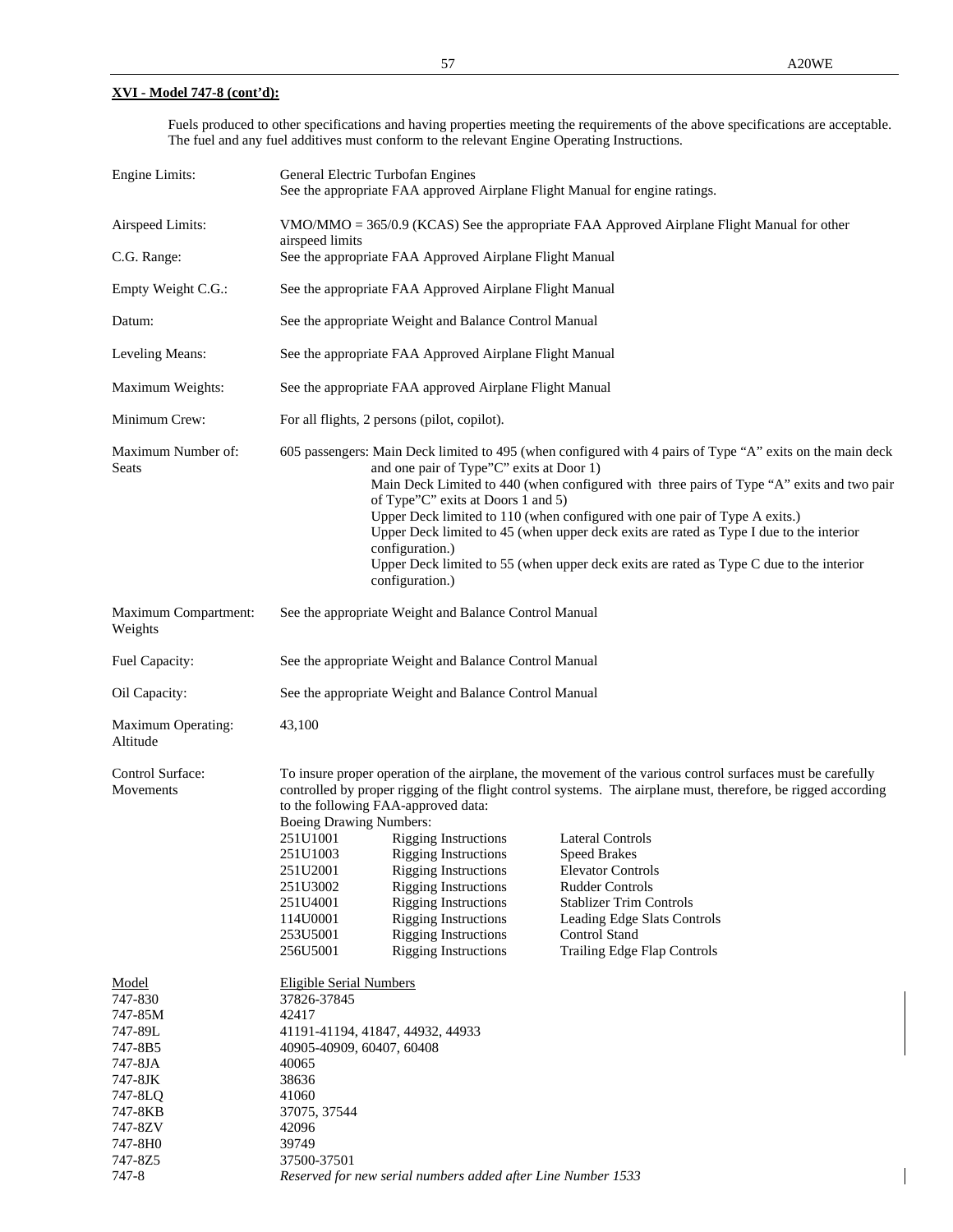Certification Basis:

The 747-8 series is based on the model 747-400 series aircraft with design changes to the empennage, fuselage, landing gear, wings, engines, fuel systems, and other aircraft systems as defined in the certification basis within this section. The certification basis for areas unaffected by this change from the 747-400 series aircraft will remain certified at the 14 CFR Part 25 Amendment level of their original certification date. The certification basis for areas changed or affected by the 747-8 minor model is 14 CFR part 25, as amended by Amendment 25-1 through Amendment 25-120 with exceptions permitted by 14 CFR 21.101. Section A documents the changed/affected areas of the aircraft. Section B documents all regulations for which there are exceptions from Amendment 25-120 for the changed/affected areas. Section C documents unchanged/unaffected areas for which compliance has been shown at an Amendment level higher than the 747-400 Amendment level.

A. The following section contains a listing of all areas that are changed/affected as part of the 747-8 minor model.

| <b>Airplane Area</b>   | <b>Changed/Affected Areas</b>                                                                                                                         |  |  |  |
|------------------------|-------------------------------------------------------------------------------------------------------------------------------------------------------|--|--|--|
| Airplane Level         | Static Loads; Dynamic Flight Loads; Dynamic Ground Loads; Flutter                                                                                     |  |  |  |
|                        | Flotation and ditching                                                                                                                                |  |  |  |
|                        | Weight and balance                                                                                                                                    |  |  |  |
|                        | Aerodynamic Stability & Control; Aerodynamic Performance; Aerodynamic Configurations                                                                  |  |  |  |
| Airframe -             | All empennage (including the outboard elevator balance weight towers) except:<br>Inboard elevator, remainder of outboard elevator.                    |  |  |  |
| Empennage              |                                                                                                                                                       |  |  |  |
| Airframe -<br>Fuselage | All fuselage (includes all fuselage, floors, doors, and window structure) except:<br>BS 140 pressure bulkhead; frames, S-0 to S-13, BS 160 to BS 320; |  |  |  |
|                        | flight deck surround skins/stringers from S-0 to S-13, BS 220-300;<br>$\bullet$                                                                       |  |  |  |
|                        | flight deck floor beams from BS 220-300;                                                                                                              |  |  |  |
|                        | structural supports and sills for flight deck windshields;                                                                                            |  |  |  |
|                        | crown skin from S-0 to S-6 from BS 280 to 520;                                                                                                        |  |  |  |
|                        | upper deck side of body shear trusses;                                                                                                                |  |  |  |
|                        | 9G intercostals for upper deck galleys,<br>upper deck floor decompression trusses,                                                                    |  |  |  |
|                        | side of body shear panels;                                                                                                                            |  |  |  |
|                        | BS 2360 aft pressure dome and APU tail cone;                                                                                                          |  |  |  |
|                        | Nose radome and nose landing gear doors;                                                                                                              |  |  |  |
|                        | Upper deck emergency exit doors, flight deck overhead emergency exit door, and forward and center                                                     |  |  |  |
|                        | electrical equipment access doors                                                                                                                     |  |  |  |
| Avionics               | Pitot static line plumbing<br>Integrated Display System (IDS)                                                                                         |  |  |  |
|                        | Modularized Avionics and Warning Electronics Assembly (MAWEA)                                                                                         |  |  |  |
|                        | Flight Management Computer (FMC)                                                                                                                      |  |  |  |
|                        | Communication Management Unit (CMU)                                                                                                                   |  |  |  |
|                        | Enhanced Ground Proximity Warning System (EGPWS)                                                                                                      |  |  |  |
|                        | Central Maintenance Computer System (CMCS)                                                                                                            |  |  |  |
|                        | Airplane Condition and Monitoring System (Data Management Unit (DMU) and Quick Access Recorder (QAR))                                                 |  |  |  |
|                        | Low Range Radio Altimeter (LRRA)                                                                                                                      |  |  |  |
|                        | Multi-Mode Receiver (MMR)                                                                                                                             |  |  |  |
|                        | Distance Measuring Equipment (DME)                                                                                                                    |  |  |  |
|                        | Automatic Direction Finder (ADF)                                                                                                                      |  |  |  |
|                        | VHF Omnidirectional Range/Marker Beacon (VOR/MB)                                                                                                      |  |  |  |
|                        | Air Data Inertial Reference System (ADIRS)                                                                                                            |  |  |  |
|                        | <b>SATCOM</b>                                                                                                                                         |  |  |  |
|                        | Cockpit Voice Recorder (CVR)                                                                                                                          |  |  |  |
|                        | Flight Deck (FD) Printer                                                                                                                              |  |  |  |
|                        | Flight Data Recorder Systems (FDRS)                                                                                                                   |  |  |  |
|                        | Onboard Network System (ONS)                                                                                                                          |  |  |  |
|                        | Terminal Wireless LAN Unit (TWLU)                                                                                                                     |  |  |  |
|                        | Automatic Fixed Emergency Locator Transmitter (ELT)                                                                                                   |  |  |  |
|                        | HF/VHF Radio Communication Panel                                                                                                                      |  |  |  |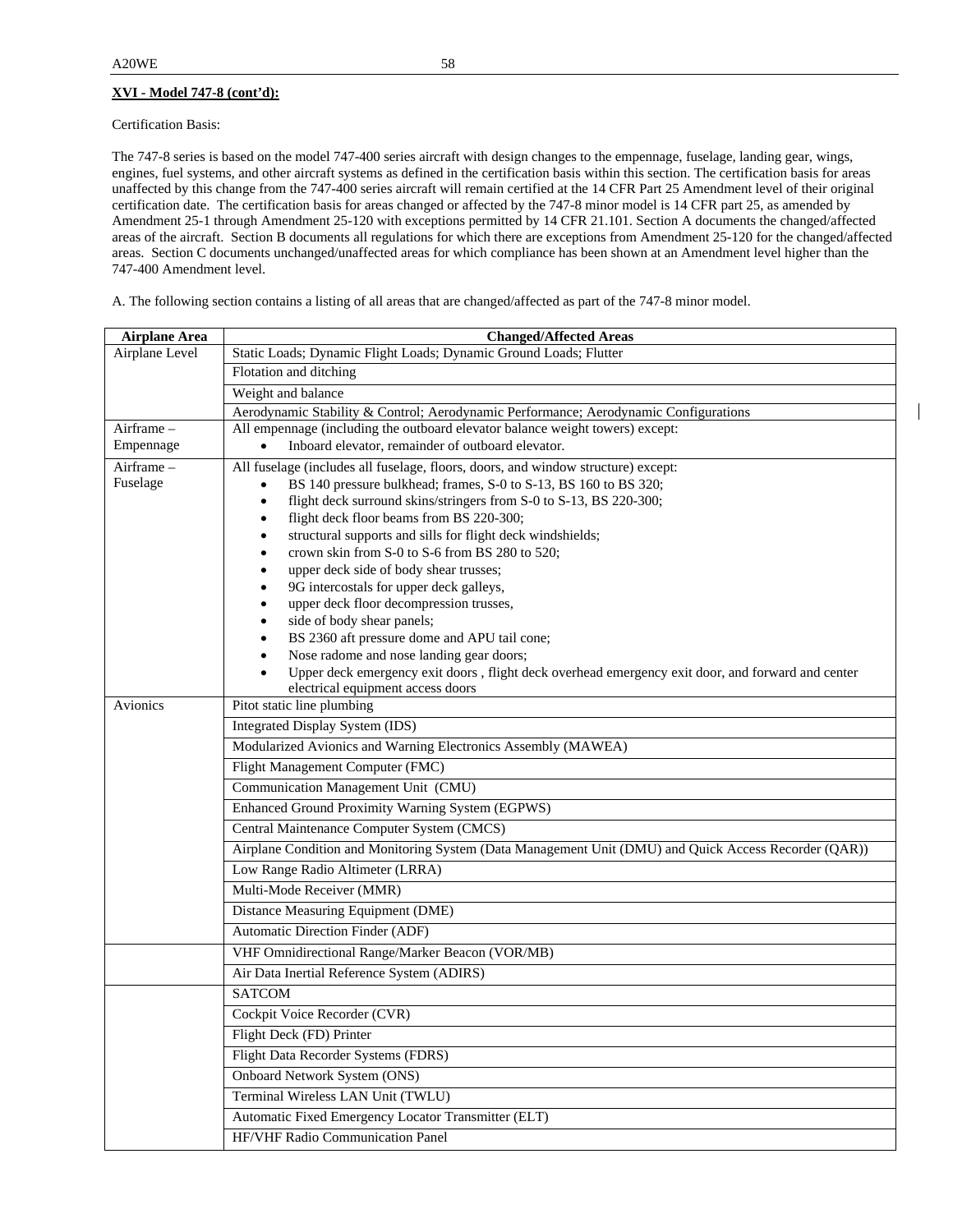| <b>Airplane Area</b>                         | <b>Changed/Affected Areas</b>                                                                                      |
|----------------------------------------------|--------------------------------------------------------------------------------------------------------------------|
|                                              | Traffic Alert and Collision Avoidance System (TCAS) and Air Traffic Control (ATC) Systems                          |
|                                              | Flight Deck Audio System (Audio Management Unit (AMU) and Audio Control Panels (ACP)                               |
| Cargo                                        | Provisions including structural and electrical for Cargo Handling System for Lower Lobe Compartments               |
|                                              | Cargo Furnishings, Linings and Placards                                                                            |
| <b>Electrical Sub-</b>                       | Duct Leak Detection System (DLDS)                                                                                  |
| systems                                      | Integrated Wingtip Light Assembly (IWLA)                                                                           |
|                                              | Integrated Drive Generator (IDG)                                                                                   |
|                                              | Main and APU battery<br>Cabin Services System (CSS)                                                                |
|                                              |                                                                                                                    |
|                                              | Weight and Balance Computer of the On-Board Weight and Balance System<br><b>Electrical Power Generation System</b> |
|                                              | Service and maintenance lights in the wheel wells, AC pack bay, Tailcone/APU compartment and forward EE bay        |
|                                              | Window Heat Control Unit (WHCU) and flight deck window sensors                                                     |
|                                              | Dimmer control unit (DCU)                                                                                          |
|                                              | Fuselage, Wing, Strut, Wheel Well, E/E Cooling, Cargo Handling, FQIS, Galley Systems, Door 2 Entry and Stairs,     |
| <b>Electrical Wiring</b><br>and Installation | Door 5 Crew Rest, Lavatory, Water System, Waste System, Oxygen Systems, Cabin Services System and Engine<br>Wiring |
|                                              | Wing Fuel Tank Stringer clip                                                                                       |
|                                              | Integration panels                                                                                                 |
| Environmental                                | Lower Lobe Cargo Fire Protection System                                                                            |
| Systems                                      | Aft Cargo Air Conditioning (ACAC) System flow rate and ducting                                                     |
|                                              | APU air supply ducting                                                                                             |
|                                              | Air conditioning and trim ducting.                                                                                 |
|                                              | E6/E9 equipment cooling supply line                                                                                |
|                                              | Forward cargo heat ducting                                                                                         |
|                                              | Aft/bulk cargo heat ducting                                                                                        |
|                                              | <b>Recirculation fans</b>                                                                                          |
|                                              | Upper and lower recirculation filters                                                                              |
|                                              | Air distribution riser ducts.                                                                                      |
|                                              | Lav/Galley Vent System (LGVS) ducting                                                                              |
|                                              | Air Supply Control System (ASCS)                                                                                   |
|                                              | Wing Anti-Ice (WAI) System                                                                                         |
|                                              | Cabin Air Conditioning Temperature Control System (CACTCS)                                                         |
|                                              | Forward and aft electrical equipment (EE) cooling systems                                                          |
|                                              | In-flight entertainment (IFE) cooling system                                                                       |
|                                              | Flight Deck Air Distribution System                                                                                |
|                                              | Alternate Ventilation System (AVS)                                                                                 |
| <b>Escape Systems</b>                        | Door 1 slide/raft with integral exterior emergency lighting                                                        |
|                                              | Upper deck escape slide with integral exterior emergency lighting                                                  |
|                                              | Escape Slide latch to pack board (all doors)                                                                       |
|                                              | Door 3 escape slide interface with wing flap                                                                       |
| <b>Flight Controls</b>                       | Fly-by-Wire (FBW) spoiler and outboard aileron control system.                                                     |
|                                              | Inboard and outboard aileron droop.                                                                                |
|                                              | Flight control mechanical component installations and flight control cables                                        |
|                                              | Upper and lower rudder actuator                                                                                    |
|                                              | Autoflight software                                                                                                |
|                                              | Integrated Standby Flight Display (ISFD)                                                                           |
|                                              | Rudder ratio changer                                                                                               |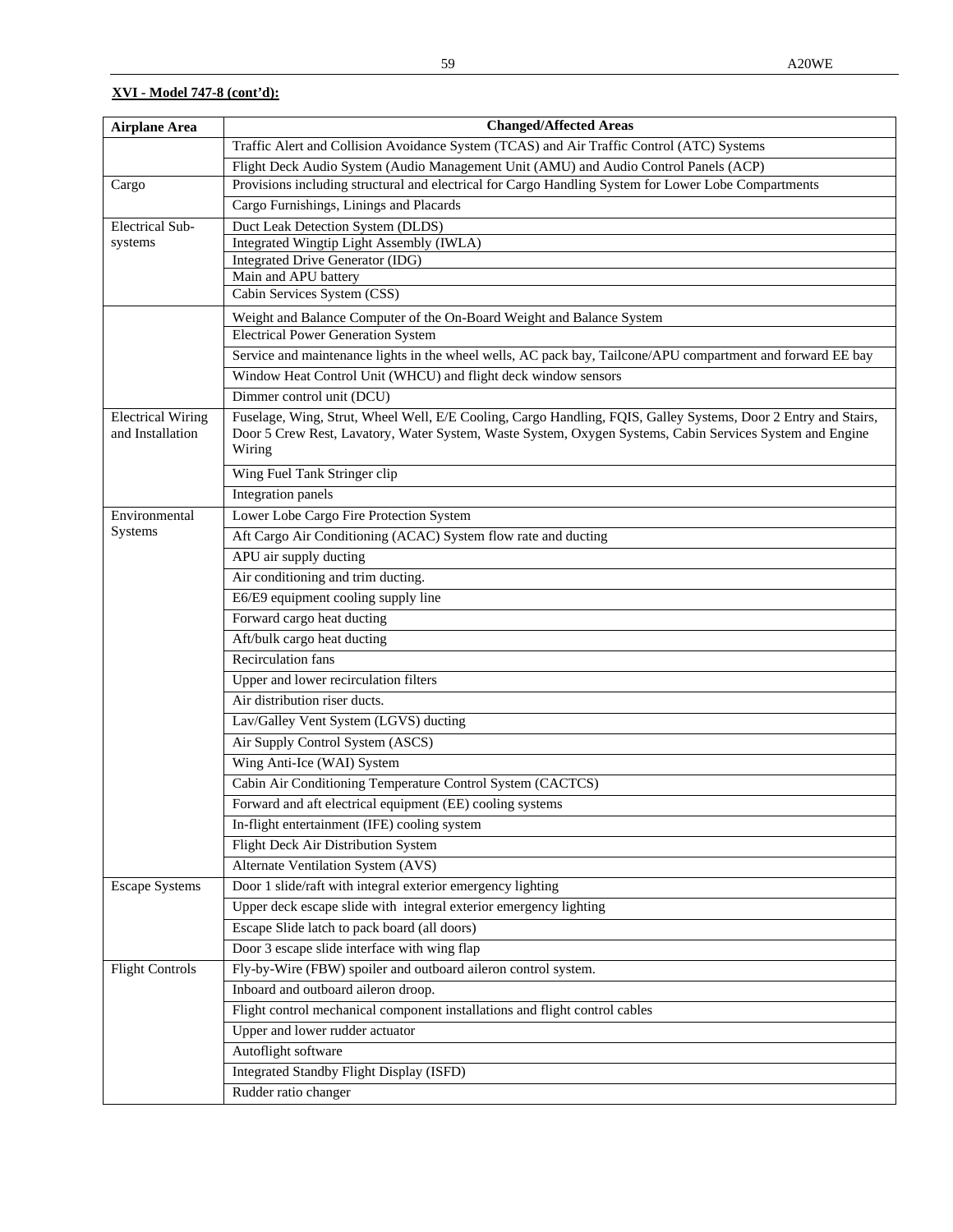| <b>Airplane Area</b>    | <b>Changed/Affected Areas</b>                                   |
|-------------------------|-----------------------------------------------------------------|
|                         | Elevator feel computer                                          |
|                         | Yaw damper control laws.                                        |
|                         | Yaw damper stabilizer trim modules (YSM)                        |
|                         | Pitch Augmentation Control System (PACS)                        |
|                         | Lateral Modal Suppression control laws.                         |
|                         | Outboard Aileron Modal Suppression (OAMS)                       |
|                         | Flap control unit software                                      |
|                         | Elevator Feel Shift (EFS)                                       |
|                         | Roller brake assembly                                           |
|                         | Lateral Augmented Pitch Function (LAPS)                         |
|                         | Landing Attitude Modifier (LAM)                                 |
|                         | Inboard Spoiler Function (Spudders) Pedal                       |
|                         | <b>Emergency Decent Spoilers (EDS)</b>                          |
|                         | Rudder Input Linkages                                           |
|                         | <b>Stabilizer Trim Indication</b>                               |
|                         | Manouvre Load Alleviation (MLA) augmentation function           |
| <b>Flight Deck</b>      | Forward instrument panel (FIP) structure                        |
|                         | Flight deck display interface                                   |
|                         | Glareshield                                                     |
|                         | <b>Pilot Compartment Viewing</b>                                |
|                         | Flight deck lighting dimmer                                     |
| <b>Flight Deck Crew</b> | Emergency equipment stowage, equipment and placarding           |
| Accommodations          | Flight manual stowage retention straps                          |
|                         | Flight deck stowage door latches                                |
|                         | Portable oxygen bottle stowage provisions                       |
|                         | PC power outlets for Captain and First Officer                  |
|                         | Hand microphones at all 4 crew positions                        |
|                         | Provisions to support EFB installation                          |
|                         | Crew oxygen mask stowage boxes                                  |
|                         | Crew oxygen masks                                               |
|                         | Overhead light                                                  |
|                         | Carpet periphery                                                |
|                         | Boom microphone jack panels at all 4 crew positions             |
| <b>Flight Deck Crew</b> | Wall mounted seat                                               |
| Rest<br>Fuels           | Jettison System                                                 |
|                         | Auxiliary Power Unit (APU) Feed System line, pumps and plumbing |
|                         | Reserve Tank Transfer System                                    |
|                         | Fuel System Scavenge                                            |
|                         | Fuel tank structure                                             |
|                         | Fuel Feed System                                                |
|                         | <b>Fuel Vent System</b>                                         |
|                         | <b>Fuel Management System</b>                                   |
|                         | Refuel/Defuel System                                            |
|                         | Fuel Quantity Indicating System (FQIS) and fuel level sensing   |
|                         | Fuel sump system drain valves                                   |
|                         | Flammability Reduction System (FRS)                             |
|                         | Horizontal Stabilizer Tank                                      |
| Interior                | Ceilings                                                        |
|                         | Stowage bins                                                    |
|                         |                                                                 |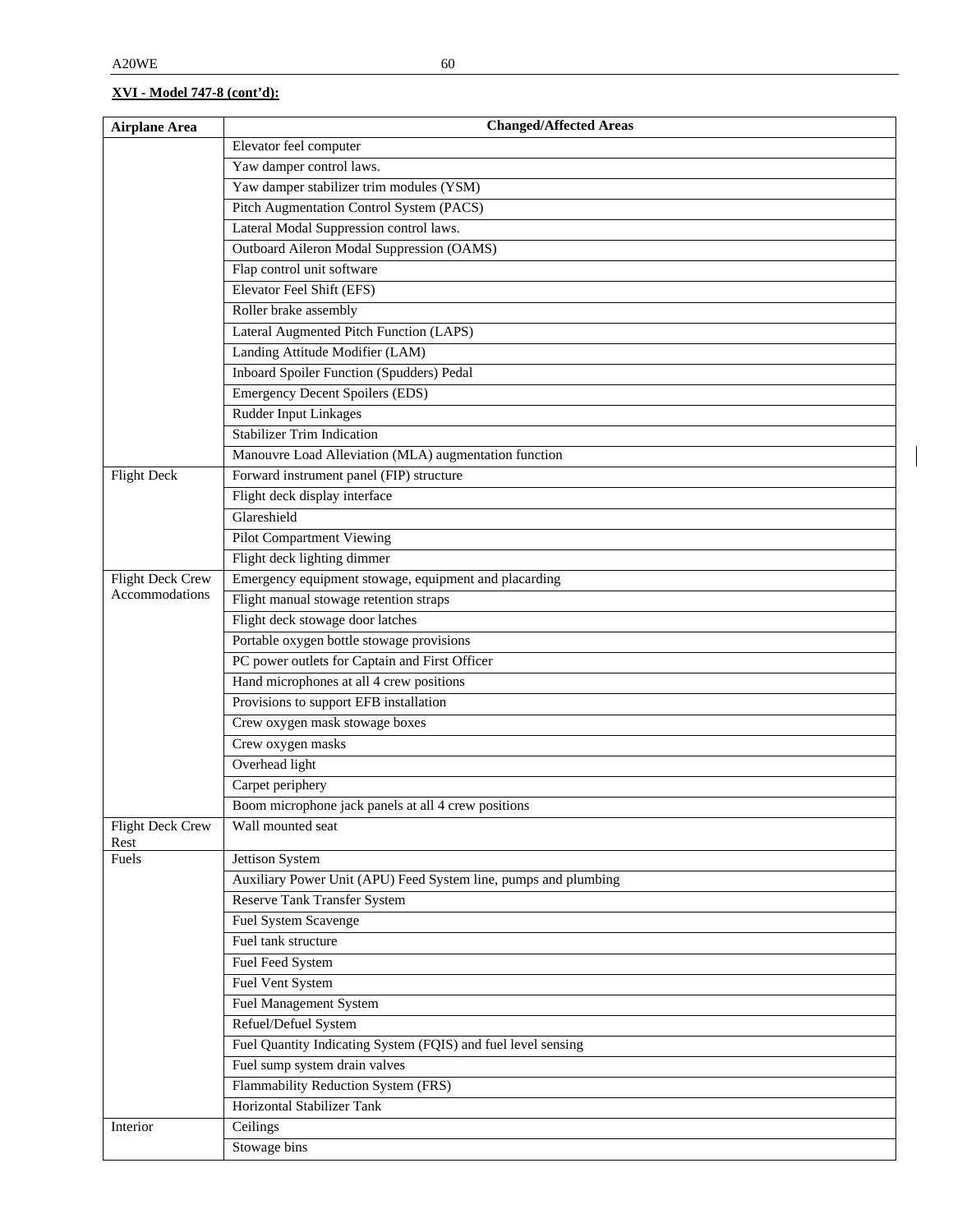| <b>Airplane Area</b> | <b>Changed/Affected Areas</b>                                                                                                                                  |
|----------------------|----------------------------------------------------------------------------------------------------------------------------------------------------------------|
|                      | ceiling and bin secondary supports                                                                                                                             |
|                      | PSUs (including reading lights and gasper air)                                                                                                                 |
|                      | Sidewalls                                                                                                                                                      |
|                      | Window reveals                                                                                                                                                 |
|                      | Door and doorway linings                                                                                                                                       |
|                      | Door 5 overhead attendant rest and entrance enclosure                                                                                                          |
|                      | Closets/stowage units                                                                                                                                          |
|                      | Partitions/class dividers                                                                                                                                      |
|                      | Curtains                                                                                                                                                       |
|                      | Floor mounted stowages                                                                                                                                         |
|                      | Emergency equipment stowages, equipment and related placarding                                                                                                 |
|                      | Video control/Purser Work stations                                                                                                                             |
|                      | All main deck Lavatories                                                                                                                                       |
|                      | Upper deck lavatories 6U and 8U                                                                                                                                |
|                      | All Galleys                                                                                                                                                    |
|                      | Door 2 stairs                                                                                                                                                  |
|                      | Cart Lift electronics, drive mechanism, frame guide mechanism, and control panel.                                                                              |
|                      | Floor coverings                                                                                                                                                |
|                      | Placarding throughout cabin                                                                                                                                    |
|                      | LED interior general lighting.                                                                                                                                 |
|                      | Interior emergency lighting                                                                                                                                    |
|                      | Passenger & attendant seat installations                                                                                                                       |
|                      | Assist spaces and assist handles                                                                                                                               |
|                      | Paint schemes including door markings and placards                                                                                                             |
|                      | Thermal acoustic blankets                                                                                                                                      |
| Landing Gear         | Nose Landing Gear                                                                                                                                              |
| <b>Structures</b>    | <b>Body Landing Gear</b>                                                                                                                                       |
|                      | <b>Wing Landing Gear</b>                                                                                                                                       |
| Mechanical and       | Landing gear alternate extend cables and brake cables                                                                                                          |
| Hydraulic<br>Systems | Wheels, brakes, and tires.                                                                                                                                     |
|                      | Brake system control unit software                                                                                                                             |
|                      | Body and wing gear retract actuators                                                                                                                           |
|                      | Body and wing gear door actuators                                                                                                                              |
|                      | Ram Air Turbine (RAT) and associated equipment and engine driven pumps (EDPs), EDP hoses and EDP check<br>valves                                               |
|                      | Hydraulic system (except RAT and associated equipment and EDPs, EDP hoses, and EDP check valves)                                                               |
|                      | Tire Pressure Indication System and Brake Monitor System                                                                                                       |
|                      | Landing Gear Selection System                                                                                                                                  |
|                      | System 2 & 3 Alternating Current Motor Pump (ACMP) Demand Pumps                                                                                                |
| Oxygen System        | Passenger oxygen system distribution lines                                                                                                                     |
|                      | Door 5 crew rest oxygen system                                                                                                                                 |
|                      | Second 115 cu. ft. crew oxygen cylinder provisions                                                                                                             |
|                      | Composite oxygen cylinders.                                                                                                                                    |
| Propulsion           | GEnx-2B67, GEnx-2B67B, GEnx-2B67/P engines                                                                                                                     |
|                      | Engine Driven Hydraulic Pumps (EDP)                                                                                                                            |
|                      | Hydraulic tubing, hoses, and component installations on the engine.                                                                                            |
|                      | Hydraulic tubing, hoses, and component installations in the aft engine strut.                                                                                  |
|                      | APU fire extinguishing system extinguisher bottle, safety relief/filler port assembly, discharge head assembly, and<br>discharge outlet/distribution plumbing. |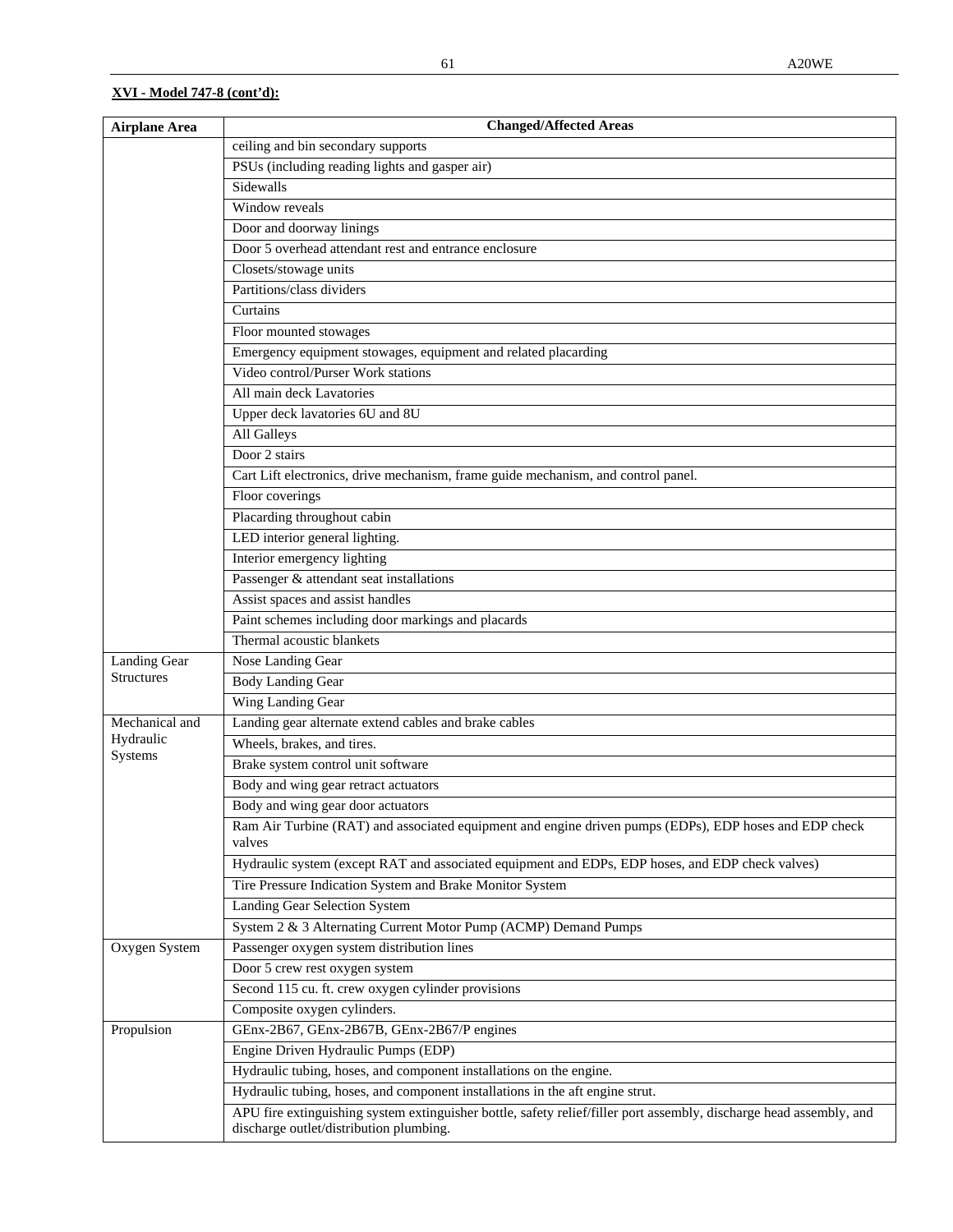| <b>Airplane Area</b> | <b>Changed/Affected Areas</b>                                |
|----------------------|--------------------------------------------------------------|
|                      | APU, APU Controls and APU Installation                       |
|                      | Engine Controls                                              |
|                      | <b>Thrust Reverser Systems</b>                               |
| Propulsion -         | Strut, nacelle, thrust reverser, inlet, exhaust, and systems |
| <b>Structures</b>    |                                                              |
| Propulsion - Elec    | APU power feeder                                             |
| Sub-systems          |                                                              |
| Water/Waste          | Potable water tanks                                          |
|                      | Waste water drain system                                     |
|                      | Waste and Water lines                                        |
|                      | Waste tanks                                                  |
|                      | Waste water service panel components                         |
| Wing                 | All wing structure                                           |
|                      | Wing pylon structure                                         |
|                      | Aft wall extension                                           |

B. The following section contains a listing of all regulations for which changed/affected areas of the aircraft comply with 14 CFR §25 at an Amendment level other than 25-120.

| <b>14 CFR §</b> | <b>Title</b>                         | <b>Amdt Level</b><br><b>For Changed/Affected Areas</b>                                                                                                                                                                                                                                                                                                                                                                                                                                                                                                                                                                                                                                                                                                                                                                                                                                                    | <b>Comments</b> |
|-----------------|--------------------------------------|-----------------------------------------------------------------------------------------------------------------------------------------------------------------------------------------------------------------------------------------------------------------------------------------------------------------------------------------------------------------------------------------------------------------------------------------------------------------------------------------------------------------------------------------------------------------------------------------------------------------------------------------------------------------------------------------------------------------------------------------------------------------------------------------------------------------------------------------------------------------------------------------------------------|-----------------|
| 25.305          | Strength and<br>deformation.         | 25-0 for 25.305(b) for Airframe - Empennage (Outboard<br>Elevator Balance Weight Tower)                                                                                                                                                                                                                                                                                                                                                                                                                                                                                                                                                                                                                                                                                                                                                                                                                   |                 |
|                 |                                      | 25-0 for 25.305(b) for Systems Stress related to: Landing Gear<br>(Landing gear alternate extend cables and brake cables, Body<br>gear truck positioner mounting features), Hydraulics (Hydraulic<br>reservoirs, hydraulic line, Rudder PCA tubing, LG retract<br>actuators, aileron and spoiler PCUs, Hydraulic Systems 1 and 4<br>electric pump, PACS actuator and elevator feel shift module<br>hydraulic tubing, Aft strut hydraulic installations), Flight<br>Controls Rudder Control (Cables, mech components<br>installations, upper/lower actuator installation, rudder input<br>linkage), Flight Controls Elevator Control (Cables, mech<br>components installations, Elevator Feel computer. Horizontal<br>stabilizer trim actuator - trim arm switch and control wire) and<br>Flight Controls High Lift (Flap Detents vs Dspeed, LE/TE<br>components, flap drive stroke, flap skew detection). |                 |
| 25.365          | Pressurized<br>compartment<br>loads. | $25-0$ for $25.365(e)$ , (f), and (g) for Systems Stress related to:<br>Flight Deck (Linings, stowages, and latches, oxygen mask<br>stowage box)<br>25-54 for 25.365(e)(2) for Fuselage and Floors - Section 41<br>Lower Lobe, Flight Deck, and Empennage (Forward fin box of                                                                                                                                                                                                                                                                                                                                                                                                                                                                                                                                                                                                                             |                 |
|                 |                                      | vertical stab - unpressurized area)                                                                                                                                                                                                                                                                                                                                                                                                                                                                                                                                                                                                                                                                                                                                                                                                                                                                       |                 |
| 25.395          | Control system.                      | $25-23$ for $25.395(a)$ , (b), and (c) for Systems Stress related to:<br>Flight Controls Rudder Control (Cables, mech components<br>installations, upper/lower actuator installation, rudder input<br>linkage), Flight Controls Elevator Control (Cables, mech<br>components installations, Elevator Feel computer. Horizontal<br>stabilizer trim actuator - trim arm switch and control wire) and<br>Flight Controls High Lift (Flap Detents vs Dspeed, LE/TE<br>components, flap drive stroke, flap skew detection).                                                                                                                                                                                                                                                                                                                                                                                    |                 |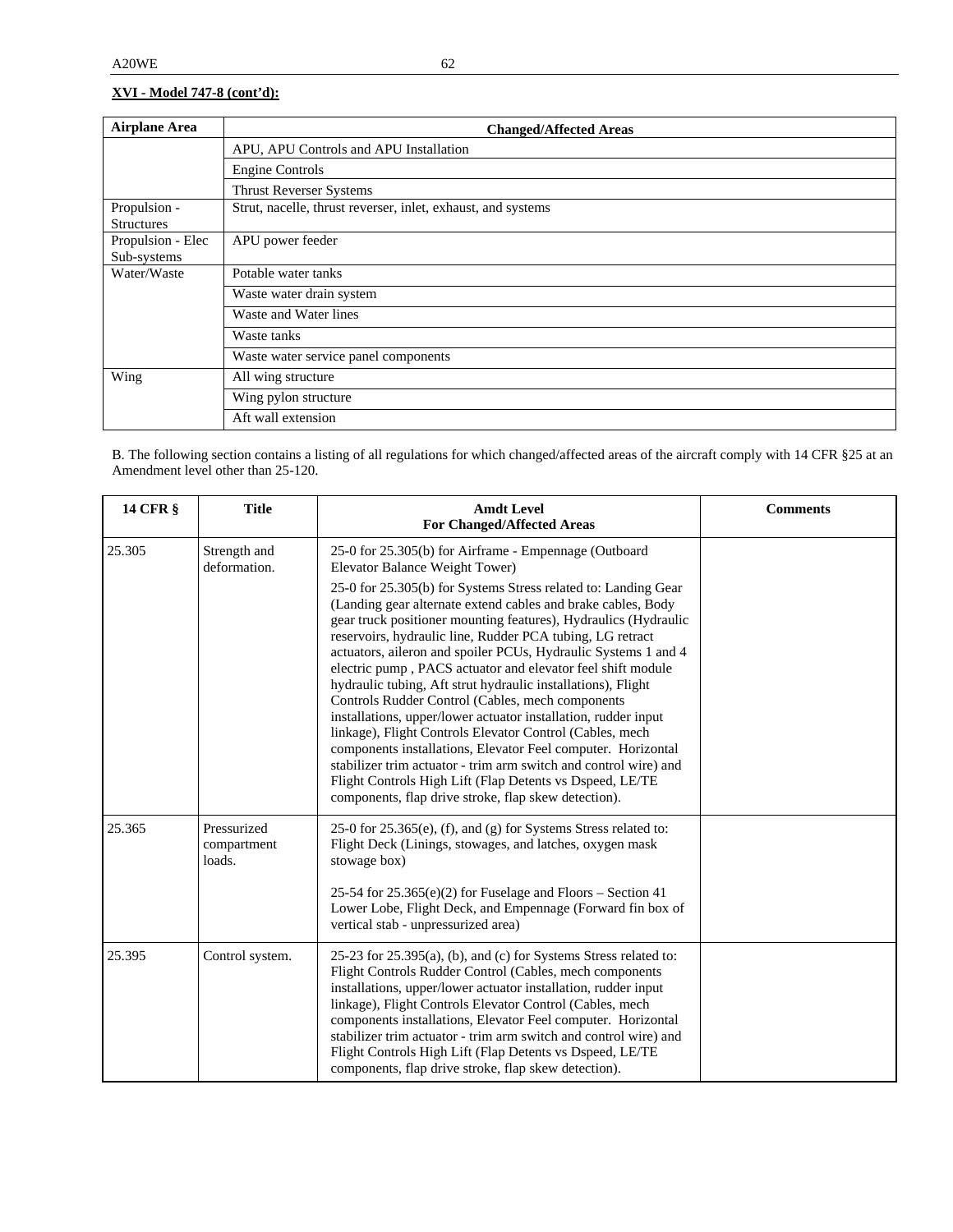| 14 CFR § | <b>Title</b>                                                   | <b>Amdt Level</b><br><b>For Changed/Affected Areas</b>                                                                                                                                                                                                                                                                                                                                                                                                                                                                                                                                                                                                                                                              | <b>Comments</b> |
|----------|----------------------------------------------------------------|---------------------------------------------------------------------------------------------------------------------------------------------------------------------------------------------------------------------------------------------------------------------------------------------------------------------------------------------------------------------------------------------------------------------------------------------------------------------------------------------------------------------------------------------------------------------------------------------------------------------------------------------------------------------------------------------------------------------|-----------------|
| 25.397   | Control system<br>loads.                                       | 25-38 for 25.397 for Systems Stress related to: Flight Controls<br>Rudder Control (Cables, mech components installations,<br>upper/lower actuator installation, rudder input linkage), Flight<br>Controls Elevator Control (Cables, mech components<br>installations, Elevator Feel computer. Horizontal stabilizer trim<br>actuator - trim arm switch and control wire) and Flight Controls<br>High Lift (Flap Detents vs Dspeed, LE/TE components, flap<br>drive stroke, flap skew detection).                                                                                                                                                                                                                    |                 |
| 25.415   | Ground gust<br>conditions.                                     | 25-0 for 25.415 for Systems Stress related to: Flight Controls<br>Rudder Control (Cables, mech components installations,<br>upper/lower actuator installation, rudder input linkage), Flight<br>Controls Elevator Control (Cables, mech components<br>installations, Elevator Feel computer. Horizontal stabilizer trim<br>actuator - trim arm switch and control wire) and Flight Controls<br>High Lift (Flap Detents vs Dspeed, LE/TE components, flap<br>drive stroke, flap skew detection).                                                                                                                                                                                                                     |                 |
| 25.561   | General.                                                       | 25-23 for Flight Deck – Flight Deck Seats<br>25-23 for Flight Deck - Wall Mounted Flight Deck Crew Rest<br>Seat & Flight Deck Crew Rest Life Vest Installation Module<br>(Static) - Stress                                                                                                                                                                                                                                                                                                                                                                                                                                                                                                                          |                 |
| 25.562   | <b>Emergency landing</b><br>dynamic<br>conditions.             | N/A for 25.562 for Flight Deck - Flight Deck Seats and Wall<br>Mounted Flight Deck Crew Rest Seat                                                                                                                                                                                                                                                                                                                                                                                                                                                                                                                                                                                                                   |                 |
| 25.571   | Damage-tolerance<br>and fatigue<br>evaluation of<br>structure. | 25-0 for 25.571(a) and (c) for Systems Stress related to: Flight<br>Controls Rudder Control (Cables, mech components<br>installations, upper/lower actuator installation, rudder input<br>linkage), Flight Controls Elevator Control (Cables, mech<br>components installations, Elevator Feel computer. Horizontal<br>stabilizer trim actuator - trim arm switch and control wire) and<br>Flight Controls High Lift (Flap Detents vs Dspeed, LE/TE<br>components, flap drive stroke, flap skew detection).<br>25-86 for 25.571(a) and (b) for Systems Stress related to Flight<br>Controls - Lower Rudder Tab Push Rod. (Note: "External loads<br>used in this analysis were evaluated in accordance with 25.571(b) |                 |
|          |                                                                | at Amendment 25-120")<br>25-86 for 25.571(a) and (b) for All Fuselage (includes Floors,<br>Doors, and Windows), All Wing, All Empennage. (Note:<br>"External loads used in this analysis were evaluated in accordance<br>with $25.571(b)$ at Amendment $25-120$ ")                                                                                                                                                                                                                                                                                                                                                                                                                                                  |                 |
|          |                                                                | N/A for 25.571(a) and (c) for Landing Gear (Main Gear)                                                                                                                                                                                                                                                                                                                                                                                                                                                                                                                                                                                                                                                              |                 |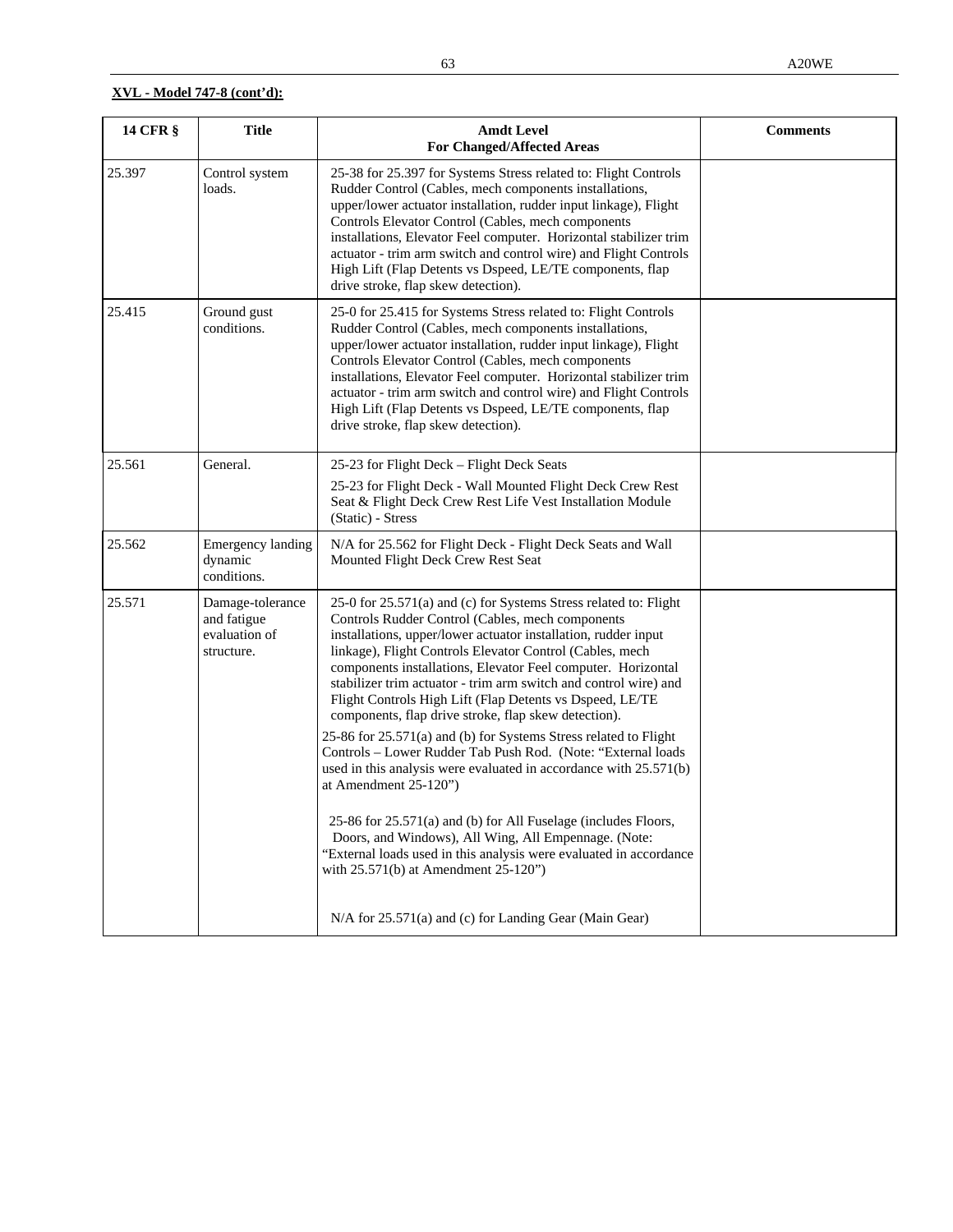| <b>14 CFR §</b> | <b>Title</b>                                          | <b>Amdt Level</b><br><b>For Changed/Affected Areas</b>                                                                                                                                                                                                                                                                                                                                                                                                                                                                                                                                                                                                                                                                                                                                                                                                                                                                                                                                                                                                                                                                                                                                                                                                                                                                                                                                                                                                                                                                                                                                                                              | <b>Comments</b> |
|-----------------|-------------------------------------------------------|-------------------------------------------------------------------------------------------------------------------------------------------------------------------------------------------------------------------------------------------------------------------------------------------------------------------------------------------------------------------------------------------------------------------------------------------------------------------------------------------------------------------------------------------------------------------------------------------------------------------------------------------------------------------------------------------------------------------------------------------------------------------------------------------------------------------------------------------------------------------------------------------------------------------------------------------------------------------------------------------------------------------------------------------------------------------------------------------------------------------------------------------------------------------------------------------------------------------------------------------------------------------------------------------------------------------------------------------------------------------------------------------------------------------------------------------------------------------------------------------------------------------------------------------------------------------------------------------------------------------------------------|-----------------|
| 25.573          | Fatigue evaluation<br>of landing gear.                | 25-0 for 25.573(a) and (c) for Landing Gear (Main Gear)                                                                                                                                                                                                                                                                                                                                                                                                                                                                                                                                                                                                                                                                                                                                                                                                                                                                                                                                                                                                                                                                                                                                                                                                                                                                                                                                                                                                                                                                                                                                                                             |                 |
| 25.607          | Fasteners.                                            | 25-0 for 25.607 for Airframe - Empennage (Outboard Elevator<br><b>Balance Weight Tower)</b><br>25-0 for 25.607 for Flight Controls Elevator and Lateral Control<br>(Control Wheels, Left and Right Forward Cable Quadrants,<br>Forward Load Limiter Device, Right and Left Cable Systems,<br>Aileron Feel and Centering Unit, Aileron Trim System, Lateral<br>Central Control Actuator, Third Autopilot Servo, Aileron<br>Programmer, Wing Cable System to Inboard Aileron PCU, No-<br>back Brake assembly, Elevator Feel Computer and<br>Autospeedbrake system to drive speedbrake lever) and High Lift<br>Systems<br>25-0 for 25.607 for Hydraulics (except RAT and hydraulics<br>associated with engine installations)<br>25-0 for 25.607 for Systems Stress related to: Landing Gear<br>(Landing gear alternate extend cables and brake cables, Body<br>gear truck positioner mounting features), Hydraulics (Hydraulic<br>reservoirs, hydraulic line, Rudder PCA tubing, LG retract<br>actuators, aileron and spoiler PCUs, Hydraulic Systems 1 and 4<br>electric pump, PACS actuator and elevator feel shift module<br>hydraulic tubing, Aft strut hydraulic installations), Flight<br>Controls Rudder Control (Cables, mech components<br>installations, upper/lower actuator installation, rudder input<br>linkage), Flight Controls Elevator Control (Cables, mech<br>components installations, Elevator Feel computer. Horizontal<br>stabilizer trim actuator - trim arm switch and control wire) and<br>Flight Controls High Lift (Flap Detents vs Dspeed, LE/TE<br>components, flap drive stroke, flap skew detection). |                 |
| 25.613          | Material strength<br>properties and<br>design values. | 25-46 for 25.613 for Airframe - Empennage (Outboard Elevator<br><b>Balance Weight Tower)</b>                                                                                                                                                                                                                                                                                                                                                                                                                                                                                                                                                                                                                                                                                                                                                                                                                                                                                                                                                                                                                                                                                                                                                                                                                                                                                                                                                                                                                                                                                                                                        |                 |
| 25.615          | Design properties.                                    | 25-23 for 25.615 for Airframe - Empennage (Outboard Elevator<br><b>Balance Weight Tower)</b>                                                                                                                                                                                                                                                                                                                                                                                                                                                                                                                                                                                                                                                                                                                                                                                                                                                                                                                                                                                                                                                                                                                                                                                                                                                                                                                                                                                                                                                                                                                                        |                 |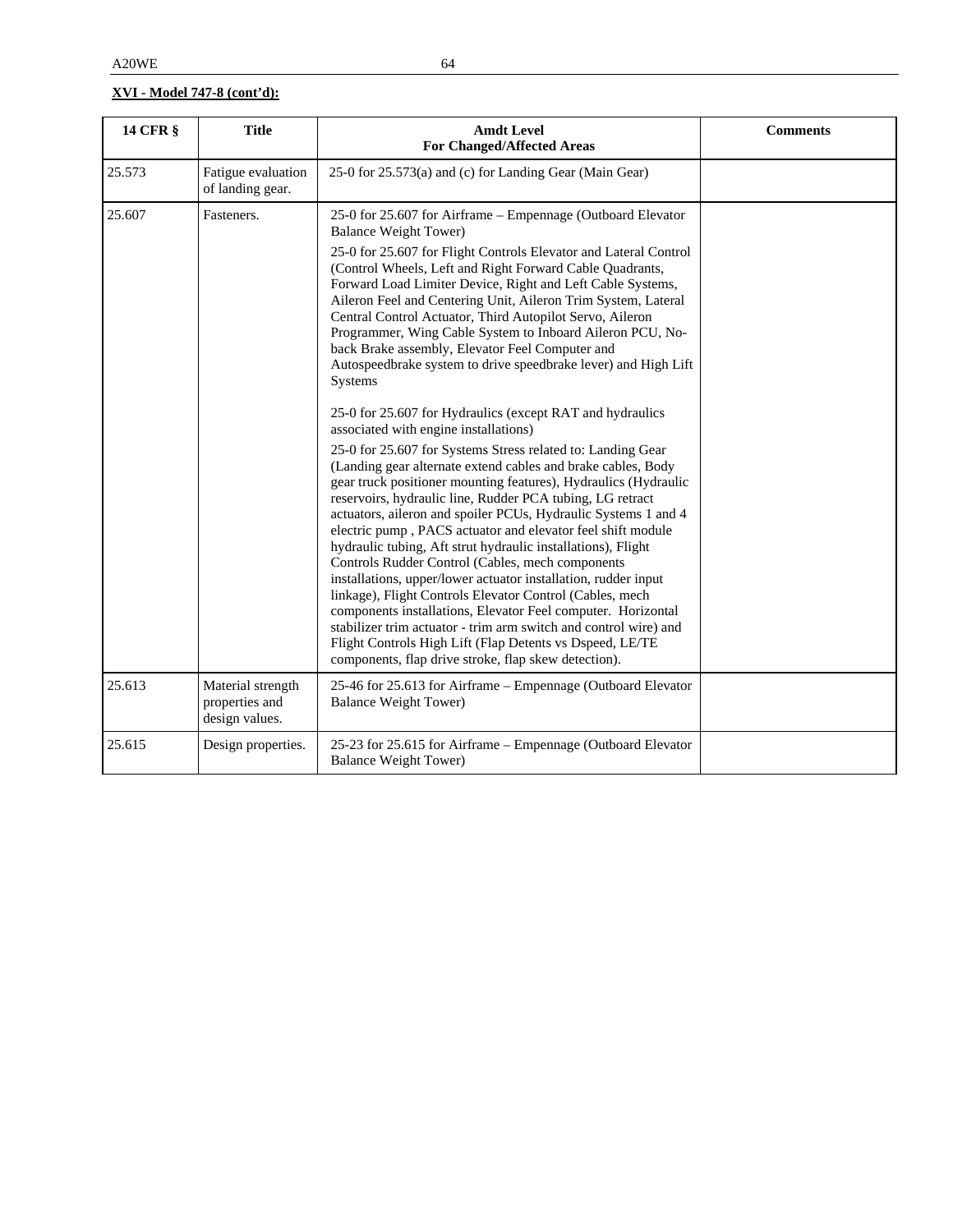| <b>14 CFR §</b> | <b>Title</b>     | <b>Amdt Level</b><br><b>For Changed/Affected Areas</b>                                                                                                                                                                                                                                                                                                                                                                                                                                                                                                                                                                                                                                                                                                                                                                                                                                                                 | <b>Comments</b> |
|-----------------|------------------|------------------------------------------------------------------------------------------------------------------------------------------------------------------------------------------------------------------------------------------------------------------------------------------------------------------------------------------------------------------------------------------------------------------------------------------------------------------------------------------------------------------------------------------------------------------------------------------------------------------------------------------------------------------------------------------------------------------------------------------------------------------------------------------------------------------------------------------------------------------------------------------------------------------------|-----------------|
| 25.625          | Fitting factors. | 25.23 for 25.625(a), (b) and (c) for System Stress related to:<br>Hydraulics (Hydraulic reservoirs, hydraulic line, Rudder PCA<br>tubing, LG retract actuators, aileron and spoiler PCUs, Hydraulic<br>Systems 1 and 4 electric pump, PACS actuator and elevator feel<br>shift module hydraulic tubing, Aft strut hydraulic installations),<br>Landing Gear (Landing gear alternate extend cables and brake<br>cables, Body gear truck positioner mounting features), Flight<br>Controls Rudder Control (Cables, mech components<br>installations, upper/lower actuator installation, rudder input<br>linkage), Flight Controls Elevator Control (Cables, mech<br>components installations, Elevator Feel computer. Horizontal<br>stabilizer trim actuator - trim arm switch and control wire) and<br>Flight Controls High Lift (Flap Detents vs Dspeed, LE/TE<br>components, flap drive stroke, flap skew detection). |                 |
| 25.675          | Stops.           | 25-0 for 25.675(a), (b), and (c) for Flight Controls - Elevator and<br>Lateral Control (Control Wheels, Left and Right Forward Cable<br>Quadrants, Forward Load Limiter Device, Right and Left Cable<br>Systems, Aileron Feel and Centering Unit, Aileron Trim System,<br>Lateral Central Control Actuator, Third Autopilot Servo, Aileron<br>Programmer, Wing Cable System to Inboard Aileron PCU, No-<br>back Brake assembly, Elevator Feel Computer and<br>Autospeedbrake system to drive speedbrake lever), Rudder<br>(Rudder cables, Rudder PCMs, Rudder PCAs, Press-to-Center<br>function, Remote compensators, Rudder Anti-cav/relief valves;<br>Primary control linkage aft of aft quadrant, secondary linkage<br>(buss linkage), rudder input linkage) and Stabilizer (Trim arm<br>and control wires)                                                                                                         |                 |
|                 |                  | 25-0 for 25.675(a) and (b) for Flight Controls High Lift System<br>25-0 for 25.675(c) for System Stress related to: Flight Controls<br>Rudder Control (Cables, mech components installations,<br>upper/lower actuator installation), Flight Controls Elevator<br>Control (Cables, mech components installations, Elevator Feel<br>computer. Horizontal stabilizer trim actuator - trim arm switch<br>and control wire) and Flight Controls High Lift (Flap Detents vs<br>Dspeed, LE/TE components, flap drive stroke, flap skew<br>detection).                                                                                                                                                                                                                                                                                                                                                                         |                 |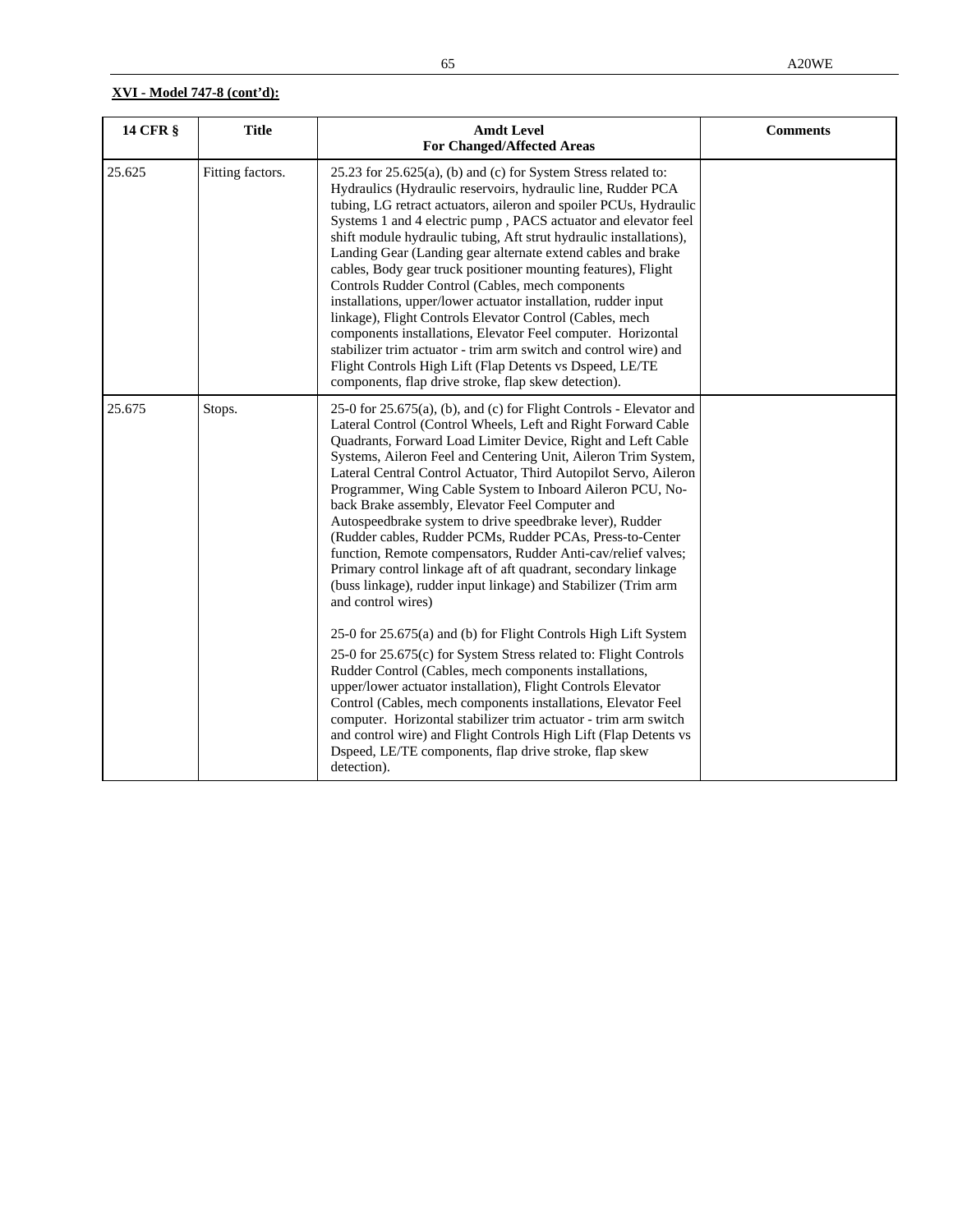| <b>14 CFR §</b> | <b>Title</b>                                      | <b>Amdt Level</b><br><b>For Changed/Affected Areas</b>                                                                                                                                                                                                                                                                                                                                                                                                                                                                         | <b>Comments</b> |
|-----------------|---------------------------------------------------|--------------------------------------------------------------------------------------------------------------------------------------------------------------------------------------------------------------------------------------------------------------------------------------------------------------------------------------------------------------------------------------------------------------------------------------------------------------------------------------------------------------------------------|-----------------|
| 25.677          | Trim systems.                                     | 25-23 for $25.677(a)$ , (b), (c), and (d) for Flight Controls Elevator<br>and Lateral Control System (Control Wheels, Left and Right<br>Forward Cable Quadrants, Forward Load Limiter Device, Right<br>and Left Cable Systems, Aileron Feel and Centering Unit,<br>Aileron Trim System, Lateral Central Control Actuator, Third<br>Autopilot Servo, Aileron Programmer, Wing Cable System to<br>Inboard Aileron PCU, No-back Brake assembly, Elevator Feel<br>Computer and Autospeedbrake system to drive speedbrake<br>lever) |                 |
|                 |                                                   | 25-23 for $25.677(a)$ , (b), and (c) for Flight Controls Rudder<br>(Rudder cables, Rudder PCMs, Rudder PCAs, Press-to-Center<br>function, Remote compensators, Rudder Anti-cav/relief valves)<br>and Stabilizer (Trim arm and control wires)<br>25-23 for 25.677(b) for Flight Controls Stabilizer trim indicator<br>and greenband on flight deck                                                                                                                                                                              |                 |
| 25.683          | Operation tests.                                  | 25-0 for 25.683 for Systems Stress related to: Flight Controls<br>Rudder Control (Cables, mech components installations,<br>upper/lower actuator installation, rudder input linkage), Flight<br>Controls Elevator Control (Cables, mech components<br>installations, Elevator Feel computer. Horizontal stabilizer trim<br>actuator - trim arm switch and control wire) and Flight Controls<br>High Lift (Flap Detents vs Dspeed, LE/TE components, flap<br>drive stroke, flap skew detection).                                |                 |
| 25.685          | Control system<br>details.                        | 25-0 for 25.685(a), (b), and (c) for Flight Controls Elevator and<br>Lateral Control System (Control Wheels, Left and Right<br>Forward Cable Quadrants, Forward Load Limiter Device, Right<br>and Left Cable Systems, Aileron Feel and Centering Unit,<br>Aileron Trim System, Lateral Central Control Actuator, Third<br>Autopilot Servo, Aileron Programmer, Wing Cable System to<br>Inboard Aileron PCU, No-back Brake assembly, Elevator Feel<br>Computer and Autospeedbrake system to drive speedbrake<br>lever)          |                 |
| 25.693          | Joints.                                           | 25-0 for 25.693 for Systems Stress related to: Flight Controls<br>Rudder Control (Cables, mech components installations,<br>upper/lower actuator installation, rudder input linkage), Flight<br>Controls Elevator Control (Cables, mech components<br>installations, Elevator Feel computer. Horizontal stabilizer trim<br>actuator - trim arm switch and control wire) and Flight Controls<br>High Lift (Flap Detents vs Dspeed, LE/TE components, flap<br>drive stroke, flap skew detection).                                |                 |
| 25.701          | Flap<br>interconnection.                          | 25-23 for 25.701(a) for Flight Controls High Lift System                                                                                                                                                                                                                                                                                                                                                                                                                                                                       |                 |
| 25.783          | Doors.                                            | 25-88 for 25.783 for Forward and Aft Lower Lobe Cargo Doors<br>25-23 for 25.783 for Airframe - Bulk Cargo Door, Passenger<br>Entry Doors 1-5 and ECS pack bay access panels.                                                                                                                                                                                                                                                                                                                                                   |                 |
| 25.785          | Seats, berths,<br>safety belts, and<br>harnesses. | 25-32 for 25.785(h)(2) for Interiors - Zone A (Cabin Attendant<br>Direct View)<br>25-32 for 25.785(a) 25.785(b) for Flight Deck Seats<br>25.32 for 25.785 (a), (i) for Flight Deck - Wall mounted Flight<br>Deck Crew Rest Life Vest Installation Module (Static) Stress<br>25-32 for 25.785 for Flight Deck - Wall Mounted Flight Deck<br>Crew Rest Seat (including static stress)                                                                                                                                            |                 |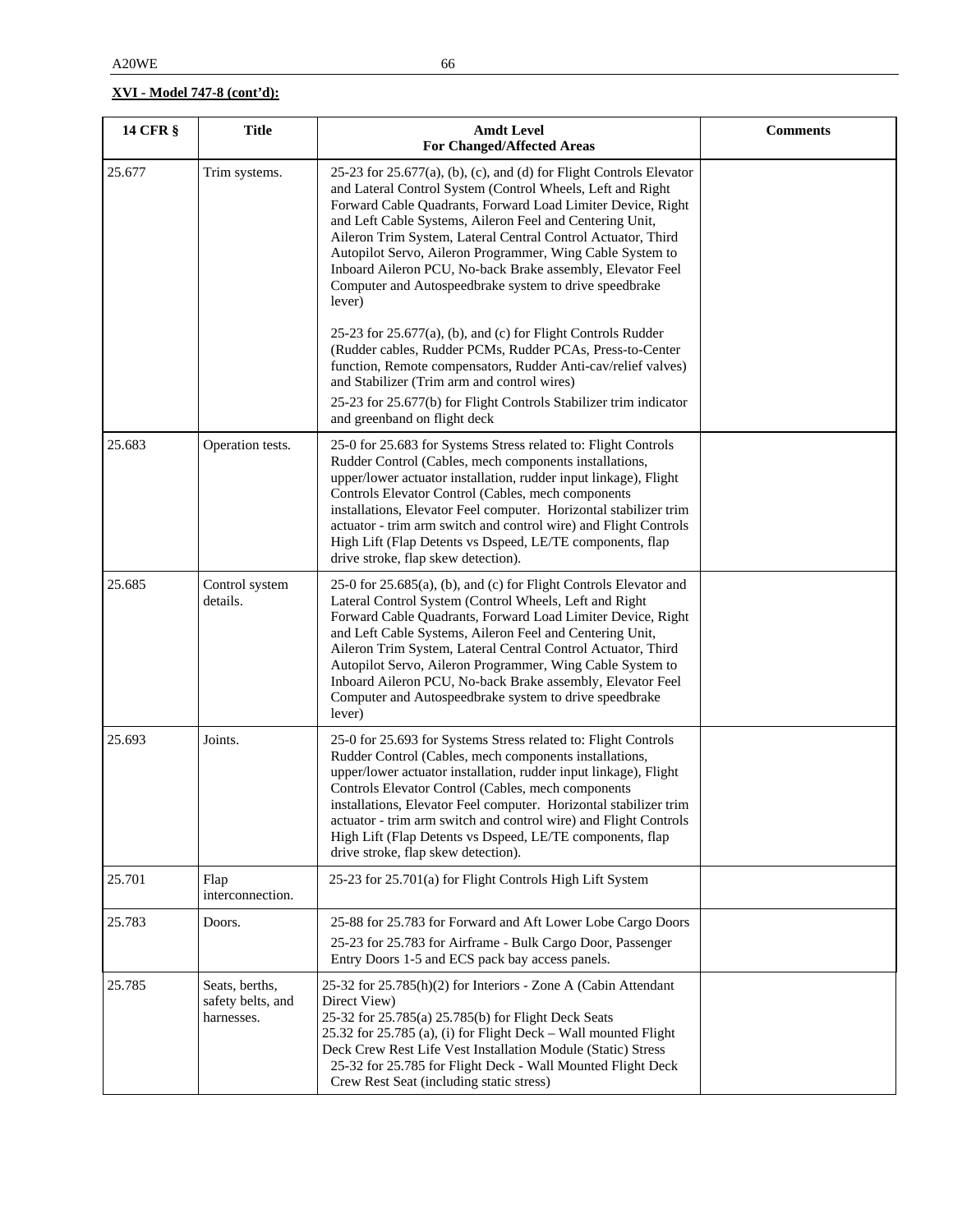| 14 CFR § | <b>Title</b>                                                           | <b>Amdt Level</b><br><b>For Changed/Affected Areas</b>                                                                                                                                                                                                                                                                                                                                                                                                                                                          | <b>Comments</b>                                                                                                                |
|----------|------------------------------------------------------------------------|-----------------------------------------------------------------------------------------------------------------------------------------------------------------------------------------------------------------------------------------------------------------------------------------------------------------------------------------------------------------------------------------------------------------------------------------------------------------------------------------------------------------|--------------------------------------------------------------------------------------------------------------------------------|
| 25.795   | Security<br>considerations.                                            | 25-127 for $25.795(b)(2)$ for Environmental Systems – Air<br>Distribution System<br>25-127 for 25.795(a) for Flight Deck -vertical portions of the<br>flight deck boundaries that are common to the passenger<br>compartment                                                                                                                                                                                                                                                                                    | 25-106 for flight deck door                                                                                                    |
| 25.809   | Emergency exit<br>arrangement.                                         | 25-114 for 25.809(a) for Escape Systems - Flight deck over<br>head exit and passenger door 3.                                                                                                                                                                                                                                                                                                                                                                                                                   |                                                                                                                                |
| 25.812   | Emergency<br>lighting.                                                 | 25-128 for 25.812 for Exterior Lights for Flight Deck Exits                                                                                                                                                                                                                                                                                                                                                                                                                                                     |                                                                                                                                |
| 25.863   | Flammable fluid<br>fire protection.                                    | 25-0 for 25.863(a) and (b) for Flight Controls Elevator and<br>Lateral Control System (Control Wheels, Left and Right<br>Forward Cable Quadrants, Forward Load Limiter Device, Right<br>and Left Cable Systems, Aileron Feel and Centering Unit,<br>Aileron Trim System, Lateral Central Control Actuator, Third<br>Autopilot Servo, Aileron Programmer, Wing Cable System to<br>Inboard Aileron PCU, No-back Brake assembly, Elevator Feel<br>Computer and Autospeedbrake system to drive speedbrake<br>lever) |                                                                                                                                |
| 25.869   | Fire protection:<br>Systems                                            | N/A for 25.869(a)(1) for Hydraulics Electrical (Hydraulics<br>system fire shutoff valve and flight control shutoff valve;<br>Hydraulic fluid quantity probe in each reservoir)<br>25.1359(d) at Amdt 25-32 for 25.869(a)(4) for Hydraulics<br>Electrical (Hydraulics system fire shutoff valve and flight<br>control shutoff valve; Hydraulic fluid quantity probe in each<br>reservoir; Ground Fault Interrupt) and Flight Controls High Lift                                                                  | Compliance to be shown to<br>CFR25.1359(d) Amdt 25-32 in<br>lieu of CFR25.869( $a$ )(4) Amdt<br>120 for Hydraulics Electrical. |
| 25.899   | Electrical bonding<br>and protection<br>against static<br>electricity. | 25-123                                                                                                                                                                                                                                                                                                                                                                                                                                                                                                          |                                                                                                                                |
| 25.903   | Engines.                                                               | 25-57 for 25.903(a) and (c) for Propulsion - APU                                                                                                                                                                                                                                                                                                                                                                                                                                                                |                                                                                                                                |
| 25.981   | Fuel tank ignition<br>prevention.                                      | $25-125$ for $25.981(a)$ , (b), and (c) for Propulsion - Nitrogen<br>Generation System (NGS)                                                                                                                                                                                                                                                                                                                                                                                                                    |                                                                                                                                |
| 25.1013  | Oil tanks.                                                             | 25-57 for $25.1013(a)$ and (c) for Propulsion - APU                                                                                                                                                                                                                                                                                                                                                                                                                                                             |                                                                                                                                |
| 25.1093  | Induction system<br>deicing and anti-<br>icing provisions.             | 25-57 for 25.1093(b) for Propulsion - APU                                                                                                                                                                                                                                                                                                                                                                                                                                                                       |                                                                                                                                |
| 25.1103  | Induction system<br>ducts.                                             | 25-23 for 25.1103(b)(2) for Propulsion - APU                                                                                                                                                                                                                                                                                                                                                                                                                                                                    |                                                                                                                                |
| 25.1141  | Powerplant<br>controls: General.                                       | 25-40 for $25.1141(f)(2)$ for Propulsion - APU                                                                                                                                                                                                                                                                                                                                                                                                                                                                  |                                                                                                                                |
| 25.1181  | Designated fire<br>zones: Regions<br>included.                         | 25-23 for 25.1181(b) for Propulsion - APU                                                                                                                                                                                                                                                                                                                                                                                                                                                                       |                                                                                                                                |
| 25.1183  | Lines and fittings.                                                    | 25-57 for 25.1183 for Propulsion - APU                                                                                                                                                                                                                                                                                                                                                                                                                                                                          |                                                                                                                                |
| 25.1305  | Powerplant<br>instruments.                                             | 25-54 for 25.1305(a)(7) for Propulsion - APU                                                                                                                                                                                                                                                                                                                                                                                                                                                                    |                                                                                                                                |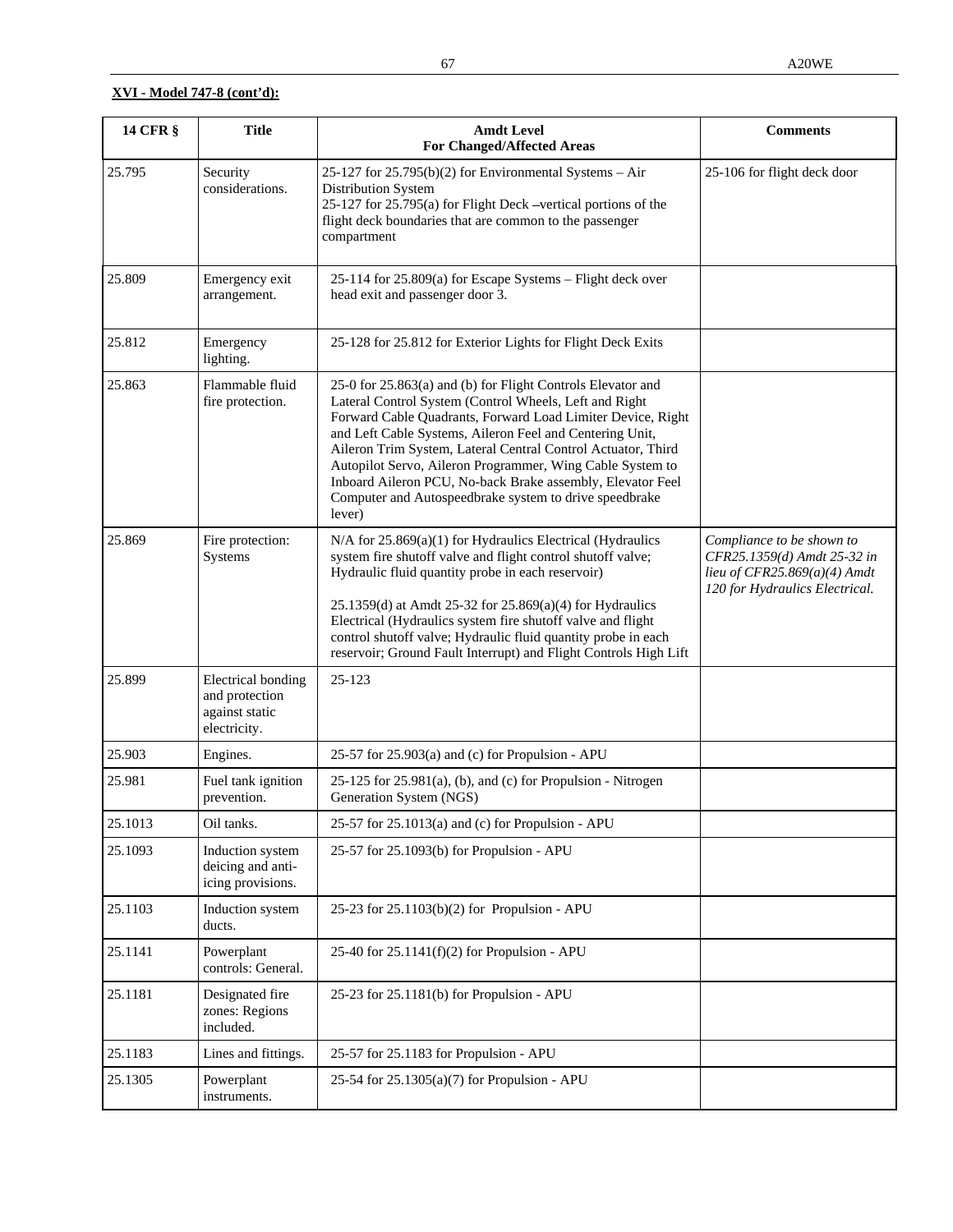| <b>14 CFR §</b> | <b>Title</b>                                            | <b>Amdt Level</b><br><b>For Changed/Affected Areas</b>                                                                                                                                                                                                                                                                                                                                                                                                                                                                                                                                                                            | <b>Comments</b> |
|-----------------|---------------------------------------------------------|-----------------------------------------------------------------------------------------------------------------------------------------------------------------------------------------------------------------------------------------------------------------------------------------------------------------------------------------------------------------------------------------------------------------------------------------------------------------------------------------------------------------------------------------------------------------------------------------------------------------------------------|-----------------|
| 25.1309         | Equipment systems<br>and installations.                 | 25-0 for 25.1309(a), (b), (c), and (d) for Flight Controls Elevator<br>and Lateral Control System (Control Wheels, Left and Right<br>Forward Cable Quadrants, Forward Load Limiter Device, Right<br>and Left Cable Systems, Aileron Feel and Centering Unit,<br>Aileron Trim System, Lateral Central Control Actuator, Third<br>Autopilot Servo, Aileron Programmer, Wing Cable System to<br>Inboard Aileron PCU, No-back Brake assembly, Elevator Feel<br>Computer and Autospeedbrake system to drive speedbrake<br>lever)                                                                                                       |                 |
| 25.1317         | High-intensity<br>radiated fields<br>(HIRF) protection. | 25-122                                                                                                                                                                                                                                                                                                                                                                                                                                                                                                                                                                                                                            |                 |
| 25.1323         | Airspeed<br>indicating system.                          | 25-108 for 25.1323(a), (b), and (c) for Flight Controls -<br><b>Integrated Standby Flight Display</b><br>25-108 for 25.1323(b), (c), (d), (e), and (f) for Avionics –<br><b>ADIRS</b><br>25-108 for 25.1323(b) and (c) for Aerodynamic Configurations                                                                                                                                                                                                                                                                                                                                                                             |                 |
| 25.1329         | Flight guidance<br>system.                              | 25-46 for Avionics - Flight Management Computer System<br>25-46 for Flight Controls - Autopilot Flight Director System<br>25-46 for 25.1329(f) for Flight Controls Elevator and Lateral<br>Control System (Control Wheels, Left and Right Forward Cable<br>Quadrants, Forward Load Limiter Device, Right and Left Cable<br>Systems, Aileron Feel and Centering Unit, Aileron Trim System,<br>Lateral Central Control Actuator, Third Autopilot Servo, Aileron<br>Programmer, Wing Cable System to Inboard Aileron PCU, No-<br>back Brake assembly, Elevator Feel Computer and<br>Autospeedbrake system to drive speedbrake lever) |                 |
| 25.1335         | Flight director<br>systems.                             | 25-41 for Flight Controls - Autopilot Flight Director System                                                                                                                                                                                                                                                                                                                                                                                                                                                                                                                                                                      |                 |
| 25.1353         | Electrical<br>equipment and<br>installations.           | 25-42 for 25.1353(a) for Hydraulics (Hydraulics system fire<br>shutoff valve and flight control shutoff valve)<br>25-42 for 25.1353(a) for Electrical Subsystems - APU<br>25-42 for 25.1353(a) and (b) for Flight Controls High Lift<br>System                                                                                                                                                                                                                                                                                                                                                                                    |                 |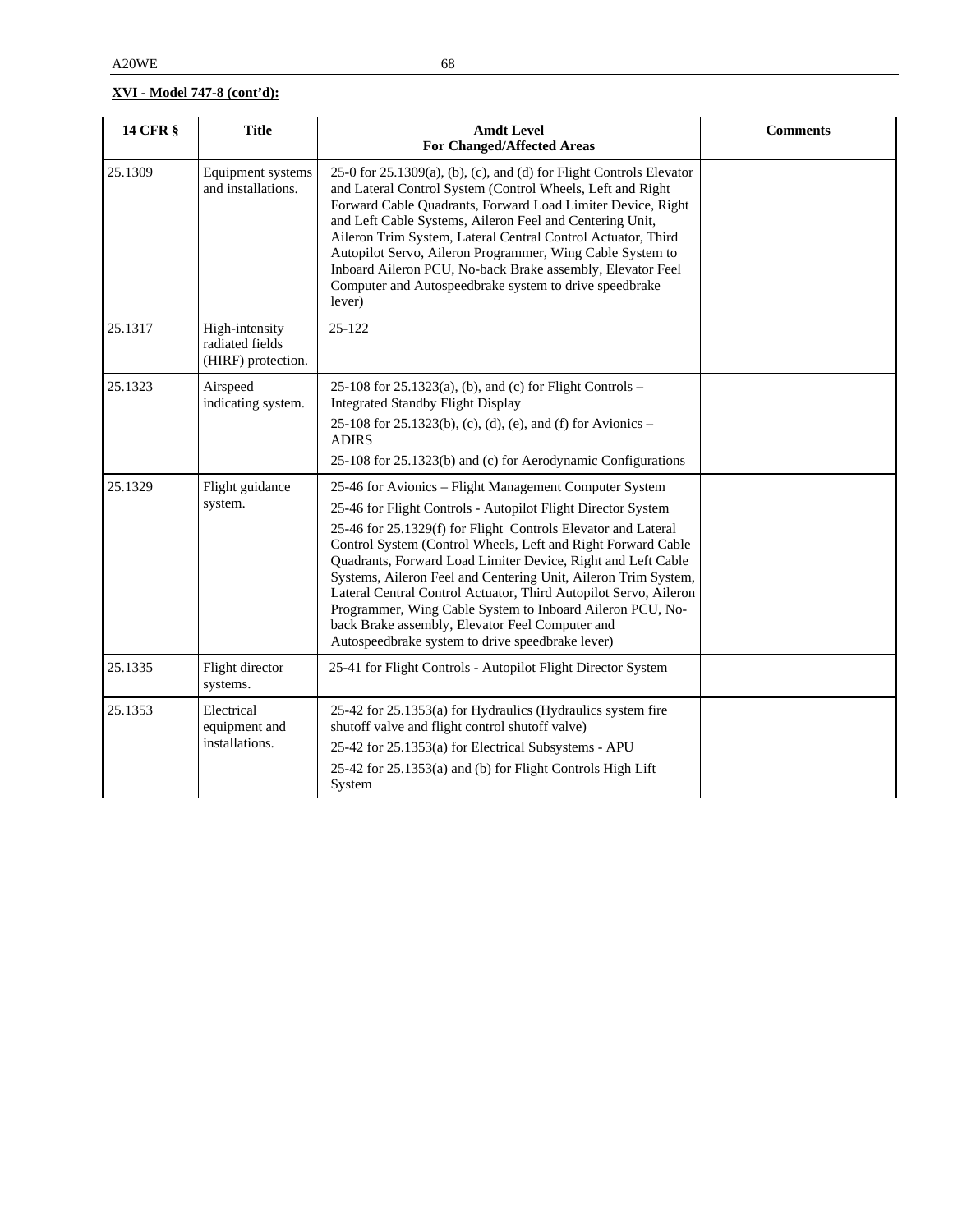| <b>14 CFR §</b> | <b>Title</b>                | <b>Amdt Level</b><br><b>For Changed/Affected Areas</b>                                                                                                                                                                                                                                                                                                                                                                                                                                                                                                                                                                                                                                                                                                                                                                                                                                                                                                                                                                                                                                           | <b>Comments</b> |
|-----------------|-----------------------------|--------------------------------------------------------------------------------------------------------------------------------------------------------------------------------------------------------------------------------------------------------------------------------------------------------------------------------------------------------------------------------------------------------------------------------------------------------------------------------------------------------------------------------------------------------------------------------------------------------------------------------------------------------------------------------------------------------------------------------------------------------------------------------------------------------------------------------------------------------------------------------------------------------------------------------------------------------------------------------------------------------------------------------------------------------------------------------------------------|-----------------|
| 25.1431         | Electronic<br>equipment.    | N/A for 25.1431(d) for Hydraulics )Hydraulic fluid quantity<br>probe in each reservoir)<br>N/A for 25.1431(d) for Electrical Subsystems - APU                                                                                                                                                                                                                                                                                                                                                                                                                                                                                                                                                                                                                                                                                                                                                                                                                                                                                                                                                    |                 |
| 25.1435         | Hydraulic systems.          | 25-0 for 25.1435(a) and (b) for Flight Controls Elevator and<br>Lateral Control (Control Wheels, Left and Right Forward Cable<br>Quadrants, Forward Load Limiter Device, Right and Left Cable<br>Systems, Aileron Feel and Centering Unit, Aileron Trim System,<br>Lateral Central Control Actuator, Third Autopilot Servo, Aileron<br>Programmer, Wing Cable System to Inboard Aileron PCU, No-<br>back Brake assembly, Elevator Feel Computer and<br>Autospeedbrake system to drive speedbrake lever), Rudder<br>(Rudder cables, Rudder PCMs, Rudder PCAs, Press-to-Center<br>function, Remote compensators, Rudder Anti-cav/relief valves;<br>Primary control linkage aft of aft quadrant, secondary linkage<br>(buss linkage)) and Stabilizer (Trim arm and control wires)<br>25-41 for $25.1435(a)(1)$ , (a)(5), (a)(6), (a)(7), and (b)(2) for<br>Flight Controls High Lift System<br>25-41 for $25.1435(a)(1)$ , (a)(2), (a)(4), (a)(5), (a)(6), (a)(7),<br>$(a)(8)$ , $(b)(1)$ , $(b)(2)$ , and $(c)$ for Hydraulics (except RAT and<br>hydraulics associated with engine installations) |                 |
| 25.1457         | Cockpit voice<br>recorders. | 25-124 for 25.1457(a)(6), (d)(1), (d)(4), (d)(5)(i), (d)(5)(ii),<br>$(d)(5)(iii)$ , $(6)(e)(1)$ for Avionics - Cockpit Voice Recorder                                                                                                                                                                                                                                                                                                                                                                                                                                                                                                                                                                                                                                                                                                                                                                                                                                                                                                                                                            |                 |
| 25.1459         | Flight recorders.           | 25-124 for 25.1459(a)(3), (a)(7) and (a)(8) for Avionics – Flight<br>Data Recorder System                                                                                                                                                                                                                                                                                                                                                                                                                                                                                                                                                                                                                                                                                                                                                                                                                                                                                                                                                                                                        |                 |
| 25.1522         | <b>APU</b> Limitations.     | 25-46 for 25.1522 for Propulsion - APU                                                                                                                                                                                                                                                                                                                                                                                                                                                                                                                                                                                                                                                                                                                                                                                                                                                                                                                                                                                                                                                           |                 |
| 25.1551         | Oil quantity<br>indicator.  | 25-0 for 25.1551 for Propulsion - APU                                                                                                                                                                                                                                                                                                                                                                                                                                                                                                                                                                                                                                                                                                                                                                                                                                                                                                                                                                                                                                                            |                 |

C. The following section contains a listing of all regulations for which unchanged/unaffected areas of the aircraft comply with 14 CFR §25 at an Amendment level greater than the 747-400 Amendment level.

| <b>14 CFR §</b> | Title                                                    | <b>Amdt Level</b><br><b>For Unchanged/Unaffected Areas</b>                                                                                                                                                                                                         |
|-----------------|----------------------------------------------------------|--------------------------------------------------------------------------------------------------------------------------------------------------------------------------------------------------------------------------------------------------------------------|
| 25.305          | Strength and deformation.                                | $25-120$ for $25.305(a)$ , (b) and (c) for Airframe - Fuselage                                                                                                                                                                                                     |
| 25.365          | Pressurized cabin loads.                                 | 25-54 for 25.365(e) for Airframe – Fuselage - Flight deck floor beams/frames (not<br>affected from decompression standpoint)                                                                                                                                       |
| 25.571          | Damage-tolerance and fatigue<br>evaluation of structure. | 25-86 for 25.571(a) and (b) for Airframe – Empennage and Fuselage. (Note: "External<br>loads used in this analysis were evaluated in accordance with 25.571(b) at Amendment<br>$25-120"$<br>$25-120$ for $25.571(d)$ and (e) for Airframe – Empennage and Fuselage |
| 25.795(a)       | Security considerations.                                 | 25-127 for 25.795(a) for Vertical portions of the flight deck boundary<br>common to passenger compartment                                                                                                                                                          |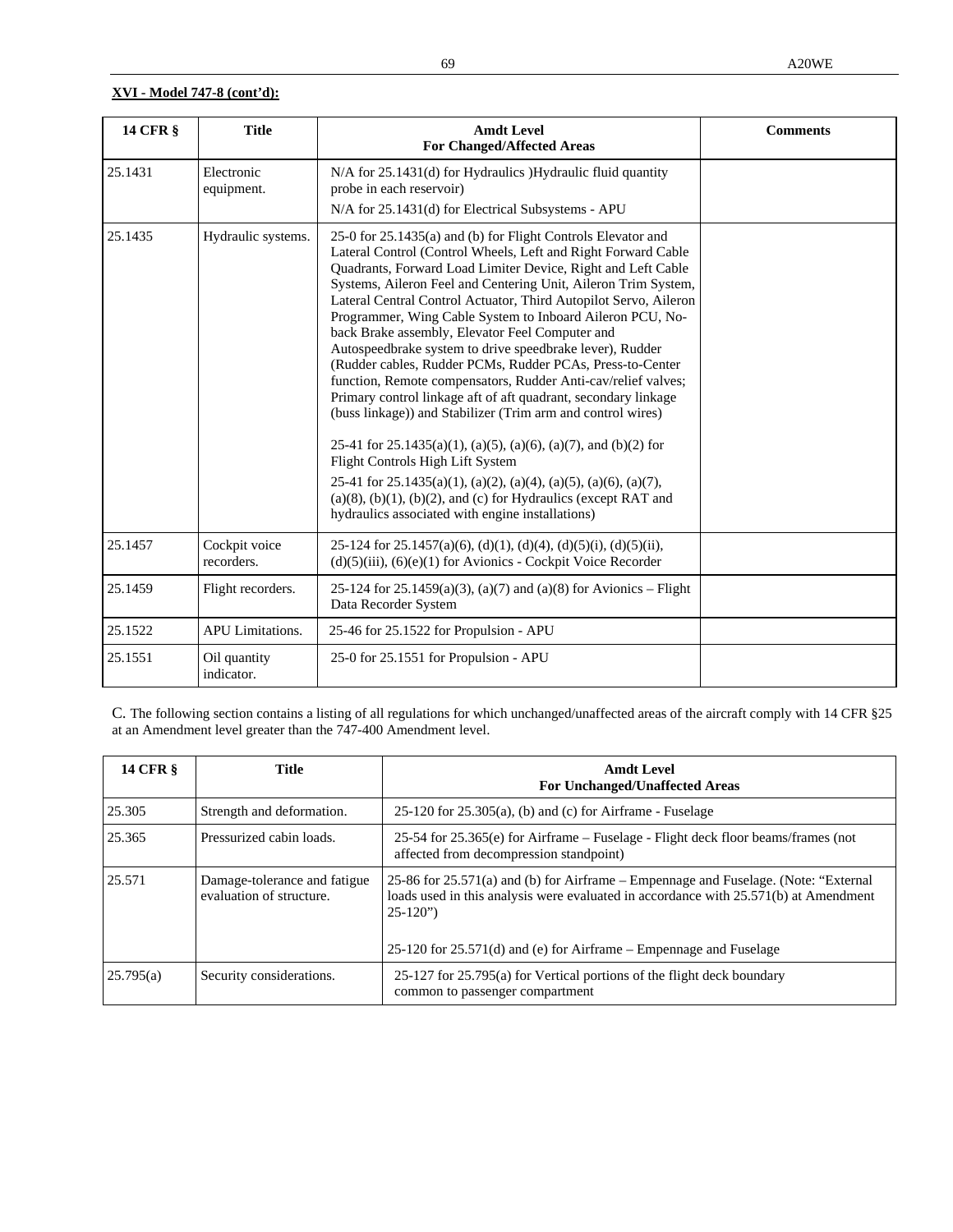#### **Additional Certification Basis Information:**

Based on 14 CFR  $\S 21.101(g)$  for changes made to TCs applicable provisions of 14 CFR part 26 are included in the Certification basis. For any future 14 CFR part 26 amendments, the holder of this TC must demonstrate compliance with the applicable sections

Compliance has been found for the following regulations at Amendment 26-0: §26.11 Compliance has been found for the following regulations at Amendment 26-1: §26.49 Compliance has been found for the following regulations at Amendment 26-4: §26.43 and §26.45

14 CFR §34 of the FAR as amended by Amendments 34-1 through 34-5, and any later amendments in existence at the time of certification

14 CFR §36 of the FAR as amended by Amendments 36-1 through 36-28, and any later amendments in existence at the time of certification

The type design reliability and performance of the Model 747-8 airplane has been evaluated in accordance with the type design requirements of 14 CFR 25.3(c) and 25.1535 at amendment 25-120 and found suitable for Extended Operations (ETOPS) when operated and maintained in accordance with Boeing Document D611U364-01 "747-8 ETOPS Configuration, Maintenance, and Procedures". ETOPS type design approval is applicable to 747-8 airplanes that were issued an original airworthiness certificate after February 17, 2015. This finding does not constitute approval to conduct ETOPS operations.

Exemptions from 14 CFR §25:

| <b>Applicable</b> | <b>Amndt</b> | Subject                                               | <b>Exemption</b> | <b>Date</b>   | <b>Expiration</b> |
|-------------------|--------------|-------------------------------------------------------|------------------|---------------|-------------------|
| Part 25           | Level        |                                                       | <b>Number</b>    | <b>Issued</b> | Date              |
| <b>Section</b>    |              |                                                       |                  |               | (if applicable)   |
| 25.809(a)         | $25 - 116$   | <b>Exterior Outside Viewing Means</b>                 | 10376            | 10/20/2011    | 8/1/2014          |
|                   |              |                                                       | 10376A           | 12/27/2012    | Through           |
|                   |              |                                                       |                  |               | LN1498            |
| 25.841(a) (2)     | 25-87        | Pressurized Cabins - Uncontained Engine Failure       | 9943             | 10/29/2009    | None              |
| and $(a)(3)$      |              |                                                       | 9943A            | 7/12/2011     |                   |
| 25.901(c)         | 25-46        | Installation - No Single Failure Criteria Partial     | 8518             | 03/23/2005    | None              |
|                   |              | Exemption                                             |                  |               |                   |
| 25.981(a)(3)      | $25 - 102$   | Fuel Tank Ignition Prevention - Fuel Tank Structural  | 10174            | 12/14/2010    | None              |
|                   |              | <b>Fastener Penetrations</b>                          |                  |               |                   |
| 25.981(a)(3)      | $25 - 102$   | 747-8/8F Horizontal Stabilizer Fuel Tank Structural   | 10477            | 3/12/2012     | None              |
|                   |              | Lightning Protection.                                 |                  |               |                   |
| 25.1305(c)(6)     | $25-120$     | <b>Fuel System Contamination</b>                      | 10267            | 05/19/2011    | 12/31/2016        |
| 25.1309(c)        |              |                                                       | 10267A           | 08/05/2011    | 06/30/2014        |
|                   |              |                                                       | 10267B           | 06/07/2013    | 12/31/2016        |
|                   |              |                                                       | 10267C           | 08/21/2014    | 09/30/2017*       |
| 25.813(e)         | $25 - 116$   | Installation of doors on mini-suites in the passenger | 10781            | 05/30/2013    | (No Expire)       |
|                   |              | compartment                                           |                  |               |                   |
| 25.1305(c)(5)     | $25 - 120$   | Powerplant Ice-Protection System                      | 11070            | 09/26/2014    | $03/31/2016*$     |
| 25.939(a)         | 25-40        |                                                       | 11070A           | 02/02/2015    | 06/30/2015        |
| 25.939(a)         | $25 - 40$    |                                                       | 11070B           | 06/10/2015    | 12/31/2015        |
| 25.939(a)         | 25-40        |                                                       | 11070C           | 12/23/2015    | 9/30/2016         |

Note: \* - Per Exemption 10267C, and Exemption 11070, this applies to Aircraft which the application for airworthiness certificate was made prior to March 31, 2015. For aircraft with an application for airworthiness certificate after March 31, 2015 aircraft must comply with 14 CFR 25.1305(c)(5), 14 CFR 25.1305(c)(6), and 25.1309(c).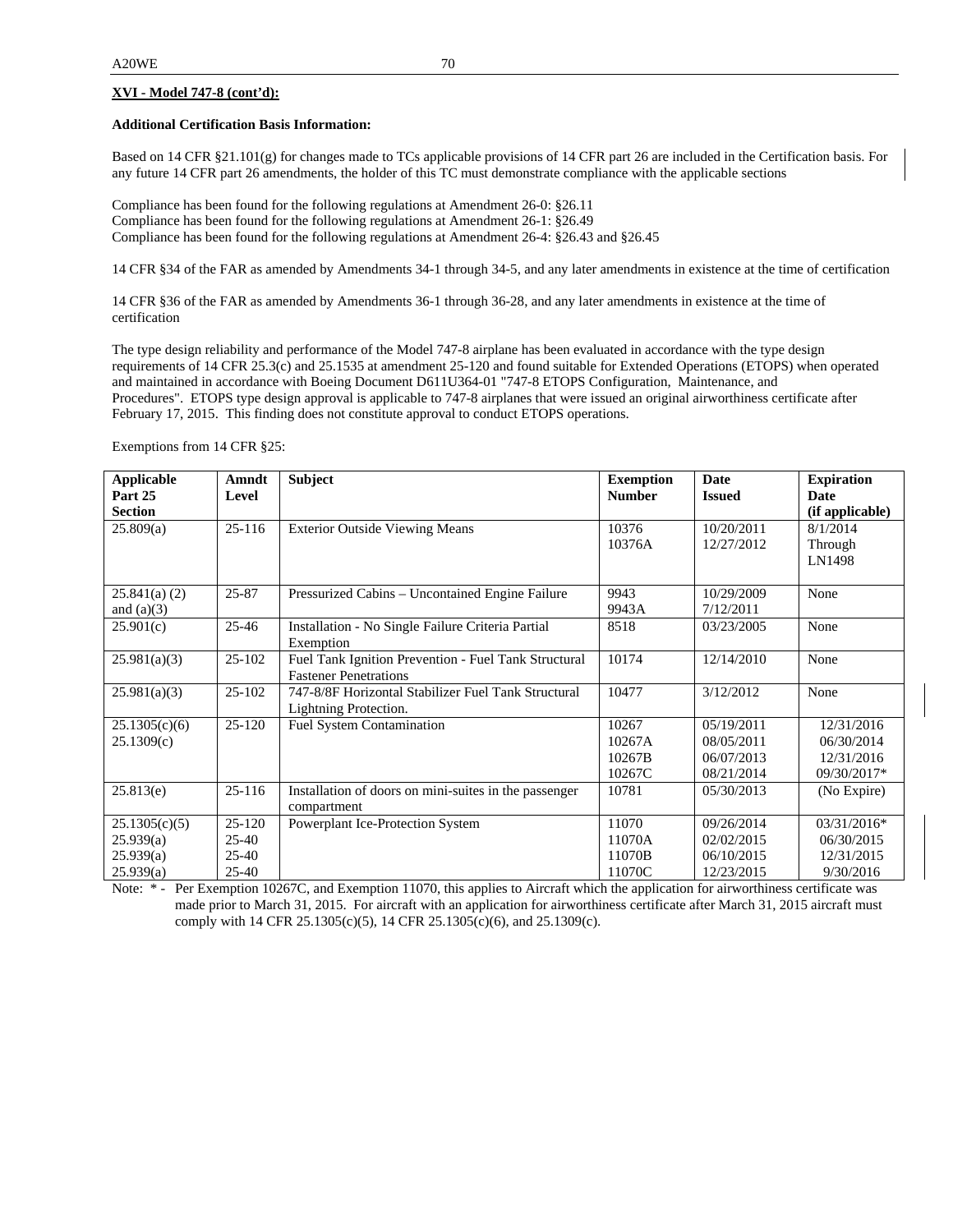The following regulations have been complied with by findings of an Equivalent Level of Safety (ELOS):

| <b>Applicable</b>        | Amndt               | Subject                                                                               | <b>ELOS</b>               |
|--------------------------|---------------------|---------------------------------------------------------------------------------------|---------------------------|
| Part 25                  | Level               |                                                                                       | <b>Number</b>             |
| <b>Section</b>           |                     |                                                                                       |                           |
| 25.107(e)(1)(iv)         |                     | Minimum Unstick Speed (VMU)                                                           | TC6918SE-T-F-6, Rev 1     |
| $25.161(a)$ and $(c)(3)$ |                     | <b>Longitudinal Trim</b>                                                              | PS05-0212-F-4             |
| 25.1301(a)               |                     |                                                                                       |                           |
| 25.1309(a)               |                     |                                                                                       |                           |
| 25.689(a)(1)             |                     | <b>Control Cable Diameter</b>                                                         | PS05-0212-SF-2            |
| 25.777(e)                | $\overline{2}$ 5-46 | Wing Flap Control Lever                                                               | PS05-0212-SF-1            |
| 25.783(e)                | $25 - 88$           | Visual Indication of Forward and Aft Lower Lobe Cargo Door<br><b>Locked Condition</b> | PS05-0212-C-1             |
| 25.807                   |                     | Upper Deck 22" Passageway                                                             | PS05-0211-C-16            |
| $25.813(a)$ and (b)      |                     |                                                                                       |                           |
| 25.809(a)                |                     | Outside Viewing Means for Upper Deck Emergency Exits                                  | PS05-0211-C-15            |
| 25.810(a)(1)(ii)         |                     | 10 Second Inflation (in Lieu of 6 Seconds) for Type A U/D                             | PS05-0211-C-5             |
|                          |                     | Exits.                                                                                |                           |
| 25.811                   |                     | Door Sill Reflectance                                                                 | TC6918SE-T-CS-2, Rev 1    |
| 25.811                   |                     | <b>Exterior Exit Markings</b>                                                         | TC6918SE-T-CS-2, Rev 1    |
| 25.815                   |                     | Width of Aisle                                                                        | ANM-100S-0120-CI-1, Rev 1 |
| 25.831(g)                |                     | Acceptable High Temperature Physiological Environment<br>During Failure Conditions    | PS05-0020-ES-3, Rev 1     |
| 25.863                   |                     | Engine Nacelle Power Door Opening System (PDOS) Fire                                  | PS05-0211-P-6             |
| 25.1182(a)               |                     | Testing                                                                               |                           |
| 25.1183(a)               |                     |                                                                                       |                           |
| 25.863                   |                     | Nacelle Areas Behind Firewalls for Thrust Reverser Directional                        | PS05-0212-P-18            |
| 25.1182(a)               |                     | Control Valve (DCV)                                                                   |                           |
| 25.1183(a)               |                     |                                                                                       |                           |
| 25.899(a)(2)             |                     | Equivalent Safety Finding for Zero Fuel Horizontal Stabilizer                         | PS05-0211-P-25            |
| 25.901(c)                |                     | Fuel Tank (HST)                                                                       |                           |
| 25.954                   |                     |                                                                                       |                           |
| $25.981(a)(3)$ and (b)   |                     |                                                                                       |                           |
| $25.1309(a)$ and (b)     |                     |                                                                                       |                           |
| 25.933                   |                     | <b>Flight Critical Thrust Reverser</b>                                                | TC6918SE-T-P-2, Rev 1     |
| 25.934                   |                     | Engine and Thrust Reverser System Testing                                             | TC6918SE-T-P-17, Rev 1    |
| 25.981(a)(3)             |                     | Installation of GFI Relays on Boeing Model 707, 727, 737CL,                           | PS05-0123-P-1, Rev 1      |
|                          |                     | 737NG, 747 CL, 747-400, 757, 767, & 777 Airplanes                                     |                           |
| 25.981(b)                | $25 - 125$          | Fuel Tank Flammability Reduction Rule                                                 | PS05-0177-P-2             |
| 25.981(a)(3)             |                     | Equivalent Safety Finding for Ground Fault Interrupter Circuit                        | PS05-0212-P-24            |
|                          |                     | Protection for Fuel Override and Jettison Pumps                                       |                           |
| 25.997(d)                |                     | Warning Means for Engine Fuel Filter Contamination                                    | PS05-0212-P-4             |
| 25.1305(c)(6)            |                     |                                                                                       |                           |
| $25.1145(a)$ and (b)     |                     | <b>Ignition Switches</b>                                                              | PS05-0212-P-5             |
| 25.1181(a)(6)            |                     | Fire Safety Requirements for the GEnx-2B Engine Fan Case                              | PS05-0211-P-23            |
| 25.1182(a)               |                     |                                                                                       |                           |
| 25.1182                  |                     | Fire Safety Requirements for the Aft Strut Fairing Compartment                        | PS05-0212-P-21            |
| 25.1183                  |                     |                                                                                       |                           |
| 25.1193                  |                     | Cowling and Nacelle Skin Fireproof Regions                                            | PS05-0212-P-16            |
| $25.1301(a)$ , and (d)   |                     | Transition Speed of Enhanced Ground Proximity Warning                                 | PS05-0212-S-3             |
| $25.1309(a)$ , and (c)   |                     | System (EGPWS) Mode 4 Alerts; Too Low Flaps/Too Low                                   |                           |
|                          |                     | Terrain                                                                               |                           |
| 25.1303(c)(1)            |                     | <b>Overspeed Aural Warning</b>                                                        | TC6918SE-T-SA-11, Rev 1   |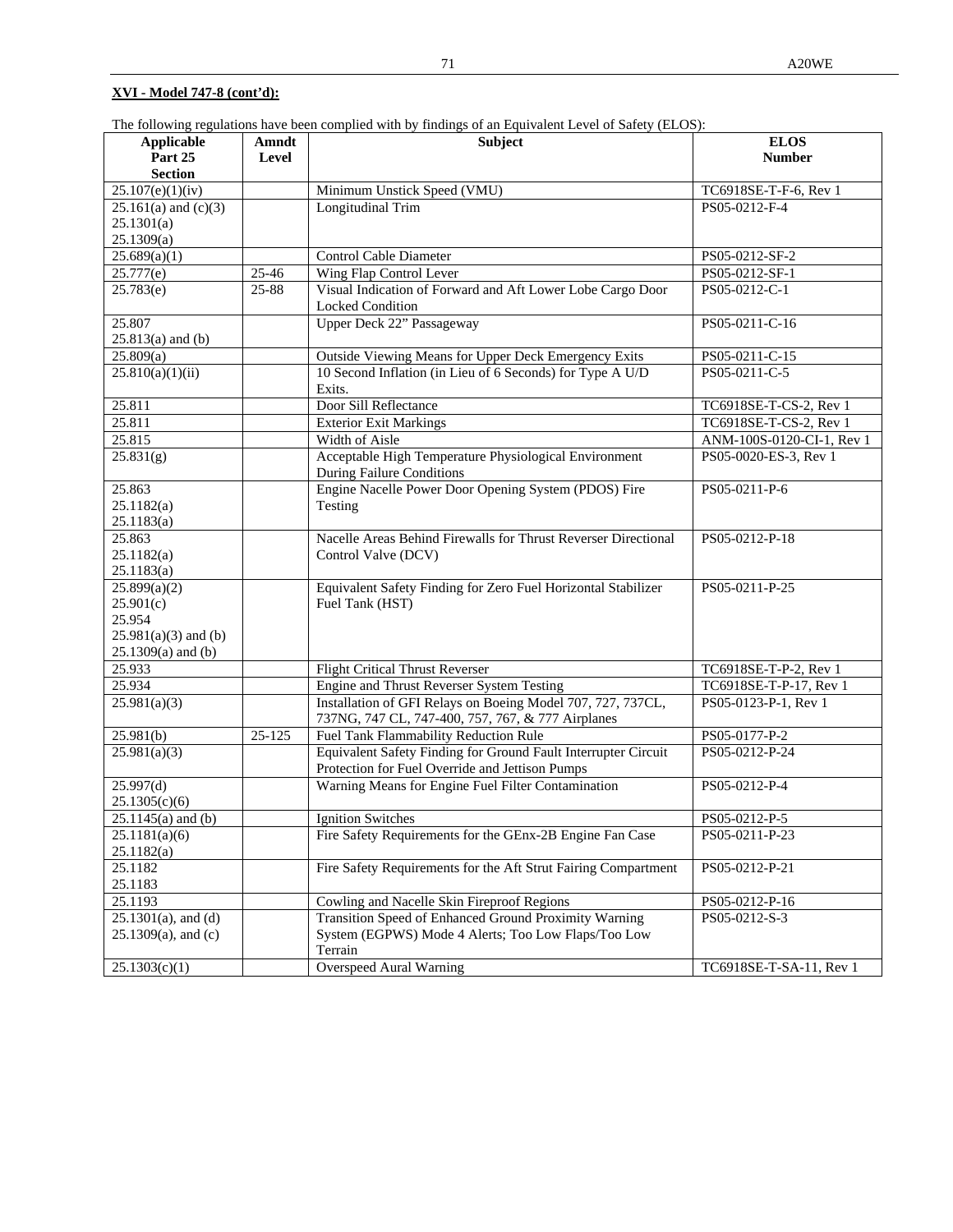| Applicable        | Amndt      | <b>Subject</b>                                               | <b>ELOS</b>           |
|-------------------|------------|--------------------------------------------------------------|-----------------------|
| Part 25           | Level      |                                                              | <b>Number</b>         |
| <b>Section</b>    |            |                                                              |                       |
| 25.1325(e)        |            | <b>Standby Air Data System</b>                               | PS05-0212-F-3         |
| 25.1415(c)        |            | Remote Stowage of Door 1 Slide/Raft Survival Kits            | PS05-0211-C-9         |
| 25.1435(b)(1)     | $25 - 104$ | Request for an Equivalent Level of Safety Finding for the    | PS05-0212-SF-4        |
|                   |            | Hydraulic System Pressure Test                               |                       |
| 25.1517           |            | Rough Air Speed (VRA)                                        | TC6918SE-T-F-4, Rev 1 |
| 25.1529           |            | Maintenance Planning Document Section 9 (Instructions for    | TC6918SE-T-G-8        |
| Appendix H        |            | Continued Airworthiness)                                     |                       |
| 25-430-SC item 14 |            | No smoking placards in stairway                              | PS08-0750-C-18        |
| 25.1555(d)(1)     |            | Engine and Auxiliary Power Unit (APU) Fire Switch Handle     | PS06-0496-F-18        |
|                   |            | Design.                                                      |                       |
| 25.853(a)         |            | Adhesives Used in Interior Panel Joint Potting Applications. | PS08-0670-C-1         |

Note: The 777F issue paper ES-3, stage 4, "Acceptable High Temperature Physiological Environment During Failure Conditions," signed January 18, 2008 references the July 31, 2003 version of the Mechanical Systems Harmonization Working Group (MSHWG) final report on § 25.831(g). The Actual version of the MSHWG final report approved unanimously by the Transport Airplane Engine Issues Group (TAEIG) was dated July 24, 2003. The draft rule, transient heat analysis, and body core limits are the same in the July 24, 2003 and July 31, 2003 versions of the MSHWG final report. Compliance findings should reference the July 24, 2003 version of the MSHWG final report on § 25.831(g).

Special Conditions with respect to the following subjects apply to the 747-8:

| <b>Special</b>   | <b>Effective</b> | <b>Subject</b>                                                                              |
|------------------|------------------|---------------------------------------------------------------------------------------------|
| <b>Condition</b> | Date             |                                                                                             |
| <b>Number</b>    |                  |                                                                                             |
| 25-368-SC        | 03/17/2008       | Seats with Non-Traditional, Large, Non-Metallic Panels                                      |
| 25-385-SC        | 11/09/2009       | Structural Design Requirements for Four-Post Main Landing Gear System                       |
| 25-387-SC        | 09/11/2009       | Additional Airframe Structural Design Requirements Related to Sudden Engine Stoppage Due to |
|                  |                  | Fan Blade Failures                                                                          |
| 25-388A-SC       | 06/27/2011       | Interaction of Systems and Structures                                                       |
|                  |                  | (See Note 5 for Section XV and XVI)                                                         |
| 25-401-SC        | 02/16/2010       | Systems and Data Networks Security--Protection of Airplane Systems and Data Networks From   |
|                  |                  | <b>Unauthorized External Access</b>                                                         |
| 25-402-SC        | 02/16/2010       | Design Roll Maneuver Requirement                                                            |
| 25-421-SC        | 04/18/2011       | Security Protection of Aircraft Control Domain and Airline Information Domain from the      |
|                  |                  | Passenger Entertainment Domain                                                              |
| 25-430-SC        | 07/01/2011       | Stairwell Between the Main and Upper Decks                                                  |
| 25-438-SC        | 08/01/2011       | Door 1 Extendable Length Escape Slide                                                       |
| 25-442-SC        | 08/24/2011       | Overhead Flight Attendant Rest Compartment                                                  |
| 25-446-SC        | 09/28/2011       | <b>Upper Deck Occupancy</b>                                                                 |

#### Additional Design Requirements and Conditions:

The following design details or information must be maintained to ensure that an unsafe design condition is not present:

#### 14 CFR 25.1329 – Flight Guidance System

The following design features must be incorporated in the type design (reference § 25.1329, Amendment 25-46). In lieu of the following, compliance to 25.1329, Amendment 25-119, may be shown.

- 1. Quick autopilot disconnect switches for each pilot on the outboard arm of each control wheel and quick autothrust disconnect switches for each pilot on the underside of the thrust control levers for engines 1 and 4.
- 2. Positive disconnect function for the autopilot is provided by the disconnect bar located at the glare shield on the autopilot mode control panel (MCP).
- 3. Positive disconnect function for the autothrottle is provided by the autothrottle arm switch, also located on the MCP.
- 4. Automatic synchronization of the autopilot and autothrust functions is provided in order to ensure transient free engagement and mode switching.
- 5. Automatic stabilizer trim is used to offload the elevator in order to ensure transient free disengagement of the autopilot pitch axis.
- 6. The wheel position provides a visual and tactile indication of any wheel input which may be required at disengagement of the autopilot roll axis.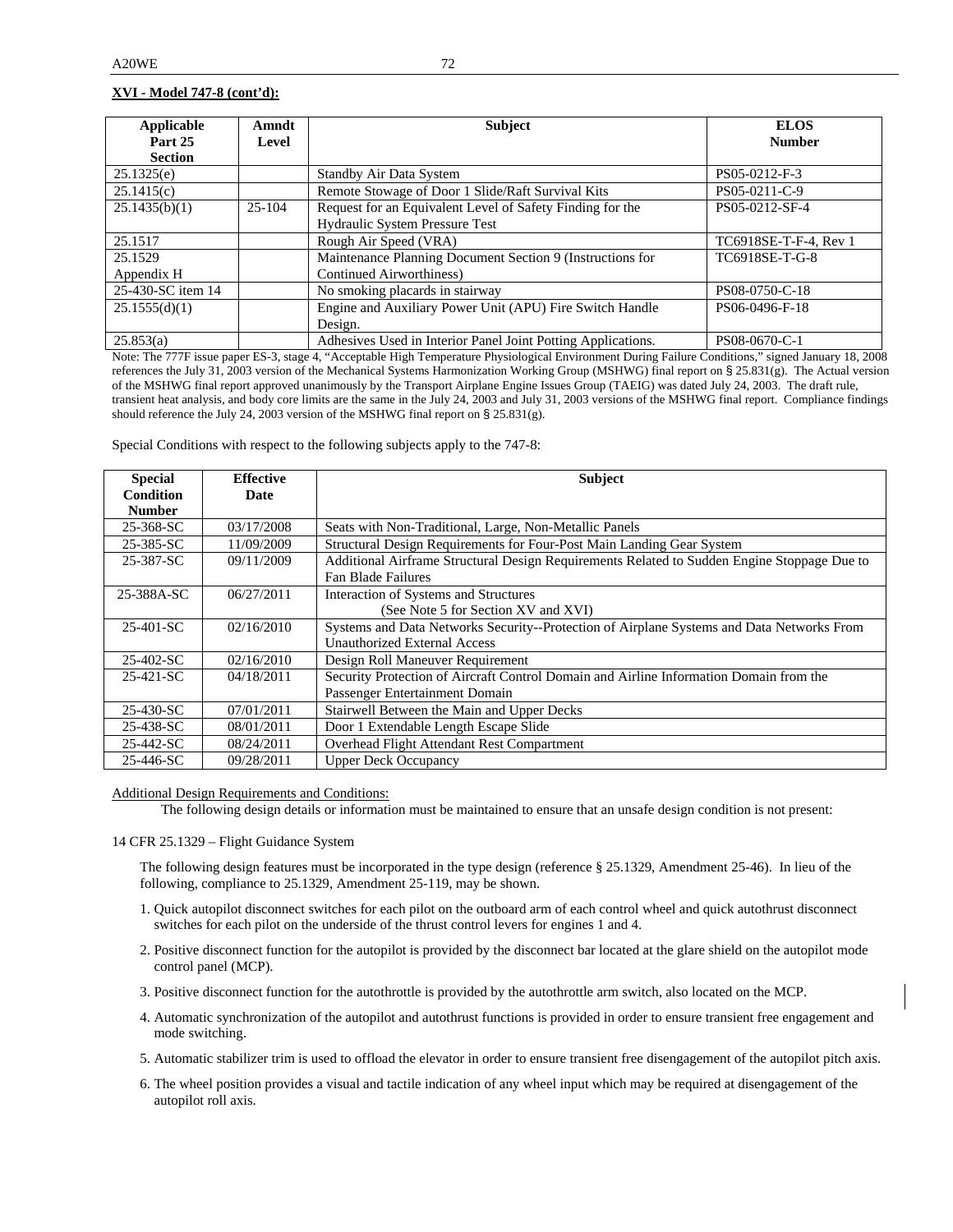## **XVI - Model 747-8 (cont'd):**

- 7. When multiple autopilot channels are engaged, disengagement of an individual autopilot does not result in a transient any greater than a minor transient.
- 8. The throttle levers remain in the current position when the autothrust function is disengaged.
- 9. Failures of the automatic stabilizer trim function, and other detected failures which degrade autopilot operation but do not pose an immediate hazard to the airplane, result in activation of the master caution light and aural, as well as the display of an AUTOPILOT caution message.
- 10. Detected failures which do pose an immediate hazard to the airplane, result in an autopilot disconnect with associated autopilot disconnect warning level annunciation that includes activation of the master warning light and aural as well as the display of an AUTOPILOT warning message.
- 11. Transition from multiple autopilot operation to single autopilot operation (with associated yaw axis autopilot servo disconnect), during engine inoperative go-around, does not require exceptional piloting skill, alertness, or strength.
- 12. The AFDS provides low speed protection via the following features:
	- a. The AFDS controls to an angle-of-attack which corresponds to one degree below the stick shaker angle-of-attack.
	- b. The AFDS take-off mode provides windshear recovery guidance which meets the criteria of AC 25-12 and AC 120-41.

c. An indication to the flight crew of a low speed condition includes the display of the stick shaker angle-of-attack via a pitch limit indicator (PLI).

d. The thrust management function (TMF), when engaged in SPD mode, provides low speed protection when the AFDS vertical speed (V/S) mode is engaged and commanding a climb. In addition, if the angle-of-attack rises above a fixed reference point, the AFDS issues a V/S mode failure by removing the pitch flight director bars if the flight director is turned on.

e. If the autopilot is engaged, a V/S mode failure will result in an amber line being drawn through the V/S mode annunciation on the primary flight display (PFD), illumination of the master caution light, activation of the master caution aural, and display of an AUTOPILOT caution message.

f. An indication to the flight crew of a low speed condition is an AIRSPEED LOW caution message when the airspeed drops below the top of the lower amber band of the airspeed indicator.

g. The AFDS provides low speed protection by controlling to a reference angle-of-attack when in Flight Level Change (FLCH) mode. An additional indication to the flight crew of a low speed condition is an AIRSPEED LOW caution message when the airspeed drops below the top of the lower amber band.

h. When the AFDS altitude capture (ALT CAP) mode is engaged, the TMF, if engaged in SPD mode, provides low speed protection. In addition, under certain conditions the AFDS will provide altitude capture speed floor protection by controlling to a speed no lower than 5 knots below the MCP selected speed.

- i. If the AFDS altitude capture mode is engaged, and the angle-of-attack rises above a fixed reference point the AFDS will issue an ALT CAP mode failure by removing the pitch flight director bars if the flight director is turned on. If the autopilot is engaged, the ALT CAP mode failure will result in a mode annunciation on the Primary Flight Display (PFD), illumination of the master caution light, activation of the master caution aural, and display of an AUTOPILOT caution message. An additional indication to the flight crew of a low speed condition is an AIRSPEED LOW caution message when the airspeed drops below the top of the lower amber band.
- j. When the AFDS Altitude Hold (ALT HLD) mode is engaged, the TMF, if engaged in SPD mode, provides low speed protection. An additional indication to the flight crew of a low speed condition is an AIRSPEED LOW caution message when the airspeed drops below the top of the lower amber band.
- k. When the AFDS Vertical Navigation (VNAV) mode is engaged, the TMF, if engaged in SPD mode, provides low speed protection. Otherwise, when engaged in VNAV SPD, the FMF provides low speed protection. An additional indication to the flight crew of a low speed condition is an AIRSPEED LOW caution message when the airspeed drops below the top of the lower amber band.
- l. When the AFDS glideslope (G/S) mode is engaged, the TMF, if engaged in SPD mode, provides low speed protection. An additional indication to the flight crew of a low speed condition is an AIRSPEED LOW caution message when the airspeed drops below the top of the lower amber band.
- m. When the AFDS go-around mode is engaged, the AFDS provides low speed protection by controlling to an angle-ofattack which corresponds to one degree below the stick shaker angle-of-attack. The AFDS go-around mode provides windshear recovery guidance and meets the criteria of AC 25-12 and AC 120-41. An additional indication to the flight crew of a low speed condition includes the display of the stick shaker angle-of-attack (via a pitch limit indicator (PLI)).
- n. Autothrottle wake-up requires that the autothrottle arm switch, located on the MCP, be in the ARM position. When the AFDS in not in takeoff, go-around, FLCH, or VNAV SPD modes, the autothrottle will automatically engage into SPD mode and provide speed protection when the airspeed drops approximately 5 to 10 knots below the top of the lower amber band.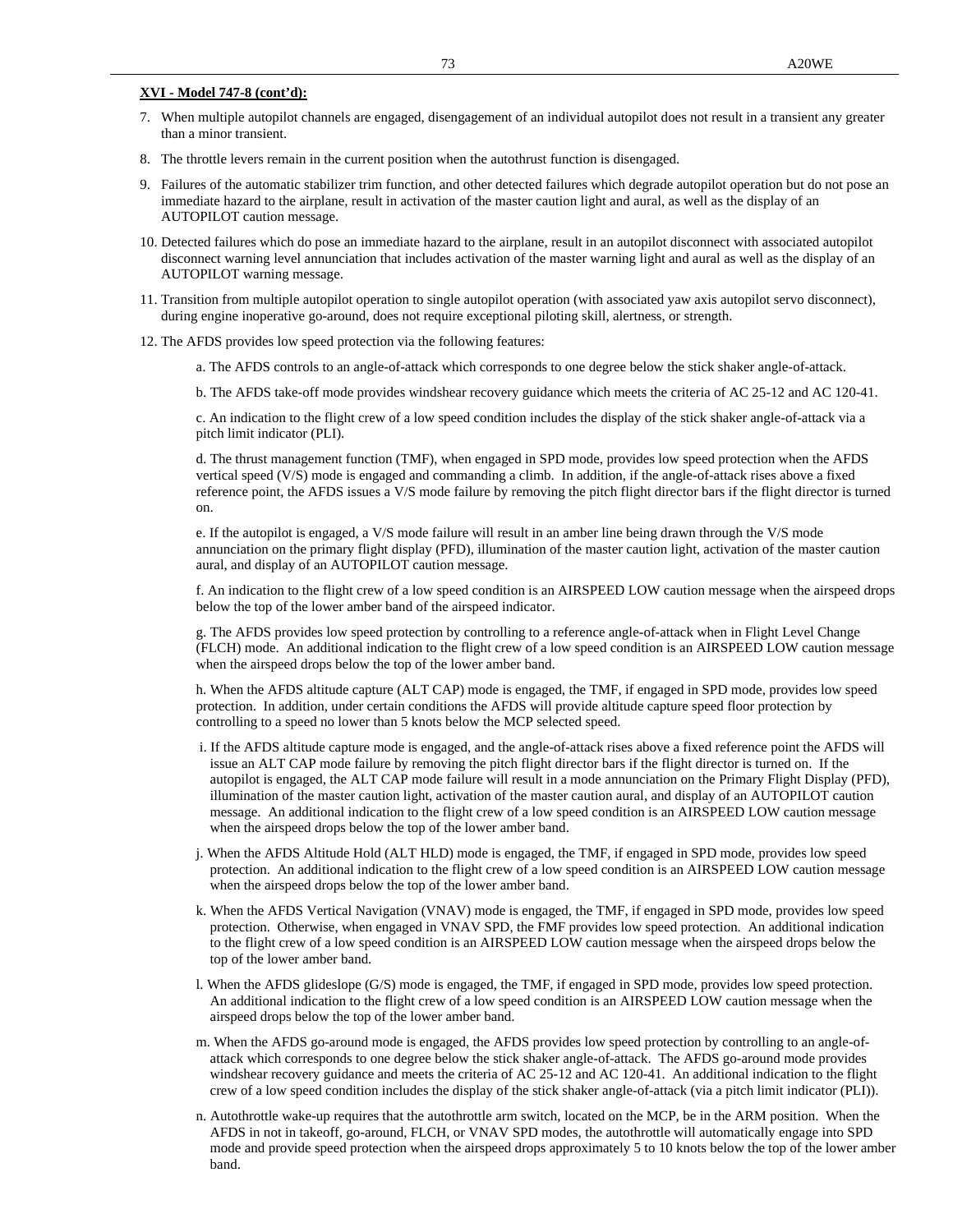### **XVI - Model 747-8 (cont'd):**

- 13. The AFDS provides high speed protection via the following features:
	- a. Indication to the flight crew of a high speed condition is an OVERSPEED warning message when the airspeed/Mach number exceeds VMO/MMO
	- b. When the AFDS takeoff mode is engaged, the AFDS provides high speed protection by controlling to the flap placard (flaps down) or VMO/MMO (flaps up).
	- c. When the AFDS V/S mode is engaged, the TMF, if engaged in SPD mode, provides high speed protection.
	- d. When the AFDS FLCH mode in engaged, the AFDS provides high speed protection by controlling to the flap placard (flaps down) or VMO/MMO (flaps up).
	- e. When the AFDS ALT CAP mode is engaged, the TMF, if engaged in SPD mode, provides high speed protection.
	- f. When the AFDS ALT HLD mode is engaged, the TMF, if engaged in SPD mode, provides high speed protection.
	- g. When the AFDS VNAV mode is engaged, the TMF, if engaged in SPD mode, provides high speed protection. Otherwise, when engaged in VNAV SPD, the FMF provides high speed protection.
	- h. When the AFDS G/S mode is engaged, the TMF, if engaged in SPD mode, provides high speed protection.
	- i. When the AFDS go-Around mode is engaged, the AFDS provides high speed protection by controlling to the flap placard (flaps down) or VMO/MMO (flaps up).
- 14. For the flight guidance system functions, controls, indications, and alerts, means are provided to indicate the current mode of operation as well as any armed modes. Mode transitions are indicated on the Primary Flight Display (PFD) and highlighted with boxes that are displayed around the changed mode for ten seconds following the mode change. The indications are visible to each pilot under all expected lighting conditions during the flight deck lighting evaluation.
- 15. Autopilot disengagement is annunciated via illumination of the master warning light, activation of the master warning aural, and via the display of an AUTOPILOT warning message. A dedicated autopilot warning provides for an aural warning which is unique from all of the other aural warnings.
- 16. Override of the Autothrust by the flight crew using the throttles does not require excessive force, and does not create a potential hazard to the airplane.

Unrelated to the necessary design features itemized above, the FAA wishes to make the following clarifying statement. The FAA has determined the equivalent safety finding associated with Longitudinal Trim (IP F-4) does not affect the exception granted for § 25.1329.

#### **14 CFR 25.365(e)(2) – Section 41 Lower Lobe (BS 140-460)**

The following design features must be incorporated in the type design (reference § 25.365, Amendment 25-54). In lieu of incorporating the following design features, compliance to § 25.365, Amendment 25-120, may be shown.

# Section 41 Lower Lobe (BS 140-460):

When evaluating this compartment for compliance to § 25.365, the compartment must be analyzed using the following two conditions:

(1) A 3.7 square foot opening (forward EE Bay access door) with the BS 464 cargo liner intact (3.7 sf), and

(2) A 20.0 square foot opening with the BS 464 cargo liner blown down. This essentially combines the Section 41 Lower Lobe and the forward cargo compartment into one compartment in the analysis.

# **Damage Tolerance and Fatigue Evaluation of Structure**

#### **14 CFR 25.571(a) and (b) – Wing, Empennage, Fuselage, Floors and Doors**

The following design features must be incorporated in the type design (reference § 25.571(a) and (b), Amendment 25-86). In lieu of incorporating the following design features, compliance to § 25.571(a) and (b), Amendment 25-120, may be shown.